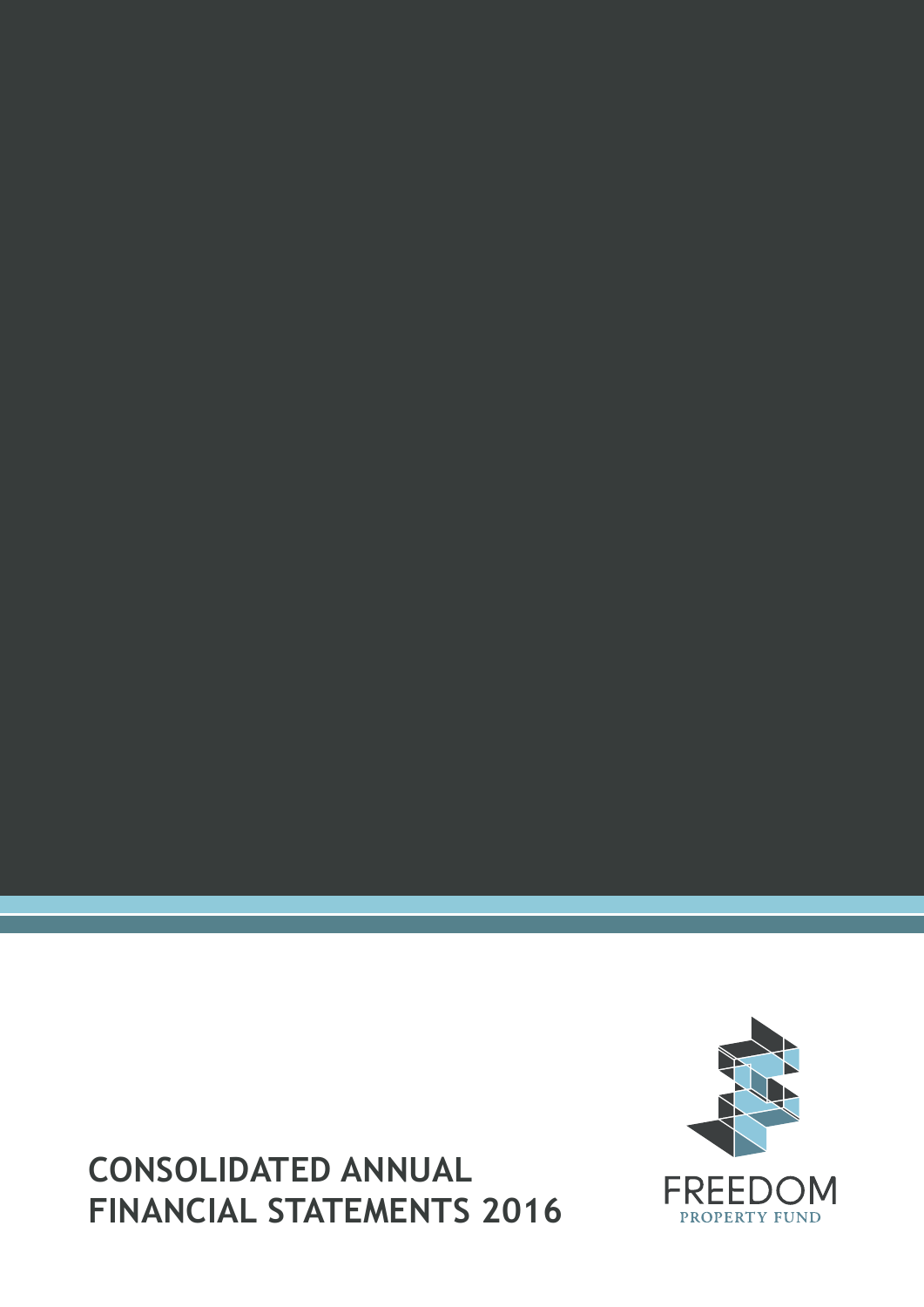# **Index**

### **General Information**

| Country of incorporation<br>and domicile       | South Africa                                                                                                                                                                                                 |
|------------------------------------------------|--------------------------------------------------------------------------------------------------------------------------------------------------------------------------------------------------------------|
| Nature of business and<br>principal activities | Holding and management of<br>investment property                                                                                                                                                             |
| <b>Directors</b>                               | <b>WS Grobbelaar</b><br>S Maritz<br>C la Grange<br>WC Jansen van Rensburg<br><b>HA Lambrechts</b><br><b>PD Dexter</b>                                                                                        |
| <b>Prescribed officer</b>                      | J George                                                                                                                                                                                                     |
| Registered office                              | c/o KWV<br>57 Main Street<br>Paarl<br>7646                                                                                                                                                                   |
| Postal address                                 | PO Box 188<br>Paarl<br>7620                                                                                                                                                                                  |
| <b>Banker</b>                                  | <b>Nedbank Limited</b>                                                                                                                                                                                       |
| Auditor                                        | Moore Stephens Cape Town Inc.<br><b>Registered Auditors</b>                                                                                                                                                  |
| Secretary                                      | <b>Statucor Proprietary Limited</b>                                                                                                                                                                          |
| Sponsor                                        | Questco Corporate Advisory<br>Proprietary Limited<br>(1 May 2018)                                                                                                                                            |
| <b>Transfer secretary</b>                      | 4 Africa Exchange Registry<br>Proprietary Limited                                                                                                                                                            |
| Level of assurance                             | These consolidated and<br>separate annual financial<br>statements have been audited<br>in compliance with the<br>applicable requirements of the<br>Companies Act 71 of 2008.                                 |
| Preparer                                       | The consolidated and separate<br>annual financial statements<br>were externally compiled by<br>E van der Merwe CA (SA), under<br>the supervision of J George CA<br>(SA), Interim Chief Financial<br>Officer. |
| Company registration number 2012/129186/06     |                                                                                                                                                                                                              |
| <b>ISIN</b>                                    | ZAE000185260                                                                                                                                                                                                 |
| <b>JSE</b> share code                          | <b>FDP</b>                                                                                                                                                                                                   |

The reports and statements set out below comprise the consolidated annual financial statements presented to the shareholders:

|                                               | Page |
|-----------------------------------------------|------|
| Audit and Risk Committee Report               | 1    |
| Directors' Responsibilities and Approval      | 3    |
| Group Secretary's Certification               | 4    |
| Independent Auditor's Report                  | 5    |
| Directors' Report                             | 10   |
| <b>Statement of Financial Position</b>        | 13   |
| Statement of Comprehensive Income             | 14   |
| Statement of Changes in Equity                | 15   |
| <b>Statement of Cash Flows</b>                | 17   |
| <b>Accounting Policies</b>                    | 18   |
| Notes to the Consolidated Annual Financial    |      |
| <b>Statements</b>                             | 33   |
| The following supplementary information       |      |
| does not form part of the consolidated annual |      |
| financial statements and is unaudited:        |      |
| Appendix                                      | 116  |
|                                               |      |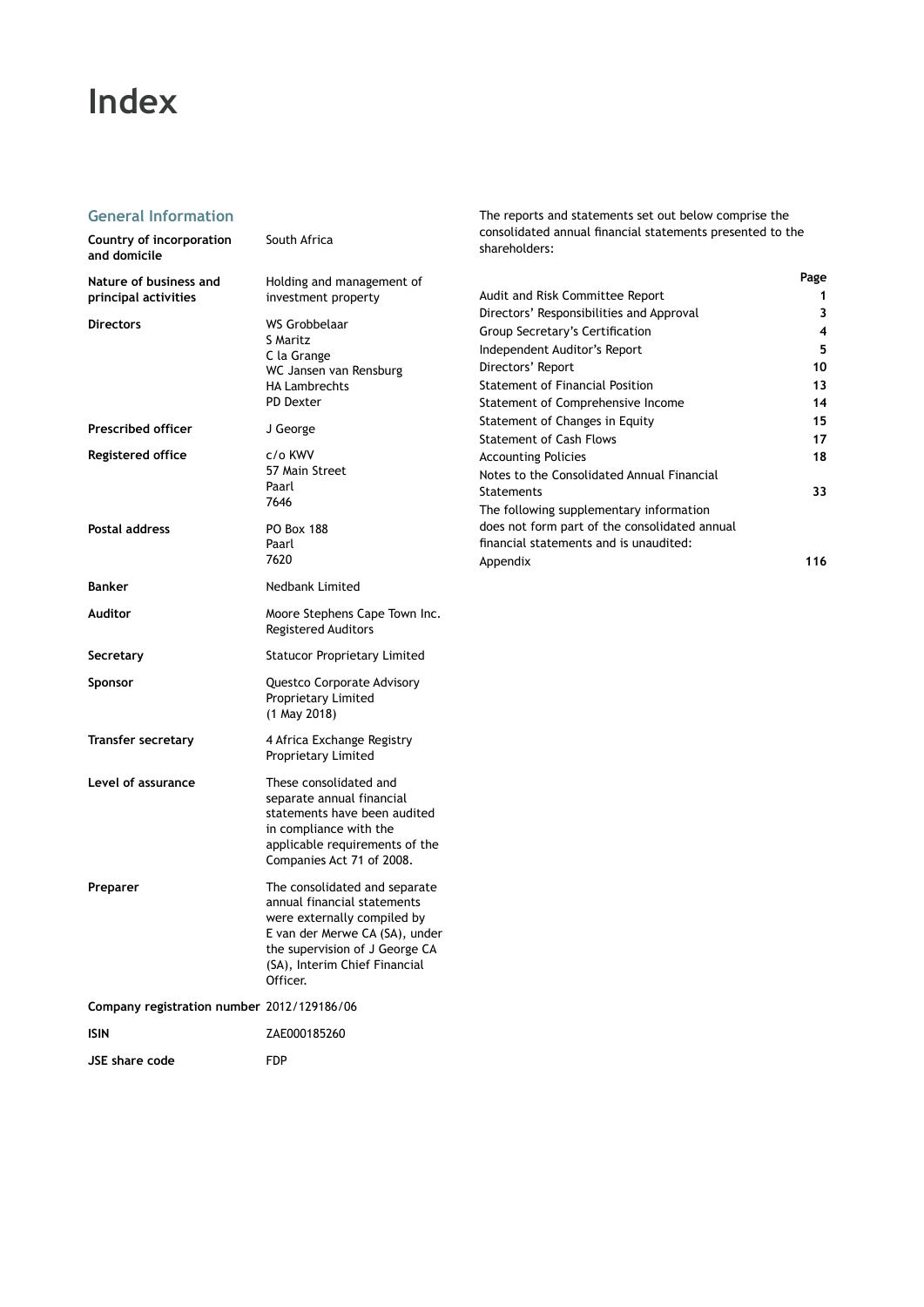# **Audit and Risk Committee Report**

The Audit and Risk Committee is an independent statutory committee of the company, whose duties are delegated to it by the board. The report has been presented as required in terms of the South African Companies Act 71 of 2008, as amended ("Companies Act"). This report is provided by the Audit and Risk Committee appointed in respect of the 2016 financial year.

# **1. Audit and Risk Committee terms of reference**

The Audit and Risk Committee has adopted formal terms of reference as incorporated in the board charter which has been approved by the board of directors. The terms of reference are reviewed annually. The committee has conducted its affairs in compliance with these terms of reference and has discharged its responsibilities contained therein.

## **2. Composition and meetings**

The Audit and Risk Committee performs the duties laid upon it by Section 94(7) of the Companies Act by holding meetings with the key role players on a regular basis and by the unrestricted access granted to the external auditors.

The Audit and Risk Committee is constituted as a statutory committee in compliance with the recommendations of King IV. The committee consists of two independent nonexecutive directors and one non-independent executive director, selected by the board on the recommendation of the Nomination Committee. The Chief Executive Officer, interim Chief Financial Officer, the Company Secretary and representatives of the external auditors attend meetings by invitation. The committee has unrestricted access to the external auditors.

Independent non-executive directors

- WS Grobbelaar (BSc Geology)
- Dr PD Dexter (PhD in Philosophy)
- Non-independent executive director
- WC Jansen van Rensburg (BALaw and BProc)

The committee meets four times a year and at least once a year with the external auditors, without management being present. The dates of the meetings held during 2016 were:

- 21 May 2015
- 27 August 2015
- 26 November 2015
- 25 February 2016

The committee has fulfilled its responsibilities for the year under review, complying with its legal, regulatory and other responsibilities.

## **3. Duties and responsibilities**

The Audit and Risk Committee has an independent role with accountability to both the board and shareholders. The committee does not assume the functions of management, which remain the responsibility of the executive directors, prescribed officers and other senior members of management. The duties and responsibilities of the members of the Committee are set out in the Audit and Risk Committee terms of reference which is approved by the board.

The overall objective of the committee is to assist the directors to discharge their duties relating to the safeguarding of the assets, the operation of adequate systems and controls, the assessment of going concern status, ensuring that the relevant compliance and risk management processes are in place, to review the work performed by the external auditors and to review interim financial information and annual financial statements, which shall be provided to shareholders and other stakeholders.

Freedom Property Fund Limited and its subsidiaries ("Freedom" or the "group") are committed to best practice risk management. It has implemented a risk policy that provides a framework within which management can operate to reinforce a strong risk management culture throughout the group. This framework contains risk management standards and guidelines that are based on the requirements of King IV, specifically the governance of risk. The committee is committed to acting with the highest standards of ethical behaviour and effective corporate governance, in the interests of shareholders and the wider community alike, when delivering on strategic growth initiatives. The Audit and Risk Committee assumes overall responsibility for monitoring the group's risk management performance and considers its tolerance level and risk register, which it recommends to the board for annual approval.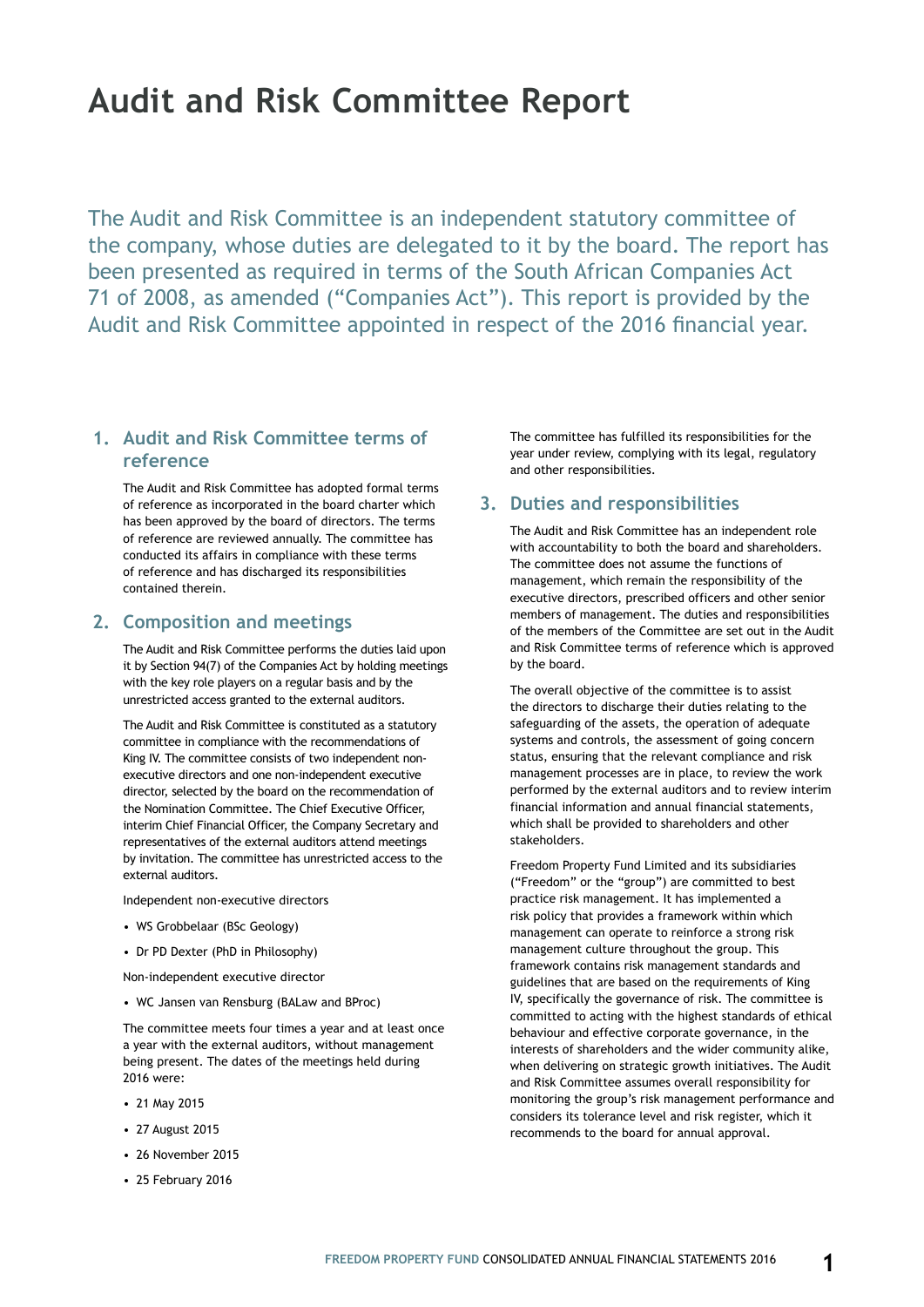# **Audit and Risk Committee Report continued**

The committee carried on its duties as set out in the committee's terms of reference. The committee also performed functions such as:

- the nomination of the external auditors;
- agreement to the engagement letter, terms, audit plan and budgeted audit fee, in consultation with executive management;
- review of the external auditors' report and comments;
- review of the adequacy and effectiveness of the internal control systems;
- review of the expertise and experience of the interim Chief Financial Officer; and
- submission of matters to the board concerning the group's accounting policies, financial controls, records and reporting.

# **4. External Auditors and Consolidated and Separate Annual Financial Statements**

The external auditors are responsible for independently auditing and reporting on whether the consolidated and separate annual financial statements are fairly presented in conformity with International Financial Reporting Standards (IFRS) as issued by the International Accounting Standards Board (IASB), the requirements of the Companies Act, the JSE Listings Requirements, the South African Institute of Chartered Accountants (SAICA) Financial Reporting Guides as issued by the Accounting Practices Committee (APC) and the standards and guidance issued by the Financial Reporting Standards Council (FRSC).

The Audit and Risk Committee has satisfied itself that the external auditor was independent of the group, which includes consideration of compliance with criteria relating to independence or conflicts of interest as prescribed by the Independent Regulatory Board for Auditors (IRBA).

The committee is of the opinion that the group's risk management processes and the systems of internal control are effective. Findings by the external auditors arising from their annual statutory audit were presented at an Audit and Risk Committee meeting following the audit. The external auditor has expressed a qualified opinion on the consolidated and separate annual financial statements for the year ended 29 February 2016.

The committee is satisfied the financial statements are free from material misstatement and that they fairly

present the financial position of the group and company as at 29 February 2016 and results of operations and cash flows for the year then ended. They are satisfied that the accounting policies adopted are appropriate and have been consistently applied and that estimates and judgements are prudent and reasonable. The committee recommended the financial statements to the board for approval.

The board has subsequently approved the financial statements, which will be presented at the annual general meeting.

The committee is confident there are no known events or conditions that may give rise to business risks that, individually or collectively, may cast significant doubt on the group's ability to continue as a going concern. The committee is of the view there are adequate resources to support it as a going concern for the foreseeable future.

The commitee is satisfied with the external auditor and recommends Moore Stephens Cape Town Inc. for reappointment as group auditors and Adele Smit as the registered auditor responsible for the audit. The committee confirms the suitability for the appointment of Moore Stephens Cape Town Inc. and Adele Smit in accordance with paragraph 3.84(g)(iii) of the JSE Listings **Requirements** 

# **5. Evaluation of the Chief Financial Officer**

The Audit and Risk Committee satisfied itself as to the appropriateness of the expertise and experience of the group's interim Chief Financial Officer, J George. This is based on his qualifications, levels of experience, continuing professional development education and the board's assessment of his financial knowledge.

The committee also satisfied itself as to the expertise, resources and experience of the group's finance function and confirms that the group has established appropriate financial reporting procedures and that those procedures are operational.

### **PD Dexter**

Audit and Risk Committee Chairman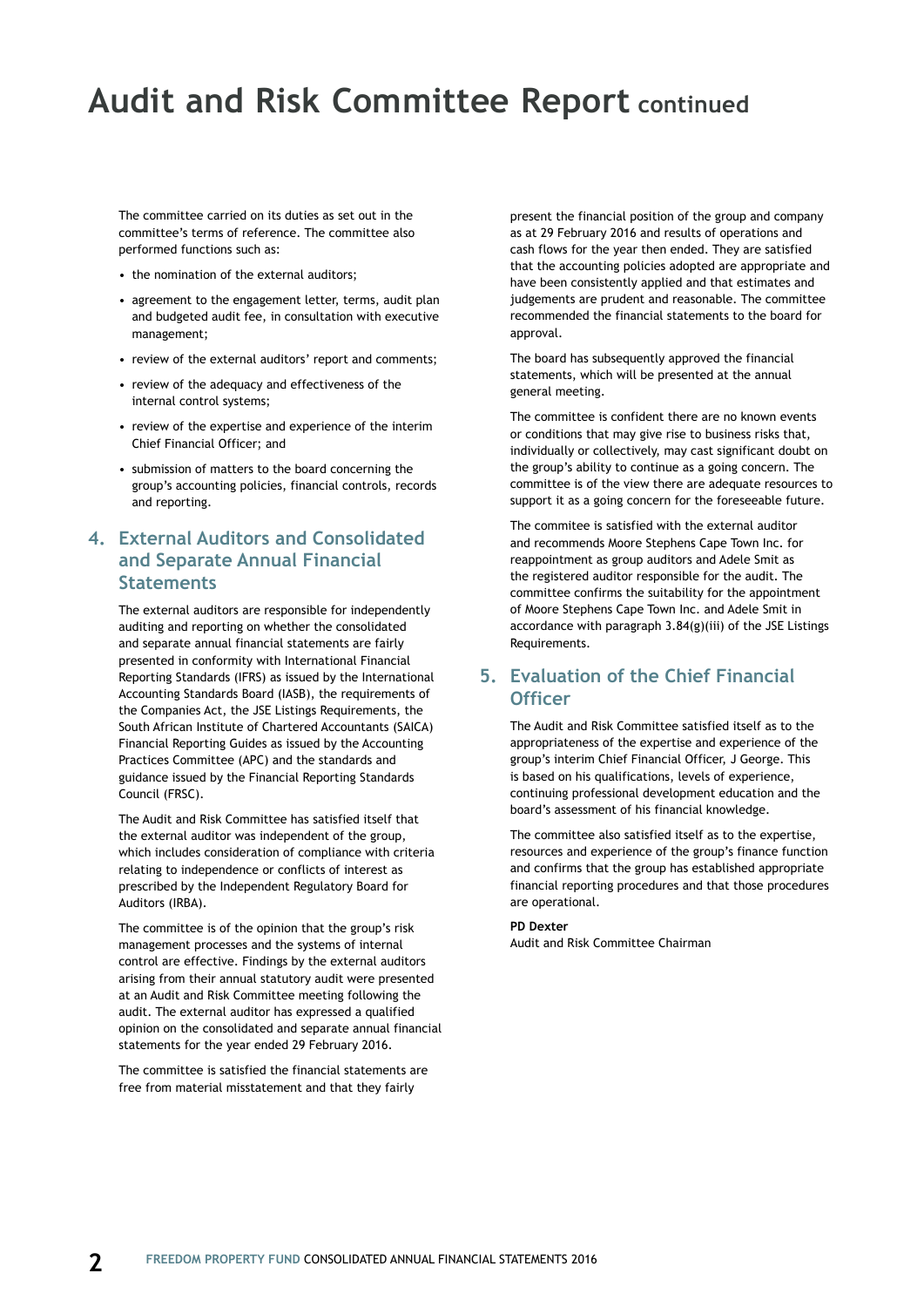# **Directors' Responsibilities and Approval**

The directors are required in terms of the Companies Act to maintain adequate accounting records and are responsible for the content and integrity of the consolidated and separate annual financial statements and related financial information included in this report. It is their responsibility to ensure that the consolidated and separate annual financial statements fairly present the state of affairs of the group and the company as at the end of the financial year and the results of its operations and cash flows for the period then ended, in conformity with IFRS, the requirements of the Companies Act, the JSE Listing Requirements, the SAICA Financial Reporting Guides as issued by the APC and the standards and guidance issued by the FRSC. The external auditors are engaged to express an independent opinion on the consolidated and separate annual financial statements.

The consolidated and separate annual financial statements are prepared in accordance with IFRS, the requirements of the Companies Act, the JSE Listing Requirements, the SAICA Financial Reporting Guides as issued by the APC and the standards and guidance issued by the FRSC, and are based upon appropriate accounting policies which have been consistently applied and supported by appropriate judgements and estimates.

The directors acknowledge that they are ultimately responsible for the system of internal financial control established by the group and place considerable importance on maintaining a strong control environment. To enable the directors to meet these responsibilities, the board sets standards for internal control aimed at reducing the risk of error or loss in a cost effective manner. The standards include the proper delegation of responsibilities within a clearly defined framework, effective accounting procedures and adequate segregation of duties to ensure an acceptable level of risk. These controls are monitored throughout the group and all employees are required to maintain the highest ethical standards in ensuring the group's business is conducted in a manner that in all reasonable circumstances is above reproach. The focus of risk

management in the group is on identifying, assessing, managing and monitoring all known forms of risk across the group. While operating risk cannot be fully eliminated, the group endeavours to minimise it by ensuring that appropriate infrastructure, controls, systems and ethical behaviour are applied and managed within predetermined procedures and constraints.

The audit committee performs an oversight role in matters related to financial and internal controls.

The directors are of the opinion, based on the information and explanations given by management, that the system of internal control provides reasonable assurance that the financial records may be relied on for the preparation of the consolidated and separate annual financial statements. However, any system of internal financial control can provide only reasonable, and not absolute, assurance against material misstatement or loss.

The external auditors are responsible for independently auditing and reporting on the group's consolidated financial statements.

The consolidated financial statements have been examined by the group's external auditors and their report is presented on pages 5 to 9.

The consolidated annual financial statements set out on pages 13 to 115, which have been prepared on the going concern basis, as detailed in note 43, were approved and signed by the board on 18 March 2019:

### **WS Grobbelaar**

Chairman

**S Maritz** Chief Executive Officer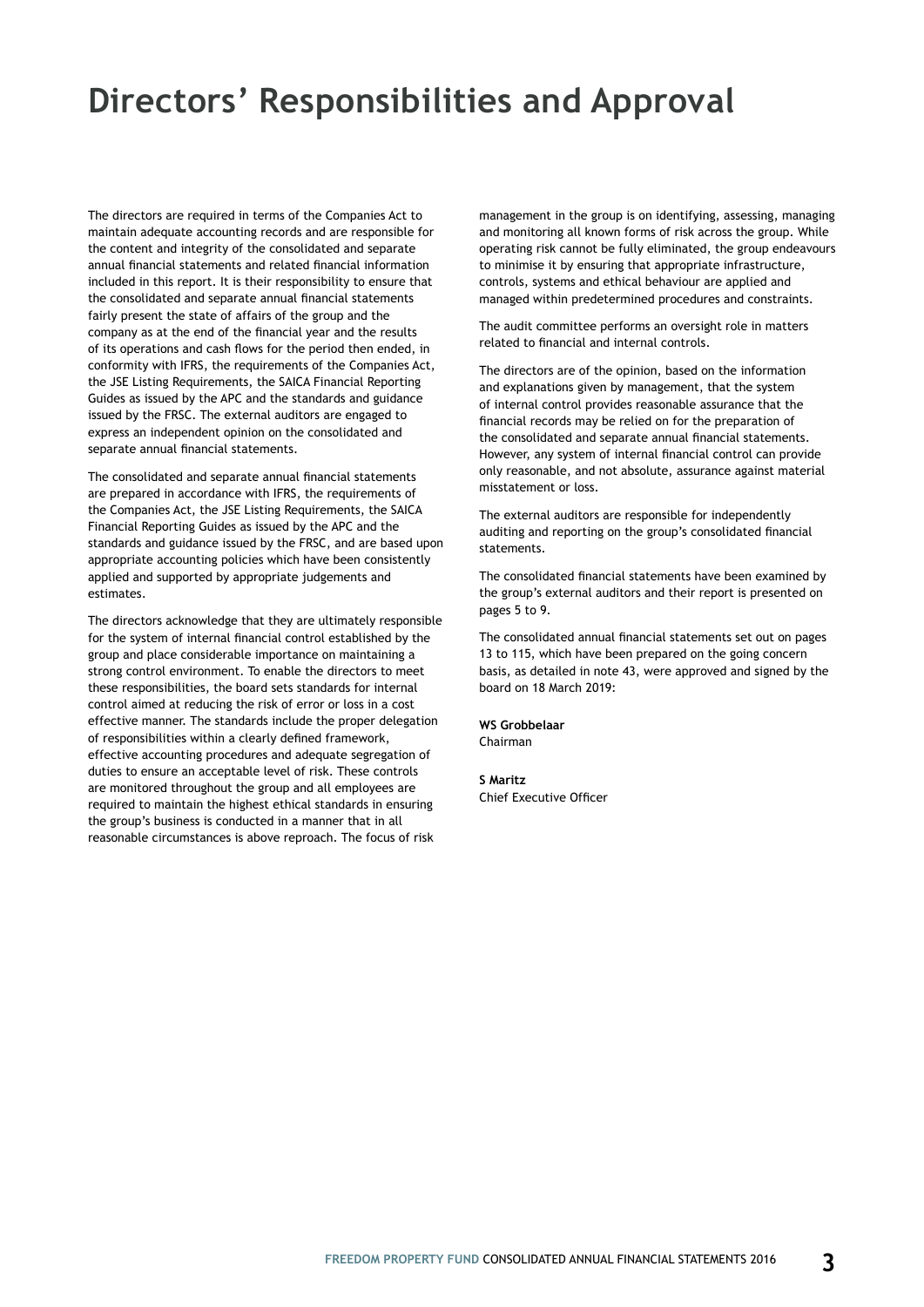# **Group Secretary's Certification**





TO WHOM IT MAY CONCERN

18 March 2019 Ref : SN/FRE3021

#### **FREEEDOM PROPERTY FUND LIMITED Registration Number: 2012/129186/06**

(the "Company")

We perform secretarial duties for the Company, and hereby confirm, based on the information and records in our possession at the date hereof, that the Annual Returns have been Lodged up until 2018.

You are welcome to contact Willena Smith on 012 4330 176 should you have any questions or require additional information.

Yours sincerely

**Shantel Dartnall Associate Director**

**JOHANNESBURG** 22 Wellington Road Parktown, 2193

Private Bag X60500 Houghton, 2041

Wanderers Office Park, 52 Corlett Drive, Illovo, 2196

PRETORIA<br>Summit Place Office Park, 221<br>Garsfontein Road, Building 5, 2nd<br>floor, Menlyn, Pretoria<br>PO Box 95436, Waterkloof, 0145

**DURBAN** Rydallviews Building, 5A Rydall Vale Office Park, 38 Douglas Saunders Drive, La Lucia Ridge, 4051 PO Box 47, la Lucia, 4153

**CAPE TOWN** 6th Floor, 119 – 123 Hertzog Boulevard, Foreshore Cape Town, 8001 PO Box 2275 Cape Town, 8000

Directors: HN Bhaga Muljee • AS Moosa • AJ Rich • L van der Westhuizen Statucor (Pty) Ltd - Registration number: 1989/005394/07

T +27 (0) 11 488 1888 • E info@statucor.co.za • **www.statucor.co.za**

Disclaimer available on website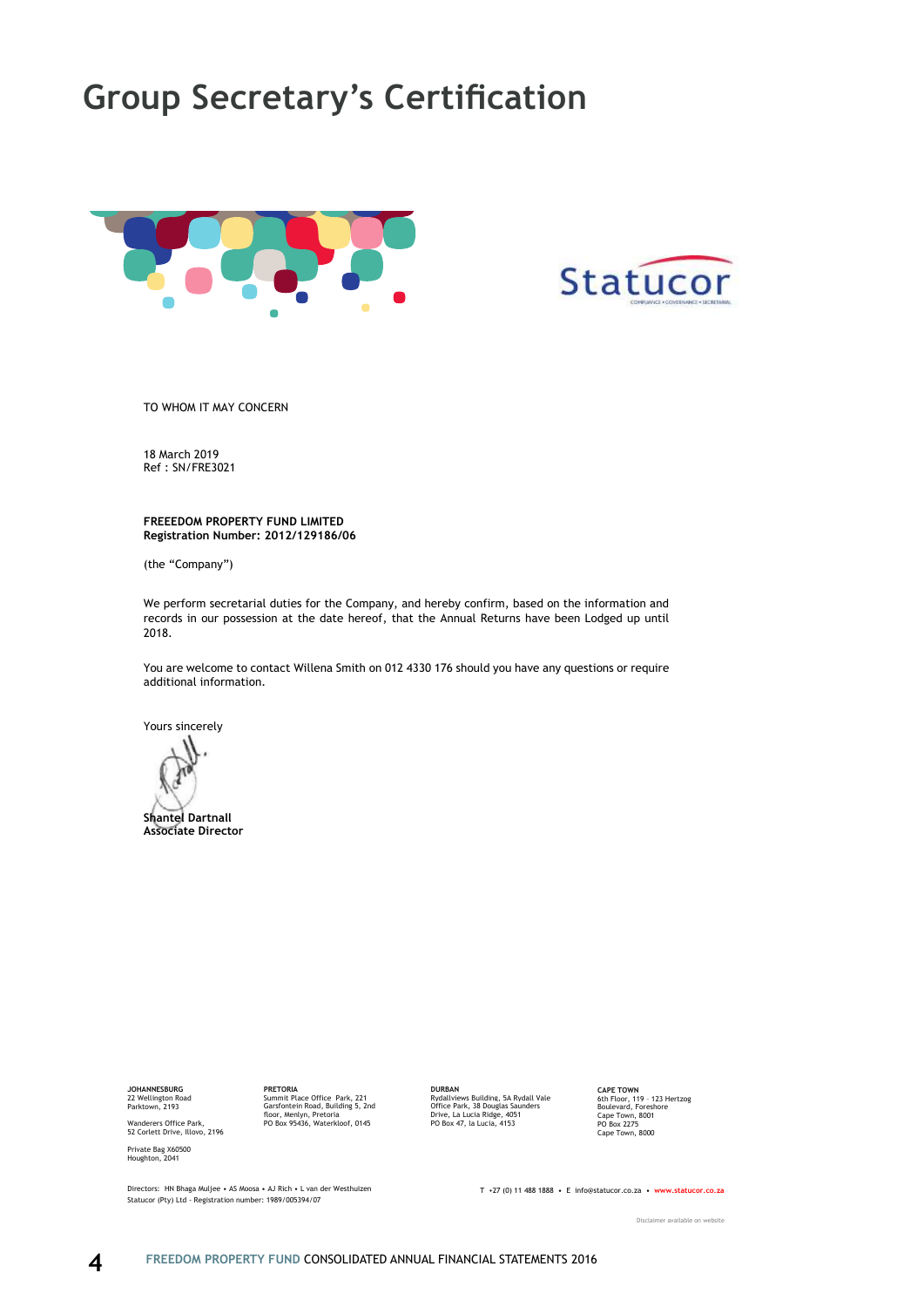# **Independent Auditor's Report**

Long live sensible

# **MOORE STEPHENS**

**MOORE STEPHENS CAPE TOWN INC.** 2nd Floor, Block 2, Northgate Park Corner Section Street & Koeberg Road Paarden Eiland, Cape Town, 7405

P O Box 1955 Cape Town, 8000

**T** +27 (0)21 525 8600 **F** +27 (0)21 525 8601 **E** info@msct.co.za

www.moorestephens.co.za

Independent Auditors' Report

**To the shareholders of Freedom Property Fund Limited**

#### **Report on the Audit of the consolidated and separate Financial Statements**

#### **Qualified Opinion on Consolidated Financial Statements and Unqualified Opinion on the Separate Financial Statements**

We have audited the consolidated and separate Financial Statements of Freedom Property Fund Limited and its subsidiaries ("the Group") set out on pages 13 to 115, which comprise the consolidated and separate Statement of Financial Position as at 29 February 2016, the consolidated and separate Statement of Comprehensive Income, the consolidated and separate Statement of Changes in Equity and the consolidated and separate Statement of Cash Flows for the year then ended, and notes to the consolidated and separate Financial Statements, including a summary of significant accounting policies.

In our opinion, except for the effects of the matter described in the Basis for Qualified Opinion section of our report, the consolidated Financial Statements present fairly, in all material respects, the consolidated financial position of Freedom Property Fund as at 29 February 2016, and its consolidated financial performance and its consolidated cash flows for the year then ended in accordance with the International Financial Reporting Standards and the requirements of the Companies Act of South Africa.

In our opinion, the separate Financial Statements present fairly, in all material respects, the separate financial position of Freedom Property Fund as at 29 February 2016, and its separate financial performance and its separate cash flows for the year then ended in accordance with the International Financial Reporting Standards and the requirements of the Companies Act of South Africa.

#### **Basis for Qualified Opinion on consolidated Financial Statements and Unqualified Opinion on the Separate Financial Statements**

The Company acquired Ligitprops 184 (Pty) Ltd on 1 March 2014. The consolidated financial statements are materially misstated as we were unable to obtain sufficient appropriate evidence on the values of certain of the subsidiary's material assets and liabilities at the acquisition date. Consequently, we are unable to determine whether any adjustments to these amounts were necessary. This matter also effects the 29 February 2016 consolidated Statement of Financial position. There is no effect on the separate financial statements.

We conducted our audit in accordance with International Standards on Auditing. Our responsibilities under those standards are further described in the Auditor's Responsibilities for the Audit of the consolidated and separate Financial Statements section of our report.

*An independent member firm of Moore Stephens International Limited – members in principal cities throughout the world.*

Moore Stephens Cape Town Inc. Reg No. 2002/031472/21 - Practice number: 900908 Moore Stephens Cape Town Corporate Services (Pty) Ltd, Reg No. 2011/009732/07 Directors: R Bedford, A Billson, A Casson-Crook, P Conradie, F Hoffman, D Kohlberg, E Landsberg, A Pitt, A Smit, G Ward | Consultant: I Sindler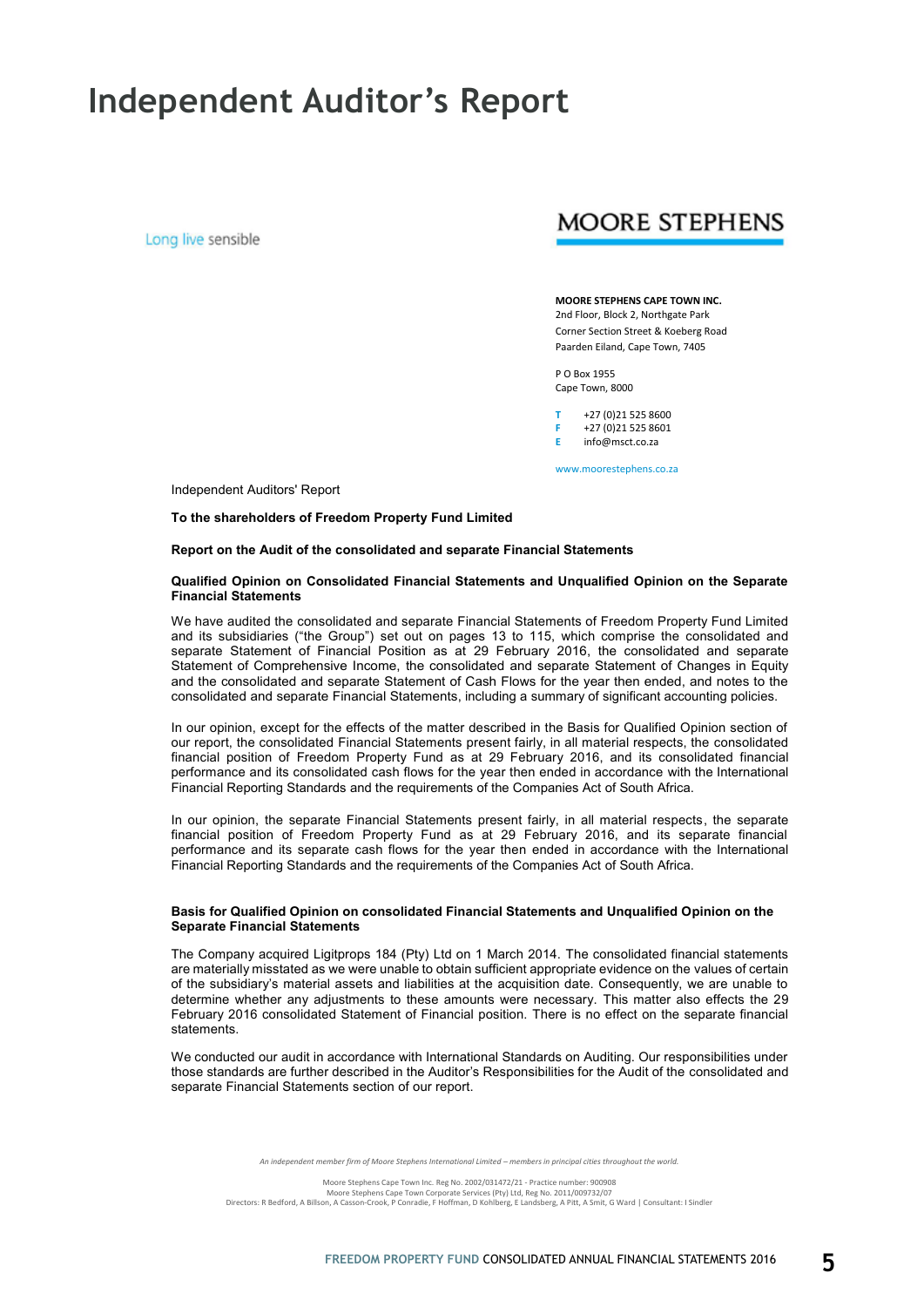# **Independent Auditor's Report continued**

# **MOORE STEPHENS**

### Long live sensible

We are independent of the Group in accordance with the Independent Regulatory Board for Auditors Code of Professional Conduct for Registered Auditors (IRBA Code) and other independence requirements applicable to performing audits of financial statements in South Africa. We have fulfilled our other ethical responsibilities in accordance with the IRBA Code and in accordance with other ethical requirements applicable to performing audits in South Africa. The IRBA Code is consistent with the International Ethics Standards Board for Accountants Code of Ethics for Professional Accountants (Parts A and B).

We believe that the audit evidence we have obtained is sufficient and appropriate to provide a basis for our qualified opinion on the consolidated financial statements and our opinion on the separate financial statements.

#### **Key audit matters**

Key audit matters are those that, in our professional judgement, were of most significance in our audit of the consolidated financial statements of the current period. These matters were addressed in the context of our audit of the consolidated financial statements as a whole, and in forming our opinion thereon, and we do not provide a separate opinion on these matters.

| <b>Key Audit Matter</b>                                                                                                                                                                                                                                                                    | How our audit addressed the key audit matter                                                                                                                                                                                                                                                                                                                                          |  |  |  |  |
|--------------------------------------------------------------------------------------------------------------------------------------------------------------------------------------------------------------------------------------------------------------------------------------------|---------------------------------------------------------------------------------------------------------------------------------------------------------------------------------------------------------------------------------------------------------------------------------------------------------------------------------------------------------------------------------------|--|--|--|--|
| <b>Valuation</b><br><b>of</b><br>investment<br>properties<br>(consolidated)                                                                                                                                                                                                                |                                                                                                                                                                                                                                                                                                                                                                                       |  |  |  |  |
| The Group holds commercial and residential<br>investment properties, along with vacant land, to<br>the value of R 191 978 million at year end,<br>including the straight-lining lease accrual. The<br>movement in these properties' fair value for the<br>year amounts to R10 347 million. | We have considered whether the valuation methods<br>applied by the directors and external valuators in the<br>valuation of the investment properties, were in line<br>with the criteria prescribed by IFRS. Further<br>consideration was given as to whether the method<br>used is appropriate to those particular properties<br>subject to the valuation, by benchmarking it against |  |  |  |  |
| Investment property is measured at their fair<br>values based on valuations obtained from external<br>valuators and the directors. The location, zoning,                                                                                                                                   | valuation methods applied to similar listed property<br>portfolios.                                                                                                                                                                                                                                                                                                                   |  |  |  |  |
| capitalisation<br>rates<br>and<br>size.<br>exposure,<br>occupancy rates are some of the crucial variables<br>which were considered and applied in the<br>valuation of investment properties.                                                                                               | In assessing the expertise of the external valuators,<br>we have verified their registration with the South<br>Council<br>for<br>the<br>Properties<br>Valuers<br>African<br>Profession. The considerations surrounding the<br>independence and objectivity of the external                                                                                                            |  |  |  |  |
| For commercial properties the directors and<br>external valuators have used 3 methods namely,<br>the Net Income Capitalisation Method,<br>the<br>Cashflow<br>Discounted<br>Method<br>the<br>and<br>Comparable Sales method in determining the fair<br>value.                               | valuators were based on the review of the terms of<br>engagement and receipt of a representation from the<br>external valuators' management as to the fee<br>arrangements between the valuers and the group.<br>We found no evidence to suggest that the objectivity<br>of the valuers in their performance of the valuations<br>was compromised.                                     |  |  |  |  |
| For residential investment properties the directors<br>and external valuators have used the Net Income<br>Capitalisation Method in the valuation of the<br>properties.                                                                                                                     | A meeting was held between ourselves and the<br>independent valuators discussing the valuations and<br>the key assumptions used therein. We inspected the                                                                                                                                                                                                                             |  |  |  |  |
| For vacant land the directors and external<br>valuators have used the Comparable Sales                                                                                                                                                                                                     | valuation reports for all properties valued externally<br>and tested data inputs in the directors' valuations.                                                                                                                                                                                                                                                                        |  |  |  |  |
| method in the valuation of the properties.<br>valuation of investment<br>We<br>consider<br>the<br>properties a matter of most significance to the                                                                                                                                          | <b>We</b><br>the<br>accuracy, reliability and<br>assessed<br>completeness of data inputs which was used in the<br>valuation underpinning the relevant investment<br>property.                                                                                                                                                                                                         |  |  |  |  |

*An independent member firm of Moore Stephens International Limited – members in principal cities throughout the world.*

Moore Stephens Cape Town Inc. Reg No. 2002/031472/21 - Practice number: 900908

Moore Stephens Cape Town Corporate Services (Pty) Ltd, Reg No. 2011/009732/07 Directors: R Bedford, A Billson, A Casson-Crook, P Conradie, F Hoffman, D Kohlberg, E Landsberg, A Pitt, A Smit, G Ward | Consultant: I Sindler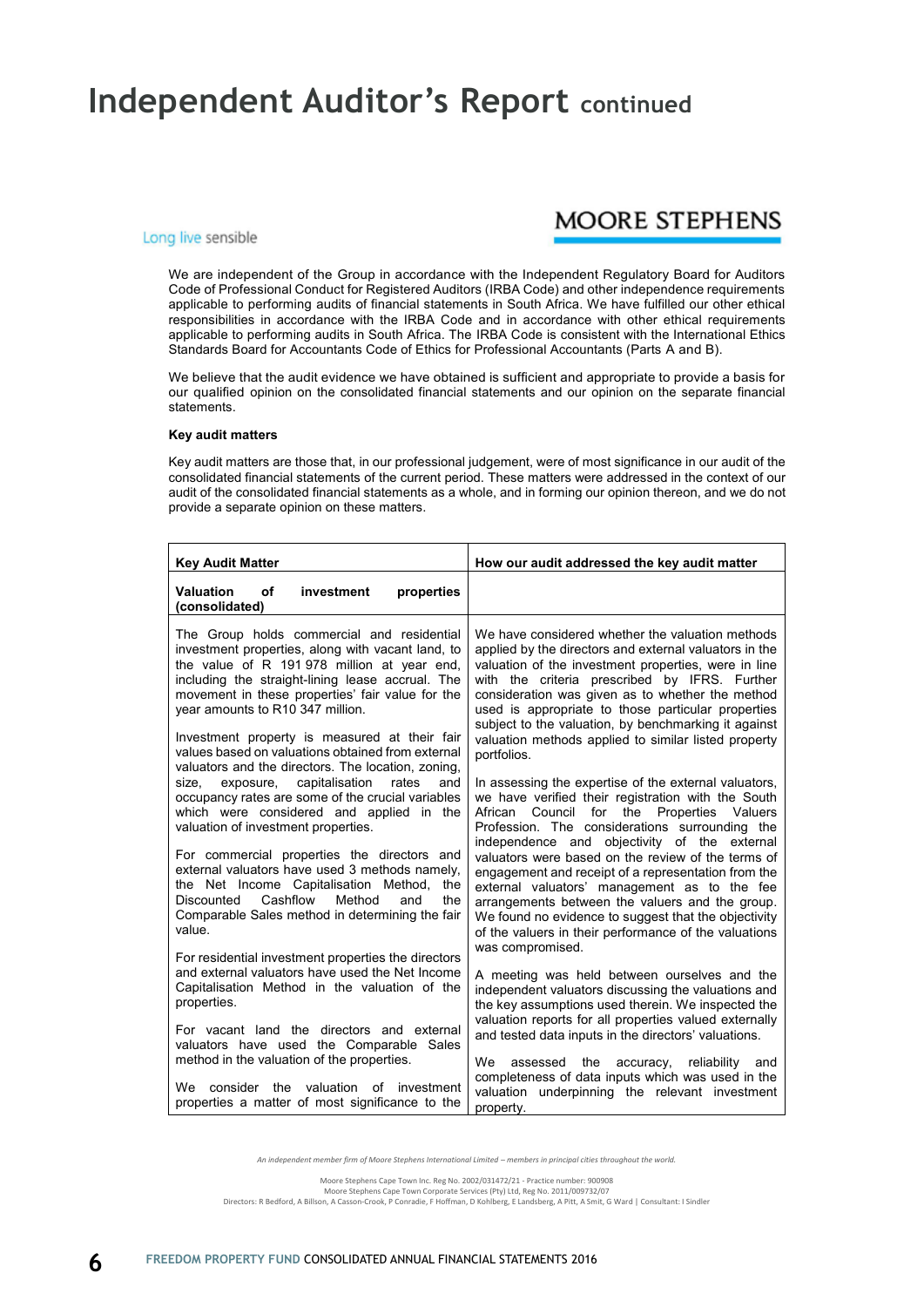# **MOORE STEPHENS**

# Long live sensible

| current year's audit due to the significance of the<br>estimates and judgements involved and the<br>inherent sensitivity of data whereby a percentage<br>difference in individual yields could result in a<br>material misstatement.                                                                                                                                                                                                                                                                                                                                                                                                                                        | We reviewed the appropriateness of supporting<br>documentation and performed a sensitivity analysis<br>on the significant assumptions made to evaluate the<br>extent of the impact on the value calculated, should<br>the assumptions change by a small percentage.<br>We further assessed the appropriateness of the<br>disclosures in the financial statements concerning<br>the key assumptions to which the valuations are<br>sensitive to.                                                                                                                                                                                                                                                                                                                                                                                                                                                                                                                                                                                                                                                                                                                                                                                                                                                                                                                                                                                                                                                                                                                                                                                                                                                                                                                            |
|-----------------------------------------------------------------------------------------------------------------------------------------------------------------------------------------------------------------------------------------------------------------------------------------------------------------------------------------------------------------------------------------------------------------------------------------------------------------------------------------------------------------------------------------------------------------------------------------------------------------------------------------------------------------------------|----------------------------------------------------------------------------------------------------------------------------------------------------------------------------------------------------------------------------------------------------------------------------------------------------------------------------------------------------------------------------------------------------------------------------------------------------------------------------------------------------------------------------------------------------------------------------------------------------------------------------------------------------------------------------------------------------------------------------------------------------------------------------------------------------------------------------------------------------------------------------------------------------------------------------------------------------------------------------------------------------------------------------------------------------------------------------------------------------------------------------------------------------------------------------------------------------------------------------------------------------------------------------------------------------------------------------------------------------------------------------------------------------------------------------------------------------------------------------------------------------------------------------------------------------------------------------------------------------------------------------------------------------------------------------------------------------------------------------------------------------------------------------|
| Accounting of certain prior period corrections<br>(consolidated and separate)                                                                                                                                                                                                                                                                                                                                                                                                                                                                                                                                                                                               |                                                                                                                                                                                                                                                                                                                                                                                                                                                                                                                                                                                                                                                                                                                                                                                                                                                                                                                                                                                                                                                                                                                                                                                                                                                                                                                                                                                                                                                                                                                                                                                                                                                                                                                                                                            |
| At listing date, agreements were entered into in<br>terms of which the Group acquired certain<br>properties from a number of vendors with<br>settlement being affected by the issue of shares in<br>the Company. During the year under review<br>management had to correct previous fair value<br>measurements in terms of IFRS 2 and IFRS 3.<br>The matter is considered to be of significance due<br>to the level of judgement involved in the<br>determination of the fair value of the consideration<br>paid in settlement of the purchase price and the<br>fair value of the equity settled share-based<br>payments. This matter warrants specific audit<br>attention. | Management makes use of an independent<br>recognition<br>specialist<br>to<br>the<br>and<br>assess<br>measurement criteria in accounting for these<br>transactions.<br>Extensive restatements had to be done on the fair<br>value of the properties acquired at date of acquisition<br>as noted in note 5. Refer to Key Audit Matter:<br>"Valuation of Investment Properties" with regards to<br>the consideration applied by us in assessing the<br>reasonability of the fair value of the underlying assets<br>at acquisition date.<br>Management has obtained a valuation from an<br>independent external valuer being a management<br>expert to determine the value of equity shares of the<br>company.<br>Our audit procedures included, but were not limited<br>the following:<br>Agreeing the valuation of the equity shares to<br>valuation reports prepared by independent<br>external valuers appointed by the directors;<br>• Assessing the competence, objectivity, capability<br>and integrity of the appointed expert, including<br>verification of the independent external valuer's<br>qualifications:<br>Recalculating valuation workings;<br>• Debating and robustly challenging the<br>assumptions and valuations prepared by the<br>valuator:<br>• Assessing the key assumptions used in the<br>valuation report,<br>• Comparing the valuations to our independently<br>formulated expectations and obtaining explanations<br>for unusual and unexpected movements, and<br>corroborating the explanations where necessary;<br>• Performing sensitivity analyses on the<br>assumptions applied in the valuation model;<br>• Assessing the adequacy of disclosures with regard<br>to the issue of shares in settlement of assets or<br>services acquired. |
|                                                                                                                                                                                                                                                                                                                                                                                                                                                                                                                                                                                                                                                                             |                                                                                                                                                                                                                                                                                                                                                                                                                                                                                                                                                                                                                                                                                                                                                                                                                                                                                                                                                                                                                                                                                                                                                                                                                                                                                                                                                                                                                                                                                                                                                                                                                                                                                                                                                                            |

*An independent member firm of Moore Stephens International Limited – members in principal cities throughout the world.*

Moore Stephens Cape Town Inc. Reg No. 2002/031472/21 - Practice number: 900908<br>Moore Stephens Cape Town Corporate Services (Pty) Ltd, Reg No. 2011/009732/07<br>Directors: R Bedford, A Billson, A Casson-Crook, P Conradie, F Ho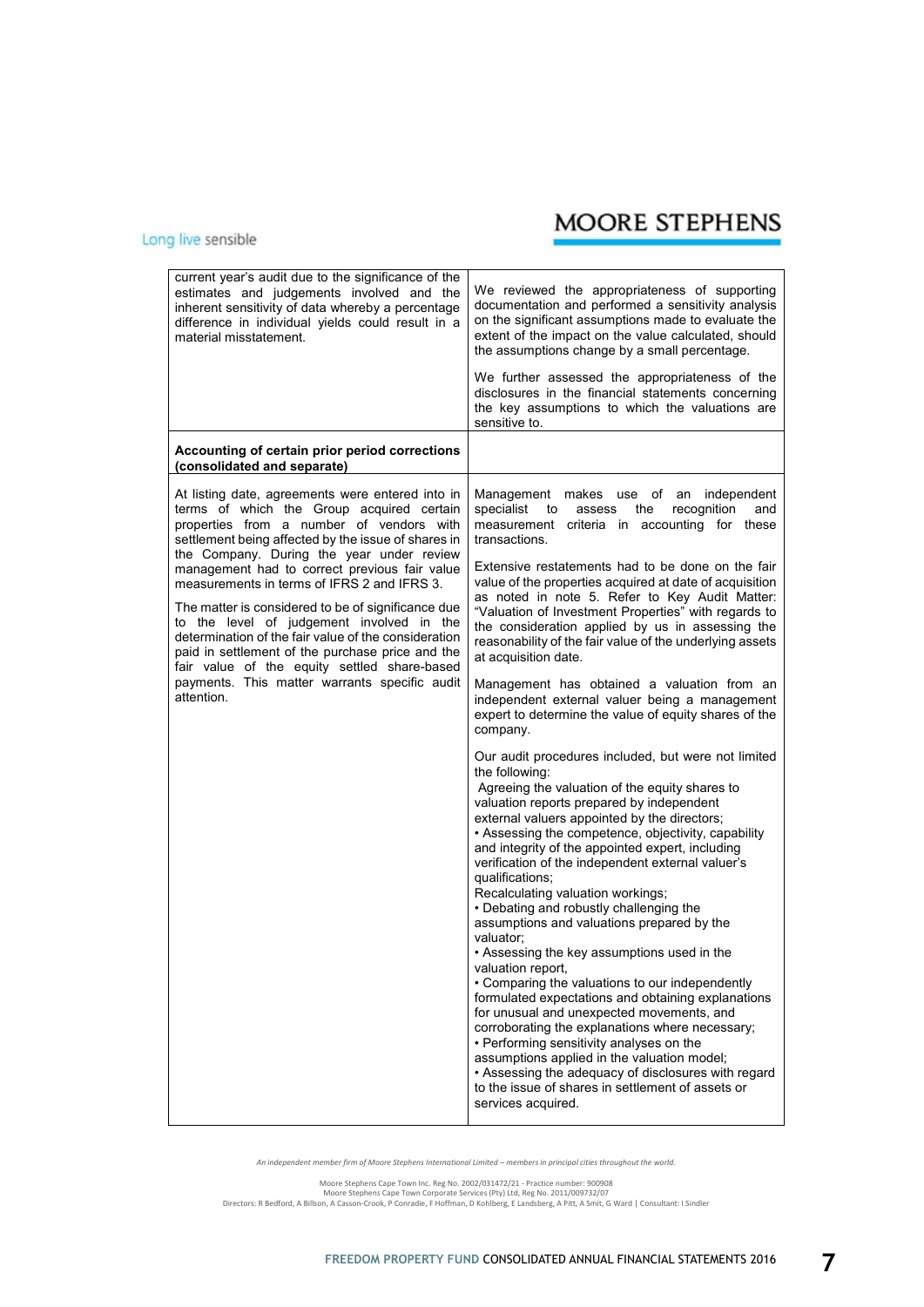# **Independent Auditor's Report continued**

# **MOORE STEPHENS**

### Long live sensible

#### **Other information**

The directors are responsible for the other information. The other information comprises the Directors' Report and the Audit Committee's Report and the Company Secretary's Certificate as required by the Companies of South Africa, which we obtained prior to the date of this report. Other information does not include the consolidated and separate Financial Statements and our auditor's report thereon.

Our opinion on the consolidated and separate Financial Statements does not cover the other information and we do not and will not express an audit opinion or any form of assurance conclusion thereon.

In connection with our audit on the consolidated and separate Financial Statements, our responsibility is to read the other information and, in doing so, consider whether the other information is materially inconsistent with the consolidated and separate Financial Statements or our knowledge obtained in the audit, or otherwise appears to be materially misstated. If, based on the work we have performed, we conclude that there is a material misstatement of this other information, we are required to report that fact. We have nothing to report in this regard.

#### **Responsibilities of the director for the consolidated and separate Financial Statements**

The directors are responsible for the preparation and fair presentation of the consolidated and separate Financial Statements in accordance with International Financial Reporting Standards and the requirements of the Companies Act of South Africa, and for such internal control as the directors determine is necessary to enable the preparation of Financial Statements that are free from material misstatement, whether due to fraud or error.

In preparing the consolidated and separate Financial Statements, the directors are responsible for assessing the Group and the Company's ability to continue as a going concern, disclosing, as applicable, matters related to going concern and using the going concern basis of accounting unless the directors either intend to liquidate the Group and/or the Company or to cease operations, or have no realistic alternative but to do so.

#### **Auditor's responsibilities for the audit of the consolidated and separate Financial Statements**

Our objectives are to obtain reasonable assurance about whether the consolidated and separate Financial Statements as a whole are free from material misstatement, whether due to fraud or error, and to issue an auditor's report that includes our opinion. Reasonable assurance is a high level of assurance but is not a guarantee that an audit conducted in accordance with International Standards on Auditing will always detect a material misstatement when it exists. Misstatements can arise from fraud or error and are considered material if, individually or in the aggregate, they could reasonably be expected to influence the economic decisions of users taken on the basis of these consolidated and separate Financial Statements.

As part of an audit in accordance with International Standards on Auditing, we exercise professional judgement and maintain professional scepticism throughout the audit. We also:

- Identify and assess the risks of material misstatement of the consolidated and separate Financial Statements, whether due to fraud or error, design and perform audit procedures responsive to those risks, and obtain audit evidence that is sufficient and appropriate to provide a basis for our opinion. The risk of not detecting a material misstatement resulting from fraud is higher than for one resulting from error, as fraud may involve collusion, forgery, intentional omissions, misrepresentations, or the override of internal control.
- Obtain an understanding of internal control relevant to the audit in order to design audit procedures that are appropriate in the circumstances, but not for the purpose of expressing an opinion on the effectiveness of the Group and Company's internal control.
- Evaluate the appropriateness of accounting policies used and the reasonableness of accounting estimates and related disclosures made by the director.

*An independent member firm of Moore Stephens International Limited – members in principal cities throughout the world.*

Moore Stephens Cape Town Inc. Reg No. 2002/031472/21 - Practice number: 900908 Moore Stephens Cape Town Corporate Services (Pty) Ltd, Reg No. 2011/009732/07 Directors: R Bedford, A Billson, A Casson-Crook, P Conradie, F Hoffman, D Kohlberg, E Landsberg, A Pitt, A Smit, G Ward | Consultant: I Sindler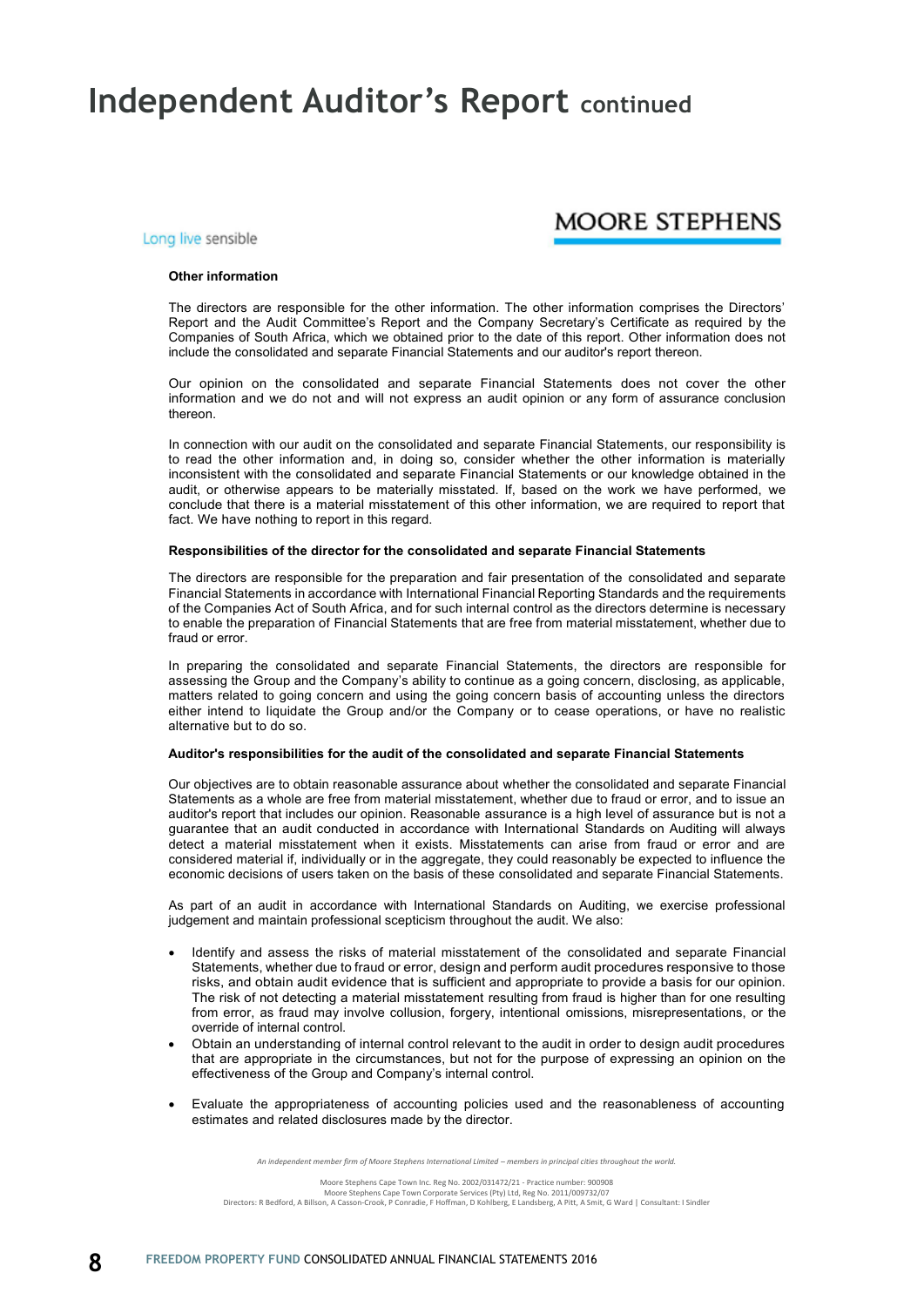#### Long live sensible

# **MOORE STEPHENS**

- Conclude on the appropriateness of the director's use of the going concern basis of accounting and based on the audit evidence obtained, whether a material uncertainty exists related to events or conditions that may cast significant doubt on the company's ability to continue as a going concern. If we conclude that a material uncertainty exists, we are required to draw attention in our auditor's report to the related disclosures in the Financial Statements or, if such disclosures are inadequate, to modify our opinion. Our conclusions are based on the audit evidence obtained up to the date of our auditor's report. However, future events or conditions may cause the Group and/or company to cease to continue as a going concern.
- Evaluate the overall presentation, structure and content of the Financial Statements, including the disclosures, and whether the consolidated and separate Financial Statements represent the underlying transactions and events in a manner that achieves fair presentation.
- Obtain sufficient appropriate audit evidence regarding the financial information of the entities or business activities within the group to express an opinion on the consolidated financial statements. We are responsible for the direction, supervision and performance of the Group audit. We remain solely responsible for our audit opinion.

We communicate with the directors regarding, among other matters, the planned scope and timing of the audit and significant audit findings, including any significant deficiencies in internal control that we identify during our audit.

We also provide the directors with a statement that we have complied with relevant ethical requirements regarding independence, and to communicate with them all relationships and other matters that may reasonably be thought to bear on our independence, and where applicable, related safeguards.

From the matters communicated with the directors, we determine those matters that were of most significance in the audit of the consolidated and separate financial statements of the current period and are therefore the key audit matters. We describe these matters in our auditor's report unless law or regulation precludes public disclosure about the matter or when, in extremely rare circumstances, we determine that a matter should not be communicated in our report because the adverse consequences of doing so would reasonably be expected to outweigh the public interest benefits of such communication.

#### **Report on Other Legal and Regulatory Requirements**

In accordance with our responsibilities in terms of sections 44(2) and 44(3) of the Auditing Profession Act, we report that we have identified reportable irregularities in terms of the Auditing Profession Act. These matters have been reported to the Independent Regulatory Board for Auditors. The matter pertaining to the reportable irregularities have been described in notes 5, 9 and 49 to the financial statements.

In terms of the IRBA Rule published in Government Gazette Number 39475 dated 4 December 2015, we report that Moore Stephens Cape Town Inc. has been the auditor of Freedom Property Fund Limited for 1 year.

Moure Jeephens

**Moore Stephens Cape Town Inc. Registered Auditor Per: Adele Smit**

19 March 2019 Cape Town

*An independent member firm of Moore Stephens International Limited – members in principal cities throughout the world.*

Moore Stephens Cape Town Inc. Reg No. 2002/031472/21 - Practice number: 900908 Moore Stephens Cape Town Corporate Services (Pty) Ltd, Reg No. 2011/009732/07 Directors: R Bedford, A Billson, A Casson-Crook, P Conradie, F Hoffman, D Kohlberg, E Landsberg, A Pitt, A Smit, G Ward | Consultant: I Sindler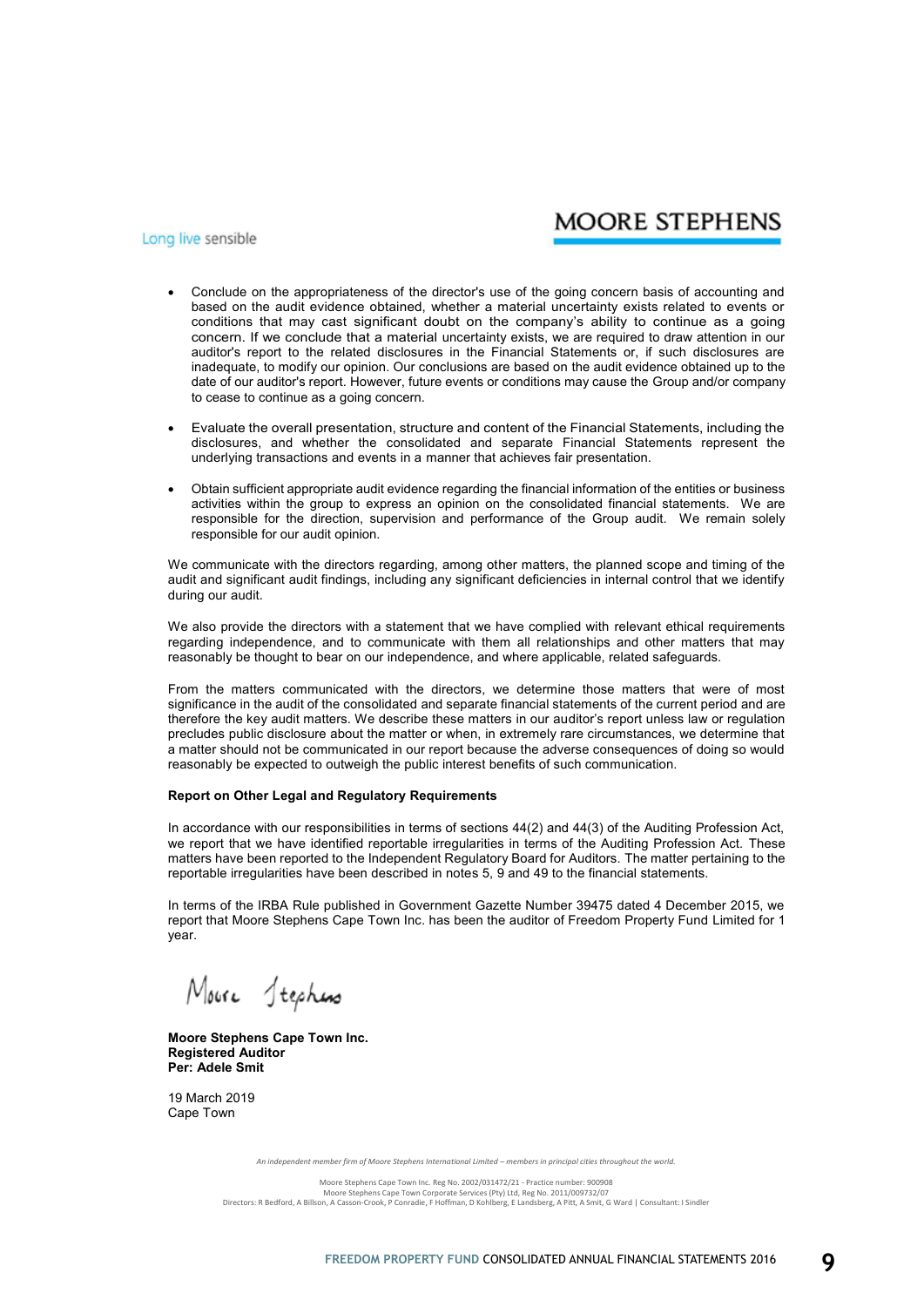# **Directors' Report**

# The current board of directors welcome the release of the consolidated annual financial statements of Freedom Property Fund Limited and its subsidiaries for the year ended 29 February 2016.

It has been a challenging time as the group embarked on a process of addressing fundamental issues ranging from financial statement restatements due to various errors being identified, as well as allegations of fraud, theft and corruption. During this time, we have made significant decisions relating to gaining confidence from shareholders and the market. This can be seen in the decisions to reperform the property valuations as well as the change in auditors.

We continue to work through some of these processes as they will require further time and effort over the coming months to bring to a conclusion.

# **PREVIOUS BOARD'S RESPONSE TO ALLEGATIONS OF FRAUD, THEFT AND CORRUPTION**

After the appointment of the new board and management during the 2016 calendar year, we made attempts to meet with various members of the previous board and management to gain an understanding of what transpired in the group that led to the fall of the share price and allegations of fraud, theft and corruption.

Some members of the previous board were initially prepared to meet; however, they subsequently, through their legal representatives, instructed the new board and management to cease and desist from contacting them.

At the date of signing this report, the majority of the previous board members have shown no willingness to assist in resolving allegations that related to the period when they had fiduciary responsibilities towards the group.

## **1. Incorporation**

The company was incorporated in South Africa on 19 July 2012 and obtained its certificate to commence business on the same day. The company was listed on the Main Board of the JSE Limited (JSE) on 12 June 2014.

# **2. Nature of business**

The group has interests in the investment property sector, with its principal business being holding and management of investment properties and the sale of development properties. The activities of the group are undertaken through the company and its subsidiaries. The group operates in South Africa.

There have been no material changes to the nature of the group's business from the prior period.

# **3. Review of financial results and activities**

Full details of the financial position, results of operations and cash flows of the group are set out in these consolidated annual financial statements.

Throughout these consolidated annual financial statements, where the results are referred to as "restated", this indicates that the previously reported 2015 results have been restated to correctly reflect the group and company's results. Refer to note 5 for the details of the prior period errors.

The group was formed in June 2014, on listing, with the first annual reporting period for the group being 28 February 2015.

# **4. Going concern**

Despite the uncertainties raised regarding the going concern of the group, as referred to in note 43, the directors believe that the group has adequate financial resources to continue in operation for the foreseeable future and accordingly the consolidated annual financial statements have been prepared on a going concern basis.

# **5. Events after the reporting period**

All material events after the reporting period have been listed in note 44. The directors are not aware of any other material event which occurred after the reporting date and up to the date of this report.

## **6. Investment properties**

The accounting treatment of investment properties and its valuations have changed materially. Please refer to the investment properties' accounting policy 1.4, note 3 investment properties' properties and note 5 Prior period errors where the details of changes in the treatment of investment properties are explained in detail.

Most investment properties have been transferred to "held for sale" to align the accounting treatment with the strategic direction of the group – to exit investment properties that would not be beneficial to the group in the short to medium term. Refer to note 18 for the details of these properties.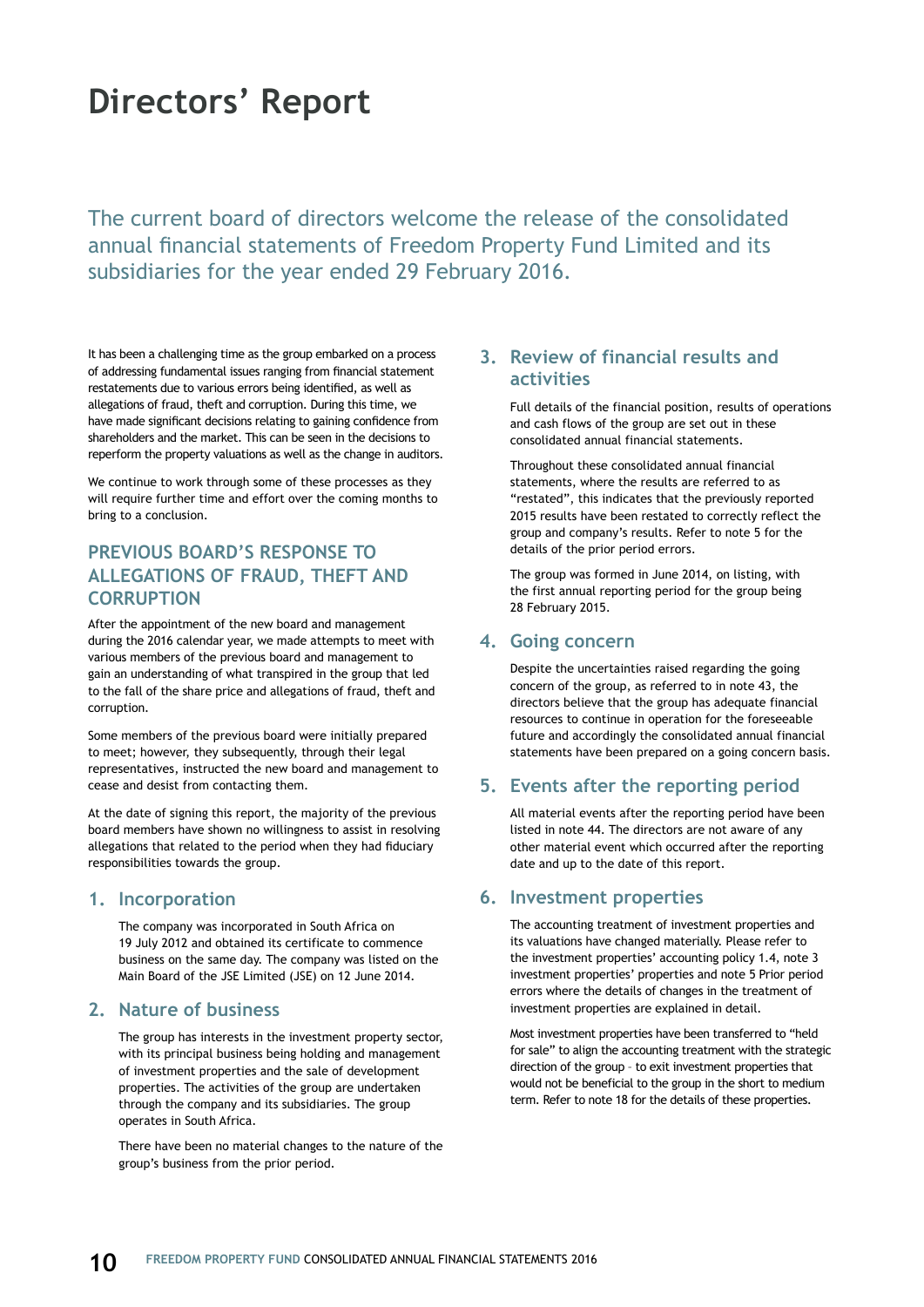# **7. Plant and equipment**

There was no material change in the nature of the plant and equipment of the group or in the policy regarding their use.

# **8. Investment in subsidiaries**

Details of investment in subsidiary companies are presented in note 12.

## **9. Stated capital**

Refer to note 19 for details of the movement in authorised and issued stated capital.

# **10.Dividends**

No dividends were declared or paid to the shareholders during the year (2015: Rnil).

### **11.Auditor**

Moore Stephens Cape Town Inc. was appointed as the group's external auditors on 24 November 2017, after the services of RSM South Africa was terminated.

# **12.Secretary**

The group secretary is Statucor Proprietary Limited.

| Postal address:    | Business address:  |
|--------------------|--------------------|
| Private Bag X60500 | 22 Wellington Road |
| Houghton           | Parktown           |
| 2041               | 2193               |

# **13.Liquidity and solvency**

The board has performed the required liquidity and solvency tests required by the Companies Act.

## **14.Directors and prescribed officers**

The directors and prescribed officers of the company during the year and to the date of this report are as follows:

| Name                                     | <b>Designation</b>                   | <b>Changes</b>                                        |  |  |  |  |  |  |
|------------------------------------------|--------------------------------------|-------------------------------------------------------|--|--|--|--|--|--|
| Current directors and prescribed officer |                                      |                                                       |  |  |  |  |  |  |
| W Grobbelaar                             | Chairman (Independent Non-executive) | Appointed 27 November 2015                            |  |  |  |  |  |  |
| S Maritz                                 | Chief Executive Officer              | Appointed 15 December 2015                            |  |  |  |  |  |  |
| C la Grange                              | Non-executive                        | Appointed 14 March 2018                               |  |  |  |  |  |  |
| WC Jansen van Rensburg                   | Executive                            | Appointed 07 October 2016                             |  |  |  |  |  |  |
| <b>HA Lambrechts</b>                     | Non-executive                        | Appointed 15 December 2015                            |  |  |  |  |  |  |
| CJ Sidego Independent                    | Non-executive                        | Appointed 01 September 2016, Resigned 09 October 2018 |  |  |  |  |  |  |
| <b>PD Dexter</b>                         | Independent Non-executive            | Appointed 27 November 2015                            |  |  |  |  |  |  |
| J George                                 | Prescribed officer                   | Appointed 11 July 2016                                |  |  |  |  |  |  |
| Former directors and prescribed officer  |                                      |                                                       |  |  |  |  |  |  |
| PF Burton                                | Chairman (Independent Non-executive) | Appointed 24 October 2013, Resigned 28 August 2015    |  |  |  |  |  |  |
| NT Govender                              | <b>Chief Executive Officer</b>       | Appointed 24 October 2013, Resigned 10 December 2015  |  |  |  |  |  |  |
| JF Pretorius                             | <b>Chief Financial Officer</b>       | Appointed 17 October 2014, Resigned 31 August 2016    |  |  |  |  |  |  |
| D Nel                                    | Executive                            | Appointed 15 December 2015, Resigned 13 June 2016     |  |  |  |  |  |  |
| SB Rule                                  | Non-executive                        | Appointed 24 October 2013, Resigned 18 January 2016   |  |  |  |  |  |  |
| NM Phosa                                 | Independent Non-executive            | Appointed 11 May 2015, Resigned 12 May 2015           |  |  |  |  |  |  |
| N Retief                                 | Independent Non-executive            | Appointed 15 December 2015, Resigned 08 August 2016   |  |  |  |  |  |  |
| <b>BM Molefi</b>                         | Independent Non-executive            | Appointed 18 February 2014, Resigned 20 January 2016  |  |  |  |  |  |  |
| <b>RD Eaton</b>                          | Independent Non-executive            | Appointed 24 October 2013, Resigned 28 August 2015    |  |  |  |  |  |  |
| WH Rule                                  | Independent Non-executive            | Appointed 24 October 2013, Resigned 18 January 2016   |  |  |  |  |  |  |
| <b>WB Stocks</b>                         | Independent Non-executive            | Appointed 24 October 2013, Resigned 18 January 2016   |  |  |  |  |  |  |
| <b>G</b> Stavridis                       | Prescribed officer                   | Appointed 01 November 2013                            |  |  |  |  |  |  |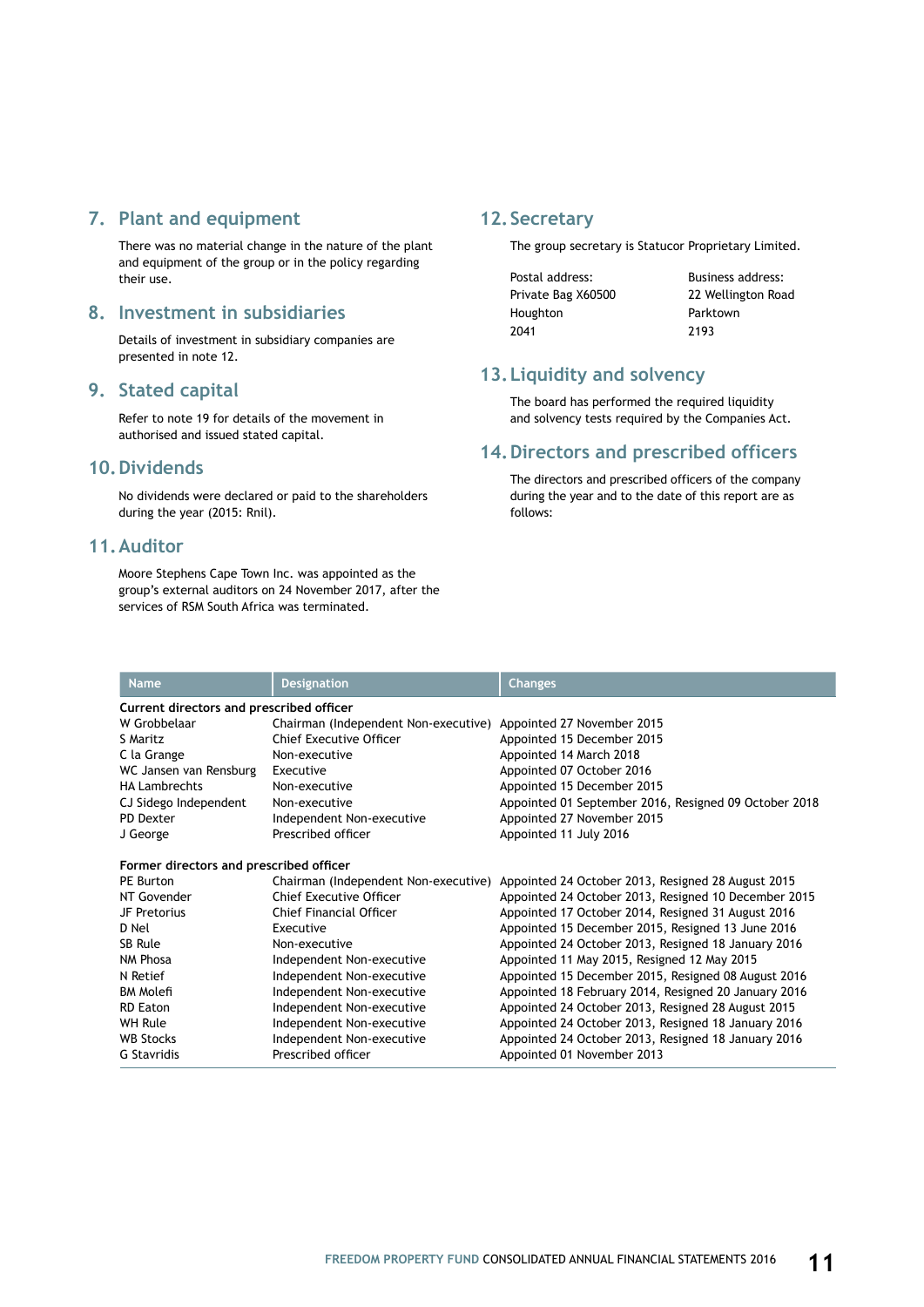# **Directors' Report continued**

# **15. SPONSOR**

Questco Corporate Advisory Proprietary Limited was appointed as the company's corporate sponsor on 01 May 2018, after the services of Bravura Capital Proprietary Limited were terminated.

# **16. DIRECTORS' AND PRESCRIBED OFFICERS' INTERESTS IN SHARES**

As at 29 February 2016, the current and former directors and prescribed officers of the company held direct and indirect beneficial interests in 7% (Restated 2015: 3%) of its issued ordinary shares, as set out below. HA Lambrechts indirectly holds 6% of the ordinary shares of the company and NT Govender directly holds 1% of the ordinary shares of the company (Restated 2015: SB Rule held 2% and NT Govender 1% of the shares).

Interests in shares (number of shares)

|                                             | 2016<br><b>Direct</b><br>R'000 | <b>Restated</b><br>2015<br><b>Direct</b><br>R'000 | 2016<br>Indirect<br>R'000 | <b>Restated</b><br>2015<br><b>Indirect</b><br>R'000 | 2016<br><b>Total</b><br>R'000 | <b>Restated</b><br>2015<br><b>Total</b><br>R'000 |
|---------------------------------------------|--------------------------------|---------------------------------------------------|---------------------------|-----------------------------------------------------|-------------------------------|--------------------------------------------------|
| Current directors and prescribed<br>officer |                                |                                                   |                           |                                                     |                               |                                                  |
| S Maritz                                    | 1700                           | -                                                 |                           | $\overline{\phantom{a}}$                            | 1700                          |                                                  |
| <b>HA Lambrechts</b>                        | $\overline{\phantom{0}}$       | $\overline{\phantom{a}}$                          | 66 589                    | $\overline{\phantom{a}}$                            | 66 589                        |                                                  |
|                                             | 1700                           | $\overline{\phantom{a}}$                          | 66 589                    | $\overline{\phantom{a}}$                            | 68 289                        |                                                  |
| Former directors and prescribed<br>officer  |                                |                                                   |                           |                                                     |                               |                                                  |
| PE Burton                                   |                                | 25                                                |                           |                                                     | 25                            | 25                                               |
| NT Govender                                 | 12758                          | 12 758                                            |                           |                                                     | 12758                         | 12 758                                           |
| JF Pretorius                                | 1 5 9 9                        | 102                                               |                           | 2 0 4 9                                             | 1611                          | 2 1 5 1                                          |
| <b>D</b> Nel 35                             | 35                             | $\overline{\phantom{0}}$                          |                           |                                                     | 35                            |                                                  |
| SB Rule                                     |                                | $\overline{\phantom{a}}$                          | $\overline{\phantom{a}}$  | 20 100                                              |                               | 20 100                                           |
| G Stavridis*                                |                                |                                                   |                           |                                                     |                               |                                                  |
|                                             | 14 392                         | 12 885                                            |                           | 22 149                                              | 14 4 29                       | 35 0 34                                          |

*\* G Stavridis (former prescribed officer) does not hold shares directly, but management cannot confirm whether he holds any shares indirectly.*

The register of interests of directors, prescribed officers and others, in shares of the company is available to the shareholders on request.

No director or prescribed officer has any direct non-beneficial interest in the ordinary shares of the company, the indirect holdings can however not be confirmed.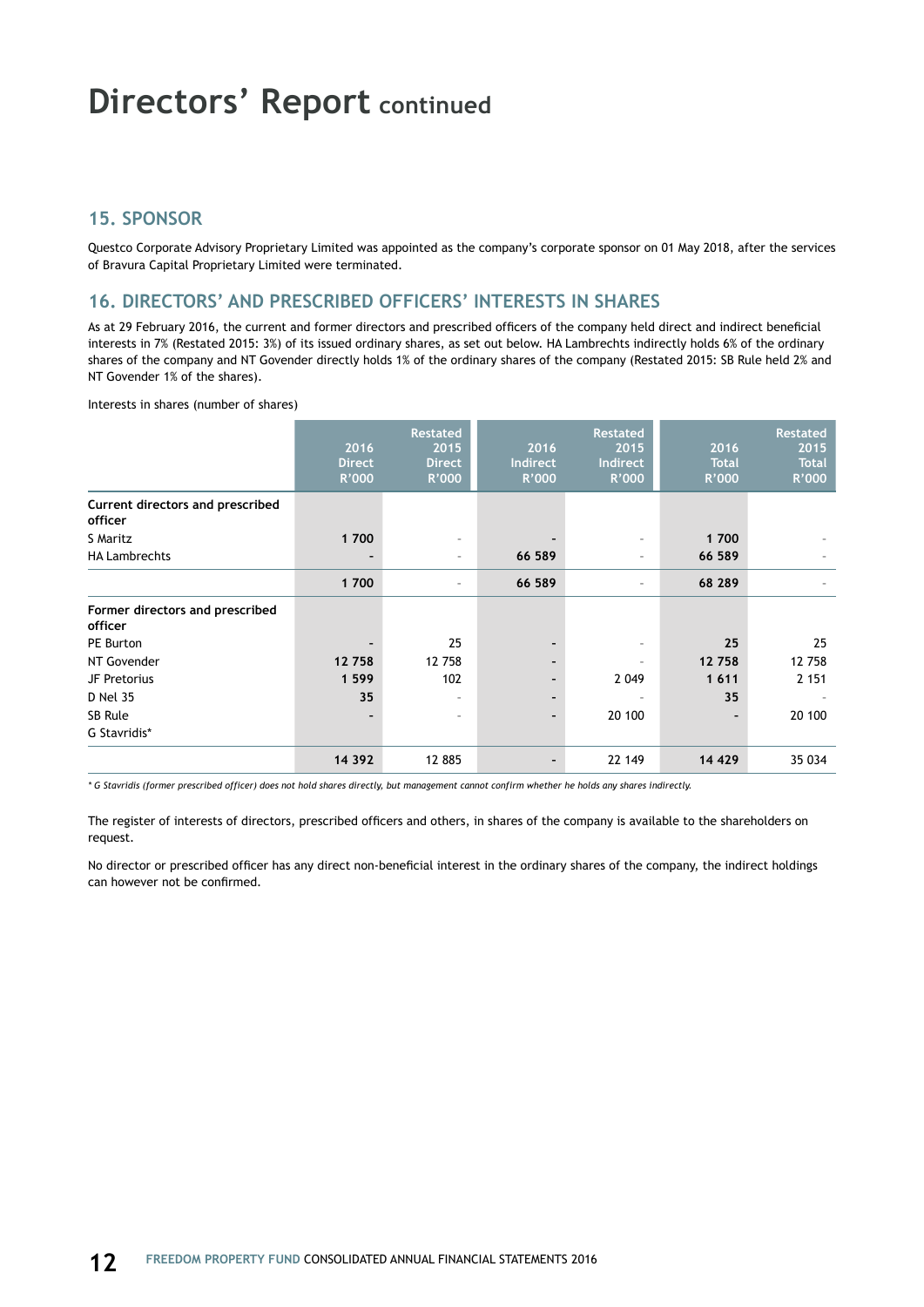# **Statement of Financial Position**

as at 29 February 2016

|                                                |              | Group        |                 | Company      |                 |                 |
|------------------------------------------------|--------------|--------------|-----------------|--------------|-----------------|-----------------|
|                                                |              |              | <b>Restated</b> |              | <b>Restated</b> | <b>Restated</b> |
|                                                |              | 2016         | 2015            | 2016         | 2015            | 2014            |
|                                                | <b>Notes</b> | <b>R'000</b> | R'000           | <b>R'000</b> | <b>R'000</b>    | R'000           |
| <b>Assets</b>                                  |              |              |                 |              |                 |                 |
| <b>Non-Current Assets</b>                      |              |              |                 |              |                 |                 |
| Investment properties at fair value            | 3            | 187 307      | 302 952         |              |                 |                 |
| Operating lease asset                          | 3            | 4671         | 5 4 5 0         |              |                 |                 |
| Investment properties per valuation            | 3            | 191 978      | 308 402         |              |                 |                 |
| Plant and equipment                            | 10           | 1 5 7 2      | 1 5 2 8         | 520          | 670             |                 |
| Intangible assets                              | 11           | 59           | 94              | 59           | 94              |                 |
| Loans to subsidiaries                          | 14           |              |                 | 21 648       | 22 288          |                 |
|                                                |              | 193 609      | 310 024         | 22 227       | 23 052          |                 |
| <b>Current Assets</b>                          |              |              |                 |              |                 |                 |
| Inventories                                    | 15           | 12 2 3 5     | 19 855          |              |                 |                 |
| Loans to subsidiaries                          | 14           |              |                 | 195 982      | 154 468         |                 |
| Trade and other receivables                    | 16           | 27816        | 23 808          | 319          | 844             | 551             |
| Operating lease asset                          | 3            | 921          | 278             |              |                 |                 |
| Current tax receivable                         |              | 4 3 3 8      | 3 2 5 0         | 439          |                 |                 |
| Cash and cash equivalents                      | 17           | 2875         | 1824            | $\mathbf 1$  | 93              | 15              |
|                                                |              | 48 185       | 49 015          | 196 741      | 155 405         | 566             |
| Non-current assets classified as held for sale | 18           | 99 089       |                 |              |                 |                 |
| <b>Total Assets</b>                            |              | 340 883      | 359 039         | 218 968      | 178 457         | 566             |
| <b>Equity and Liabilities</b>                  |              |              |                 |              |                 |                 |
| <b>Equity</b>                                  |              |              |                 |              |                 |                 |
| Stated capital                                 | 19           | 443 237      | 421 943         | 443 237      | 421 943         | 15              |
| Treasury shares                                | 19           | (6086)       | (48)            |              |                 |                 |
| Share-based payment reserve                    | 20           | 3 4 6 4      |                 |              |                 |                 |
| <b>Accumulated loss</b>                        |              | (324738)     | (314 398)       | (297992)     | (317 436)       | (4659)          |
|                                                |              | 115 877      | 107 497         | 145 245      | 104 507         | (4644)          |
| <b>Liabilities</b>                             |              |              |                 |              |                 |                 |
| <b>Non-Current Liabilities</b>                 |              |              |                 |              |                 |                 |
| Loans from shareholders                        | 21           | 45 178       |                 | 3899         |                 |                 |
| Other financial liabilities                    | 22           | 82 283       | 82 291          |              |                 |                 |
| Deferred tax                                   | 23           | 30 479       | 31 018          |              |                 |                 |
| Guaranteed share obligation                    | 24           |              | 85 290          |              |                 |                 |
|                                                |              | 157 940      | 198 599         | 3899         |                 |                 |
| <b>Current Liabilities</b>                     |              |              |                 |              |                 |                 |
| Loans from subsidiaries                        | 14           |              |                 | 22 684       | 25 38 6         |                 |
| Other financial liabilities                    | 22           | 6 900        | 3 1 4 3         |              |                 |                 |
| Current tax payable                            |              | 12 798       | 9 9 0 8         |              |                 |                 |
| Trade and other payables                       | 25           | 37 478       | 26 249          | 37 317       | 35 021          | 5 2 1 0         |
| Guaranteed share obligation                    | 24           |              | 4 2 6 5         |              | 4 2 6 5         |                 |
| Bank overdraft                                 | 17           | 9890         | 9 3 7 8         | 9823         | 9 2 7 8         |                 |
|                                                |              | 67 066       | 52 943          | 69824        | 73 950          | 5 2 1 0         |
| <b>Total Liabilities</b>                       |              | 225 006      | 251 542         | 73 723       | 73 950          | 5 2 1 0         |
| <b>Total Equity and Liabilities</b>            |              | 340 883      | 359 039         | 218 968      | 178 457         | 566             |

The 2015 group and company results have been restated as a result of the prior period errors as disclosed in note 5. The corrected results are included in the "Restated 2015" column in the Statement of Financial Position and its supporting notes.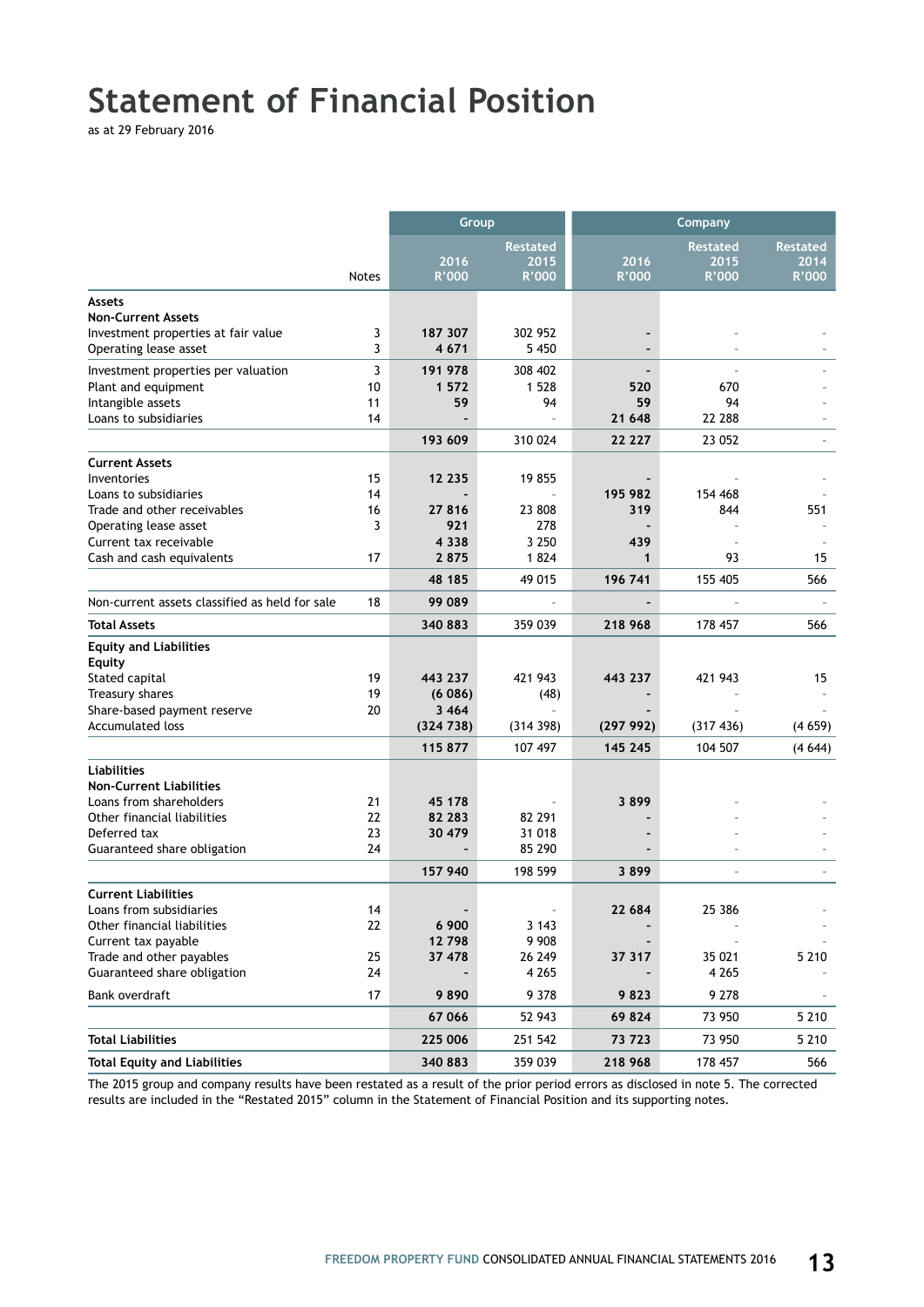# **Statement of Comprehensive Income**

|                                                    |              | Group         |                 | Company       |                 |
|----------------------------------------------------|--------------|---------------|-----------------|---------------|-----------------|
|                                                    |              |               | <b>Restated</b> |               | <b>Restated</b> |
|                                                    | <b>Notes</b> | 2016<br>R'000 | 2015<br>R'000   | 2016<br>R'000 | 2015<br>R'000   |
|                                                    |              |               |                 |               |                 |
| Revenue                                            | 26           | 38 474        | 21 4 4 5        | 18 194        | 11 489          |
| Cost of sales                                      | 27           | (9938)        | (504)           |               |                 |
| Gross profit                                       |              | 28 536        | 20 941          | 18 194        | 11 489          |
| Other operating profits                            | 28           | 5843          | 19 283          | 26            | 13 449          |
| Other operating losses                             | 29           | (3838)        | (2 102)         | (4472)        | (3706)          |
| Impairment of investments in subsidiaries          | 12           |               |                 |               | (96 247)        |
| Referral fees                                      | 5            |               | (22690)         |               |                 |
| Impairment of loans to subsidiaries                | 14           |               |                 | (85389)       |                 |
| Penalty on forfeit                                 | 9            | (5628)        |                 |               |                 |
| Commission paid                                    | 30           | (2462)        | (116 140)       |               | (79)            |
| Other operating expenses                           |              | (57268)       | (40313)         | (29968)       | (17880)         |
| Operating (loss) profit                            | 31           | (34817)       | (141 021)       | (101609)      | (92974)         |
| Investment income                                  | 32           | 2856          | 804             | 123 211       | 11762           |
| Finance costs                                      | 33           | (12858)       | (4509)          | (2523)        | (231006)        |
| Gain on bargain purchase                           | 4            |               | 35 909          |               |                 |
| Fair value gains (losses) on investment properties | 3            | 10 347        | (26 101)        |               |                 |
| Impairment of goodwill                             | 13           |               | (148714)        |               |                 |
| Recovery of unauthorised shares                    | 5            |               |                 |               | 12 098          |
| Write-off of unauthorised shares                   | 5            |               |                 |               | (12098)         |
| Gain (loss) on guaranteed share obligation         | 24           | 20 543        | (11729)         | 365           | (559)           |
| (Loss) profit before taxation                      |              | (13929)       | (295 361)       | 19 4 44       | (312 777)       |
| <b>Taxation</b>                                    | 34           | (2725)        | (639)           |               |                 |
| Total comprehensive (loss) income for the year     |              | (16654)       | (296 000)       | 19 444        | (312 777)       |
| Loss per share                                     |              |               |                 |               |                 |
| Basic and diluted (cents)                          | 35           | (1.56)        | (40.53)         |               |                 |

The 2015 group and company results have been restated as a result of the prior period errors as disclosed in note 5. The corrected results are included in the "Restated 2015" column in the Statement of Comprehensive Income and its supporting notes.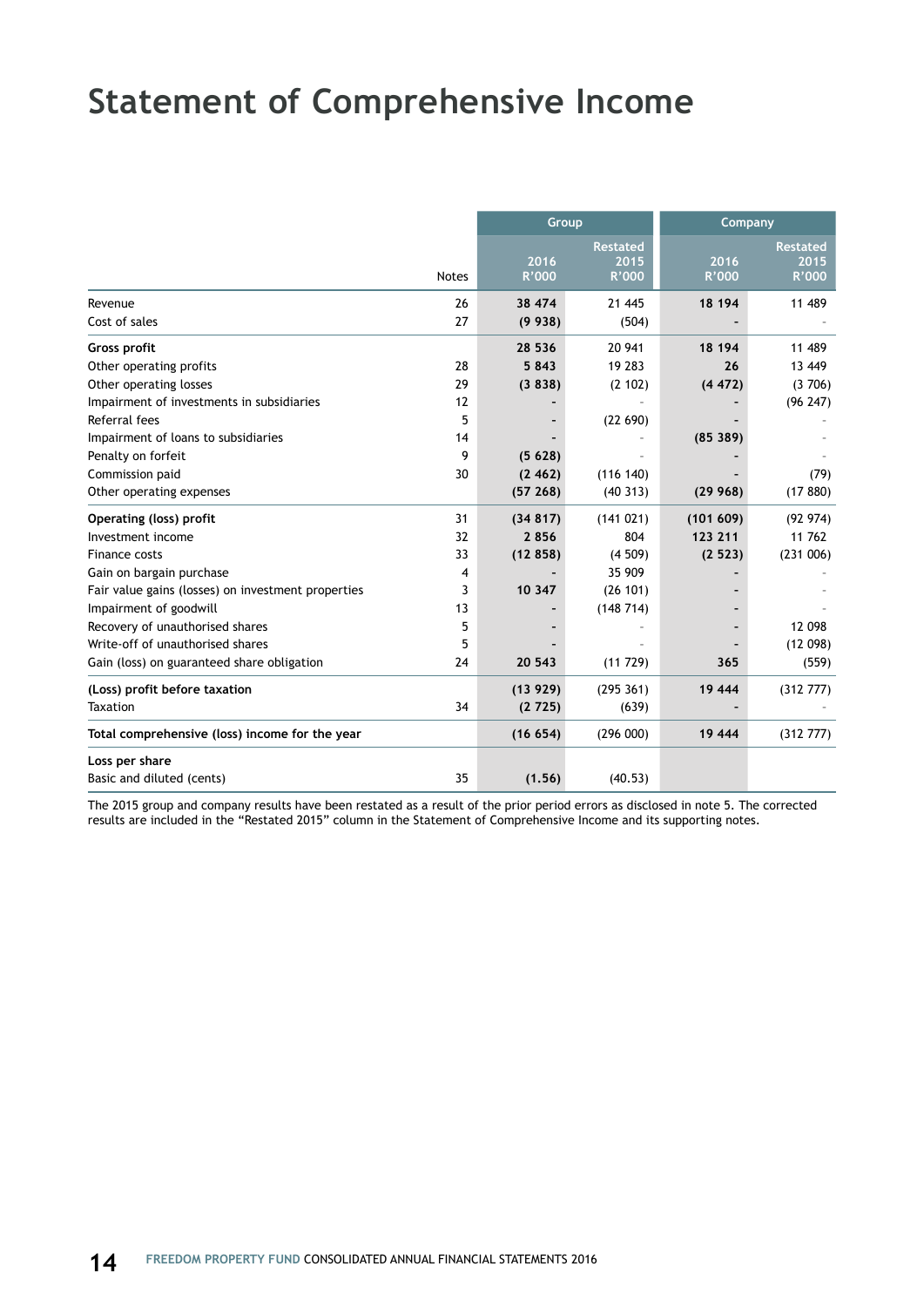# **Statement of Changes in Equity**

|                                                |                                 |                           |                                       | <b>Share-based</b> |                     |                        |
|------------------------------------------------|---------------------------------|---------------------------|---------------------------------------|--------------------|---------------------|------------------------|
|                                                | <b>Stated</b><br><b>capital</b> | <b>Treasury</b><br>shares | <b>Total stated</b><br><b>capital</b> | payment<br>reserve | Accumulated<br>loss | <b>Total</b><br>equity |
|                                                | <b>R'000</b>                    | R'000                     | R'000                                 | <b>R'000</b>       | <b>R'000</b>        | R'000                  |
| Group                                          |                                 |                           |                                       |                    |                     |                        |
| Opening balance as previously reported         | 15                              |                           | 15                                    | 12895              | (17554)             | (4644)                 |
| Prior period errors                            | L.                              |                           | ÷,                                    | (12895)            | 12 895              |                        |
| Balance at 01 March 2014 as restated           | 15                              |                           | 15                                    |                    | (4659)              | (4644)                 |
| Loss for the year as restated                  |                                 |                           | $\overline{a}$                        |                    | (296 000)           | (296 000)              |
| Other comprehensive income                     |                                 |                           |                                       |                    |                     |                        |
| Total comprehensive loss for the year          |                                 |                           | $\overline{a}$                        | ä,                 | (296000)            | (296 000)              |
| Cancellation of shares issued                  | (13)                            |                           | (13)                                  |                    |                     | (13)                   |
| Issue of shares                                | 421 941                         | (12098)                   | 409 843                               |                    |                     | 409 843                |
| Purchase of own / treasury shares              | $\overline{a}$                  | (3105)                    | (3105)                                |                    |                     | (3105)                 |
| Disposal of treasury shares                    |                                 | 7 8 0 9                   | 7809                                  |                    | (7809)              |                        |
| Fair value loss on disposal of treasury        |                                 |                           |                                       |                    |                     |                        |
| shares                                         |                                 | 5930                      | 5 930                                 |                    | (5930)              |                        |
| Issue of treasury shares                       |                                 | 1 1 2 0                   | 1 1 2 0                               |                    |                     | 1 1 2 0                |
| Fair value loss on issue of treasury<br>shares |                                 | 296                       | 296                                   |                    |                     | 296                    |
| Total contributions by owners of               |                                 |                           |                                       |                    |                     |                        |
| company recognised directly in                 |                                 |                           |                                       |                    |                     |                        |
| equity as restated                             | 421 928                         | (48)                      | 421 880                               |                    | (13739)             | 408 141                |
| Opening balance as previously reported         | 882 090                         | (58759)                   | 823 331                               | ÷,                 | 516 405             | 1 339 736              |
| Prior period errors                            | (460147)                        | 58 711                    | (401 436)                             |                    | (830 803)           | (1 232 239)            |
| Balance at 01 March 2015 as restated           | 421 943                         | (48)                      | 421 895                               | ÷,                 | (314 398)           | 107 497                |
| Loss for the year                              |                                 |                           |                                       |                    | (16654)             | (16654)                |
| Other comprehensive income                     |                                 |                           |                                       |                    |                     |                        |
| Total comprehensive loss for the year          |                                 |                           |                                       |                    | (16654)             | (16 654)               |
| Issue of shares                                | 21 294                          |                           | 21 294                                |                    |                     | 21 294                 |
| Issue of treasury shares                       |                                 | 70                        | 70                                    |                    |                     | 70                     |
| Fair value loss on issue of treasury           |                                 |                           |                                       |                    |                     |                        |
| shares                                         |                                 | 183                       | 183                                   |                    |                     | 183                    |
| Guaranteed share obligation                    |                                 |                           |                                       | 3 4 6 4            |                     | 3 4 6 4                |
| Recovery of unauthorised shares                |                                 | (6314)                    | (6314)                                |                    | 6 3 1 4             |                        |
| Fair value loss on recovery of                 |                                 |                           |                                       |                    |                     |                        |
| unauthorised shares                            |                                 | 23                        | 23                                    |                    |                     | 23                     |
| Total contributions by owners of               |                                 |                           |                                       |                    |                     |                        |
| company recognised directly in                 |                                 |                           |                                       |                    |                     |                        |
| equity                                         | 21 294                          | (6038)                    | 15 25 6                               | 3 4 6 4            | 6314                | 25 034                 |
| Balance at 29 February 2016                    | 443 237                         | (6086)                    | 437 151                               | 3 4 6 4            | (324738)            | 115 877                |
| Notes                                          | 19                              | 19                        | 19                                    | 20                 |                     |                        |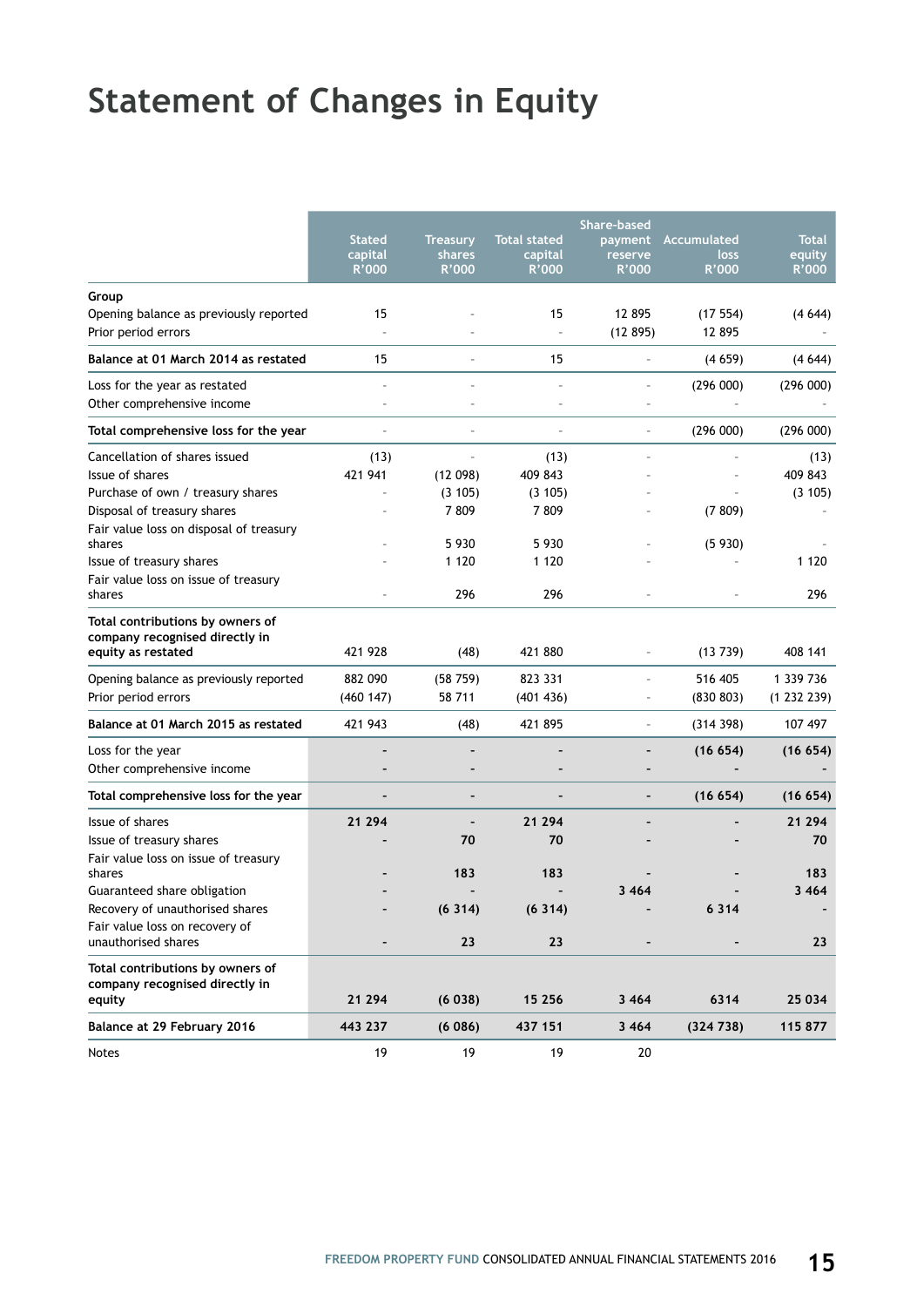# **Statement of Changes in Equity continued**

|                                                                                                | <b>Stated</b><br>capital<br>R'000 | Share-based<br>payment<br>reserve<br><b>R'000</b> | Accumulated<br>loss<br>R'000 | <b>Total</b><br>equity<br>R'000 |
|------------------------------------------------------------------------------------------------|-----------------------------------|---------------------------------------------------|------------------------------|---------------------------------|
| Company                                                                                        |                                   |                                                   |                              |                                 |
| Opening balance as previously reported<br>Prior period errors                                  | 15                                | 12 895<br>(12895)                                 | (17554)<br>12 8 95           | (4644)                          |
| Balance at 01 March 2014 as restated                                                           | 15                                |                                                   | (4659)                       | (4644)                          |
| Loss for the year as restated<br>Other comprehensive income                                    |                                   |                                                   | (312 777)                    | (312 777)                       |
| Total comprehensive loss for the year                                                          | $\overline{\phantom{a}}$          | ÷,                                                | (312 777)                    | (312 777)                       |
| Cancellation of shares issued<br>Issue of shares                                               | (13)<br>421 941                   |                                                   |                              | (13)<br>421 941                 |
| Total contributions by owners of company recognised directly in<br>equity as restated          | 421 928                           |                                                   |                              | 421 928                         |
| Opening balance as previously reported                                                         | 870 077                           |                                                   | 907                          | 870 984                         |
| Prior period errors                                                                            | (448134)                          |                                                   | (318343)                     | (766 477)                       |
| Balance at 01 March 2015 as restated                                                           | 421 943                           |                                                   | (317 436)                    | 104 507                         |
| Profit for the year                                                                            |                                   |                                                   | 19 4 44                      | 19 444                          |
| Other comprehensive income                                                                     |                                   |                                                   |                              |                                 |
| Total comprehensive loss for the year                                                          |                                   |                                                   | 19 444                       | 19 444                          |
| Issue of shares                                                                                | 21 294                            |                                                   |                              | 21 294                          |
| Total contributions by and distributions to owners of company<br>recognised directly in equity | 21 294                            |                                                   |                              | 21 294                          |
| Balance at 29 February 2016                                                                    | 443 237                           | $\qquad \qquad \blacksquare$                      | (297992)                     | 145 245                         |
| <b>Notes</b>                                                                                   | 19                                | 20                                                |                              |                                 |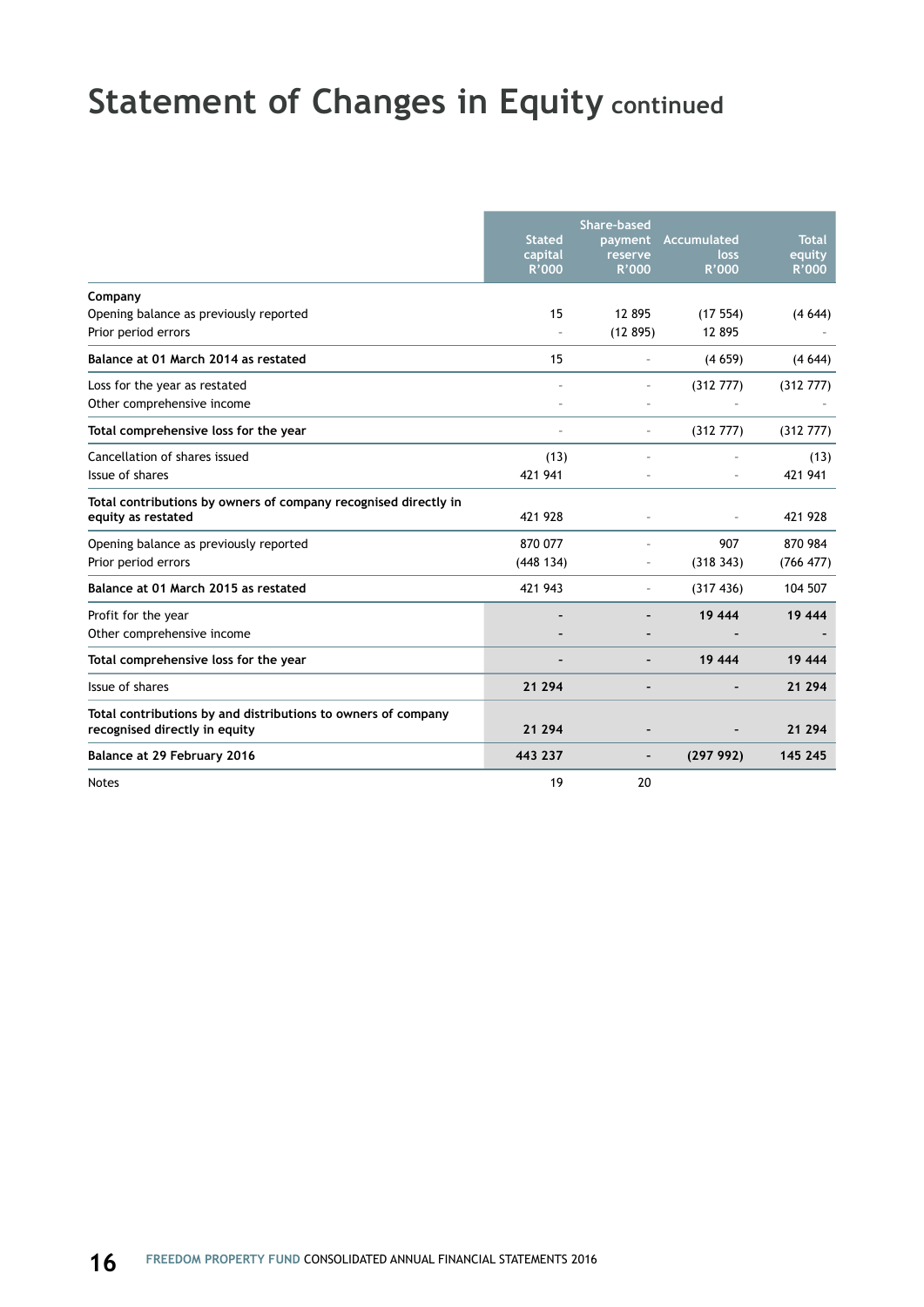# **Statement of Cash Flows**

|                                                        |              |               | Group                | Company       |                 |
|--------------------------------------------------------|--------------|---------------|----------------------|---------------|-----------------|
|                                                        |              |               | <b>Restated</b>      |               | <b>Restated</b> |
|                                                        | <b>Notes</b> | 2016<br>R'000 | 2015<br><b>R'000</b> | 2016<br>R'000 | 2015<br>R'000   |
|                                                        |              |               |                      |               |                 |
| Cash flows from operating activities                   |              |               |                      |               |                 |
| Cash used in operations                                | 36           | (4843)        | (7643)               | (4003)        | (10174)         |
| Interest income                                        |              | 2856          | 804                  |               |                 |
| Finance costs                                          |              | (11 579)      | (4509)               | (1172)        | (763)           |
| Tax paid                                               | 37           | (1463)        | 52                   | (439)         |                 |
| Net cash used in operating activities                  |              | (15029)       | (11 296)             | (5614)        | (10937)         |
| Cash flows from investing activities                   |              |               |                      |               |                 |
| Purchase of plant and equipment                        | 10           | (754)         | (780)                | (80)          | (758)           |
| Proceeds on disposal of plant and equipment            | 10           | 22            |                      | 22            |                 |
| Purchase of investment properties                      | 3            | (28381)       | (56647)              |               |                 |
| Proceeds on disposal of investment properties          | 3            | 50 854        |                      |               |                 |
| Purchase of intangible assets                          | 11           | (7)           | (109)                | (7)           | (109)           |
| <b>Business combinations</b>                           | 4            |               | (24108)              |               |                 |
| Investment in subsidiaries                             |              |               |                      |               | (828)           |
| Loans advanced to group companies                      |              |               |                      | (40767)       | (20 508)        |
| Proceeds from loan from group company                  |              |               |                      | 45 809        | 23 953          |
| Net cash generated from (used in) investing activities |              | 21 7 34       | (81644)              | 4 9 7 7       | 1750            |
| Cash flows from financing activities                   |              |               |                      |               |                 |
| Cancellation of shares issued                          | 19           |               |                      |               | (13)            |
| Net movement on treasury shares                        | 19           | 85            | (48)                 |               |                 |
| Proceeds from other financial liabilities              |              | 3749          | 85 434               |               |                 |
| Repayment of shareholders loan                         |              | (10000)       |                      |               |                 |
| Net cash (used in) generated from financing activities |              | (6166)        | 85 386               |               | (13)            |
| Total cash movement for the year                       |              | 539           | (7554)               | (637)         | (9 200)         |
| Cash at the beginning of the year                      |              | (7554)        |                      | (9185)        | 15              |
| Total cash at end of the year                          | 17           | (7015)        | (7554)               | (9822)        | (9185)          |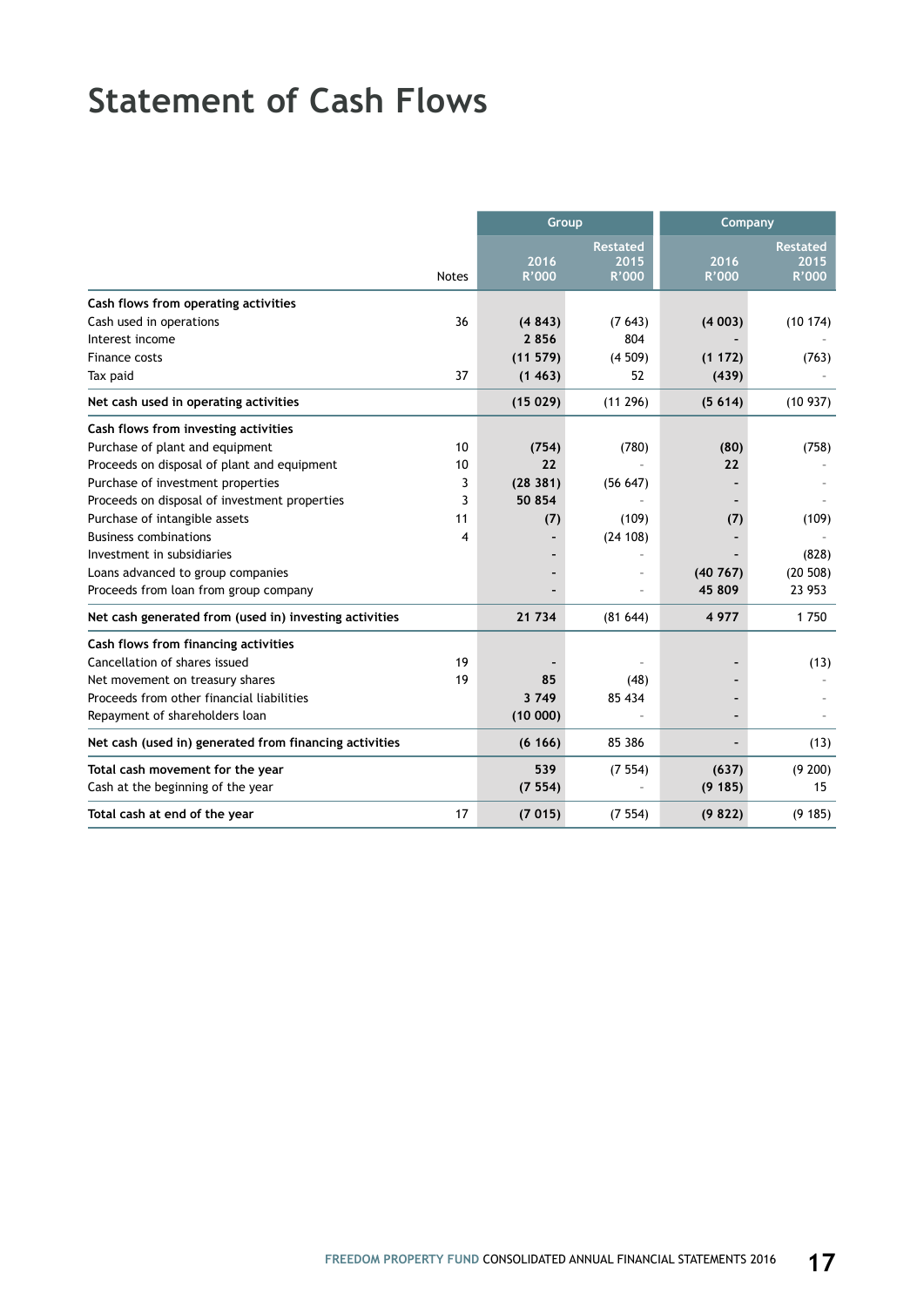# **Accounting Policies**

# **CORPORATE INFORMATION**

Freedom Property Fund Limited and its subsidiaries are incorporated and domiciled in South Africa. Freedom is listed on the Main Board of the JSE Limited.

# **1. Significant accounting policies**

The principal accounting policies applied in the preparation of these consolidated and separate financial statements are set out below.

### 1.1 Basis of preparation

The consolidated and separate financial statements have been prepared on the going concern basis in accordance with, and in compliance with, IFRS as issued by the IASB, the requirements of the Companies Act, the JSE Listings Requirements, the SAICA Financial Reporting Guides as issued by the APC, the Financial Pronouncements as well as the standards and guidance issued by the FRSC.

The consolidated annual financial statements have been prepared on the historical cost basis, except for the measurement of investment properties and certain financial instruments at fair value or amoritsed cost, unless otherwise stated in the accounting policies which follow and incorporate the principal accounting policies set out below. They are presented in South African Rands, which is the group and company's functional currency.

These accounting policies are consistent with the previous period. There is no change in previously reported results as a result of a change in accounting policy. Refer to note 5 for details of material prior period errors.

### 1.2 Segmental reporting

Operating segments are reported in a manner consistent with the internal reporting provided to the chief operatingdecision maker. The chief operating decision-maker, who is responsible for allocating resources and assessing performance of the operating segments, has been identified as the executive committee (Exco) that makes strategic decisions.

The basis of segmental reporting has been set out in note 42.

### 1.3 Consolidation

### **Basis of consolidation**

The consolidated financial statements incorporate the financial statements of the company and all its subsidiaries. Subsidiaries are entities (including structured entities) which are controlled by the group. Freedom has investments in 19 subsidiaries, all of which are wholly owned (refer to note 12).

The group has control of an entity when it is exposed to or has rights to variable returns from involvement with the entity and it has the ability to affect those returns through use its power over the entity.

The group has power over an entity when it has existing rights that give it the current ability to direct the relevant activities of the entity. The group is exposed, or has rights, to variable returns from its involvement with the entity when the investor's returns from its involvement have the potential to vary because of the entity's performance.

The consolidated annual financial statements include the assets, liabilities and results of the company and its subsidiaries from the date control is established until the date that control ceases.

Where a subsidiary has a reporting period that is different from that of the group, the results of the subsidiary are adjusted to reflect a reporting period consistent with the group's reporting period. Where necessary, adjustments are made to the financial statements of subsidiaries to align any difference in accounting policies with those of the group.

All inter-company transactions, balances, and unrealised gains on transactions between group companies are eliminated in full on consolidation. Unrealised losses are not eliminated to the extent that they provide objective evidence of impairment.

Transactions with non-controlling interests that do not result in the loss of control are accounted for as transactions with the owners in their capacity as owners. The difference between the fair value of any consideration paid or received and the relevant share of the carrying value of net assets of the subsidiary that has been acquired is recorded in equity.

When the group ceases to have control, any retained interest in the entity is remeasured to its fair value at the date that control is lost, with the change in the carrying amount being recognised in profit or loss. The fair value becomes the initial carrying amount for the purposes of subsequently accounting for the retained interest as an associate or financial asset. In addition, any amounts previously recognised in other comprehensive income in respect of that entity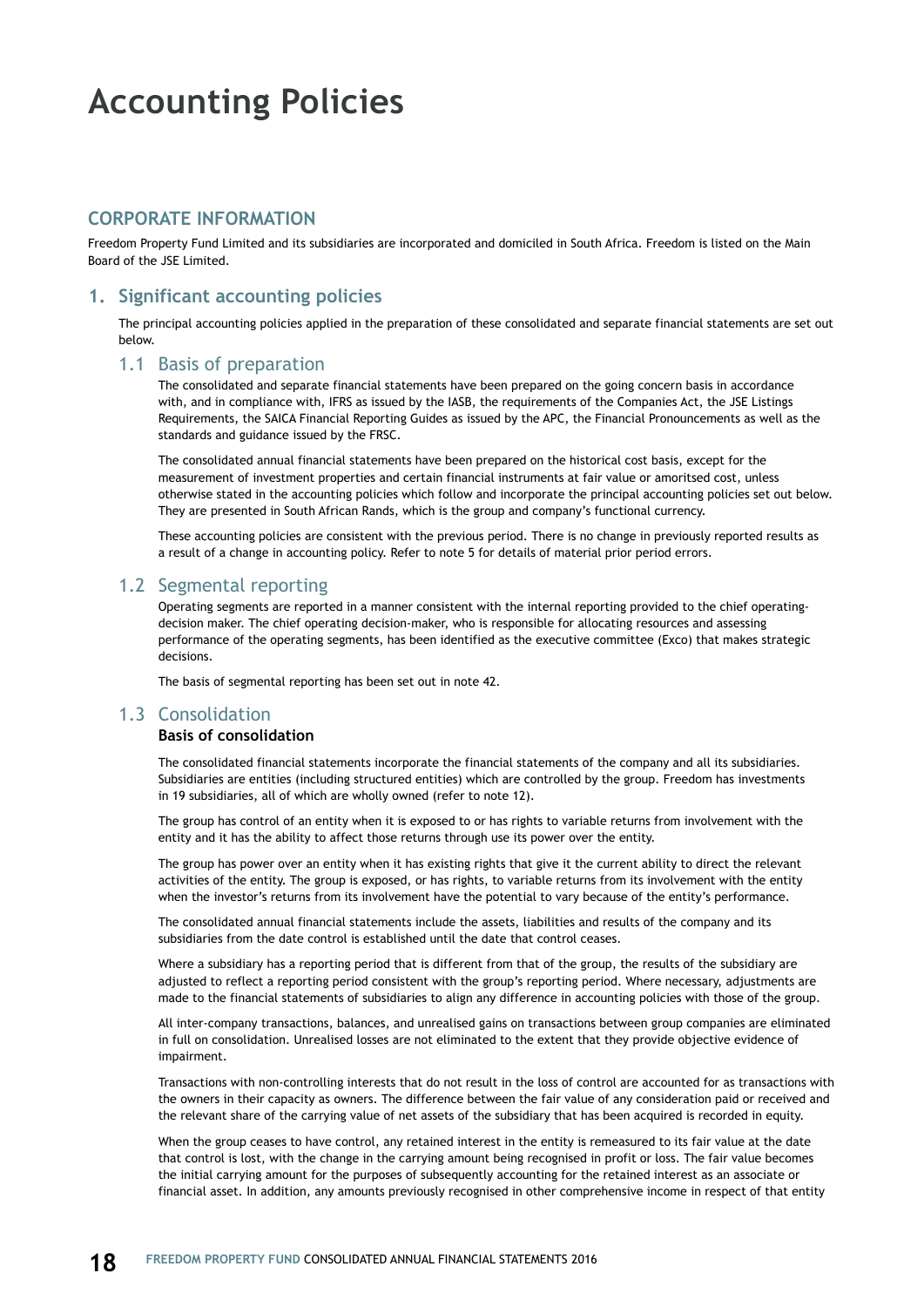are accounted for as if the group had directly disposed of the related assets or liabilities. This may mean that amounts previously recognised in other comprehensive income are reclassified to profit or loss.

#### **Investments in subsidiaries in the separate financial statements**

In the company's separate financial statements, investments in subsidiaries are carried at cost less any accumulated impairment losses. The carrying amounts of these investments are reviewed annually and impaired when necessary by applying the policy described in policy 1.7.

At an intermediate parent level, consolidated financial statements are not prepared and investments in subsidiaries are therefore accounted for in terms of this policy.

### **Business combinations**

Where applicable, Freedom has accounted for the purchases of properties as business combinations (refer to note 2 on significant judgements made around the classification of the acquisition of investment property as an asset purchase or a business combination).

The group accounts for business combinations using the acquisition method of accounting.

The consideration transferred for the acquisition of a subsidiary is the sum of the fair values of the assets transferred, the liabilities incurred to the former owners of the acquiree and the equity interests issued by the group. The consideration transferred includes the fair value of any asset or liability resulting from a contingent consideration arrangement.

Costs related to the acquisition, other than those associated with the issue of debt or equity securities, that the group incurs relating to a business combination are expensed as incurred.

Any contingent consideration to be transferred by the group is recognised at fair value at the acquisition date. Subsequent changes to the fair value of the contingent consideration that is deemed to be a financial instrument is recognised in profit or loss. Contingent consideration that is classified as equity is not re-measured, and its subsequent settlement is accounted for within equity.

The acquiree's identifiable assets, liabilities and contingent liabilities which meet the recognition conditions of IFRS 3 Business combinations are recognised at their fair values at acquisition date, except for deferred taxation assets or liabilities, which are recognised and measured in accordance with IAS 12 – Income Taxes

#### **Goodwill**

Goodwill arose on the acquisition of properties that were accounted for as business combinations. This has been immediately impaired (refer to note 2 on significant judgements made around the impairment of goodwill and to note 13 on goodwill).

Goodwill arises on the acquisition of subsidiaries. Goodwill is measured at cost less accumulated impairment losses.

Goodwill represents the excess of the consideration transferred, the amount of any non-controlling interest in the acquiree and the acquisition-date fair value of any previous equity interest in the acquiree over the fair value of the identifiable net assets acquired. If, after reassessment, the group's interest in the net fair value of the acquiree's identifiable net assets exceeds the sum of the consideration transferred plus the amount of any non-controlling interest in the acquiree and the fair value of the acquirer's previously held equity interest (if any), this excess is recognised immediately in profit or loss as a gain on bargain purchase.

Goodwill is not amortised, but is tested for impairment at least once a year. Any impairment loss is recognised immediately in profit or loss and is not subsequently reversed.

For impairment testing, goodwill acquired in a business combination is allocated to each of the cash generating units (CGUs), or groups of CGUs, that are expected to benefit from the synergies of the combination. Each unit or group of units to which the goodwill is allocated represents the lowest level within the entity at which the goodwill is monitored for internal management purposes.

Each CGU that contains goodwill is tested annually for impairment or more frequently if events or changes in circumstances indicate a potential impairment. The carrying value of the CGU containing the goodwill is compared to the recoverable amount, which is the higher of the value in use and the fair value less costs of disposal. Any impairment loss is recognised immediately in profit or loss and is not subsequently reversed.

Impairment losses that are recognised in respect of CGUs are allocated first to reduce the carrying amount of any goodwill allocated to a CGU and then to reduce the carrying amount of the other assets in the CGU on a pro rata basis.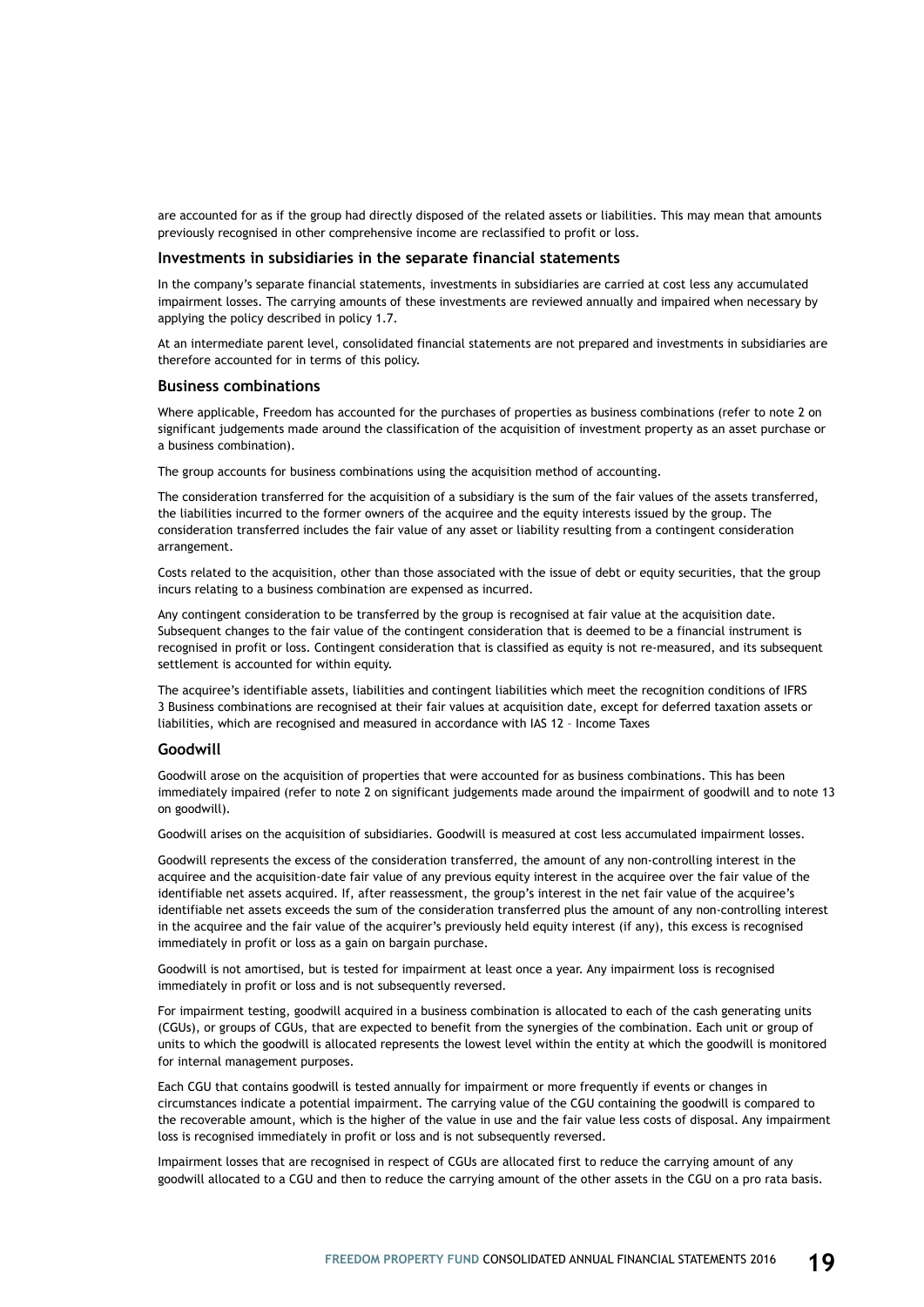# **Accounting Policies continued**

However, the carrying amount of these other assets may not be reduced below the highest of their fair value less costs to sell, their value in use and Rnil.

On disposal of a subsidiary the goodwill attributable to the subsidiary is included in the determination of the profit or loss on disposal.

## 1.4 Investment properties

Investment property consists of land and buildings held to earn rental income for the long term and subsequent capital appreciation.

Investment property is recognised as an asset when, and only when, it is probable that the future economic benefits that are associated with the investment property will flow to the enterprise, and the cost of the investment property can be measured reliably. The group's major assets are investment properties.

Investment property is initially recognised at cost. Directly attributable transaction costs are included in the initial measurement.

Items of investment property are capitalised when it is probable that the future economic benefits associated with the asset will flow to the group and the cost of the asset can be measured reliably. This recognition principle is applied to all investment property costs at the time they are incurred. These costs include costs incurred initially to acquire or construct an item of investment property and costs incurred subsequently to add to, replace part of, or service it. All other repairs and maintenance expenses are recognised in profit or loss when they are incurred.

### **Fair value**

Subsequent to initial measurement investment properties are measured at fair value. All properties are valued at least annually. The policy of the group is that at least 75%, by value, of the group's properties are valued externally by independent valuators with appropriate and relevant experience, with the remainder being valued by the directors.

A gain or loss arising from a change in fair value is included in net profit or loss for the period in which it arises.

Gains or losses on the disposal of investment properties are recognised in profit or loss, and are calculated as the difference between the selling price and the fair value of the property.

## 1.5 Plant and equipment

Plant and equipment are tangible assets which the group holds for its own use and which are expected to be used for more than one year. The group has a small amount of plant and equipment.

An item of plant and equipment is recognised as an asset when it is probable that future economic benefits associated with the item will flow to the group, and the cost of the item can be measured reliably.

Plant and equipment is carried at historical cost less accumulated depreciation and any accumulated impairment losses.

Items of plant and equipment are capitalised when it is probable that the future economic benefits associated with the asset will flow to the group and the cost of the asset can be measured reliably. This recognition principle is applied to all plant and equipment costs at the time they are incurred. These costs include costs incurred initially to acquire an item of plant and equipment and costs incurred subsequently to add to, replace part of, or service it. All other repairs and maintenance expenses are recognised in profit or loss when they are incurred.

Depreciation of an asset commences when the asset is available for use as intended by management. Depreciation is charged to write off the asset's carrying amount over its estimated useful life to its estimated residual value, on the straight line basis.

Leased assets are depreciated in a consistent manner over the shorter of their expected useful lives and the lease term.

Depreciation of an asset ceases at the earlier of the date that the asset is classified as held for sale or derecognised.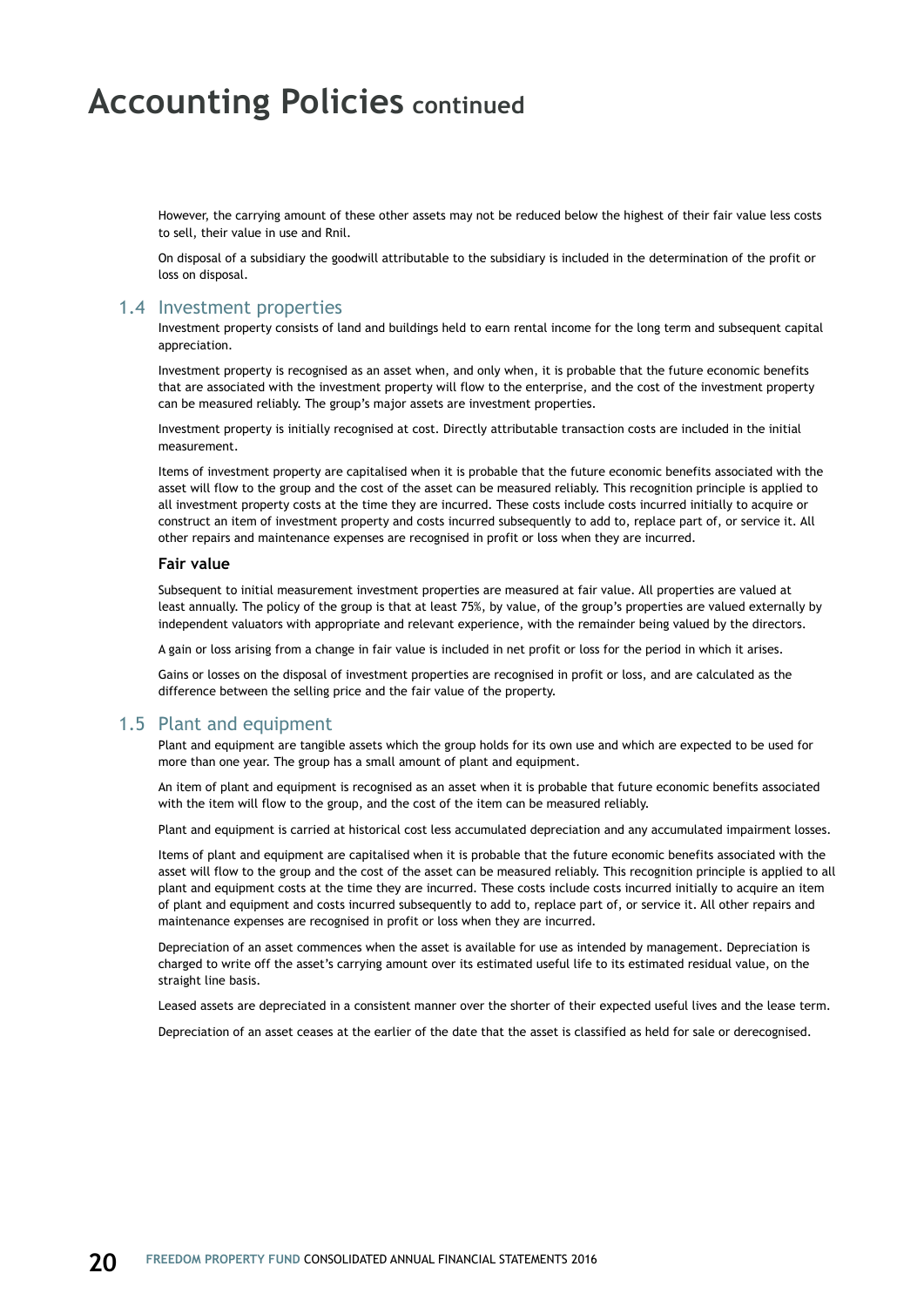The useful lives of items of plant and equipment have been assessed as follows:

| <b>Item</b>            | <b>Depreciation</b><br>method | Average<br>useful life |
|------------------------|-------------------------------|------------------------|
| Plant and machinery    | Straight line                 | 5 years                |
| Furniture and fixtures | Straight line                 | 6 years                |
| Motor vehicles         | Straight line                 | 5 years                |
| Office equipment       | Straight line                 | 6 years                |
| IT equipment           | Straight line                 | 4 years                |

The residual value, useful life and depreciation method of each asset are reviewed at the end of each reporting year. If the expectations differ from previous estimates, the change is accounted for prospectively as a change in accounting estimate.

The depreciation charge for each year is recognised in profit or loss.

Impairment tests are performed on plant and equipment when there is an indicator that they may be impaired. When the carrying amount of an item of plant and equipment is assessed to be higher than the estimated recoverable amount, an impairment loss is recognised immediately in profit or loss to bring the carrying amount in line with the recoverable amount.

An item of plant and equipment is derecognised upon disposal or when no future economic benefits are expected from its continued use or disposal. Any gain or loss arising from the derecognition of an item of plant and equipment, determined as the difference between the net disposal proceeds, if any, and the carrying amount of the item, is included in profit or loss when the item is derecognised.

### 1.6 Intangible assets

The group holds a small amount of computer software, which is classified as intangible assets, for its own use, with the expectation of using it for more than one year.

An intangible asset is recognised when:

- it is probable that the expected future economic benefits that are attributable to the asset will flow to the group; and
- the cost of the asset can be measured reliably.

Intangible assets are carried at cost less any accumulated amortisation and any impairment losses.

The amortisation period and the amortisation method for intangible assets are reviewed every period-end.

Amortisation is provided to write down the intangible assets, on a straight line basis, to their residual values as follows:

| Item              | Average useful life |
|-------------------|---------------------|
| Computer software | 3 years             |

The residual value, useful life and amortisation method of each asset are reviewed at the end of each reporting year. If the expectations differ from previous estimates, the change is accounted for prospectively as a change in accounting estimate.

The amortisation charge for each year is recognised in profit or loss.

Impairment tests are performed on intangible assets when there is an indicator that they may be impaired. When the carrying amount of an item intangible assets of is assessed to be higher than the estimated recoverable amount, an impairment loss is recognised immediately in profit or loss to bring the carrying amount in line with the recoverable amount.

An item of intangible assets is derecognised upon disposal or when no future economic benefits are expected from its continued use or disposal. Any gain or loss arising from the derecognition of an item of intangible assets, determined as the difference between the net disposal proceeds, if any, and the carrying amount of the item, is included in profit or loss when the item is derecognised.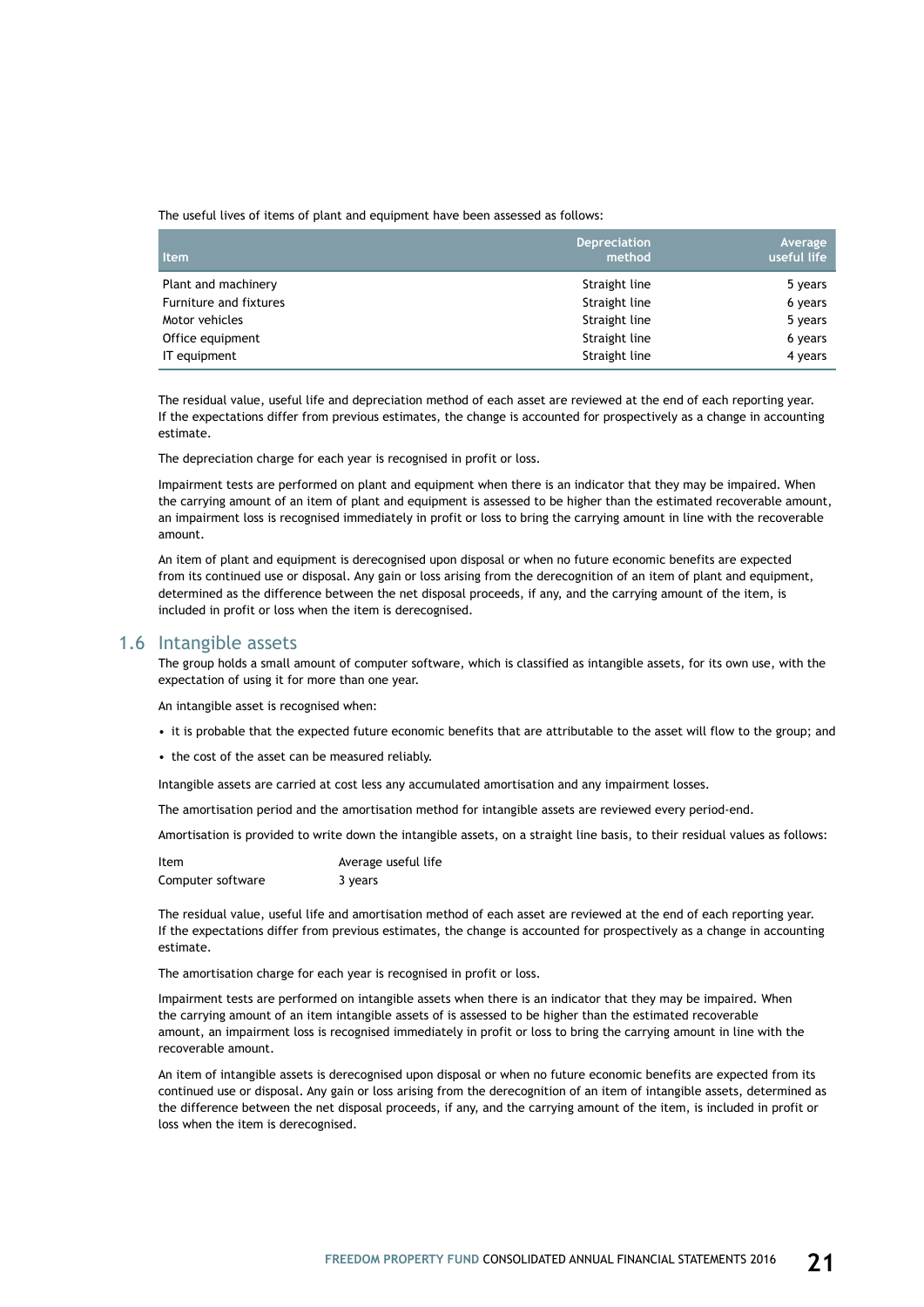# **Accounting Policies continued**

# 1.7 Impairment of non-financial assets

The group assesses at each end of the reporting period whether there is any indication that a non-financial asset, other than deferred tax, may be impaired. If any such indication exists, the group estimates the recoverable amount of the asset.

Irrespective of whether there is any indication of impairment, the group also tests goodwill for impairment annually.

An impairment loss is recognised in profit or loss for the amount by which the asset's carrying amount exceeds its recoverable amount. The recoverable amount is the higher amount of an asset's fair value less cost of disposal and value in use. Fair value less cost of disposal is determined by ascertaining the current market value of an asset and deducting any costs related to the realisation of the asset.

In assessing value in use, the estimated future cash flows are discounted to their present value using a pre-tax discount rate that reflects current market assessments of the time value of money and the risks specific to the asset. For the purposes of assessing impairment, assets that cannot be tested individually are grouped at the lowest levels for which there are separately identifiable cash inflows from continuing use (cash-generating units). Impairment losses recognised in respect of cash generating units are allocated first to reduce the carrying amount of any goodwill allocated to the units, and then to reduce the carrying amounts of the other assets in the unit on a pro rata basis.

An impairment loss in respect of goodwill is not reversed.

In respect of other non-financial assets, impairment losses recognised in prior periods are assessed at each reporting date for any indications that the loss has decreased or no longer exists. An impairment loss is reversed if there has been a change in the estimates used to determine the recoverable amount. An impairment loss is reversed through profit or loss only to the extent that the asset's carrying amount does not exceed the carrying amount that would have been determined, net of depreciation or amortisation, if no impairment loss had been recognised.

# 1.8 Non-current assets held for sale

Non-current assets are classified as held for sale if their carrying amount will be recovered through a sale transaction rather than through continuing use. This condition is regarded as met only when the sale is highly probable and the asset is available for immediate sale in its present condition. Management must be committed to the sale, which should be expected to qualify for recognition as a completed sale within one year from the date of classification.

Immediately before classification as held for sale, all assets and liabilities are remeasured in accordance with the group's accounting policies.

Non-current assets held for sale are measured at the lower of their carrying amount and fair value less incremental directly attributable costs to sell (excluding taxation and finance charges), except for assets such as investment property that are carried at fair value and are exempt from this requirement.

A non-current asset is not depreciated (or amortised) while it is classified as held for sale, or while it is part of a disposal group classified as such.

Interest and other expenses attributable to the liabilities of a disposal group classified as held for sale are recognised in profit or loss.

Gains or losses recognised on initial classification as held for sale and subsequent remeasurement are recognised in profit or loss. The maximum gains that can be recognised are the cumulative impairment losses previously recognised in profit or loss.

A disposal group continues to be consolidated while classified as held for sale.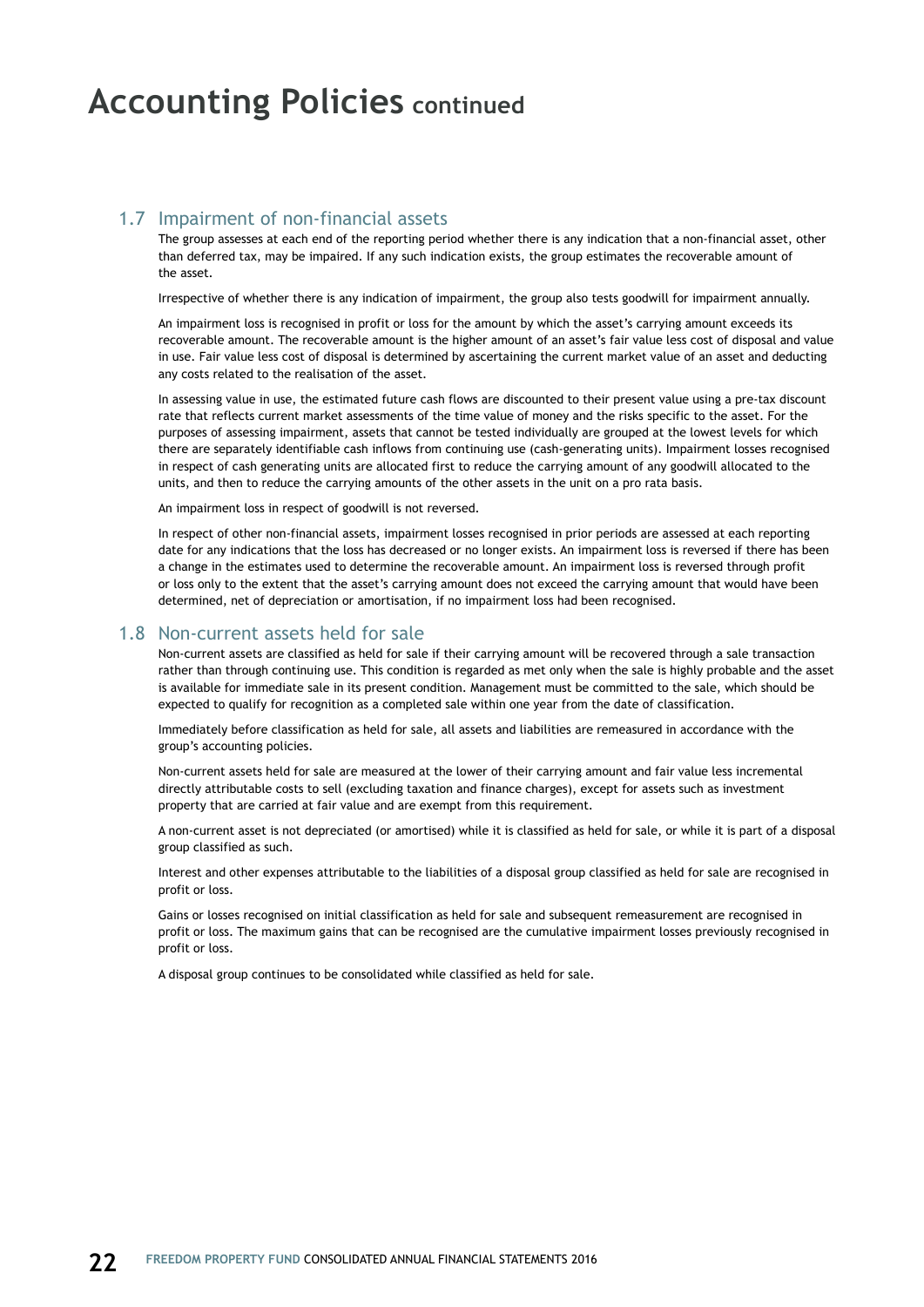# 1.9 Financial instruments

### **Classification**

Financial instruments, as reflected on the statement of financial position, include all financial assets, financial liabilities, and equity instruments. They exclude investment properties, operating lease asset, plant and equipment, investments in subsidiaries, VAT, prepayments, inventories, deferred income, amounts received in advance, deferred taxation, taxation receivable / payable, provisions, and goodwill.

Financial instruments are accounted for under IAS 32 – Financial Instruments: Presentation and IAS 39 – Financial Instruments:

Recognition and Measurement and IFRS 7 Financial Instruments: Disclosures.

The group classifies financial assets and financial liabilities into the following categories:

- Loans and receivables
- Financial liabilities measured at amortised cost

Classification depends on the purpose for which the financial instruments were obtained / incurred and takes place at initial recognition. Classification is re-assessed on an annual basis.

Loans and receivables are non-derivative financial assets with fixed or determinable payments that are not quoted in an active market, other than:

- Those that the group intends to sell immediately or in the short term, which are categorised as held for sale, and those that the entity upon initial recognition designates as at fair value through profit or loss; or
- Those for which the holder may not recover substantially all of its initial investment, other than because of credit deterioration.

They arise when the group provides money, goods or services directly to a debtor with no intention of trading the advance.

#### **Initial recognition and measurement**

Financial instruments are recognised in the statement of financial position when the group becomes a party to the contractual provisions of a financial instrument. All purchases of financial assets that require delivery within the timeframe established by regulation or market convention ('regular way' purchases) are recognised at the trade date, which is the date on which the group commits to purchase the financial asset. The liability to pay for 'regular way' purchases of financial assets is recognised on the trade date, which is when the group becomes a party to the contractual provisions of the financial instrument.

Financial instruments that are categorised and designated at initial recognition as being at fair value through profit or loss are recognised at fair value. Transaction costs, which are directly attributable to the acquisition or on issue of these financial instruments, are recognised immediately in profit and loss.

Financial instruments that are not carried at fair value through profit or loss are initially measured at fair value plus transaction costs that are directly attributable to the acquisition or issue of the financial instruments.

#### **Subsequent measurement**

Subsequent to initial measurement, financial instruments are either measured at fair value or amortised cost, depending on their classification. The group has no financial instruments that are subsequently measured at fair value.

Loans and receivables are subsequently measured at amortised cost, using the effective interest rate method, less accumulated impairment losses.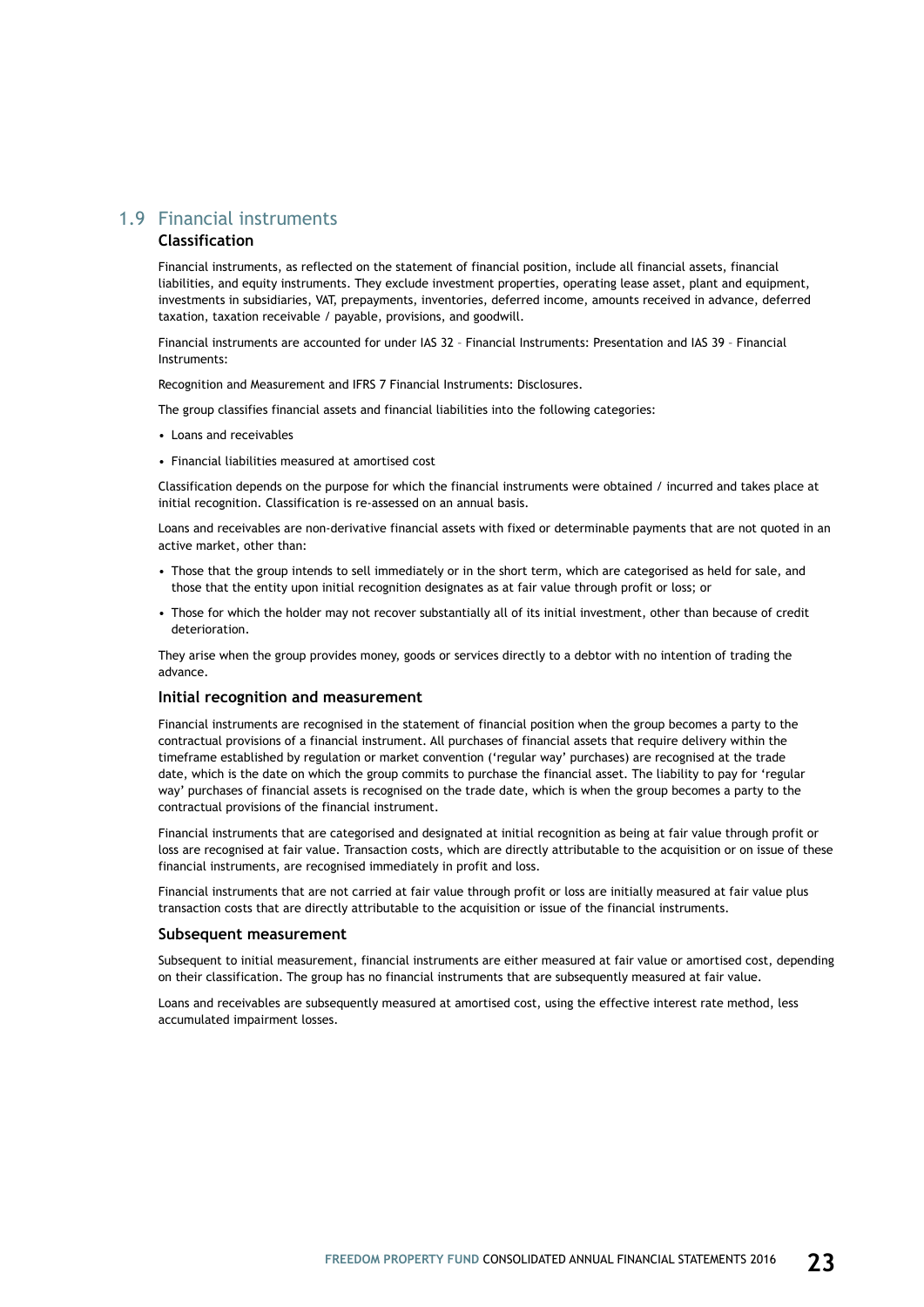# **Accounting Policies continued**

### 1.9 Financial instruments (continued)

All the group's trade debtors are included in the loans and receivables category. These advances arise when the group provides money, goods or services directly to a debtor with no intention to trade the receivable.

Financial liabilities at amortised cost are subsequently measured at amortised cost, using the effective interest rate method.

#### **Derecognition**

Financial assets are derecognised when the rights to receive cash flows from the investments have expired or have been transferred and the group has transferred substantially all risks and reward of ownership.

#### **Impairment of financial assets**

The group assesses at each reporting date whether there is objective evidence that an asset or group of assets is impaired.

Impairment provisions raised during the year are charged to profit or loss.

The group reviews the carrying amounts of its loans and receivables to determine whether there is any indication that those loans and receivables have become impaired, using objective evidence at an individual asset level. A loan or receivable is impaired and impairment losses are incurred if, and only if, there is objective evidence of impairment because of one or more events that occurred after the initial recognition of the asset (a loss event) and that loss event(s) has an adverse impact on the estimated future cash flows of the financial asset or group of financial assets that can be reliably estimated.

Losses expected because of future events, no matter how likely, are not recognised.

Objective evidence that a financial asset or group of assets is impaired includes observable data that comes to the attention of the group about the following loss events:

- Significant financial difficulty of the debtor.
- A breach of contract, such as a default or delinquency in the payment of interest or principal.
- The lender, for economic or legal reasons relating to the borrower's financial difficulty, granting to the borrower a concession that the lender would not otherwise consider.
- Increasing probability that the borrower is over-indebted.
- Indication that there is a measurable decrease in the estimated future cash flows from a group of financial assets since the initial recognition of those assets, although the decrease cannot yet be identified with the individual financial assets in the group, including:
	- adverse changes in the payment status of borrowers in the group (e.g. an increased number of delayed payments); or
	- national or local economic conditions that correlate with defaults on the assets in the group (e.g. an increase in the unemployment rate in the geographical area of the borrowers or adverse changes in industry conditions that affect the borrowers in the group).

The recoverable amount is the sum of the estimated future cash flows, discounted to their present value using a discount rate that reflects the original effective interest rate relating to the loan. The estimate of the cash flows is assessed on a loan by loan basis.

If the recoverable amount of the loan is estimated to be less than the carrying amount, the carrying amount of the loan is reduced to its recoverable amount by raising an impairment provision (using a separate allowance account), which is recognised as an expense in profit or loss. Loans are written off, either partially or in full, when there is no realistic prospect of full or partial recovery. A write-off is affected against the allowance account.

Where an impairment loss subsequently reverses, the carrying amount of the loan is increased to the revised estimate of its recoverable amount, but so that the increased carrying amount does not exceed the carrying amount that would have been determined had no impairment loss been recognised for the loan in prior years. A reversal of an impairment loss is immediately recognised in profit or loss.

Loans that would otherwise be past due or impaired and whose terms have been renegotiated and exhibit the characteristics of a performing loan are reset to performing loan status. Loans whose terms have been renegotiated are subject to ongoing review to determine whether they are considered to be impaired or past due.

Cash collected on loans which have previously been written off is recognised in profit or loss as bad debts recovered, as and when the cash is received.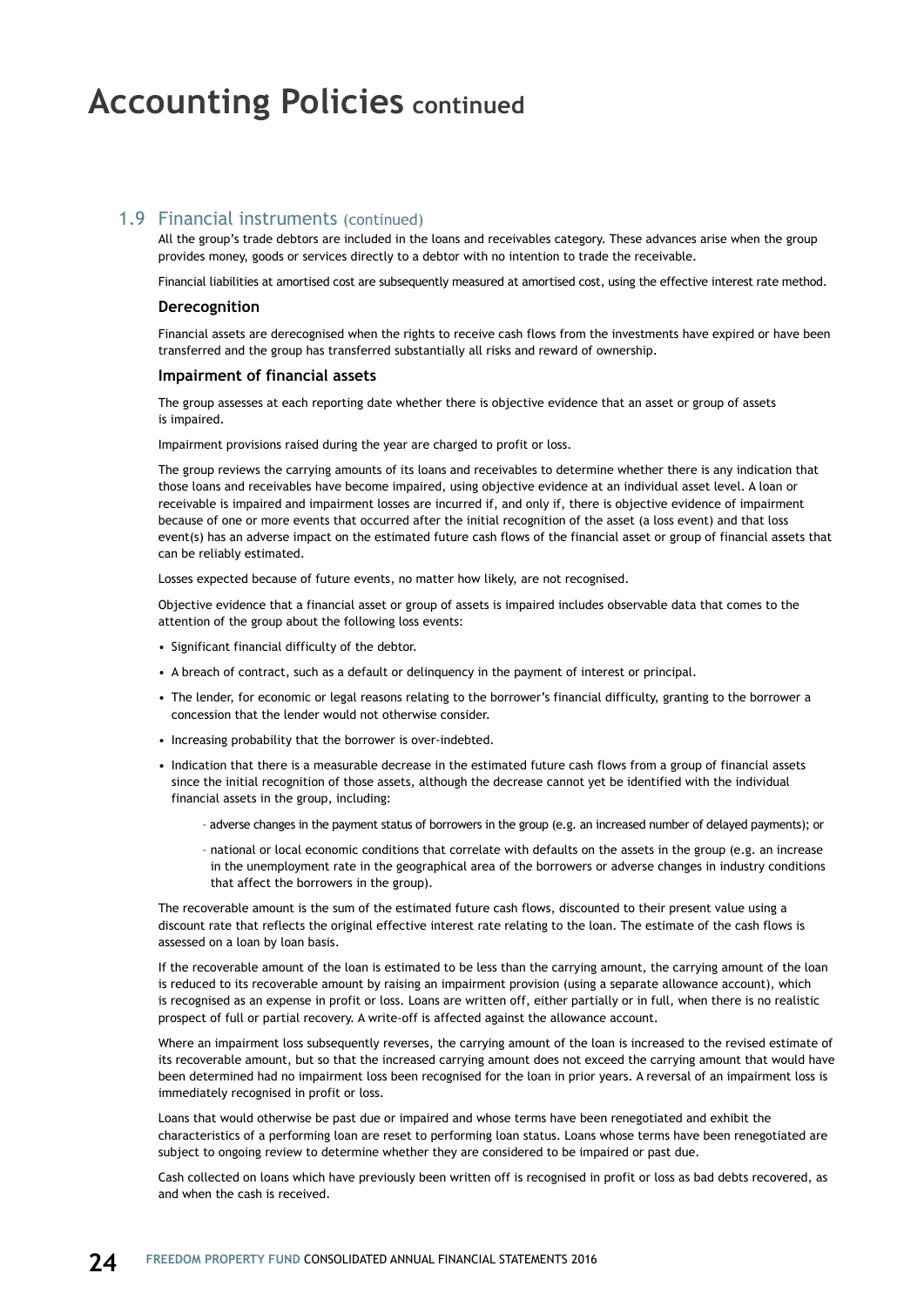### **Collateral**

No collateral is held in respect of recognised financial assets.

#### **Classification as debt or equity**

Debt and equity instruments are classified as either financial liabilities or as equity in accordance with the substance of the contractual arrangement.

Stated capital and any financial instrument issued by the group is classified as equity when:

- The instrument does not provide for the exchange of financial instruments under conditions that are potentially unfavourable to the group;
- Settlement in the group's own equity instruments is for a fixed number of equity instruments at a fixed price; and
- The instrument represents a residual interest in the assets of the group after deducting all its liabilities.

Equity instruments are recorded at the proceeds received, net of direct issue costs.

# 1.10 Tax

### **Current tax assets and liabilities**

Current tax for current and prior periods is, to the extent unpaid, recognised as a liability. If the amount already paid in respect of current and prior periods exceeds the amount due for those periods, the excess is recognised as an asset.

Current tax liabilities (assets) for the current and prior periods are measured at the amount expected to be paid to (recovered from) the tax authorities, using the tax rates (and tax laws) that have been enacted or substantively enacted by the end of the reporting period.

Management periodically evaluates positions taken in tax returns with respect to situations in which applicable tax regulation is subject to interpretation. It establishes provisions where appropriate on the basis of amounts expected to be paid to the tax authorities.

### **Deferred tax assets and liabilities**

Deferred taxation is recognised in respect of temporary differences between the carrying amounts of assets and liabilities for financial reporting purposes and the amounts used for taxation purposes.

Temporary differences are differences between the carrying amounts of assets and liabilities for financial reporting purposes and their respective taxation bases. The amount of deferred taxation provided is based on the expected manner of realisation or settlement of the carrying amount of assets and liabilities, and is measured at the taxation rates (enacted or substantively enacted at the reporting date) that are expected to be applied to the temporary differences when they reverse.

Deferred taxation is recognised in profit or loss for the period, except to the extent that it relates to a transaction that is recognised directly in equity, or a business combination that is accounted for as an acquisition.

The effect on deferred taxation of any changes in taxation rates is recognised in profit or loss for the period, except to the extent that it relates to items previously charged or credited directly to equity.

A deferred tax liability is recognised for all taxable temporary differences, except to the extent that the deferred tax liability arises from:

- a) the initial recognition of goodwill; or
- b) the initial recognition of an asset or liability in a transaction which:
	- (i) is not a business combination; and
	- (ii) at the time of the transaction, affects neither accounting profit nor taxable profit (tax loss).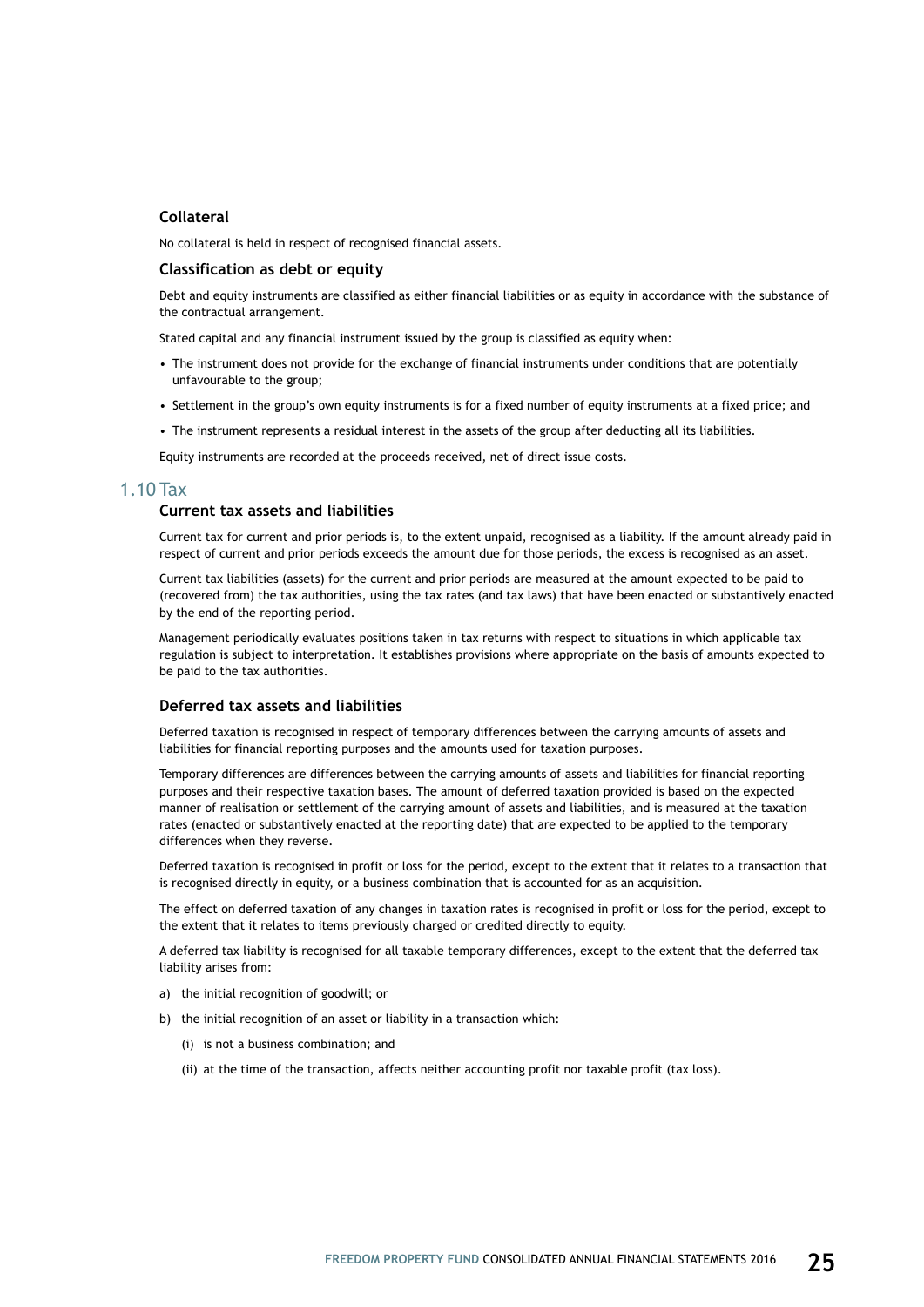# **Accounting Policies continued**

# 1.10 Tax (continued)

A deferred tax asset is recognised for all deductible temporary differences to the extent that it is probable that taxable profit will be available against which the deductible temporary difference can be utilised, unless the deferred tax asset arises from the initial recognition of an asset or liability in a transaction that:

- (i) is not a business combination; and
- (ii) at the time of the transaction, affects neither accounting profit nor taxable profit (tax loss).

Deferred tax is recognised for all taxable temporary differences associated with investments in subsidiaries except to the extent that both of the following conditions are satisfied:

- a) the parent is able to control the timing of the reversal of the temporary difference; and
- b) it is probable that the temporary difference will not reverse in the foreseeable future.

Deferred tax is recognised for all deductible temporary differences arising from investments in subsidiaries to the extent that, and only to the extent that, it is probable that:

- a) the temporary difference will reverse in the foreseeable future; and
- b) taxable profit will be available against which the temporary difference can be utilised.

Deferred taxation assets are recognised to the extent that it is probable that future taxable income will be available against which the unutilised taxation losses and deductible temporary differences can be used. Deferred taxation assets are reviewed at each reporting date and are reduced to the extent that it is no longer probable that the related taxation benefits will be realised.

Deferred taxation assets and liabilities are offset if there is a legally enforceable right to offset current taxation liabilities against current taxation assets, and they relate to income taxes levied by the same taxation authority on the same taxable entity, or on different taxation entities, but they intend to settle current tax liabilities and assets on a net basis or their taxation assets and liabilities will be realised simultaneously.

Deferred taxation assets and liabilities are not discounted.

### **Tax expenses**

Current and deferred taxes are recognised as income or an expense and included in profit or loss for the period, except to the extent that the tax arises from a business combination.

Current tax and deferred taxes are charged or credited to other comprehensive income if the tax relates to items that are credited or charged, in the same or a different period, to other comprehensive income.

Current tax and deferred taxes are charged or credited directly to equity if the tax relates to items that are credited or charged, in the same or a different period, directly in equity.

### $1.11$  eases

A lease is classified as a finance lease if it transfers substantially all the risks and rewards incidental to ownership. A lease is classified as an operating lease if it does not transfer substantially all the risks and rewards incidental to ownership.

The group only enters into operating leases. These relate primarily to the lease of properties by Kadoma Investments Proprietary Limited, Passion Way Props Proprietary Limited and Ivory Sun Trading 115 Proprietary Limited (where the group is a lessor). In addition, the company leases office space (where the group is a lessee).

#### **Operating leases – lessor**

Operating lease income (net of any incentives given to lessees) is recognised as an income on a straight-line basis over the lease term. The difference between the amounts recognised as an income and the contractual receipts are recognised as an operating lease asset. This asset is not discounted.

Initial direct costs incurred in negotiating and arranging operating leases are added to the carrying amount of the leased asset and recognised as an expense over the lease term on the same basis as the lease income.

Income for leases is disclosed under revenue in profit or loss.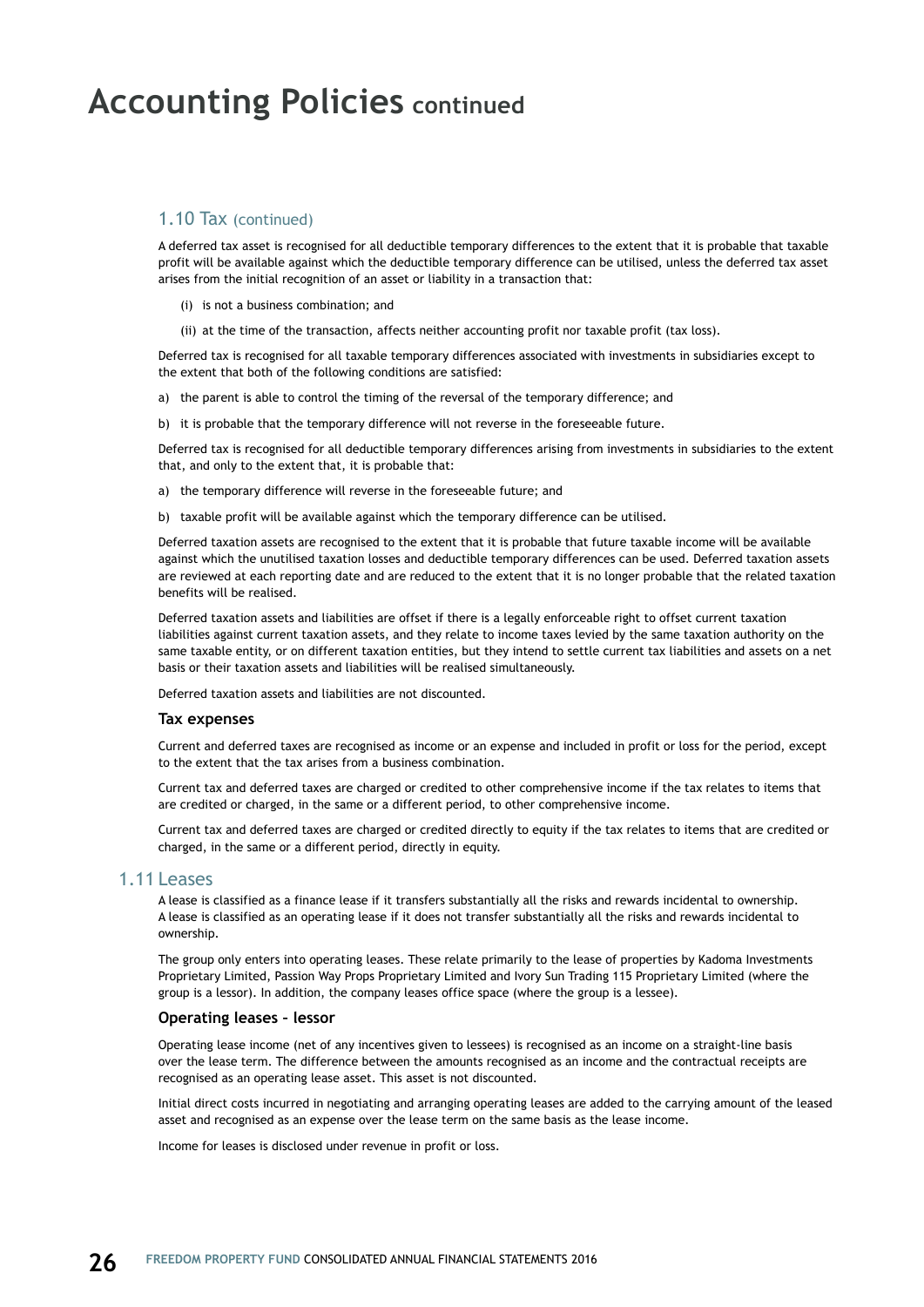### **Operating leases – lessee**

Operating lease payments are recognised as an expense on a straight-line basis over the lease term. The difference between the amounts recognised as an expense and the contractual payments are recognised as an operating lease asset. This liability is not discounted.

### 1.12 Inventories

Inventories consist of land held for sale on properties not earmarked for development.

Inventories are measured at the lower of cost and net realisable value.

Net realisable value is the estimated selling price in the ordinary course of business less the estimated costs of completion and the estimated costs necessary to make the sale.

The cost of inventories comprises of all costs of purchase, costs of conversion and other costs incurred in bringing the inventories to their present location and condition. It excludes borrowing costs.

The cost of inventories is assigned using the weighted average cost formula. The same cost formula is used for all inventories having a similar nature and use to the entity.

# 1.13 Stated capital and equity

Most significant transactions have been settled in shares. These include the payment for the acquisition of properties and inventories as well as the settlement of various transaction costs (such as promoters' fees and commission paid).

Various transactions have occurred using Freedom's shares (refer to note 5 on prior period errors). Many of these have resulted in losses to the group because its shares were returned when the share price was lower than the price when the shares were used outside of the group.

### **Stated capital and share premium and transaction costs**

Shares issued by the company are recorded at the value of the proceeds received less the external costs directly attributable to the issue of the shares. All transactions relating to the issue of shares in the company, together with their associated costs, are accounted for in equity.

### **Treasury shares**

Where the company or any other member of the group purchases the company's equity stated capital, such shares are classified as treasury shares and the par value of these treasury shares is deducted from the stated capital, whereas the remainder of the cost price is deducted from the share premium until the treasury shares are cancelled.

Where such shares are subsequently sold or reissued, any consideration received is included in equity.

Treasury shares are deducted from the issued and weighted average number of shares on consolidation. All dividends received on treasury shares are eliminated on consolidation. The group does not recognise any gains or losses through profit or loss when its own shares are repurchased or sold.

### 1.14 Share-based payments

The group has entered into the following types of equity-settled share-based payment transactions:

- Purchase of investment properties and inventories (accounted for as a business combination instead of a share-based payment);
- Payment of promoters' fees (to employees and third parties);
- Payment of commission (to employees and third parties); and
- Employees' remuneration.

Goods or services received or acquired in a share-based payment transaction are recognised when the goods or as the services are received. A corresponding increase in equity is recognised if the goods or services were received in an equitysettled share-based payment transaction or a liability if the goods or services were acquired in a cash-settled share-based payment transaction.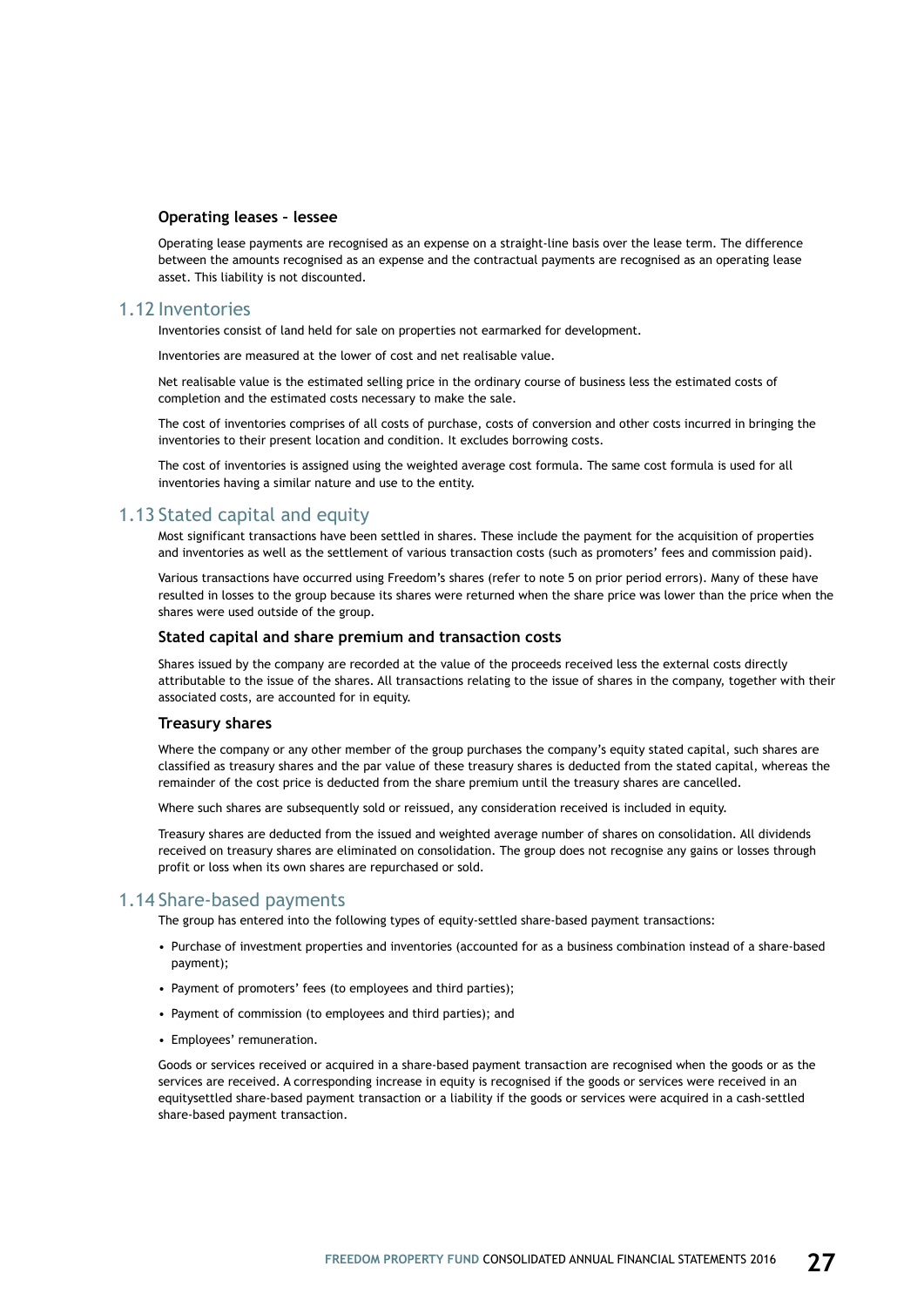# **Accounting Policies continued**

### 1.14 Share-based payments (continued)

When the goods or services received or acquired in a share-based payment transaction do not qualify for recognition as assets, they are recognised as expenses.

For equity-settled share-based payment transactions the goods or services received and the corresponding increase in equity are measured, directly, at the fair value of the goods or services received provided that the fair value can be estimated reliably.

If the fair value of the goods or services received cannot be estimated reliably, or if the services received are employee services, their value and the corresponding increase in equity, are measured, indirectly, by reference to the fair value of the equity instruments granted.

Vesting conditions which are not market related (i.e. service conditions and non-market related performance conditions) are not taken into consideration when determining the fair value of the equity instruments granted. Instead, vesting conditions which are not market related shall be taken into account by adjusting the number of equity instruments included in the measurement of the transaction amount so that, ultimately, the amount recognised for goods or services received as consideration for the equity instruments granted shall be based on the number of equity instruments that eventually vest. Market conditions, such as a target share price, are taken into account when estimating the fair value of the equity instruments granted. The number of equity instruments are not adjusted to reflect equity instruments which are not expected to vest or do not vest because the market condition is not achieved.

If the Share-based payments granted do not vest until the counterparty completes a specified period of service, the group accounts for those services as they are rendered by the counterparty during the vesting period, (or on a straight line basis over the vesting period).

If the Share-based payments vest immediately the services received are recognised in full.

### 1.15 Employee benefits

### **Short-term employee benefits**

The cost of short-term employee benefits, (those payable within 12 months after the service is rendered, such as paid vacation leave and sick leave, bonuses, and non-monetary benefits such as medical care), are recognised in the period in which the service is rendered and are not discounted.

The expected cost of compensated absences is recognised as an expense as the employees render services that increase their entitlement or, in the case of non-accumulating absences, when the absence occurs.

The expected cost of bonus payments is recognised as an expense when there is a legal or constructive obligation to make such payments as a result of past performance.

### 1.16 Provisions and contingencies

Provisions are recognised when:

- the group has a present obligation as a result of a past event;
- it is probable that an outflow of resources embodying economic benefits will be required to settle the obligation; and
- a reliable estimate can be made of the obligation.

Provisions are measured at the estimated expenditure required to settle the present obligation, based on the most reliable evidence available at the reporting date, taking into account the risks and uncertainties associated with the present obligation.

Where there are several similar obligations, the likelihood that an outflow will be required in settlement is determined by considering the class of obligations as a whole.

Where the effect of discounting is material, the provision is discounted. The discount rate reflects current market assessments of the time value of money and, where appropriate, the risks specific to the liability.

Gains from the expected disposal of assets are not taken into account in measuring provisions.

Provisions are reviewed at each reporting date and adjusted to reflect the current reasonable estimate. If it is no longer probable that an outflow of resources will be required to settle the obligation, the provision is reversed.

Where some or all of the expenditure required to settle a provision is expected to be reimbursed by a party outside the group, the reimbursement is recognised when it is virtually certain that reimbursement will be received if the group settles the obligation. The reimbursement is recorded as a separate asset at an amount not exceeding the related provision. The expense for the provision is presented net of the reimbursement in profit or loss.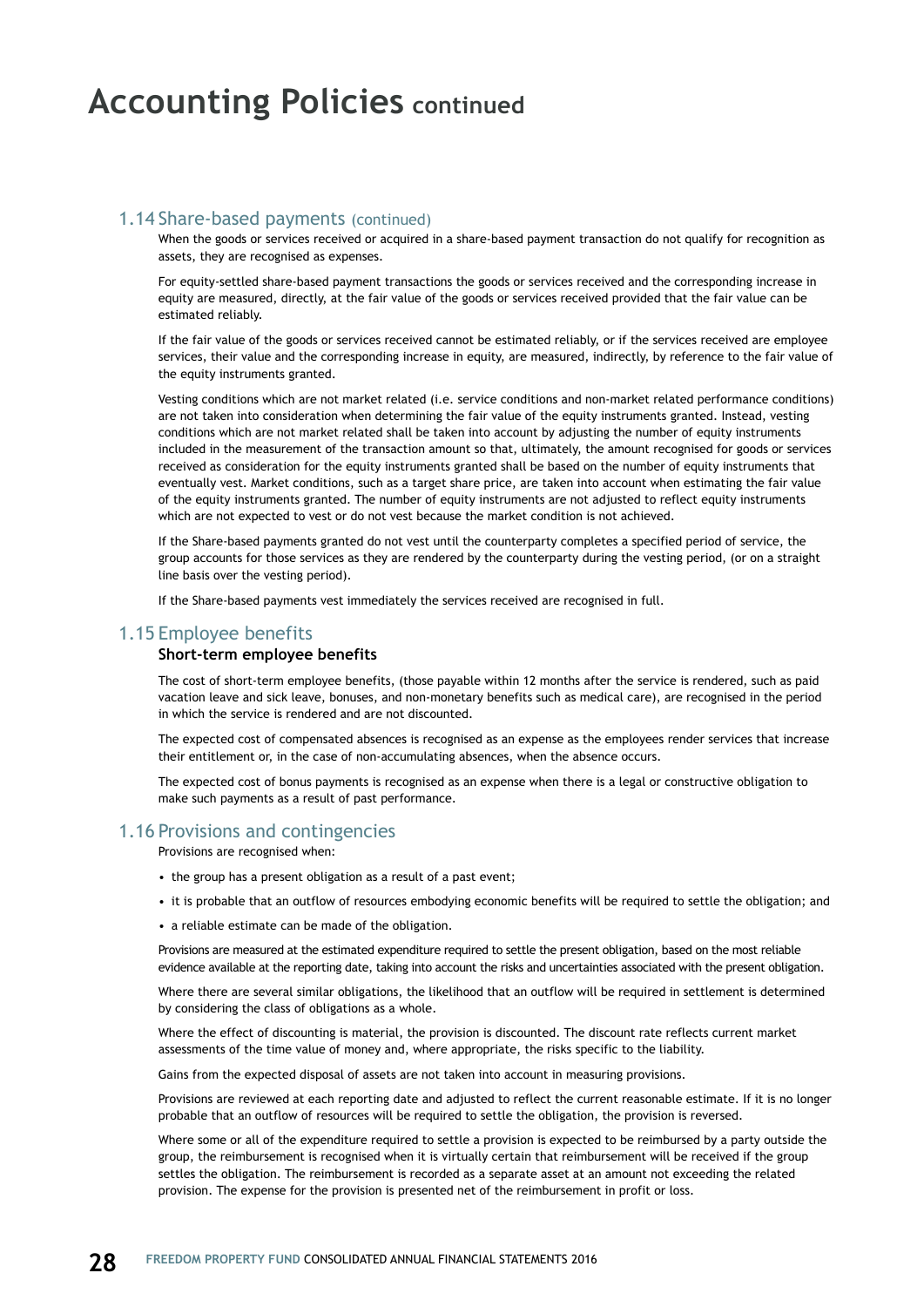### 1.16 Provisions and contingencies (continued)

Provisions are not recognised for future operating losses.

A provision for onerous contracts is recognised when the expected benefits to be derived by the group from a contract are lower than the unavoidable cost of meeting the obligations under the contract.

Contingent assets and contingent liabilities are not recognised. Contingencies are disclosed in note 41.

### 1.17 Borrowing costs

Borrowing costs that are directly attributable to the acquisition, construction or production of a qualifying asset are capitalised as part of the cost of that asset until such time as the asset is ready for its intended use or sale.

All other borrowing costs are recognised as an expense in the period in which they are incurred.

### 1.18 Revenue

Revenue is measured at the fair value of the consideration received or receivable and represents the amounts receivable for goods and services provided in the normal course of business, net of trade discounts, value added tax and sales taxes.

### **Revenue earned by the group:**

(a) Sale of goods

Revenue from the sale of goods is recognised when all the following conditions have been satisfied:

- the group has transferred to the buyer the significant risks and rewards of ownership of the goods;
- the group retains neither continuing managerial involvement to the degree usually associated with ownership nor effective control over the goods sold;
- the amount of revenue can be measured reliably;
- it is probable that the economic benefits associated with the transaction will flow to the group; and
- the costs incurred or to be incurred in respect of the transaction can be measured reliably.
- (b) Rendering of services

When the outcome of a transaction involving the rendering of services can be estimated reliably, revenue associated with the transaction is recognised by reference to the stage of completion of the transaction at the end of the reporting period.

The outcome of a transaction can be estimated reliably when all the following conditions are satisfied:

- The amount of revenue can be measured reliably;
- It is probable that the economic benefits associated with the transaction will flow to the group;
- The stage of completion of the transaction at the end of the reporting period can be measured reliably; and

• The costs incurred for the transaction and the costs to complete the transaction can be measured reliably.

When the outcome of the transaction involving the rendering of services cannot be estimated reliably, revenue shall be recognised only to the extent of the expenses recognised that are recoverable.

(c) Rental income

Property portfolio revenue comprises operating lease income from the letting of investment properties (Kadoma Investments Proprietary Limited, Ivory Sun Trading 115 Proprietary Limited and Passion Way Props Proprietary Limited). Operating lease income is recognised on a straight-line basis over the term of the lease.

(d) Finance income

Finance income relates to interest earned on cash and cash equivalents and is recognised, in profit or loss, using the effective interest rate method.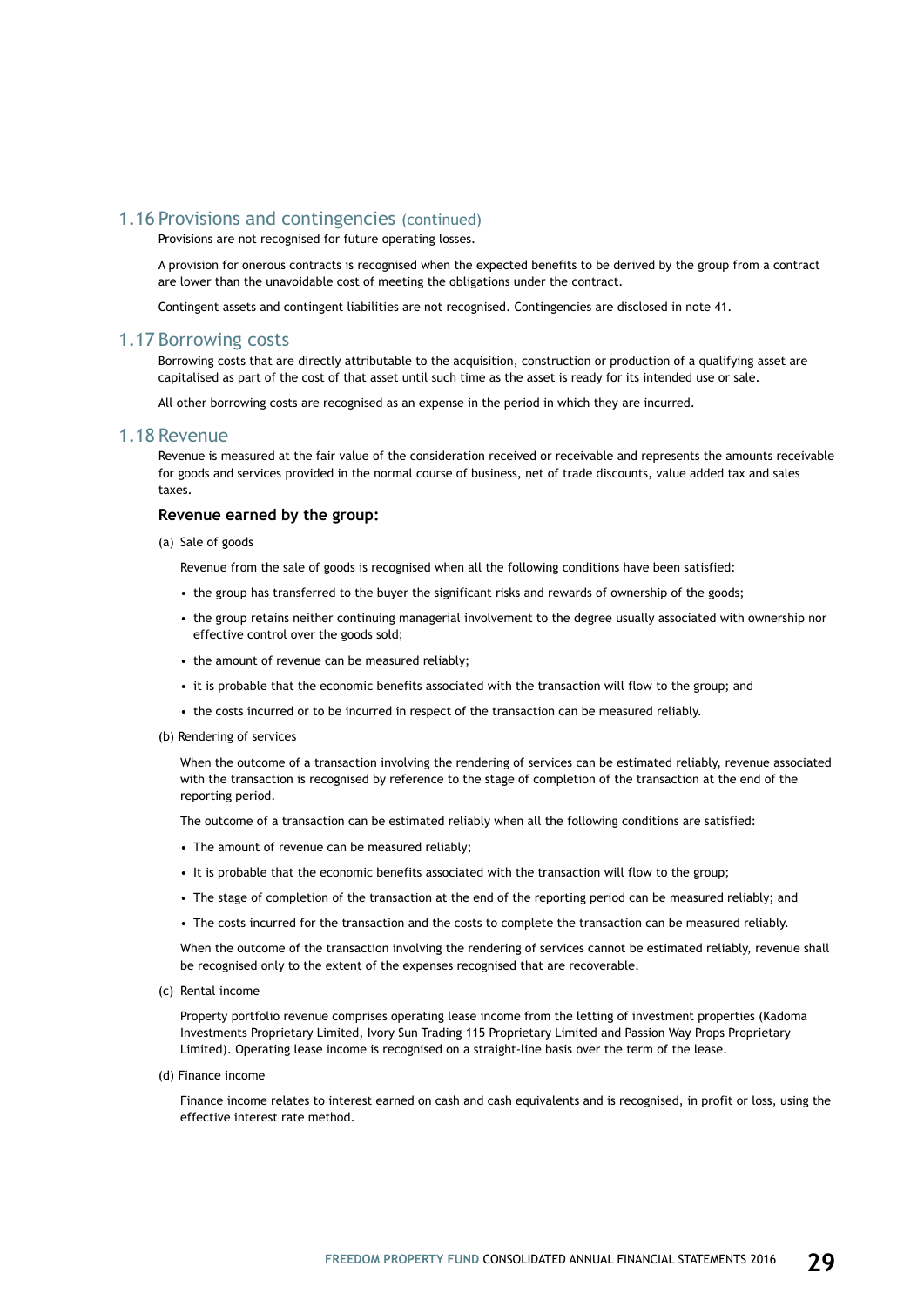# **Accounting Policies continued**

### 1.18 Revenue (continued)

### **Revenue earned by the company:**

#### (a) Finance income

Finance income earned by the company relates to deemed interest earned because of the unwinding of the discount on interest-free or low interest loans to group companies.

This finance income is accrued on a yield to maturity basis by reference to the principal outstanding and the interest rate applicable. Finance income is recognised in profit or loss using the effective interest method taking into account the expected timing and amount of cash flows.

The effective interest rate method is a method of calculating the amortised cost of a financial asset (or group of financial assets) and of allocating the finance income over the relevant period. When calculating the effective interest rate, the group estimates cash flows considering all contractual terms of the financial instrument (for example, prepayment options) but does not consider future credit losses. The calculation includes all fees and points paid or received between parties to the contract that are an integral part of the effective interest rate and includes the amortisation of any discount or premium or other differences between the initial carrying amount of an interestbearing financial instrument and its amount at maturity calculated on an effective-interest-rate basis.

Once a financial asset or a group of similar financial assets has been written down because of an impairment loss, interest income is recognised using the rate of interest used to discount the future cash flows for the purpose of measuring the impairment loss.

Where the group advances interest-free loans, the interest income is accrued on a yield to maturity basis using an imputed interest rate, considering the risk rating of the customers to whom these loans are granted.

In instances where a loan is in arrears for greater than 12 months, an assessment is made regarding the recoverability of the loan or group of loans and, if necessary, based on available evidence, the accrual of interest from that date is partially or fully suspended and not recognised in profit or loss until recovery is highly likely or actually recovered.

(b) Non-interest income

Non-interest income consists primarily of administration fees and management fees.

### 1.19 Cost of sales

When inventories are sold, the carrying amount of those inventories is recognised as an expense in the period in which the related revenue is recognised. The amount of any write-down of inventories to net realisable value and all losses of inventories are recognised as an expense in the period the write-down or loss occurs. The amount of any reversal of any write-down of inventories, arising from an increase in net realisable value, is recognised as a reduction in the amount of inventories recognised as an expense in the period in which the reversal occurs.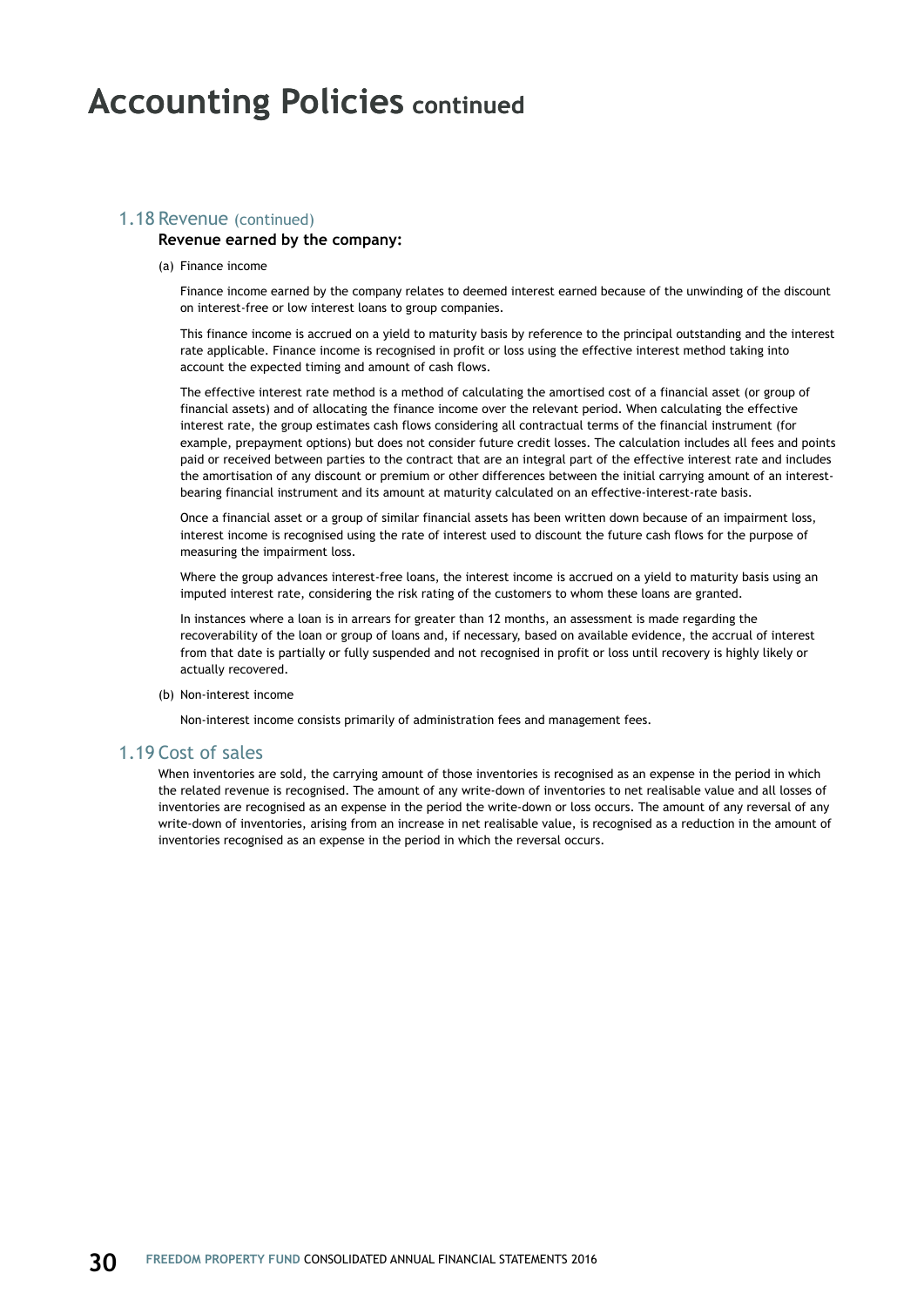# **2. Significant judgements and sources of estimation uncertainty**

The preparation of consolidated annual financial statements in conformity with IFRS requires the use of certain critical accounting estimates. It also requires management to exercise its judgement in the process of applying the group's accounting policies. The areas that involve more judgement or complexity, or areas where assumptions and estimates are significant to the consolidated financial statements are disclosed below.

When preparing the financial statements, management makes several judgements, estimates and assumptions about the application of the accounting policies as well as the recognition and measurement of assets, liabilities, income and expenses.

### **Critical judgements in applying accounting policies**

The following are the significant judgements that management has made in applying the accounting policies of the group that have the most significant effect on the financial statements:

### 2.1 Acquisition of investment properties – asset purchase or business combination

Judgement is required in determining whether the purchase of investment properties is a business combination or an acquisition of a single asset. Previously the purchase of a company was accounted for as a business combination while the purchase of a single asset was accounted for as an acquisition of a property. The requirements of IFRS 3 were incorrectly applied in this regard. A business combination arises only if the acquired set of assets and activities meets the definition of a business i.e. whether shares in a company are acquired or the property is acquired directly, the same considerations are relevant.

The guidance in IFRS 3 – Business Combinations, has been applied (including Appendix A and supporting guidance) to each transaction to determine whether it met the definition of a business combination. That guidance explains that a business consists of 'inputs' and 'processes' applied to those inputs that together have the ability to create 'outputs'. The result of this guidance is that some acquisitions of properties should have been accounted for as business combinations and others as the acquisition of a single asset.

IFRS 3 states that if goodwill arises there is a rebuttable presumption that a transaction is a business combination. Refer to note 4 which describes whether each transaction was accounted for as a business combination or the acquisition of an asset.

Refer to note 4 for further information on the business combinations, note 3 for further information on the acquisition of investment properties and note 5 for information on the prior period errors.

## 2.2 Impairment of goodwill

A consequence of the assessments referred to above is that goodwill was recognised on most business combinations. This differs significantly from the previous gains on bargain purchase that were recognised in error.

This goodwill is not recoverable as the properties were already recognised at fair value. In light of this, the goodwill was not allocated to the cash-generating units (as there were none). Instead it was immediately impaired.

Refer to note 13 for the goodwill and to the statement of comprehensive income for the amount that has been recognised in profit or loss immediately. Refer to note 5 for the prior period errors.

# 2.3 Transaction costs

A consequence of accounting for certain acquisitions as business combinations is that transaction costs that were previously capitalised to investment properties, inventories and on acquisition of a business are not permitted to be capitalised in terms of IFRS 3. Previously transaction costs were capitalised to all properties irrespective of whether the transaction was accounted for as a business combination or the acquisition of a property. This is incorrect for two reasons:

- Firstly, the costs related to all business combinations should not have been capitalised; and
- Secondly, the assessment of whether an acquisition of a business did not comply with IFRS 3.

Accordingly, all transaction costs (promoters' fees and commission paid) have been expensed immediately if they arose as part of a business combination.

Refer to note 20 for detailed information on all promoters' fees paid, note 30 for detailed information on all commission paid and to the statement of comprehensive income for the amounts that have been recognised in profit or loss immediately (separate line items for promoters' fees and commission paid). Refer to note 5 for the prior period errors.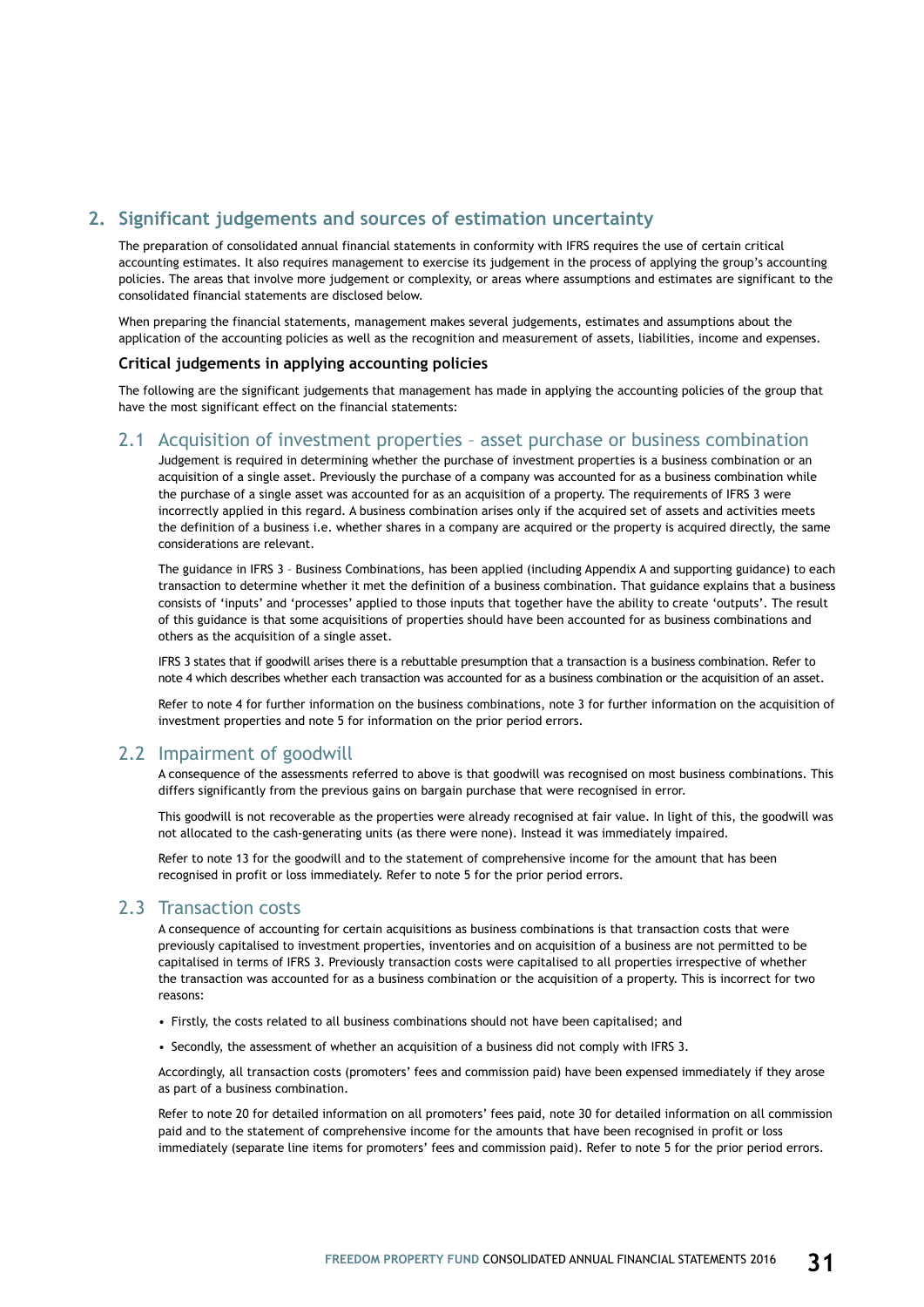# **Accounting Policies continued**

# 2.4 Error – no retrospective restatement

The share-based payment relating to promoters' shares has not been retrospectively corrected because it is impracticable in that it requires the significant use of hindsight, because the information needed to restate is not available. Therefore, it has been recognised as part of listing expenses incurred that should be accounted for directly in equity at the listing date. Refer to note 5 for the prior period errors.

### **The following are the significant estimates and assumptions that management has made:**

### **Fair values of investment properties**

Refer to note 3 for investment properties, note 47 for the fair value disclosures and to the statement of comprehensive income for the fair value movement. Refer to note 5 for the prior period errors.

### **Impairment of goodwill**

Refer to item 2.2 above under significant judgements.

### **Loans to subsidiaries (separate annual financial statements of the company)**

The assumptions, interest rates and periods used to discount loans to subsidiaries have been disclosed in note 14.

### **Guaranteed share obligations – acquisition of Kadoma Investments Proprietary Limited and Bilko Investments Proprietary Limited**

The fair value of the guaranteed share obligations has been estimated on initial recognition of the acquisition of Kadoma Investments Proprietary Limited and Bilko Investments Proprietary Limited, and at each reporting date. It is recognised as a separate line item in the statement of financial position and the statement of changes in equity. Refer to note 24 for disclosure of the terms of the consideration payable and the estimates used, and to note 5 for further information on the prior period errors.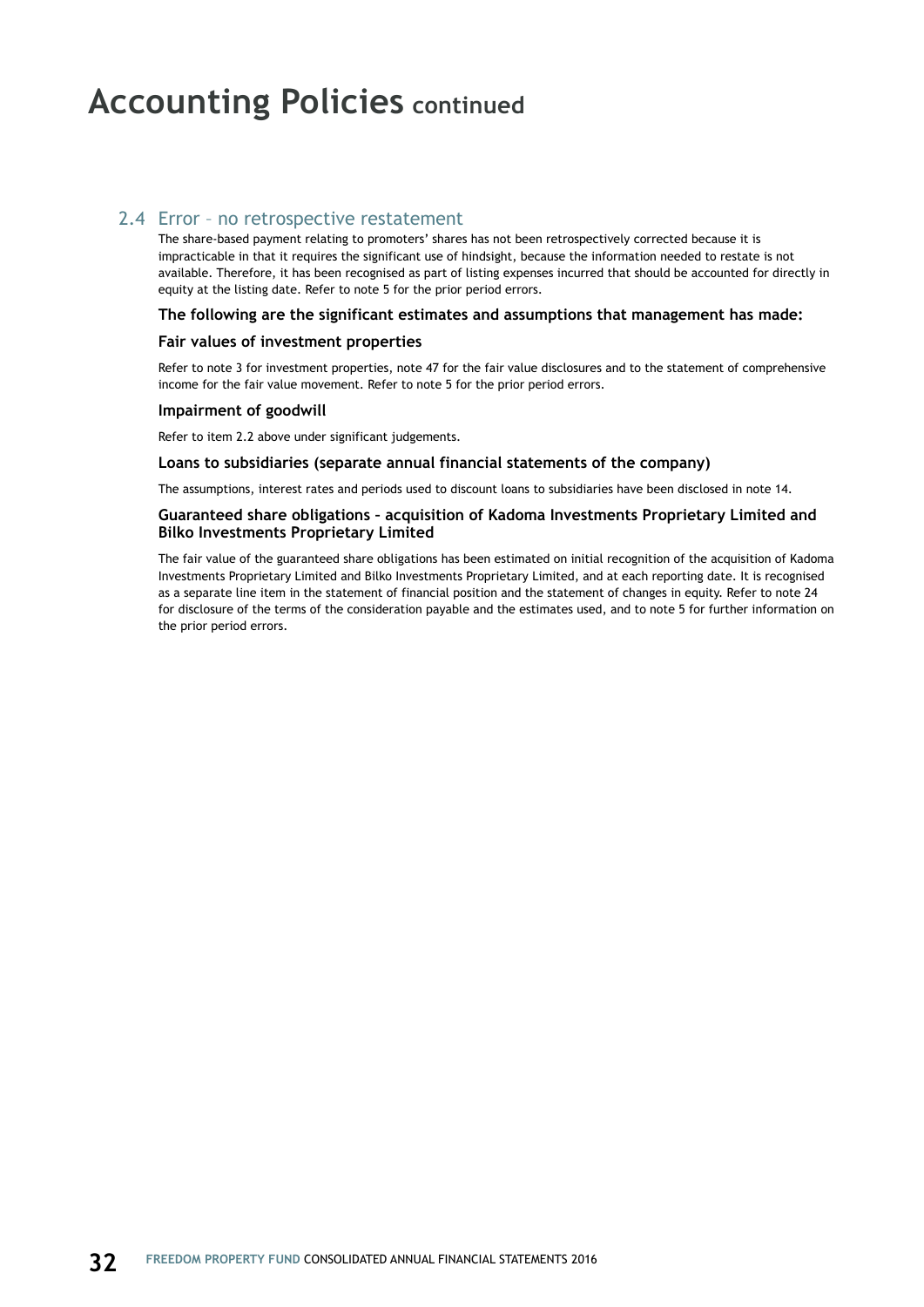# **Notes to the Consolidated Annual Financial Statements**

# **3. Investment properties**

# 3.1 Investment properties at fair value

|                    | Group                                                                   |                                          |                                             |                                                                            |                                          |                                                          |
|--------------------|-------------------------------------------------------------------------|------------------------------------------|---------------------------------------------|----------------------------------------------------------------------------|------------------------------------------|----------------------------------------------------------|
|                    | 2016<br>R'000                                                           |                                          |                                             |                                                                            | <b>Restated</b><br>2015<br>R'000         |                                                          |
|                    | <b>Valuation</b><br>including<br>non-current<br>assets held<br>for sale | <b>Classified</b><br>as held<br>for sale | <b>Fair value</b><br>investment<br>property | <b>Valuation</b><br>including<br>of non-current<br>assets held<br>for sale | <b>Classified</b><br>as held<br>for sale | <b>Fair value</b><br><b>of</b><br>investment<br>property |
| Land and buildings | 286 396                                                                 | (99089)                                  | 187 307                                     | 302 95-2                                                                   |                                          | 302 952                                                  |

**Reconciliation of investment properties – Group – 2016 (R'000)**

|                    | <b>Opening</b><br>balance |      | Additions -<br>capitalised<br>subsequent<br>Additions expenditure | <b>Disposals</b> | <b>Classified</b><br>as held | <b>Fair value</b><br>for sale adjustments | <b>Closing</b><br>balance |
|--------------------|---------------------------|------|-------------------------------------------------------------------|------------------|------------------------------|-------------------------------------------|---------------------------|
| Land and buildings | 302 952                   | 8689 | 19 692                                                            | (55 284)         | (99089)                      | 10 347                                    | 187 307                   |

**Reconciliation of investment properties – Group – Restated 2015 (R'000)**

|                    | <b>Opening</b><br>balance |         | <b>Additions - A</b><br>capitalised<br>subsequent | <b>Additions</b><br>through<br><b>business</b><br>Additions expenditure combinations |         | <b>Fair value</b><br>Disposals adjustments | <b>Closing</b><br>balance |
|--------------------|---------------------------|---------|---------------------------------------------------|--------------------------------------------------------------------------------------|---------|--------------------------------------------|---------------------------|
| Land and buildings | $\overline{\phantom{a}}$  | 131 122 | 5910                                              | 200 721                                                                              | (8,700) | (26101)                                    | 302 952                   |

Refer to note 18 for details of the investment properties classified as held for sale.

# 3.2 Operating lease asset

|                   | <b>Opening</b><br>balance | <b>Additions -</b><br>capitalised<br>subsequent<br>Additions expenditure combinations | <b>Additions</b><br>through<br>business |         | <b>Fair value</b><br>Disposals adjustments | <b>Closing</b><br>balance |
|-------------------|---------------------------|---------------------------------------------------------------------------------------|-----------------------------------------|---------|--------------------------------------------|---------------------------|
| Non-current asset |                           |                                                                                       | 4 6 7 1                                 | 5 4 5 0 |                                            |                           |
| Current asset     |                           |                                                                                       | 921                                     | 278     | ۰                                          | $\overline{\phantom{0}}$  |
|                   |                           |                                                                                       | 5 5 9 2                                 | 5728    |                                            | $\overline{\phantom{0}}$  |

The operating lease asset is as a result of the straight-lining of leasing income over the lease term in Kadoma Investments Proprietary Limited (2015: The asset related to Passion Way Props Proprietary Limited as well, but this lease ended during 2016).

Refer to note 26 for further details on the lease.

| Non-cancellable operating lease income | 2016<br>R'000 | <b>Restated</b><br>2015<br>R'000 | 2016<br><b>R'000</b>     | <b>Restated</b><br>2015<br>R'000 |
|----------------------------------------|---------------|----------------------------------|--------------------------|----------------------------------|
| Less than one year                     | 18728         | 23 064                           |                          |                                  |
| Between one and five years             | 43 163        | 85 328                           |                          |                                  |
| More than five years                   | 11 952        | 23 894                           | -                        | $\overline{\phantom{0}}$         |
|                                        | 73 843        | 132 286                          |                          |                                  |
| Less straight-line portion             | (68251)       | (126 558)                        | $\overline{\phantom{0}}$ | $\overline{\phantom{0}}$         |
| Operating lease asset                  | 5 5 9 2       | 5728                             |                          |                                  |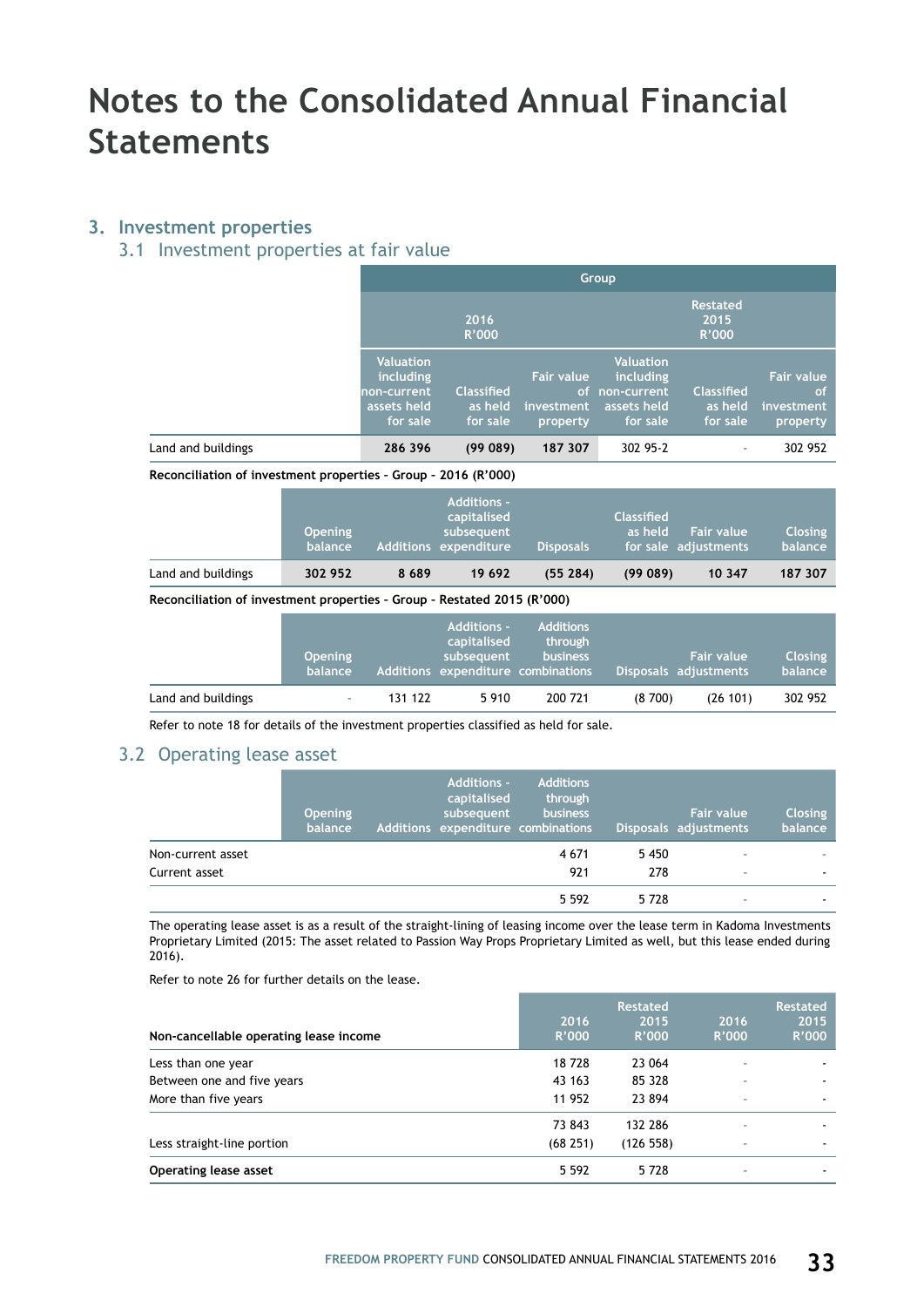# **Notes to the Consolidated Annual Financial Statements (continued)**

# 3.2 Operating lease asset (continued)

**Impact of restated 2015 results**

|                                     | As previously<br>reported<br><b>R'000</b> | <b>Restated</b><br><b>R'000</b> | Change<br><b>R'000</b> |
|-------------------------------------|-------------------------------------------|---------------------------------|------------------------|
| Investment properties at fair value | 1 556 382                                 | 302 952                         | 1 253 430              |
| Operating lease asset (non current) | 1 086                                     | 5450                            | $(4\,364)$             |
| Investment properties per valuation | 1 557 468                                 | 308 402                         | 1 249 066              |

Refer to note 5 for details on the R1.2 billion change in the carrying amount of investment properties in 2015, due to prior period errors and note 47 which describes the significant judgements and estimates that have been applied in determining the fair values of the properties.

#### **Details of properties**

For details of investment properties owned by the group, refer to note 50 for the Portfolio Review.

#### **Details of valuations**

All properties are valued at least annually. The policy of the group is that at least 75%, by value, of the group's properties are valued externally by independent valuators with appropriate and relevant experience, with the remainder being valued by the directors.

Valuations were performed at the listing date, at 28 February 2015 and at 29 February 2016.

### *Valuations previously provided by JS Bosman (M.I.V.) (SA)*

JS Bosman had been providing the group with valuations since 2013. As disclosed on SENS on 17 August 2017, the board contracted the services of a new independent property valuer, T Behrens of Real Insight, who is registered as a Professional Associated Valuer, (SACPVP registration number: 3206/5), to undertake a revaluation of the group's property portfolio.

#### *Appointment of Real Insight*

Real Insight (who is registered in terms of section 20 (2) (a) of the Property Valuers Professional Act No. 47 of 2000) was appointed to perform independent valuations from the date Freedom acquired the various properties. This has indicated that the values of investment properties as described in the Pre-Listing Statement were materially overstated. This can be seen in the prior year error note 5(a). These values were further inflated subsequent to listing when the results for 28 February 2015 were reported.

The matter regarding the valuations performed by JS Bosman, has been reported to the South African Council for the Property Valuers Profession and to the JSE.

Real Insight was appointed as an external valuator to perform revaluations at the date of sale of the various properties to Freedom and at 28 February 2015.

The resultant adjustment of the difference between the cost and its fair value is collectively referred to hereinafter as Revaluation.

As announced on SENS on 21 December 2017, there was a significant and material decrease in the valuations obtained from JS Bosman compared to those provided by Real Insight. The board resolved to implement the Revaluation after the IFRS expert to the group, in consultation with senior management, expressed discomfort with the historical valuations undertaken by the group.

Refer to note 47 which describes the significant judgements and estimates that have been applied in the fair value measurement.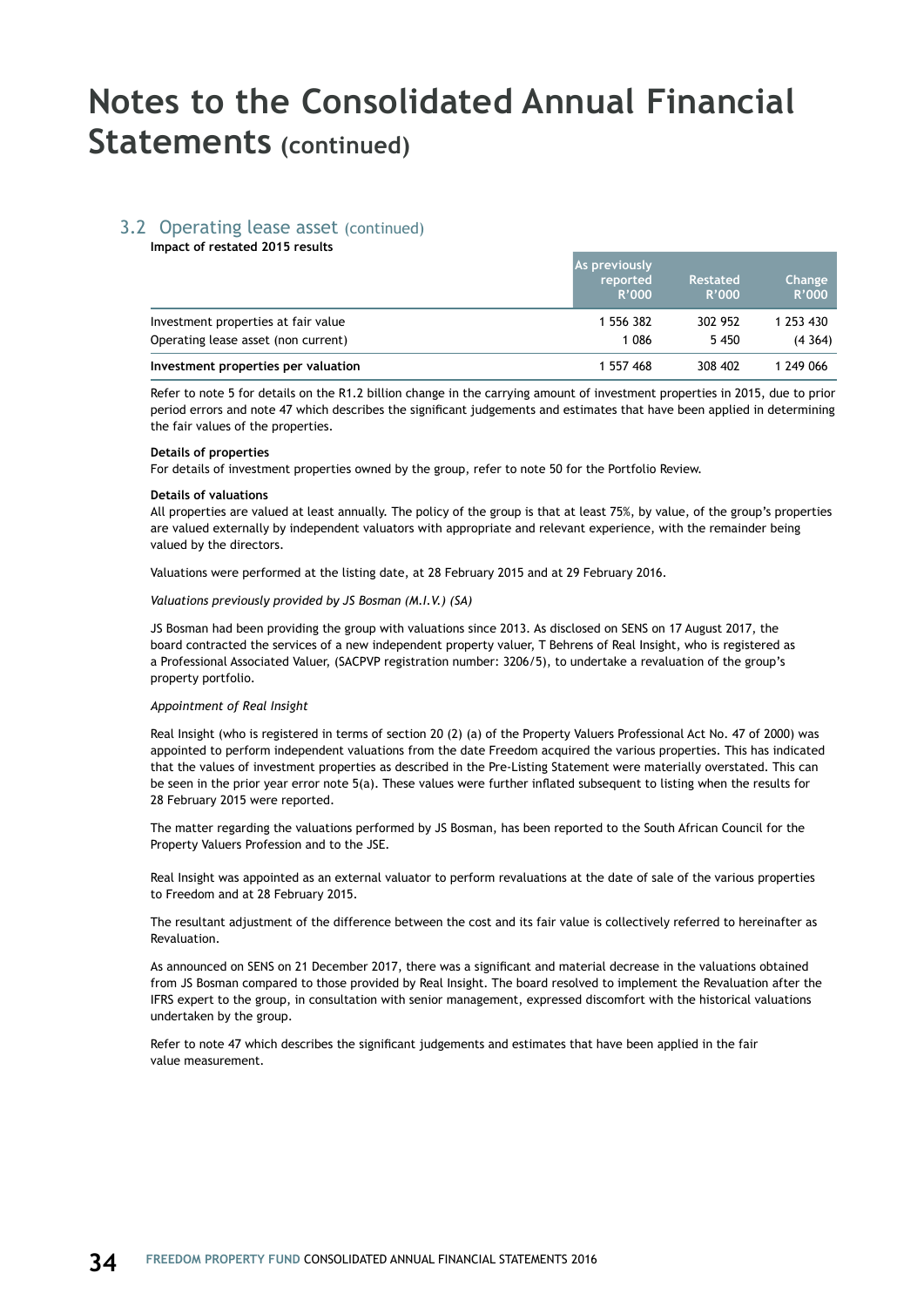## 3.2 Operating lease asset (continued)

Due to the location, size and available information, the following methods were incorporated to determine the fair value of the investment properties:

- Net Income Capitalisation Method
- Residual Land Value (RLV) method
- Direct Comparable Sales Method
- Depreciated Cost Method

|                                                                    | Group         |                                         | Company              |                                         |
|--------------------------------------------------------------------|---------------|-----------------------------------------|----------------------|-----------------------------------------|
| <b>Operating expenses</b>                                          | 2016<br>R'000 | <b>Restated</b><br>2015<br><b>R'000</b> | 2016<br><b>R'000</b> | <b>Restated</b><br>2015<br><b>R'000</b> |
| Direct operating expenses from rental<br>generating properties     | 19 868        | 11 297                                  |                      |                                         |
| Direct operating expenses from non-rental<br>generating properties | 6 4 9 3       | 3 2 8 0                                 | $\blacksquare$       | $\overline{\phantom{0}}$                |
|                                                                    | 26 361        | 14 577                                  | -                    | $\overline{\phantom{0}}$                |

#### **Pledged as security**

Investment properties with a value of R191 600 000 (2015: R211 400 000) have been pledged as security for mortgage bonds from Nedbank Limited (refer to note 22).

Investment property with a fair value of R32 400 000 (2015: Rnil) have been pledged as security for the loan from Christo la Grange Familie Trust (refer to note 21). Refer to note 6 for information on the related party relationships.

#### **Contractual commitments**

The group, via subsidiary company, Zambesa Investments Proprietary Limited, had contractual commitments as at 29 February 2016, for the construction of 17 residential units as part of phase 1 and 26 residential units as part of phase 2 of a construction agreement, on Erf 5973, Burgersfort Extension 40 Township.

There were no contractual commitments to obtain investment properties as at 28 February 2015.

## **4. Business combinations**

The table below outlines the acquisitions that the group made in the year ended 28 February 2015. All of these acquisitions occurred to facilitate the listing on the JSE.

All of the businesses acquired operate in South Africa and all properties acquired are located in South Africa. Refer to notes 12 and 50 for further details of the acquirees.

## **Restated 2015 (R'000)**

| Company/Property<br>acquired | Date of<br>acquisition | $%$ of<br>shares<br>acquired | <b>Purchase</b><br>price | Acquisi-<br>tion<br>costs<br>expensed | Fair<br>value of<br>net<br>assets<br>acquired | (Gain on<br>bargain<br>pur-<br>chase)<br>Goodwill | <b>Actual</b><br>revenue<br>included<br>in 2015 | <b>Actual</b><br>profit<br>(loss)<br>included<br>in 2015 |
|------------------------------|------------------------|------------------------------|--------------------------|---------------------------------------|-----------------------------------------------|---------------------------------------------------|-------------------------------------------------|----------------------------------------------------------|
| <b>Bilko Investments</b>     |                        |                              |                          |                                       |                                               |                                                   |                                                 |                                                          |
| Proprietary Limited          | 14 June 2014           | 100%                         | 3 5 9 1                  | $\overline{\phantom{a}}$              | 10 209                                        | (6618)                                            | ٠                                               |                                                          |
| Kadoma Investments           |                        |                              |                          |                                       |                                               |                                                   |                                                 |                                                          |
| Proprietary Limited          | 1 March 2014           | 100%                         | 145 792                  | 108 338                               | 121 975                                       | 23 817                                            | 20 891                                          | (128760)                                                 |
| Ligitprops 184               |                        |                              |                          |                                       |                                               |                                                   |                                                 |                                                          |
| Proprietary Limited          | 1 March 2014           | 100%                         | 11 905                   | 26 119                                | 5 2 2 0                                       | 6 6 8 5                                           |                                                 | (425)                                                    |
| Stellenbosch Industrial      | 25 April 2014          | Title deed                   | 27 098                   | 8 5 2 9                               | 38 000                                        | (10902)                                           | 4 6 2 8                                         | (26 307)                                                 |
| Wespark Palms                | 17 April 2014          | Title deed                   | 2 8 7 1                  | 1632                                  | 4 800                                         | (1929)                                            | 228                                             | (2.163)                                                  |
|                              |                        |                              | 191 257                  | 144 618                               | 180 204                                       | 11 053                                            | 25 747                                          | (15765)                                                  |

The primary reason for acquiring these companies and properties was to increase the fund's exposure.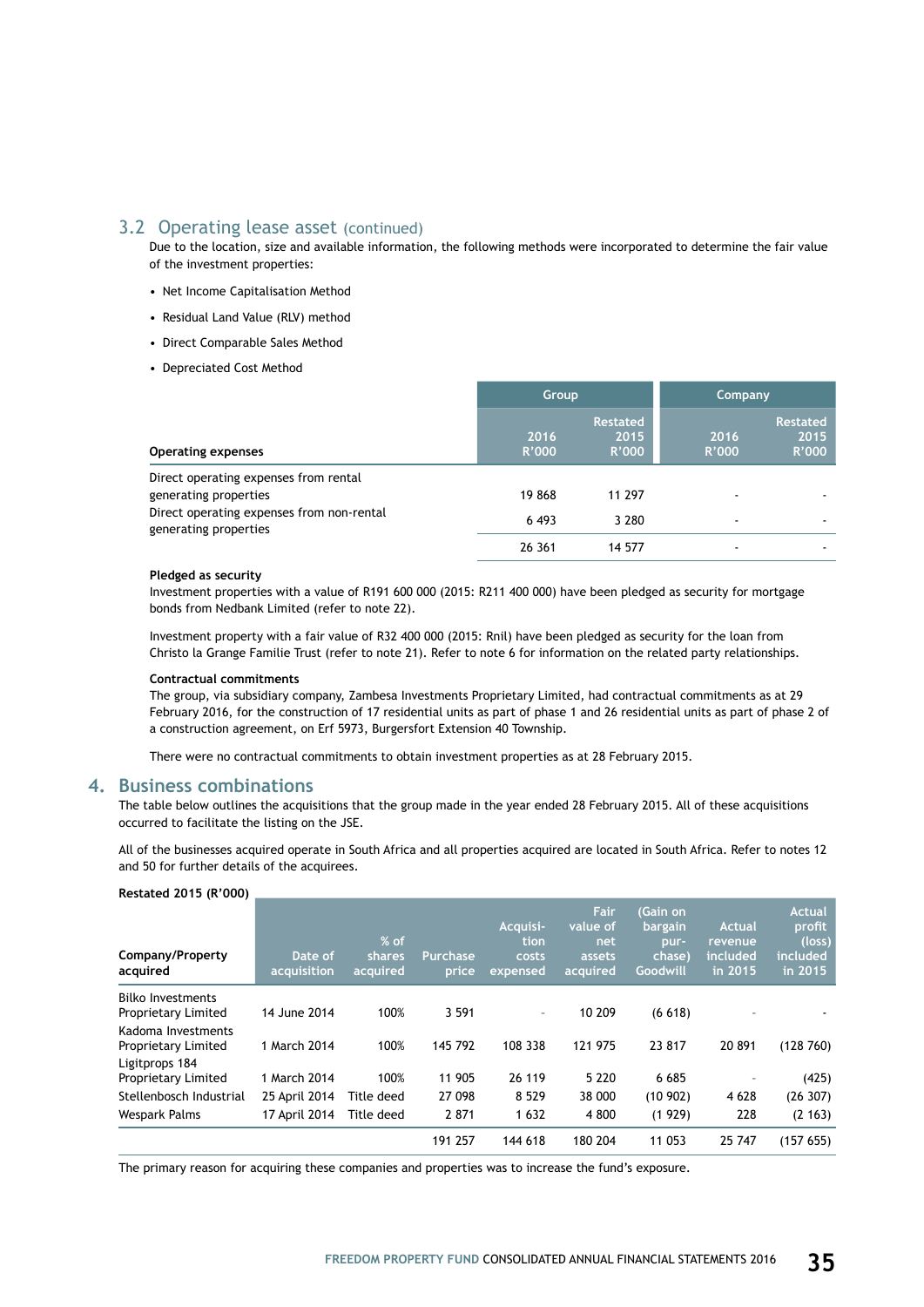## **4. Business combinations (continued)**

Goodwill of R30,5 million arose from the acquisitions of Kadoma Investments Proprietary Limited and Ligit Props 184 Proprietary Limited, because the price paid was equal to the previously over-valued properties. A gain on bargain purchase of R19.4m arose on the acquisitions of Bilko Investments Proprietary Limited, Stellenbosch Industrial and Wespark Palms. The goodwill has been impaired immediately (refer to note 13). Goodwill is not deductible for income tax purposes.

The purchase of Stellenbosch Industrial and Wespark Palms had entity-specific judgements that were used in determining that both the entities was a business and acquired as a business combination. Certain processes were in place or acquired that contributed to the entity-specific judgements.

The majority of the business combinations were settled by the issue of shares with a value of R0.26 each. However, in the case of Kadoma Investments Proprietary Limited, an additional top up payment was due (refer to note 24 for the contingent consideration/guaranteed shares).

On 25 July 2014 the company disposed of its entire shareholding in Bilko Investments Proprietary Limited for a consideration of 12 000 000 Freedom shares. Refer to note 39 for further details.

The fair value of the net assets acquired was R180.2 million and are outlined in the table below.

**Fair value of assets acquired and liabilities assumed – Restated 2015 (R'000)**

|                             | <b>Bilko</b><br><b>Investments</b><br>Proprietary | <b>Kadoma</b><br><b>Investments</b><br>Proprietary | <b>Ligitprops</b><br>184<br>Proprietary | Stellenbosch             | <b>Wespark</b>           |              |
|-----------------------------|---------------------------------------------------|----------------------------------------------------|-----------------------------------------|--------------------------|--------------------------|--------------|
|                             | Limited                                           | <b>Limited</b>                                     | Limited                                 | <b>Industrial</b>        | <b>Palms</b>             | <b>Total</b> |
| Operating lease asset       |                                                   | 2 3 7 9                                            |                                         |                          |                          | 2 3 7 9      |
| Investment properties       | 8700                                              | 149 221                                            |                                         | 38 000                   | 4 800                    | 200 721      |
| Plant and equipment         |                                                   | 1 0 4 3                                            | $\overline{\phantom{0}}$                |                          | ٠                        | 1 0 4 3      |
| Loans receivable            |                                                   | 2 2 5 0                                            | 5873                                    |                          | ٠                        | 8 1 2 3      |
| Deferred tax asset          | 1488                                              |                                                    |                                         | $\overline{\phantom{0}}$ | ٠                        | 1 488        |
| Inventories                 |                                                   |                                                    | 3 2 9 3                                 |                          |                          | 3 2 9 3      |
| Trade and other receivables | 19                                                | 710                                                |                                         | ٠                        |                          | 729          |
| Cash and cash equivalents   | 2                                                 | 836                                                | 54                                      |                          |                          | 892          |
| Other financial liabilities |                                                   | (3802)                                             | $\overline{\phantom{0}}$                | $\blacksquare$           |                          | (3802)       |
| Other loans payable         | -                                                 | (1185)                                             | $\overline{\phantom{0}}$                | ٠                        | $\overline{\phantom{a}}$ | (1185)       |
| Deferred tax liability      | -                                                 | (26970)                                            | -                                       | $\blacksquare$           | -                        | (26970)      |
| Trade and other payables    |                                                   | (1727)                                             | (2, 500)                                | $\overline{\phantom{0}}$ |                          | (4227)       |
| Current tax payable         |                                                   | (780)                                              | 500)<br>(1)                             |                          |                          | (2 280)      |
|                             | 10 209                                            | 121 975                                            | 5 2 2 0                                 | 38 000                   | 4 800                    | 180 204      |

#### **Loans Receivable and Trade and other receivables**

The fair value of the loans receivable is R8.1 million and trade receivables is R0.7 million. The gross contractual amount for loans due is R8.1 million and for trade receivables due is also R0.7 million, of which everything is expected to be collectible.

**Acquisition date fair value of consideration paid – Restated 2015 (R'000)**

|                                      | <b>Equity</b><br>settled -<br><b>Issue of</b><br>Freedom<br><b>Shares</b> | Cash<br>settled          | <b>Dividends</b><br>in specie | Contingent<br>consideration | Shareholder<br>claim     | <b>Total</b> |
|--------------------------------------|---------------------------------------------------------------------------|--------------------------|-------------------------------|-----------------------------|--------------------------|--------------|
| <b>Bilko Investments Proprietary</b> |                                                                           |                          |                               |                             |                          |              |
| Limited                              | (3 106)                                                                   | $\overline{\phantom{0}}$ |                               | (3706)                      | 3 2 2 1                  | (3591)       |
| Kadoma Investments Proprietary       |                                                                           |                          |                               |                             |                          |              |
| Limited                              | (67 423)                                                                  | (3 000)                  | (1250)                        | (74119)                     | $\overline{\phantom{a}}$ | (145 792)    |
| Ligitprops 184 Proprietary           |                                                                           |                          |                               |                             |                          |              |
| Limited                              | (11905)                                                                   | -                        | $\overline{\phantom{0}}$      |                             | $\overline{\phantom{a}}$ | (11905)      |
| Stellenbosch Industrial              | (5098)                                                                    | (22 000)                 | $\blacksquare$                | ٠                           | $\overline{\phantom{a}}$ | (27098)      |
| Wespark Palms                        | (2871)                                                                    | -                        |                               | $\overline{\phantom{0}}$    | $\overline{\phantom{a}}$ | (2871)       |
|                                      | (90, 403)                                                                 | (25000)                  | (1250)                        | (77825)                     | 3 2 2 1                  | (191 257)    |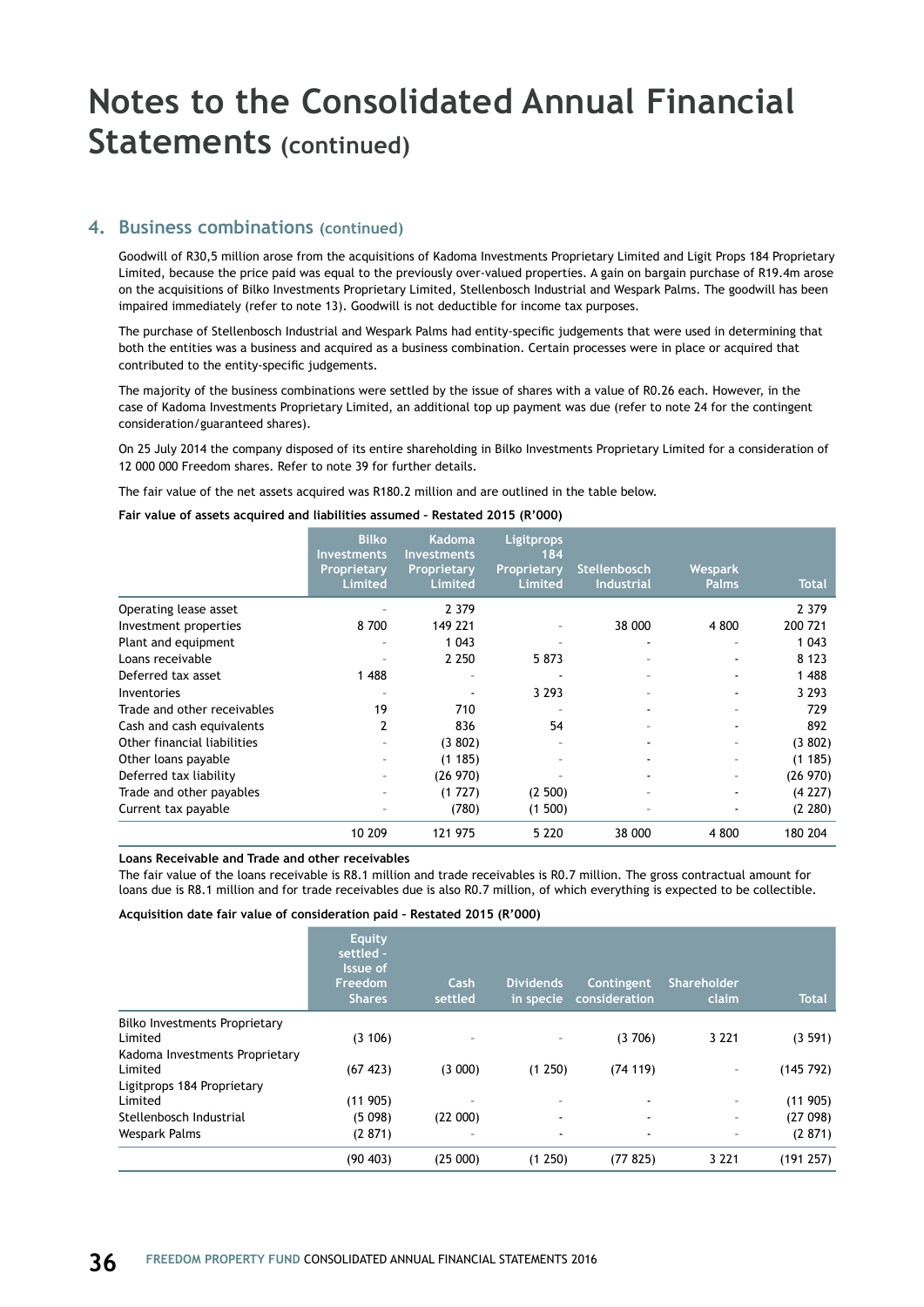## **4. Business combinations (continued)**

#### **Contingent consideration arrangements**

As per the purchase agreements, a performance obligation was included in the purchase of certain entities where within one year of listing, the listing date anniversary, the aqquirers of the businesses would be obliged to issue additional shares, to an estimated value disclosed in the purchase agreements, if the share price was below R1 on the anniversary date.

#### **Shareholder claim**

The purchase agreement stipulated that all shareholder claims would be absorbed by the acquirer of the businesses on acquisition. This shareholder claim for the acquirer would lower the acquistition cost of the investment in subsidiary.

| Cash flow on acquisition - Restated 2015 (R'000) |         |
|--------------------------------------------------|---------|
| Net cash acquired                                | 892     |
| Cash consideration paid                          | (25000) |
|                                                  | (24108) |

## **5. Prior period errors**

As mentioned throughout these consolidated annual financial statements, significant errors in the application of IFRS have arisen in previous reporting periods. Each prior year error is summarised below with an explanation of whether it relates to the incorrect application of IFRS and/or was reported to IRBA as a reportable irregularity ("RI").

### **Summary of the total impact of the prior period errors on the 2015 Statement of Financial Position (R'000)**

|                                     | Group                        |                 |                     |                        | Company                      |                 |                     |
|-------------------------------------|------------------------------|-----------------|---------------------|------------------------|------------------------------|-----------------|---------------------|
|                                     | As<br>previously<br>reported | <b>Restated</b> | Impact of<br>errors | Error<br><b>Number</b> | As<br>previously<br>reported | <b>Restated</b> | Impact of<br>errors |
| Assets                              |                              |                 |                     |                        |                              |                 |                     |
| <b>Non-Current Assets</b>           |                              |                 |                     |                        |                              |                 |                     |
| Investment properties at fair value | 1 556 382                    | 302 952         | 1 253 430           | a                      |                              |                 |                     |
| Operating lease asset               | 1 0 8 6                      | 5 4 5 0         | $(4\,364)$          | a                      |                              |                 |                     |
| Investment properties per valuation | 1 557 468                    | 308 402         | 1 249 066           |                        |                              |                 |                     |
| Plant and equipment                 | 1 1 3 8                      | 1 5 2 8         | (390)               | n, o                   | 764                          | 670             | 94                  |
| Intangible assets                   |                              | 94              | (94)                | $\circ$                |                              | 94              | (94)                |
| Investments in subsidiaries         |                              |                 |                     | a, r                   | 659 873                      |                 | 659 873             |
| Loans to subsidiaries               |                              |                 |                     | a, j, r                | 225 142                      | ٠               | 225 142             |
| Other investments                   | 2 4 3 3                      |                 | 2 4 3 3             |                        | 2 4 3 3                      |                 | 2 4 3 3             |
| Deferred tax                        | 851                          |                 | 851                 | p                      |                              |                 |                     |
|                                     | 1 561 890                    | 310 024         | 1 251 866           |                        | 888 212                      | 764             | 887 448             |
| <b>Current Assets</b>               |                              |                 |                     |                        |                              |                 |                     |
| Inventories                         | 87 694                       | 19 855          | 67839               | d, k                   |                              |                 |                     |
| Loans to subsidiaries               |                              |                 |                     | a, j, r                | 22 369                       | 176 756         | (154387)            |
| Trade and other receivables         | 54 325                       | 23 808          |                     | 30 517 b, c, d, e, l   | 15                           | 844             | (829)               |
| Operating lease asset               |                              | 278             | (278)               | a                      |                              |                 |                     |
| Current tax receivable              |                              | 3 2 5 0         | (3 250)             |                        |                              |                 |                     |
| Cash and cash equivalents           | 1 3 3 7                      | 1824            | (487)               | m                      | 2                            | 93              | (91)                |
|                                     | 143 356                      | 49 015          | 94 341              |                        | 22 38 6                      | 177 693         | (155 307)           |
| <b>Total Assets</b>                 | 1705246                      | 359 039         | 1 346 207           |                        | 910 598                      | 178 457         | 732 141             |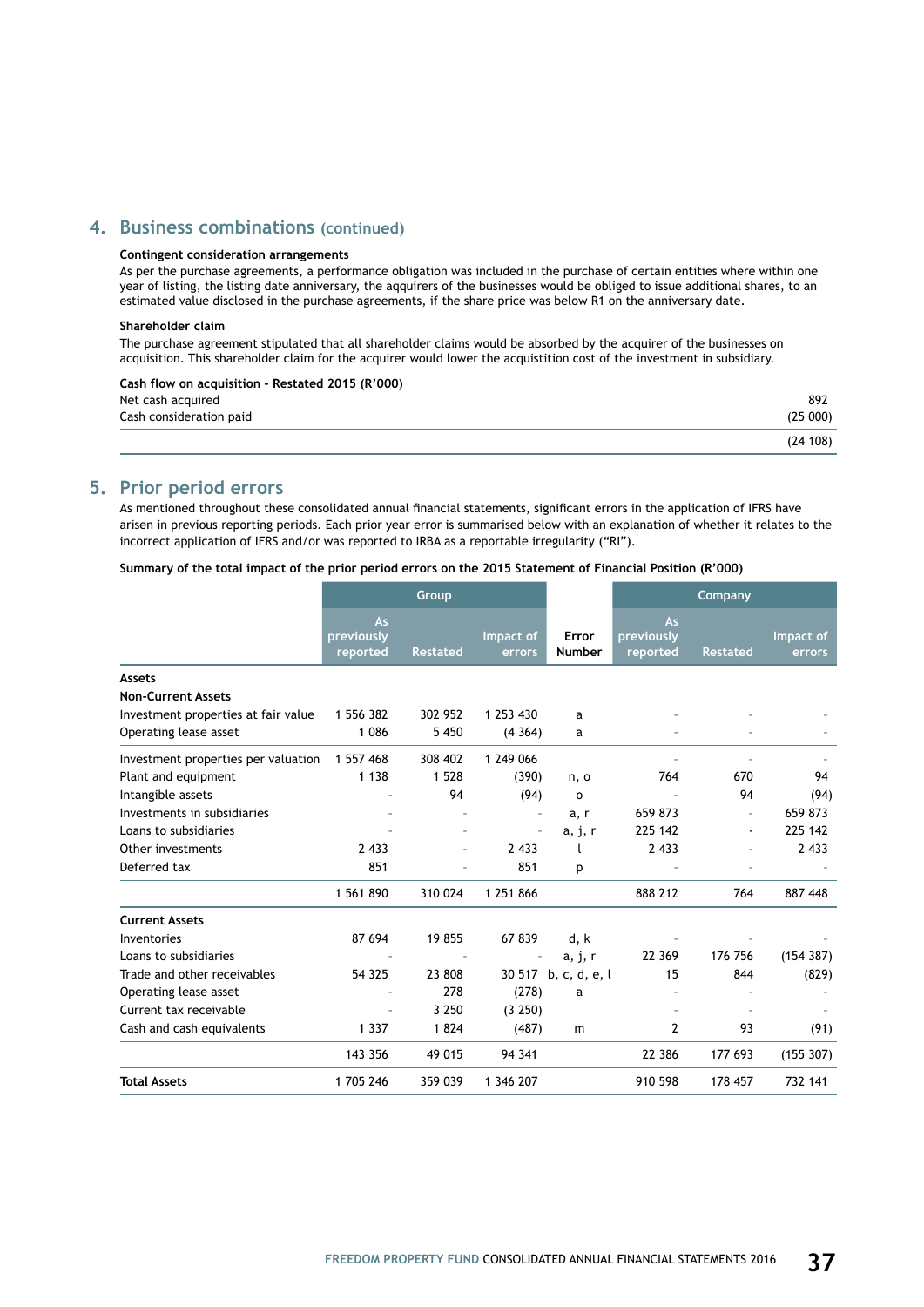## **5. Prior period errors (continued)**

|                                         |                              | Group           |                          |                 | Company                      |                          |                     |
|-----------------------------------------|------------------------------|-----------------|--------------------------|-----------------|------------------------------|--------------------------|---------------------|
|                                         | As<br>previously<br>reported | <b>Restated</b> | Impact of<br>errors      | Error<br>Number | As<br>previously<br>reported | <b>Restated</b>          | Impact of<br>errors |
| <b>Equity and Liabilities</b>           |                              |                 |                          |                 |                              |                          |                     |
| <b>Equity</b>                           |                              |                 |                          |                 |                              |                          |                     |
| Stated capital                          | 823 331                      | 421 943         | 401 388                  | r               | 870 077                      | 421 943                  | 448 134             |
| Treasury shares                         |                              | (48)            | 48                       | r               |                              |                          |                     |
| Retained earnings<br>(accumulated loss) | 516 405                      | (314398)        | 830 803                  |                 | 907                          | (317 436)                | 318 343             |
|                                         | 1 339 736                    | 107 497         | 1 232 239                |                 | 870 984                      | 104 507                  | 766 477             |
| Liabilities                             |                              |                 |                          |                 |                              |                          |                     |
| <b>Non-Current Liabilities</b>          |                              |                 |                          |                 |                              |                          |                     |
| Loans from subsidiaries                 |                              |                 |                          |                 |                              |                          |                     |
| Other financial liabilities             | 82 291                       | 82 291          |                          |                 |                              |                          |                     |
| Guaranteed share obligation             |                              | 85 290          | (85 290)                 | h               |                              |                          |                     |
| Deferred tax                            | 245 620                      | 31 018          | 214 602                  | p               | 8 6 7 0                      |                          | 8670                |
|                                         | 327 911                      | 198 599         | 129 312                  |                 | 8 6 7 0                      |                          | 8 6 7 0             |
| <b>Current Liabilities</b>              |                              |                 |                          |                 |                              |                          |                     |
| Loans from subsidiaries                 |                              |                 | $\overline{\phantom{m}}$ | a, j, r         | 18 435                       | 25 386                   | (6951)              |
| Other financial liabilities             | 3 1 4 3                      | 3 1 4 3         |                          |                 |                              |                          |                     |
| Current tax payable                     | 5 3 8 5                      | 9 9 0 8         | (4523)                   |                 | 1929                         | $\overline{\phantom{a}}$ | 1929                |
| Trade and other payables                | 19883                        | 26 249          | (6366)                   | d, s            | 1 3 9 2                      | 35 021                   | (33629)             |
| Guaranteed share obligation             |                              | 4 2 6 5         | (4265)                   | h               |                              | 4 2 6 5                  | (4265)              |
| <b>Bank overdraft</b>                   | 9 188                        | 9 3 7 8         | (190)                    | m               | 9 1 8 8                      | 9 2 7 8                  | (90)                |
|                                         | 37 599                       | 52 943          | (15344)                  |                 | 30 944                       | 73 950                   | (43006)             |
| <b>Total Liabilities</b>                | 365 510                      | 251 542         | 113 968                  |                 | 39 614                       | 73 950                   | (34336)             |
| <b>Total Equity and Liabilities</b>     | 1 705 246                    | 359 039         | 1 346 207                |                 | 910 598                      | 178 457                  | 732 141             |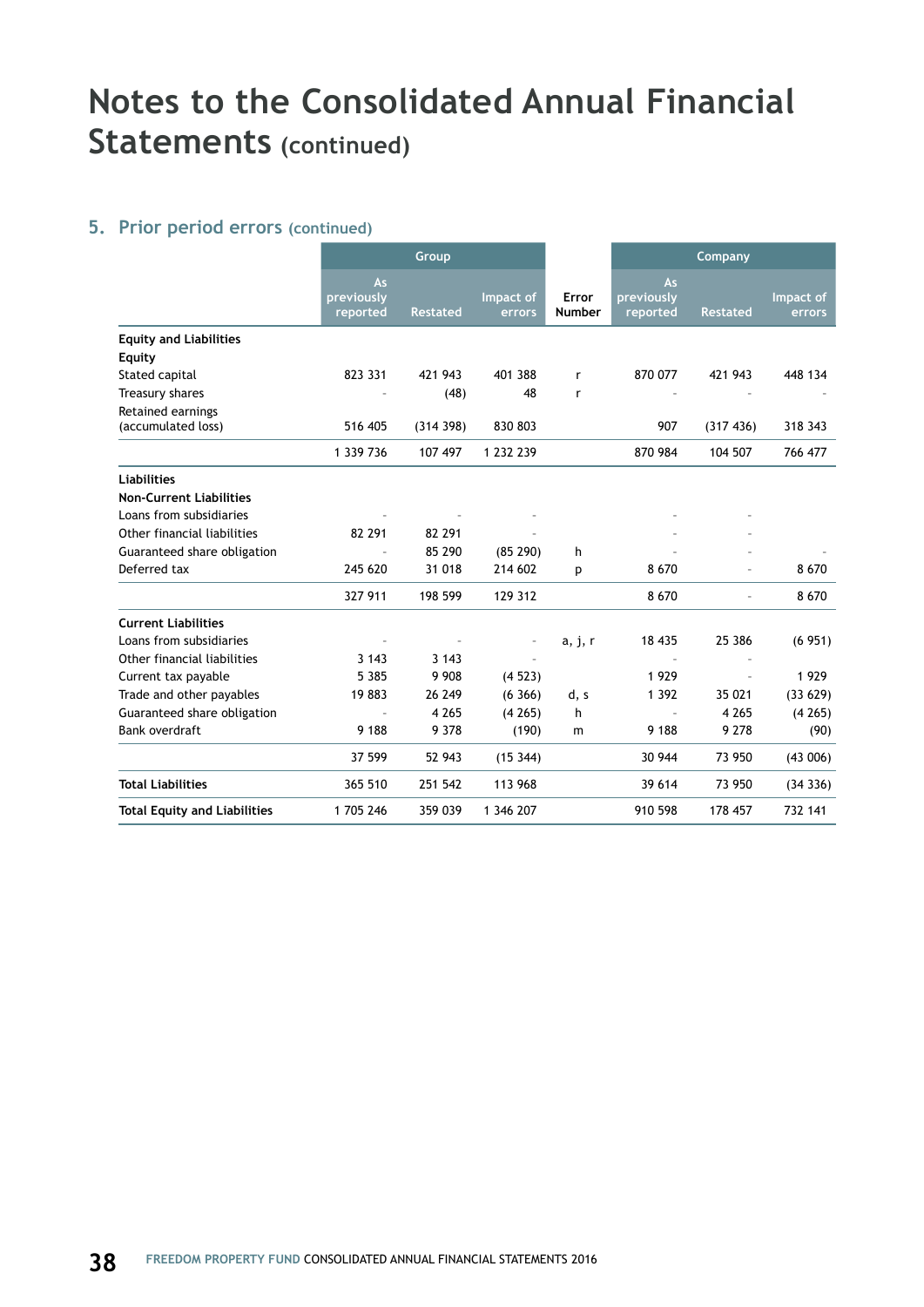## **5. Prior period errors (continued)**

**Summary of the total impact of the prior period errors on the 2015 Statement of Comprehensive Income (R'000)**

|                                                       | Group                        |                 |                     |                 | Company                      |                 |                     |
|-------------------------------------------------------|------------------------------|-----------------|---------------------|-----------------|------------------------------|-----------------|---------------------|
|                                                       | As<br>previously<br>reported | <b>Restated</b> | Impact of<br>errors | Error<br>Number | As<br>previously<br>reported | <b>Restated</b> | Impact of<br>errors |
| Revenue                                               | 42 779                       | 21 4 45         | 21 3 34             | b, c, d, u      | 19 350                       | 11 489          | 7861                |
| Cost of sales                                         | (9414)                       | (504)           | (8910)              | b, d            |                              |                 |                     |
| <b>Gross profit</b>                                   | 33 365                       | 20 941          | 12 424              |                 | 19 350                       | 11 489          | 7861                |
| Other income                                          | 17898                        | 19 283          | (1385)              | u               |                              | 13 449          | (13449)             |
| Other operating losses                                |                              | (2 102)         | 2 1 0 2             | ٧               |                              | (3706)          | 3706                |
| Impairment of investments in<br>subsidiaries          |                              |                 |                     | j, r            |                              | (96 247)        | 96 247              |
| Referral fees                                         |                              | (22690)         | 22 690              | W               |                              |                 |                     |
| Penalty on forfeit                                    |                              |                 |                     | t               |                              |                 |                     |
| Commission paid                                       |                              | (116 140)       | 116 140             | x               |                              | (79)            | 79                  |
| Other operating expenses                              | (26 868)                     | (40313)         | 13 445              |                 | (15603)                      | (17880)         | 2 2 7 7             |
| Operating (loss) profit                               | 24 3 9 5                     | (141 021)       | 165 416             |                 | 3 7 4 7                      | (92974)         | 96 721              |
| Investment income                                     | 32                           | 804             | (772)               | m, j            | 13 182                       | 11 762          | 1 4 2 0             |
| Finance costs                                         | (4436)                       | (4509)          | 73                  | m, j            | (764)                        | (231 006)       | 230 242             |
| Gain on bargain purchase                              | 314 195                      | 35 909          | 278 286             | z               |                              |                 |                     |
| Fair value gains (losses) on<br>investment properties | 235 805                      | (26 101)        | 261 906             | a               |                              |                 |                     |
| Impairment of goodwill                                |                              | (148714)        | 148 714             | У               |                              |                 |                     |
| Recovery of unauthorised shares                       |                              |                 |                     | f               |                              | 12 098          | (12098)             |
| Write-off of unauthorised shares                      |                              |                 |                     | f               | ä,                           | (12098)         | 12 098              |
| Loss on unauthorised disposal                         |                              | (11729)         | 11 729              | h               |                              | (559)           | 559                 |
| Profit (loss) before taxation                         | 569 991                      | (295 361)       | 865 352             |                 | 16 165                       | (312 777)       | 328 942             |
| Taxation                                              | (48927)                      | (639)           | (48288)             | p               | (10599)                      |                 | (10599)             |
| Profit (loss) for the period                          | 521 064                      | (296 000)       | 871 064             |                 | 5 5 6 6                      | (312 777)       | 318 343             |
| Profit (loss) per share<br>Basic and diluted (cents)  | 58.61                        | (40.53)         | 99.14               |                 |                              |                 |                     |

## **Error (a): Valuation of investment properties**

*IFRS application errors – IFRS 13 and IFRS 3*

The fair values of the investment properties were previously incorrectly determined and therefore, did not comply with IFRS 13 - Fair Value Measurements. Previous management correctly referred to the concept of highest and best use that exists in IFRS 13, however the valuations were based on management's intention (i.e. they were entity-specific) instead of being based on what market participants would consider (i.e. not entity-specific). This resulted in non-compliance with IFRS 13. As reported on the SENS dated 21 December 2017, the previous values of the properties were significantly overstated in the 2015 annual financial statements.

In addition, various costs were incorrectly capitalised to investment properties that were accounted for as business combinations in terms of IFRS 3 - Business Combinations.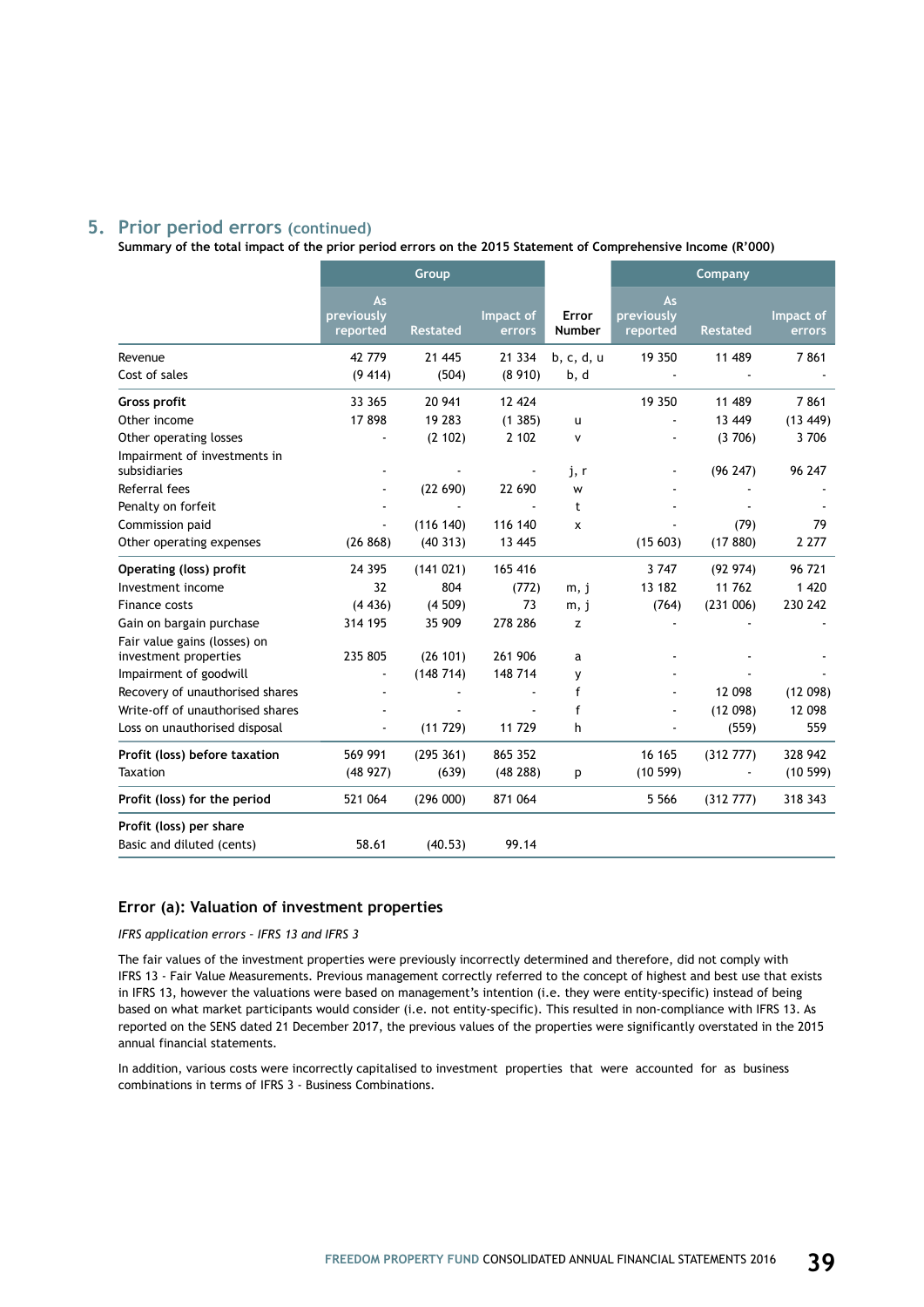## **5. Prior period errors (continued)**

### **Error (a): Valuation of investment properties**

*IFRS application errors – IFRS 13 and IFRS 3*

The fair values of the investment properties were previously incorrectly determined and therefore, did not comply with IFRS 13 - Fair Value Measurements. Previous management correctly referred to the concept of highest and best use that exists in IFRS 13, however the valuations were based on management's intention (i.e. they were entity-specific) instead of being based on what market participants would consider (i.e. not entity-specific). This resulted in non-compliance with IFRS 13. As reported on the SENS dated 21 December 2017, the previous values of the properties were significantly overstated in the 2015 annual financial statements.

In addition, various costs were incorrectly capitalised to investment properties that were accounted for as business combinations in terms of IFRS 3 - Business Combinations.

This has affected the amounts that have been previously reported in the following reports:

- the pre-listing statement issued on 05 June 2014;
- at listing on 12 June 2014;
- at 31 August 2014 (the interim reporting date results issued on 24 November 2014);
- at 28 February 2015 (the year-end date results issued on 25 May 2015); and
- at 31 August 2015 (the interim reporting date results issued on 30 November 2015).

The value of the operating lease assets relative to the investment properties were previously not calculated correctly. This adjustment primarily relates to the leases in Kadoma Investments Proprietary Limited.

The value of the loans to subsidiaries has been significantly reduced. This is due to the correction of initial measurement of investment properties and investment in subsidiaries respectively. For loans relating to the acquisition of investment properties, this was due to the fact that the transactions were incorrectly measured at the contract price in stead of the fair value of the property as required by IFRS 2. The initial measurement of the investment properties, stated capital and loans advanced was reduced to the fair value of the property acquired.

For loans relating to the acquisition of investment in subsidiaries, this was due to the fact that the transactions were incorrectly measured at the R1 trading price in stead of the fair value of the consideration transferred as per the definition of "consideration" in IFRS. The initial measurement of the cost of investment in subsidiaries, stated capital and loans advanced was reduced to 25,88 cents, being the fair value of the share at date of acquisition.

The value of the discounting of the loans was subsequently adjusted to take into account the effect of the transactions mentioned above. The initial discounting of the loans was taken to the statement of comprehensive income as well as the unwinding of the discount.

#### **Error (b): Revenue recognition – sale of property units from Tower Sky Proprietary Limited to Weskus Beleggings**

*IFRS application error – IAS 18 and RI*

Extract from SENS – RI reported by previous auditors:

*"The sole director of Tower Sky Properties Proprietary Limited ("Tower Sky") [a wholly owned subsidiary of Freedom], Tyrone Govender [the Chief Executive of Freedom at the time of listing], entered into two contracts to sell units of property to Weskus Aftree Oord Beleggings Proprietary Limited ("Weskus") to the value of R14 190 000 excluding Value-added Taxation prior to 28 February 2015 ("Weskus sale agreements")."*

*"Weskus has subsequently entered into voluntary liquidation and is claiming the R7 000 000 received by Tower Sky in March 2015. The liquidators have indicated that R7 000 000 was paid as a deposit in respect of the Weskus sale agreements but that they do not intend to proceed with the purchase. The new management has resolved to reverse the revenue in the year ended 28 February 2015 as there are significant doubts about the validity of the Weskus sale agreements and raise a liability in the records for the R7 000 000 received."*

The revenue from the sales of these properties was recognised in the year ended 28 February 2015 that was contrary to the accounting policy of Freedom. The policy is that property transactions are only recognised at the date of transfer as this is when the significant risks and rewards of ownership transfer occur. This had not occurred by the end of February 2015 and therefore the sale should not have been recognised. In fact, transfer has never occurred.

This has affected the amounts that have been previously reported in the following reports:

- at 28 February 2015 (the year-end date results issued on 25 May 2015); and
- at 31 August 2015 (the interim reporting date results issued on 30 November 2015).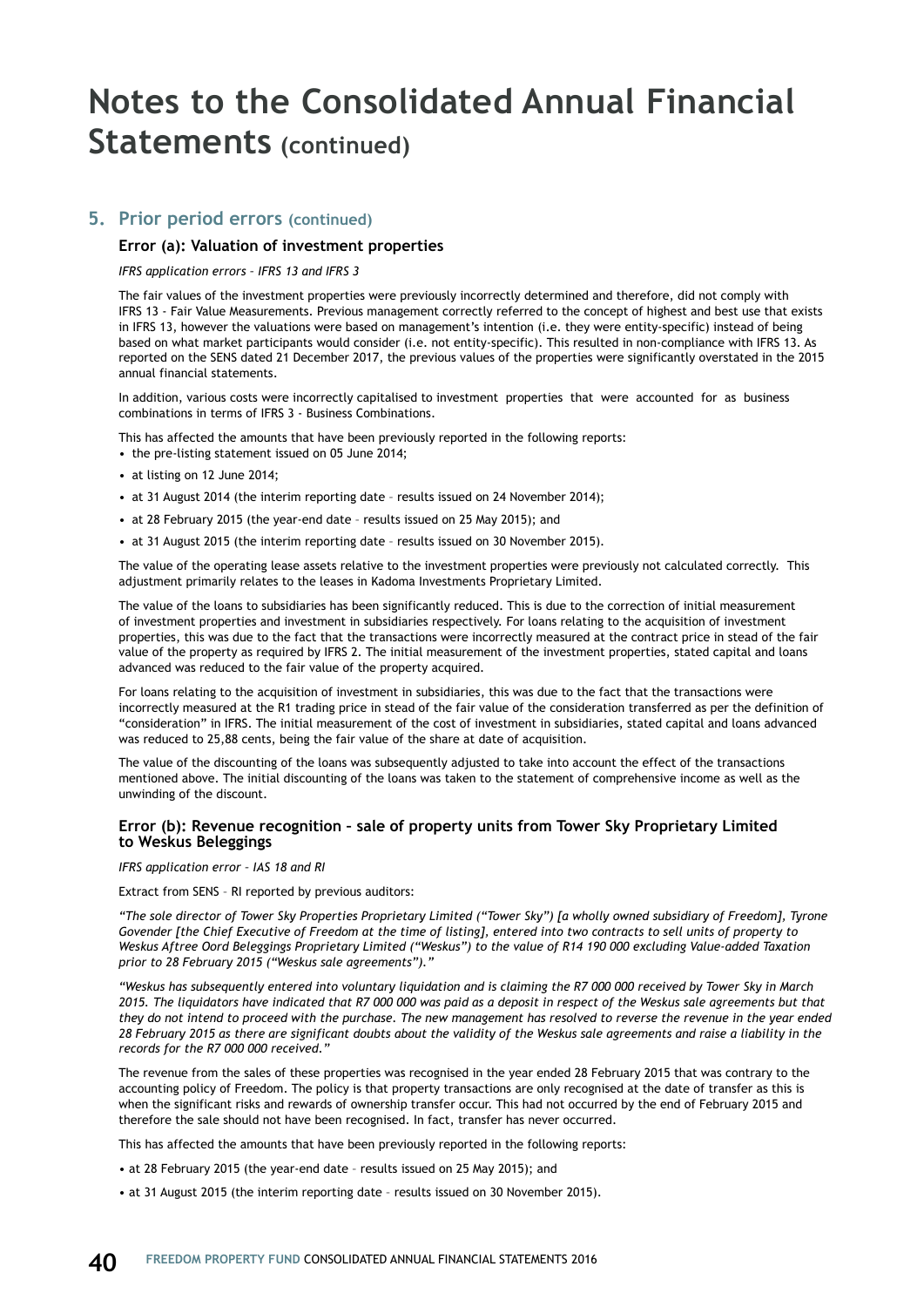## **5. Prior period errors (continued)**

## **Error (c): Revenue**

**Group revenue was previously stated as follows:**

|                                | Group<br>R'000 |
|--------------------------------|----------------|
| Sale of land                   | 23 720         |
| Rental income                  | 17 973         |
| Straight-line lease adjustment | 1 0 8 6        |
|                                | 42 779         |

The sale of land transactions have all been reversed and relate to the following transactions:

| • Montanita (See note $5(d.1)$ )    | - | R 7 260 295             |
|-------------------------------------|---|-------------------------|
| • Pasta Point (see note $5(d.2)$ )  | - | R 2 270 000             |
| • Weskus Beleggings (see note 5(b)) | - | R <sub>14</sub> 190 000 |

Furthermore, Rental income and the straight-lining of leases in Kadoma and Passion Way have been adjusted.

Revenue is now stated as disclosed in note 26.

## **Error (d): Revenue recognition - sale of property units by Ligitprops 184 Proprietary Limited**

## **(d.1) To Montanita Investments Proprietary Limited**

*IFRS application error – IAS 18 and RI*

Extract from SENS – RI reported by previous auditors:

*"The sole director of Ligitprops 184 Proprietary Limited ("Ligitprops") [a wholly owned subsidiary of Freedom], Tyrone*  Govender, entered into a sale agreement on 21 August 2014 for the sale of property units to Montanita Investments *Proprietary Limited to the value of R7 260 295 excluding value added taxation ("Montanita sale agreement"). The contract was signed by Tyrone Govender."*

Deposits to the value of R2 754 983 were received by Freedom from Freedom Rock Proprietary Limited, a company controlled by Graham Stavridis but unrelated to Freedom, in terms of the Montanita sale agreement during the year ended 28 February 2015. No further receipts were noted from the Montanita sale agreement and no transfer of ownership has occurred in terms of the sale agreement.

There has been no communication from the buyers of the property with regards to the sale of the property units. One of the stands identified to be sold in the Montanita sale agreement, being ERF 8599 Langebaan, was in fact sold again to a different party during the 2016 year-end and the property has been transferred and the sale recorded in 2016 [shareholders are referred to the announcement by the Company dated 24 May 2016].

The revenue from the sales of these properties was recognised in the year ended 28 February 2015 that was contrary to the accounting policy of Freedom. The policy is that property transactions are only recognised at the date of transfer as this is when the significant risks and rewards of ownership transfer occur. This had not occurred by end of February 2015 and therefore the sale should not have been recognised. In fact, transfer has never occurred.

This has affected the amounts that have been previously reported in the following reports:

- at 31 August 2014 (the interim reporting date results issued on 24 November 2014); and
- at 28 February 2015 (the year-end date results issued on 25 May 2015).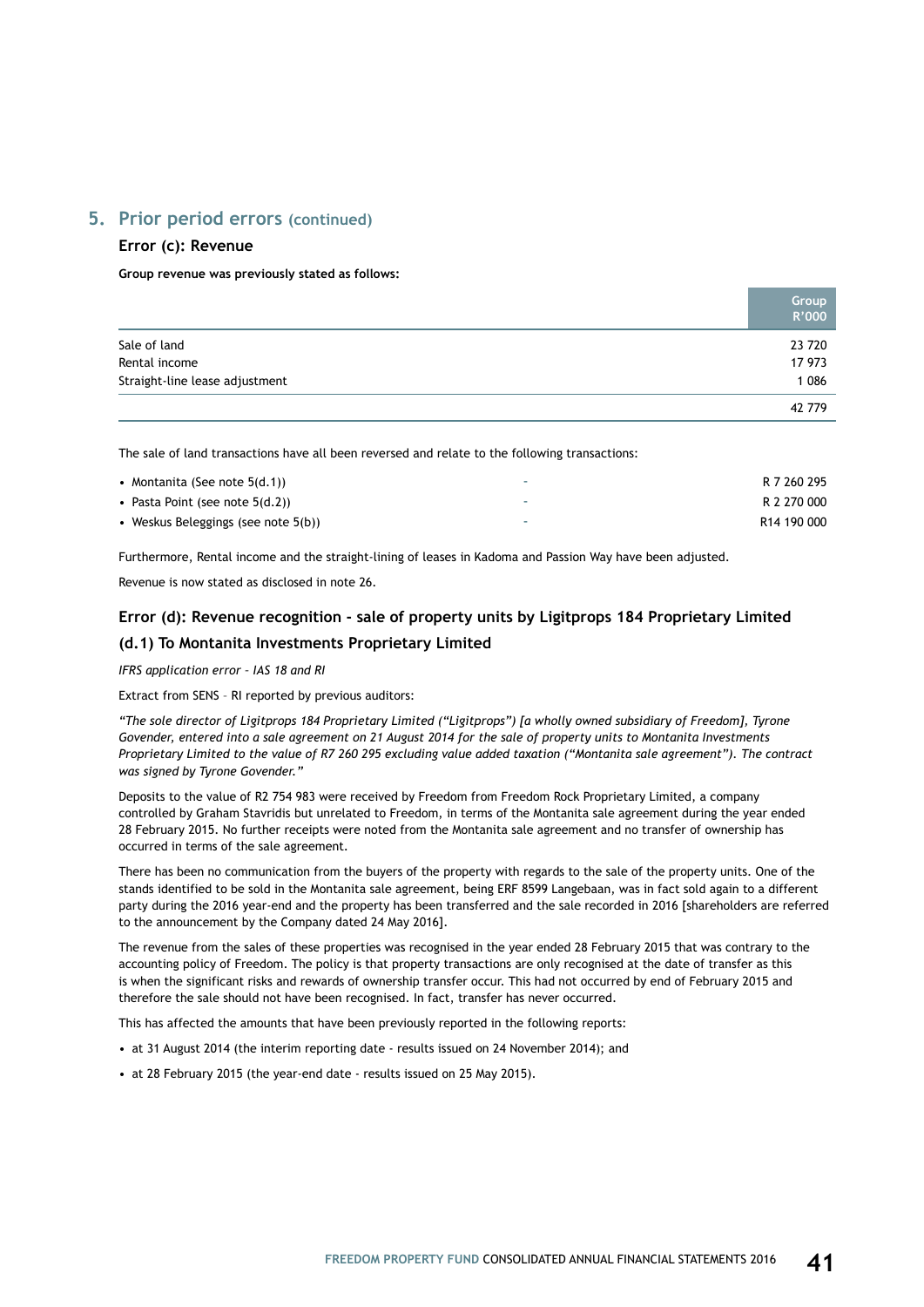## **5. Prior period errors (continued)**

## **(d.2) To Pasta Point**

*IFRS application error - IAS 18 and RI*

Extract from SENS - RI reported by previous auditors:

*"The director of Ligitprops entered into a sale agreement on 28 August 2014 for the sale of property units to Pasta Point Proprietary Limited to the value of R2 270 000 excluding Value-added Taxation ("Pasta Point sale agreement".) The representative for Ligitprops in terms of the agreement was Tyrone Govender.*

*Deposits to the value of R493 406 were received by Freedom from Freedom Rock Proprietary Limited, a company controlled by Graham Stavridis but unrelated to Freedom in terms of the Pasta Point sale agreement during the year ended 28 February 2015. No further receipts were noted from the Pasta Point sale agreement and no transfer of ownership has occurred in terms of the Pasta Point sale agreement. The deposits relating to the sale of the property were paid directly into FPF's bank account, not the transferring attorneys' account, which appears to be irregular for a sale of property transaction.*

*There has been no communication from the buyers of the property with regards to the sale of the property units.*

*Management resolved to terminate the Pasta Point sale agreement and reverse the revenue received in the year ended 28 February 2015 as there are significant doubts about the validity of the Pasta Point sale agreement and raise a liability for the deposit received."*

The revenue from the sales of these properties was recognised in the year ended 28 February 2015 which was contrary to the accounting policy of Freedom. The policy is that property transactions are only recognised at the date of transfer as this is when the significant risks and rewards of ownership transfer occur. This had not occurred by end of February 2015 and therefore the sale should not have been recognised. In fact, transfer has never occurred.

This has affected the amounts that have been previously reported in the following reports:

- at 31 August 2014 (the interim reporting date results issued on 24 November 2014); and
- at 28 February 2015 (the year-end date results issued on 25 May 2015).

## **Error (e): Revenue recognition - sale of tailings from Kadoma Investments Proprietary Limited to Montepeo**

#### *IFRS application error - IAS 18 and alleged irregular transaction*

Tailings is a by-product of mining. Apparently, there were some tailings on some land that Freedom owned although these were not recognised in the statement of financial position by Freedom. There were approximately 40 tonnes of tailings, although they were virtually worthless.

It appears that (Tyrone Govender(TG)) sold tailings for R6 000 000 plus VAT to Montepeo (Deojon Perumal (DP)). DP is a friend of TG and Montepeo is not a registered company and has never been registered. This is the first and only time that anyone has heard of the sale of tailings by Freedom. This transaction happened at year end and inflated the income of the group in 2015.

In late February 2015, a deposit of R1 500 000 was received for the sale transaction. This money flowed from Zambesa's Investec trading account (a new bank account opened in Zambesa's name). In effect, it was transferred from Zambesa to the Kadoma bank account and called "tailings deposit". This made it appear to be a legitimate deposit when, in fact, it was only an intercompany transfer.

This has affected the amounts that have been previously reported in the report as at 28 February 2015 (the year-end date results issued on 25 May 2015).

#### **Error (f): Missing treasury shares - purchase of Tubatse Estate Proprietary Limited and Zambesa Investments Proprietary Limited**

#### *Alleged irregular transaction*

Freedom had a treasury account held through its subsidiary Zambesa. With the sale of Bilko, 12 000 000 shares should have been in the treasury account on 25 July 2014.

Similar to the above, when Zambesa sold its holding in Tubatse Estate, it was to receive 46 746 000 Freedom shares. In both transactions above, it would appear that the shares were issued to entities who were not party to the transactions.

A total of 58 746 000 Freedom shares, that should have been reflected as treasury shares was not in the treasury account when these transactions were effected. In October 2014 these shares were transferred to Zambesa from entities under the control of C Cawood.

There would have been material movement in the share price from the effective date of these transactions to October 2014. Freedom was unable to effect any transactions on these shares as they were not under the control of the group.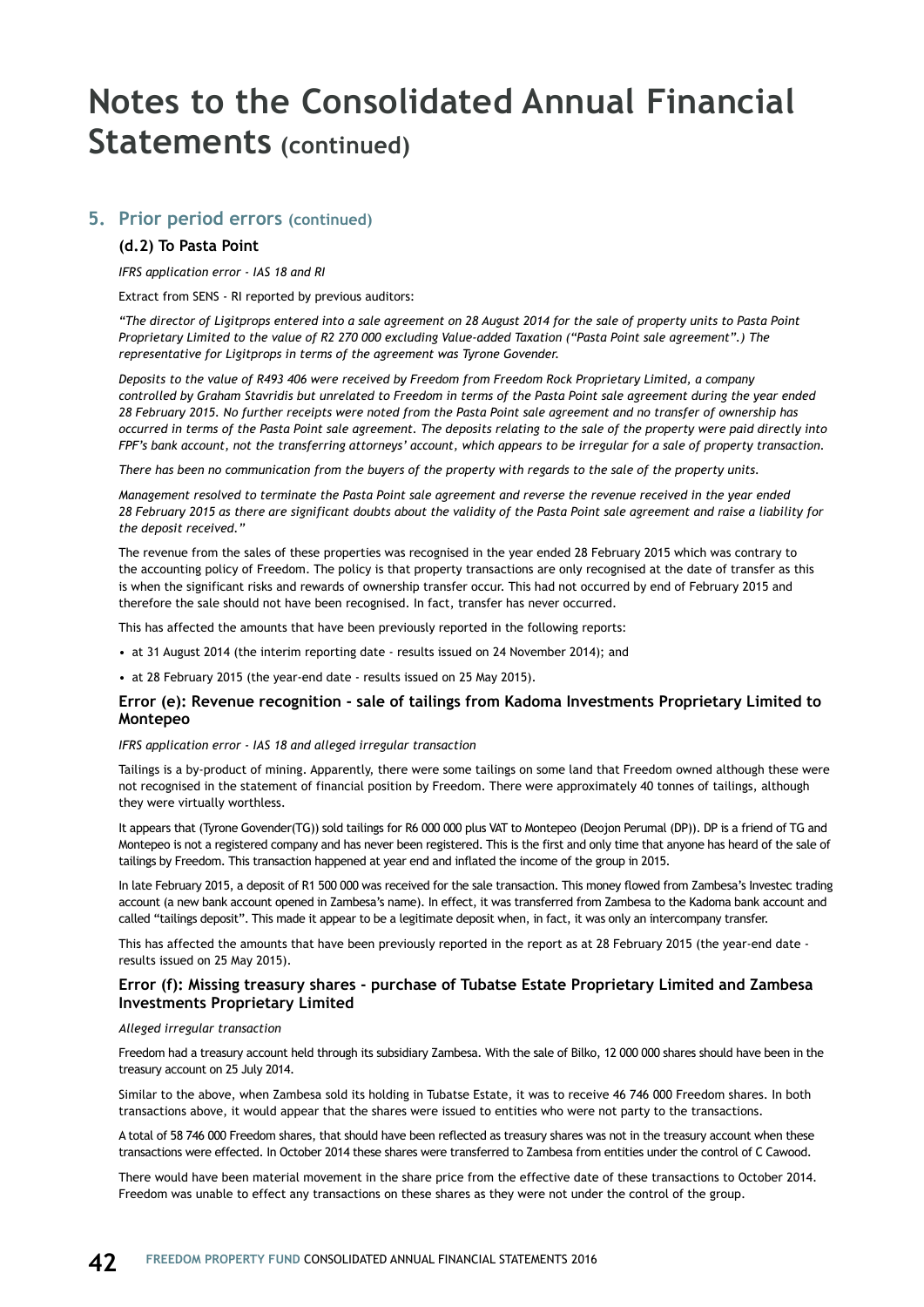## **5. Prior period errors (continued)**

## **Error (g): Bilko Investments Proprietary Limited ("Bilko")**

#### *Alleged fraud*

100% of the shares in Bilko were sold to Freedom on 14 June 2014 for 12 million Freedom shares.

On 25 July 2014, management sold Bilko to Halcyware (owned by related parties being, Gerhard Erasmus and Graham Stavridis).

The selling price of Bilko was to be settled in 12 million Freedom shares. However, the shares were not returned to Freedom immediately. Instead, in October 2014, 12 million shares were returned to Freedom by The Sailboat Trust.

This transaction would appear to contradict the PLS that indicated that no property would be sold for the first 12 months of listing and that the company has not disposed of any property since its incorporation in 2012.

#### **Error (h): Bilko and Kadoma acquisition - guaranteed shares**

*IFRS application error - IFRS 3*

The vendors that sold Bilko and Kadoma to Freedom had an additional purchase price top up that was agreed with them at the time of the acquisition. This was incorrectly accounted for in terms of IAS 37 - Provisions, Contingent Liabilities and Contingent Assets. Instead, IFRS 3 should have been applied. Refer to note 24 for further information on the guaranteed share obligation.

#### **Error (i): Share-based payment - promoters' shares**

#### *IFRS application error - IFRS 2*

On listing of Freedom, the PDF Trust retained 144 953 649 shares which had been issued to it for promoters' services. The share-based payment expense was incorrectly calculated and the timing of the recognition of the expense appears to have been incorrect. The requirements in IFRS 2 were therefore incorrectly applied. Refer to note 20 for further information on the sharebased payments and promoters' fees.

### **Error (j): Discounting of debit loans**

*IFRS application error - IAS 39*

The debit loans are unsecured, bear interest at rates agreed from time-to-time and with no fixed terms of repayment. They should have been recognised at their value on initial recognition (i.e. discounted at a market-related interest rate). The discount rate that should have been used is the market-related interest rate that each specific debtor could borrow at given its credit risk for an unsecured loan. Instead, the rate used was the rate that the group could borrow at.

In light of this the initial accounting for the loans is incorrect, as is the subsequent unwinding of the loans.

Refer to note 14 for further information on the debit loans.

#### **Error (k): Inventories**

*IFRS application error - IFRS 2 and IAS 2* 

Inventory, consisting of erven held to be sold was brought into the group through Tower Sky Proprietary Limited and Ligitprops 184 Proprietary Limited.

When the inventory was purchased by Tower Sky Proprietary Limited, it was incorrectly measured at the contract price in stead of the fair value of the property as required by IFRS 2.

The initial measurement of the inventory, stated capital and loan advanced was reduced to the fair value of the property acquired.

Inventory was subsequently incorrectly measured at its fair value as determined by the valuations performed by Bosman (refer to note 3 for further details) in stead of the lower of cost and net realisable value as required by IAS 2.

Subsequent measurement has been corrected to comply with the measurement criteria of IAS 2.

The other corrections required are discussed in error notes b and d.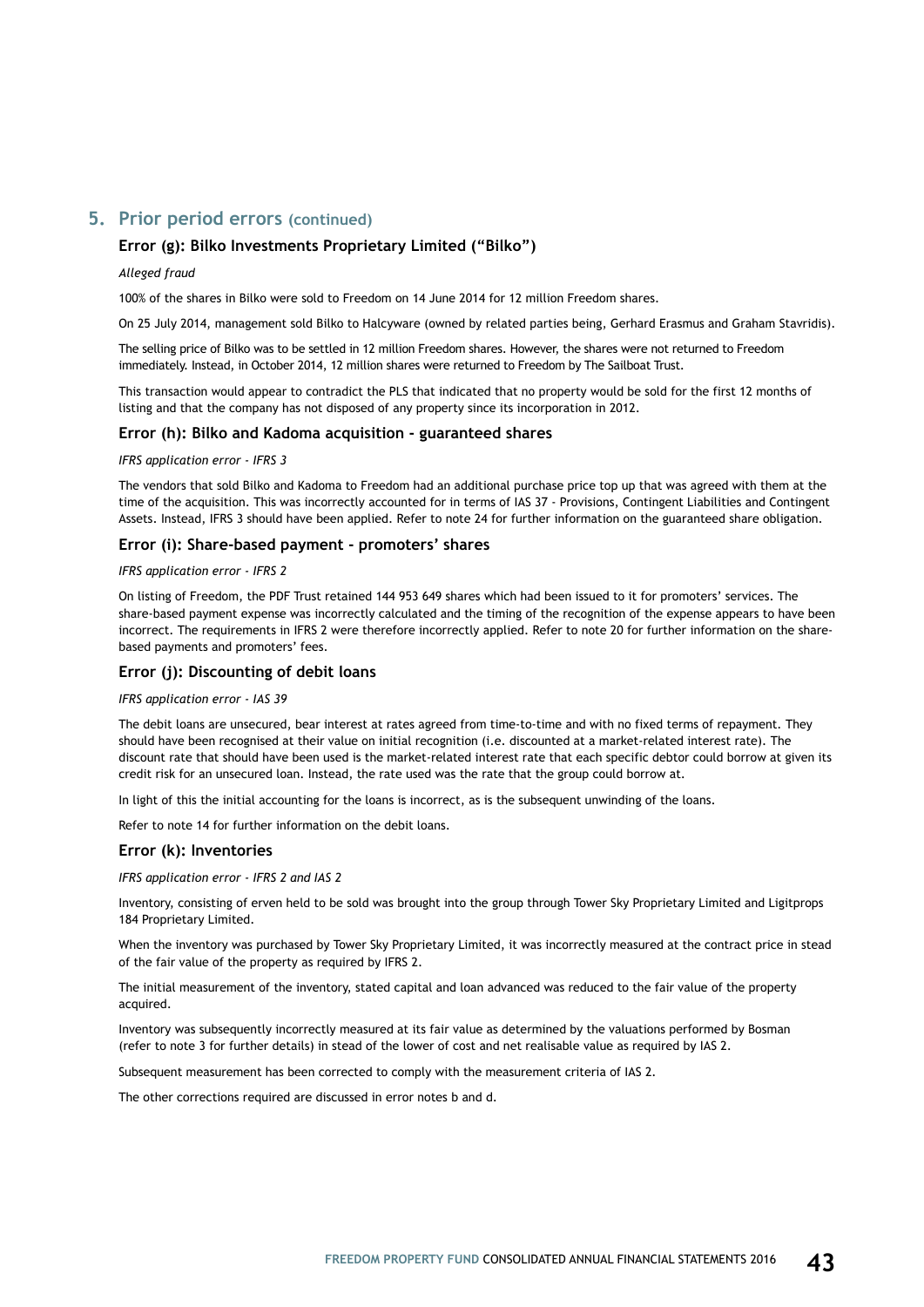## **5. Prior period errors (continued)**

### **Error (l): Other investments of R2 433 000**

*IFRS error as expense should have been recognised in profit or loss*

In the February 2015 year end, various costs were capitalised. These related to Graham Stavridis' business development costs that were incurred for possible property deals (therefore, like a work in progress account for investment property).

However, no supporting information can be found and therefore it appears these costs were capitalised in error. This error has now been restated and these costs have been expensed. R1 641 602 relating to the Vredenhof deal has been reversed in the restated 2015 results.

## **Error (m): Cash and cash equivalents**

*IFRS application error - IAS 1*

Cash and cash equivalents have been amended due to the reclassification of the bank overdraft to current liabilities and the disclosure of additional bank balances in the group.

#### **Error (n): Computer software**

*Computer software - R93 595*

In 2015 computer software was incorrectly classified as plant and equipment The 2015 results have been restated to correctly classify computer software as intangible assets (refer to note 11 for details on intangible assets).

#### **Error (o): Plant and equipment**

The new management determined that the Furniture & Fittings, Plant and Machinery and Motor Vehicles at Kadoma was not correctly accounted for and that the asset register was not updated.

#### **Error (p): Deferred tax asset**

A deferred tax asset of R851 150 was previously raised. This was primarily due to Plant and equipment, Assessed Losses, Income Received in Advance and Provisions. All these amounts have been re-evaluated in the Deferred Tax calculations.

Subsequently, a deferred tax asset can no longer be applied.

#### **Error (q): Trade and other receivables**

Group Trade and other receivables was previously stated as follows:

|                      | Group<br>R'000 |
|----------------------|----------------|
| Trade receivables    | 25 479         |
| Staff loans          | 15             |
| Deposits             | 149            |
| Value-added taxation | 22 997         |
| Sundry debtors       | 5 3 4 0        |
| Guarantees           | 345            |
|                      | 54 325         |

Trade and other receivables are overstated due to the sales at year end referred to in error notes 5 (b), (c) and (d). These sales were irregular in nature and subsequently removed from trade and other receivables. The impact of these transactions is as follows:

|                   | Group<br>Selling price<br>R'000 | Group<br><b>VAT</b><br>R'000 | Group<br><b>Deposit</b><br>R'000 | Group<br>Receivable <b>b</b><br>R'000 |
|-------------------|---------------------------------|------------------------------|----------------------------------|---------------------------------------|
| Weskus Beleggings | 14 190                          | 1987                         | $\sim$                           | 16 177                                |
| Montanita         | 7 2 6 0                         | 1016                         | (2755)                           | 5 5 2 1                               |
| Pasta Point       | 2 2 7 0                         | 318                          | (493)                            | 2 0 9 5                               |
|                   | 23 720                          | 3 3 2 1                      | (3 248)                          | 23 793                                |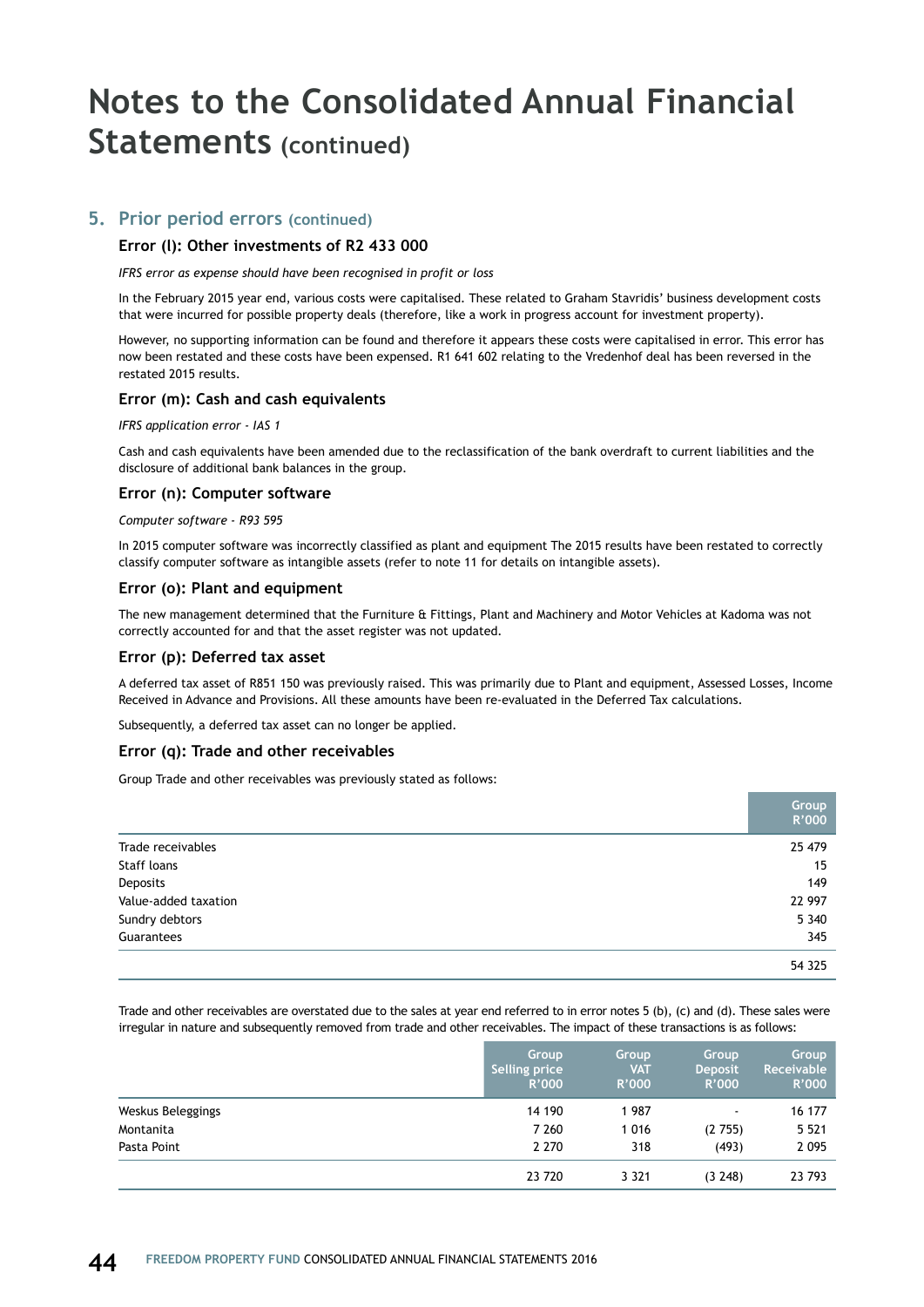## **5. Prior period errors (continued)**

Group Sundry debtors related to Montipeo (see error note 5 (e)) a follows:

|                      | Group<br>R'000 |
|----------------------|----------------|
| Selling price        | 6 000          |
| <b>VAT</b>           | 840            |
| Alleged deposit paid | (1500)         |
|                      | 5 3 4 0        |

### **Error (r): Stated Capital**

When Freedom listed on the JSE, the shares were initially traded at R1 per share. All shares were issued at this price, It was subsequently established that an active market for the shares did not exist and therefore did not reflect the fair value of the share. This required the revaluation of the share price, based on the value of the shares of the various subsidiaries prior to listing. A share price, based on the Net Asset Values of the individual subsidiaries, was determined to be 25.88 cents. This was a material difference to the R1 traded at listing date.

The value of the shares was also affected by IFRS 3 and IFRS 2 for the acquisition of the properties, as well as certain costs that were incurred prior to listing.

A blended share price was therefore determined to calculate the average share price.

Treasury shares of R48 266 was not accounted for correctly due to the change in the value of the shares.

#### **Error (s): Trade and other payable**

Group Trade and other payables were previously stated at R19,9 million. This has been restated to R26,2 million. The differences are as follows:

|                                | Group<br>Previously<br>reported<br><b>R'000</b> | <b>Group</b><br><b>Restated</b><br>R'000 | Group<br><b>Variance</b><br>R'000 |
|--------------------------------|-------------------------------------------------|------------------------------------------|-----------------------------------|
| Trade payables                 | 16 486                                          | 23 536                                   | 7 0 5 0                           |
| Other loans payable            |                                                 | 24                                       | 24                                |
| Amounts received in advance    | 226                                             | $\blacksquare$                           | (226)                             |
| Value-added taxation           | 2 2 1 1                                         | 529                                      | (1682)                            |
| Sundry payables                | 25                                              | 5                                        | (20)                              |
| Leave pay accrual              | 156                                             | 156                                      |                                   |
| Accrued expenses               | 679                                             | 235                                      | (444)                             |
| Deposits received from tenants | 100                                             | 1762                                     | 1 6 6 2                           |
|                                | 19883                                           | 26 247                                   | 6 3 6 4                           |

Trade and other payables were understated due to previous management not taking all current liabilities into account. The material transactions relating to this would be as follows:

- Deposit for Montanita (refer to note 5 (d))
- Deposit for Pasta Point (refer to note 5 (d))
- Restating of tenant deposits
- Other cost not accounted for previously at year end

#### **Error (t): Commission paid**

Commissions relating to certain transaction were previously capitalised to investment properties. This was re-evaluated due some of the properties not being considered a business combination and correctly expensed.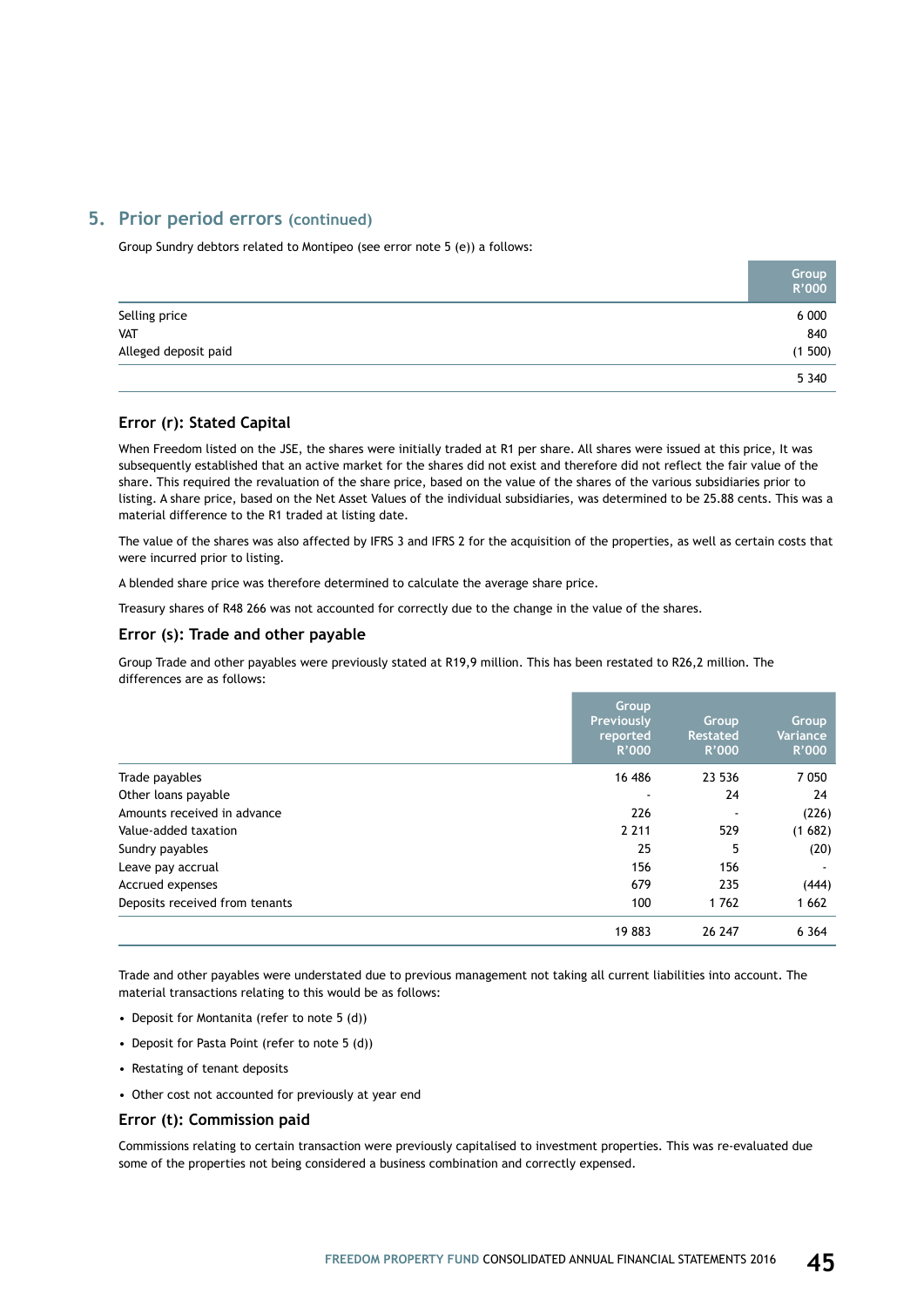## **5. Prior period errors (continued)**

## **Error (u): Other operating income**

## **Group:**

Other income previously stated (R17,9 million) was reversed due to irregular transactions identified and reclassification of recoveries to Revenue. This related primarily to:

- Montipeo transaction of R6 million for tailings that never occurred. This was allegedly paid with a intercompany transfer purporting to be a deposit for the transaction. The deposit was R1,5 million.
- Profit on sale of Bilko shares R3,6 million
- Profit of sale of Investment property at Steelpoort, Kadoma of R340. This stand was not sold.

Other operating income, restated for the group for 2015, is as follows:

|                           | Group<br>R'000 |
|---------------------------|----------------|
| Profit on issue of shares | 12 551         |
| Recoveries                | 4 6 7 3        |
| Sundry income             | 2 0 5 9        |
|                           | 19 283         |

## **Company:**

Other income primarily consists of income arrived at due to the value of a basket of shares, at listing date, being accounted for at 25.88 cents in accordance with the Net Asset Value determined at the time. These shares relate to VAT inputs and were refunded to the company at R1 per share.

## **Error (v): Other operating losses**

Other operating losses relate to profits and losses with the acquisition or disposal of assets. These transactions were not

accounted for previously. Refer to note 29 for details of the restated 2015 amounts.

#### **Error (w): Referral fees**

Referral fees relates to fees that were paid relating to the initial acquisition of properties in the group. Similar to commission, these costs were previously capitalised incorrectly against investment property and now correctly expensed.

#### **Error (x): Other operating expenses**

Other operating expenses were understated due to certain costs being capitalised that should have been expensed when incurred. Further trade and other payables identified also gave rise to additional expenses being incurred.

## **Error (y): Impairment of Goodwill**

Previously, an amount for Goodwill was incorrectly set off against gain on bargain purchase. Subsequent to the change in the fair value of the properties, additional Goodwill was identified. This amount is subsequently impaired (refer to note 13).

#### **Error (z): Gain on Bargain Purchase**

The previously reported gain on bargain purchase was based on overstated investment property values. With the property values restated to fair value at date of acquisition, the gain on bargain purchase has been significantly reduced by R278 million.

#### **2014 error in the company's separate annual financial statements**

In the company's separate annual financial statements for the year ended 28 February 2013, R12 895 000 was recognised as a share-based payment expense. This related to the promoters' shares issued to the PDF Trust on 19 July 2012. The expense was calculated by determining the fair value of services that the promoters would provide and was recognised in profit or loss immediately (on the assumption that the services had been provided at that date i.e. there were no future services). Refer to note 20, for further details. This was the only impact on the accumulated loss of the company in 2014.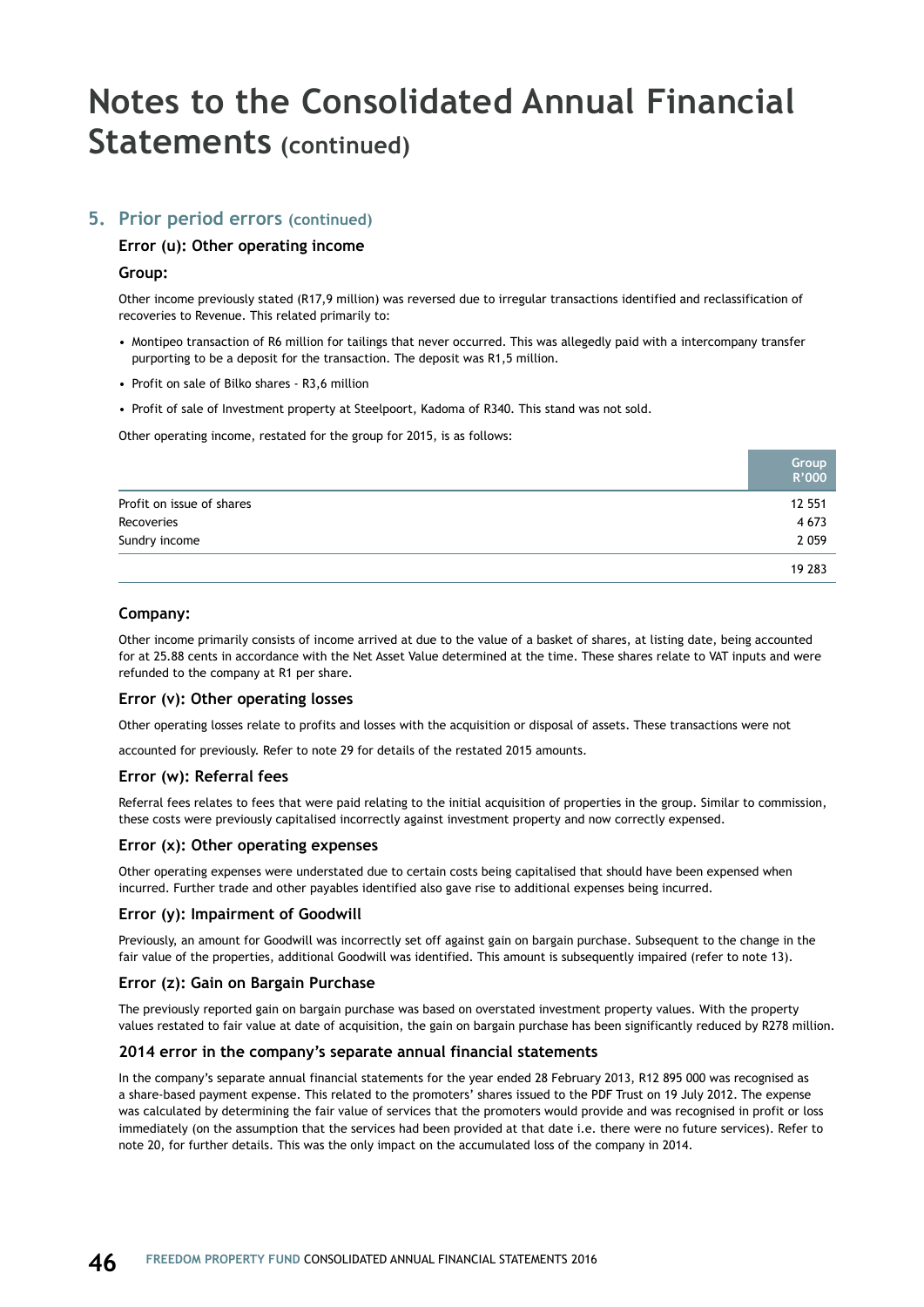5. Prior period errors (continued) **5. Prior period errors (continued)**

| ֛ |  |
|---|--|
|   |  |
|   |  |
|   |  |
|   |  |
|   |  |
|   |  |
|   |  |
|   |  |
|   |  |
|   |  |
|   |  |
|   |  |
|   |  |
|   |  |
|   |  |
|   |  |
|   |  |
|   |  |
|   |  |
|   |  |
|   |  |
|   |  |
|   |  |
|   |  |
|   |  |
|   |  |
|   |  |
|   |  |
|   |  |
|   |  |
|   |  |
|   |  |
|   |  |
|   |  |
|   |  |
|   |  |
| ֕ |  |
|   |  |
|   |  |
|   |  |
|   |  |
|   |  |
|   |  |
|   |  |
|   |  |
|   |  |
|   |  |
|   |  |
|   |  |
|   |  |
|   |  |
|   |  |
|   |  |
|   |  |
|   |  |
|   |  |
|   |  |
|   |  |
|   |  |
|   |  |
|   |  |
|   |  |
|   |  |
|   |  |
|   |  |
|   |  |
|   |  |
|   |  |
|   |  |
|   |  |
|   |  |
|   |  |
|   |  |
|   |  |
|   |  |
|   |  |
|   |  |
|   |  |
|   |  |

|                                           | $\mathbf{a}$<br>Error | $\Theta$<br>Error | $\epsilon$<br>Error         | $\Theta$<br>Error | $\odot$<br>Error | $\mathfrak{S}$<br>Error | $\oplus$<br>Error | $\widehat{\epsilon}$<br>Error | $\widehat{\epsilon}$<br>Error | $\widehat{\mathbf{e}}$<br>Error | $\widehat{e}$<br>Error | TaX<br>adjusted | of errors<br>impact<br>Total |
|-------------------------------------------|-----------------------|-------------------|-----------------------------|-------------------|------------------|-------------------------|-------------------|-------------------------------|-------------------------------|---------------------------------|------------------------|-----------------|------------------------------|
| Non-Current<br>Assets<br>Assets           |                       |                   |                             |                   |                  |                         |                   |                               |                               |                                 |                        |                 |                              |
| properties at fair<br>Investment<br>value | 1253430               |                   |                             |                   |                  |                         |                   |                               |                               |                                 |                        |                 | 1253430                      |
| Operating lease<br>asset                  | (4364)                |                   | ï                           |                   |                  |                         |                   |                               |                               |                                 |                        | $\mathbf{I}$    | (4364)                       |
| properties per<br>Investment<br>valuation | 1 249 066             |                   |                             |                   |                  |                         |                   |                               | ı                             |                                 |                        |                 | 1 249 066                    |
| equipment<br>Plant and                    |                       |                   |                             |                   |                  |                         |                   |                               | $\frac{1}{2}$                 | (484)                           |                        |                 | (390)                        |
| Intangible assets                         |                       |                   |                             |                   |                  |                         |                   |                               | (66)                          |                                 |                        |                 | (94)                         |
| investments<br>Other                      |                       |                   |                             |                   |                  |                         | 2433              |                               |                               |                                 |                        |                 | 2433                         |
| Deferred tax                              |                       |                   |                             |                   |                  |                         |                   |                               |                               |                                 | 851                    |                 | 851                          |
|                                           | 1 249 066             |                   | $\mathbf{I}$                | $\mathbf{I}$      | $\mathbf{I}$     | $\mathbf{I}$            | 2433              | $\mathbf{I}$                  | $\mathbf{I}$                  | (484)                           | 851                    | $\mathbf{I}$    | 1251866                      |
| <b>Current Assets</b><br>Inventories      |                       |                   |                             | (0168)            | $\mathbf{I}$     | 76749                   | $\overline{1}$    |                               |                               |                                 |                        |                 | 67839                        |
| Trade and other<br>receivables            | $\mathfrak l$         | 16177             | 176<br>$\mathbf{\tilde{c}}$ | 7616              | 5340             |                         | (792)             |                               |                               |                                 |                        |                 | 30517                        |
| Operating lease<br>asset                  | (278)                 |                   |                             |                   |                  |                         |                   |                               |                               |                                 |                        | f,              | (278)                        |
| Current tax<br>receivable                 |                       |                   |                             |                   |                  |                         |                   |                               |                               |                                 |                        | (3 250)         | (3 250)                      |
| Cash and cash<br>equivalents              | $\mathbf{I}$          |                   | $\mathbf{I}$                | $\bar{\rm I}$     | $\mathbf{I}$     | $\mathbf{I}$            | $\bar{1}$         | (487)                         |                               |                                 | $\mathbf{I}$           | $\cdot$         | (487)                        |
|                                           | (278)                 | 16 177            | 176<br>$\mathbf 2$          | (1294)            | 5340             | 76749                   | (792)             | (487)                         | ٠                             | $\mathbf{I}$                    | $\bar{\Gamma}$         | (3 250)         | 94 341                       |
| <b>Total Assets</b>                       | 1 248 788             | 16 177            | 176<br>2                    | (1294)            | 5340             | 76749                   | 1641              | (487)                         |                               | (484)                           | 851                    | (3 250)         | 1346207                      |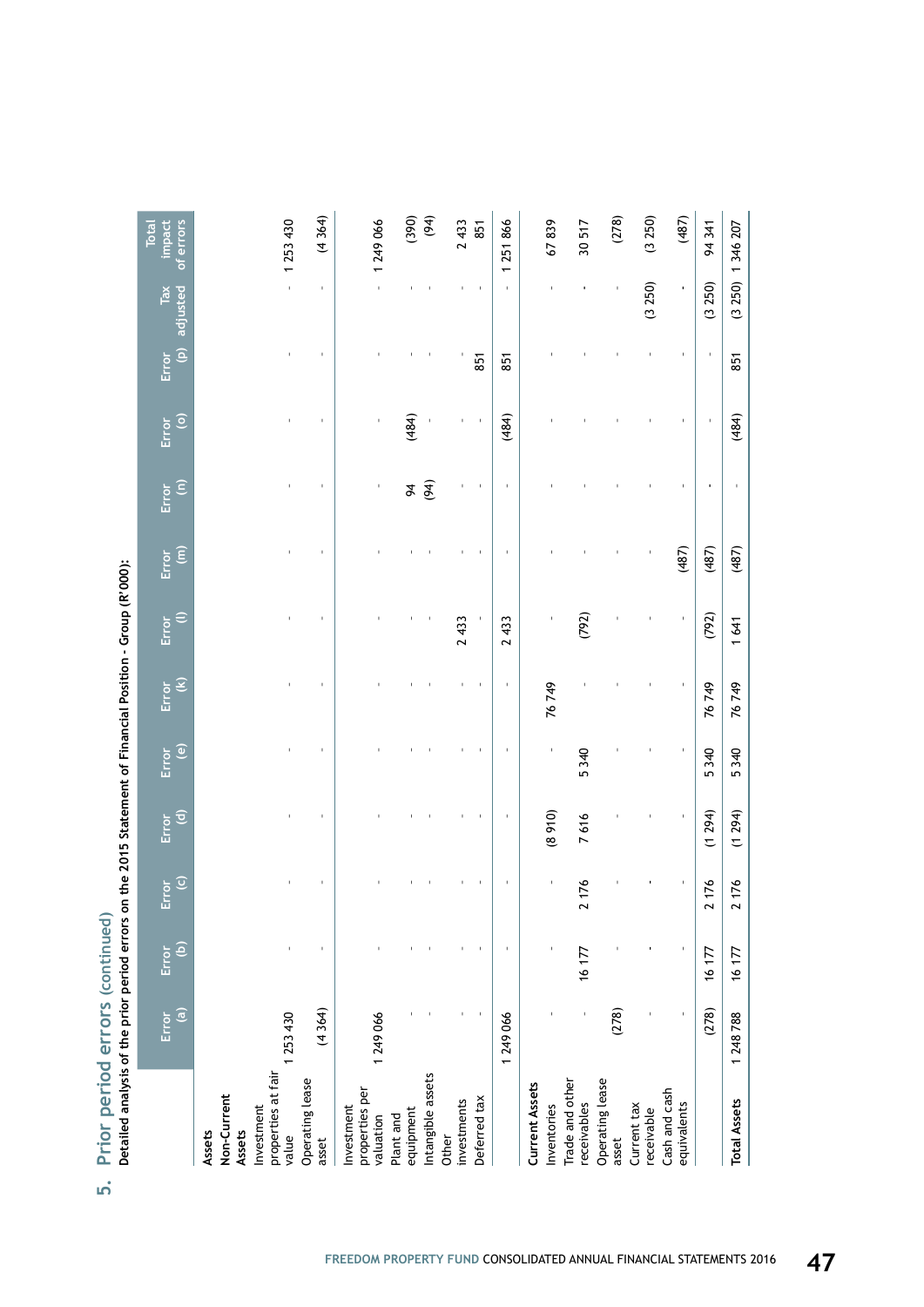|                                      | (d.1)<br>Error | (d.2)<br>Error | $\oplus$<br>Error | $\widehat{\epsilon}$<br>Error | $\widehat{\epsilon}$<br>Error | $\widehat{e}$<br>Error | (f)(r)<br>Error | $\overline{\mathbf{S}}$<br>Error | adjusted<br>$\overline{\mathsf{A}}$ | (Net profit) of errors | <b>Total</b><br>Error impact |
|--------------------------------------|----------------|----------------|-------------------|-------------------------------|-------------------------------|------------------------|-----------------|----------------------------------|-------------------------------------|------------------------|------------------------------|
| Equity and Liabilities               |                |                |                   |                               |                               |                        |                 |                                  |                                     |                        |                              |
| Equity                               |                |                |                   |                               |                               |                        |                 |                                  |                                     |                        |                              |
| Stated capital                       |                |                |                   |                               |                               |                        | 401388          |                                  |                                     |                        | 401388                       |
| Treasury shares                      |                |                |                   |                               |                               |                        | $\frac{8}{3}$   |                                  |                                     |                        | $\frac{8}{4}$                |
| Retained earnings (accumulated loss) |                |                | 13739             |                               |                               |                        |                 |                                  |                                     | 817064                 | 830803                       |
|                                      |                |                | 13739             |                               |                               |                        | 401436          | ٠                                |                                     | 817064                 | 1232239                      |
| Liabilities                          |                |                |                   |                               |                               |                        |                 |                                  |                                     |                        |                              |
| Non-Current Liabilities              |                |                |                   |                               |                               |                        |                 |                                  |                                     |                        |                              |
| Guaranteed share obligation          |                | ı              | ٠                 | (85 290)                      |                               |                        |                 |                                  | ı                                   |                        | (85 290)                     |
| Deferred tax                         |                | ı              |                   |                               |                               | 214 602                |                 |                                  |                                     |                        | 214 602                      |
|                                      |                | ı              | f,                | (85 290)                      | ٠                             | 214 602                |                 |                                  |                                     | f,                     | 129312                       |
| Current Liabilities                  |                |                |                   |                               |                               |                        |                 |                                  |                                     |                        |                              |
| Current tax payable                  |                |                |                   |                               |                               |                        |                 |                                  | (4523)                              |                        | (4523)                       |
| Trade and other payables             | (2755)         | (493)          |                   |                               |                               |                        |                 | (3118)                           |                                     |                        | (6366)                       |
| Guaranteed share obligation          |                |                |                   | (4265)                        |                               |                        |                 |                                  |                                     |                        | (4265)                       |
| Bank overdraft                       |                |                |                   |                               | (190)                         |                        |                 |                                  |                                     |                        | (190)                        |
|                                      | (2755)         | (493)          | $\mathbf{I}$      | (4265)                        | (190)                         |                        |                 | (3118)                           | (4523)                              |                        | (15344)                      |
| Total Liabilities                    | (2755)         | (493)          | ı                 | (8955)                        | (061)                         | 214 602                |                 | (3118)                           | (4523)                              | ı                      | 113968                       |
| Total Equity and Liabilities         | (2755)         | (493)          | 13739             | (89555)                       | (061)                         | 214 602                | 401 436         | (3118)                           | (4523)                              | 817064 1346207         |                              |

 $\mathbb{R}$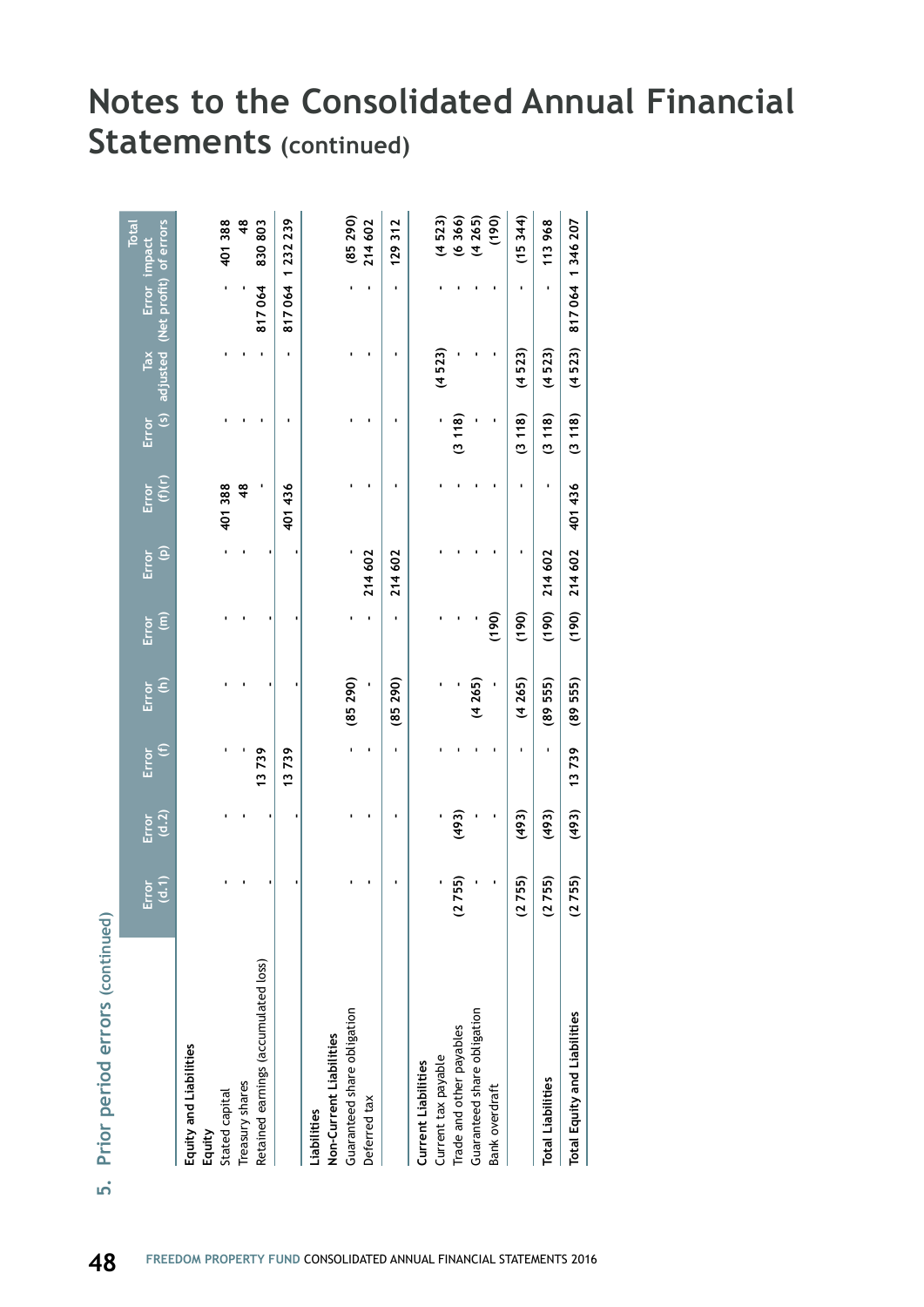**5. Prior period errors (continued)**

|                                                          | $\mathbf{e}$<br>Error | ê<br>Error | $\Theta$<br><b>Tror</b><br>ū | $\widehat{\mathbf{c}}$<br>Error | $\widehat{\epsilon}$<br>Error | $\widehat{\epsilon}$<br>Error | $(p, \overline{Tax})$<br>Error | $\widehat{a}$<br>Error | $\hat{\epsilon}$<br>Error | $(t \& w)$<br>Error | $\widehat{\mathbf{x}}$<br>Error | (y & z)<br>Error | of errors<br>impact<br>Total |
|----------------------------------------------------------|-----------------------|------------|------------------------------|---------------------------------|-------------------------------|-------------------------------|--------------------------------|------------------------|---------------------------|---------------------|---------------------------------|------------------|------------------------------|
| Cost of sales<br>Revenue                                 |                       | 14190      | 396)<br>$\tilde{a}$          | (0168)<br>9530                  |                               |                               |                                | $\tilde{=}$            |                           |                     |                                 |                  | (8910)<br>21334              |
| Gross profit                                             |                       | 14 190     | 396)<br>$\sigma$             | 620                             |                               |                               |                                | $\tilde{=}$            |                           |                     |                                 |                  | 12424                        |
| Other income                                             |                       |            |                              |                                 |                               |                               |                                | (1385)                 |                           |                     |                                 |                  |                              |
| Other operating losses                                   |                       |            |                              |                                 |                               |                               |                                |                        | 2 102                     |                     |                                 |                  | $(1\ 385)$<br>2 1 0 2        |
| Referral fees                                            |                       |            |                              |                                 |                               |                               |                                |                        |                           | 22 690              |                                 |                  | 22690                        |
| Commission paid                                          |                       |            |                              |                                 |                               |                               |                                |                        |                           | 116 140             |                                 |                  | 116 140                      |
| Other operating<br>expenses                              |                       |            |                              |                                 |                               |                               |                                |                        |                           |                     | 13445                           |                  | 13445                        |
| Operating (loss) profit                                  |                       | 14 190     | 396)<br>$\tilde{a}$          | 620                             |                               |                               |                                | (1375)                 | 2102                      | 138830              | 13445                           |                  | 165416                       |
| Investment income                                        |                       |            |                              |                                 |                               | $(772)$                       |                                |                        |                           |                     |                                 |                  | $\frac{772}{73}$             |
| Finance costs                                            |                       |            |                              |                                 |                               | $\overline{73}$               |                                |                        |                           |                     |                                 |                  |                              |
| Gain on bargain<br>purchase                              |                       |            |                              |                                 |                               |                               |                                |                        |                           |                     |                                 | 278 286          | 278286                       |
| (losses) on investment<br>Fair value gains<br>properties | 261906                |            |                              |                                 |                               |                               |                                |                        |                           |                     |                                 |                  | 261906                       |
| Impairment of<br>goodwill                                |                       |            |                              |                                 |                               |                               |                                |                        |                           |                     |                                 | 148714           | 148714                       |
| guaranteed share<br>Gain (loss) on<br>obligation         |                       |            |                              |                                 | 11729                         |                               |                                |                        |                           |                     |                                 |                  | 11729                        |
| Profit (loss) before<br>taxation<br>Taxation             | 261906                | 14 190     | 396)<br>$\sigma$             | 620                             | 11729                         | (699)                         | (48 288)                       | (1375)                 | 2102                      | 138830              | 13445                           | 427000           | (48 288)<br>865352           |
| Profit (loss) for the<br>period                          | 261906                | 14 190     | 396)<br>$\tilde{a}$          | 620                             | 11729                         | (699)                         | (48 288)                       | (1375)                 | 2 102                     | 138830              | 13445                           | 427 000          | 817064                       |

5. Prior period errors (continued)<br>Detailed analysis of the prior period errors on the 2015 Statement of Comprehensive Income - Group (R'000): **Detailed analysis of the prior period errors on the 2015 Statement of Comprehensive Income – Group (R'000):**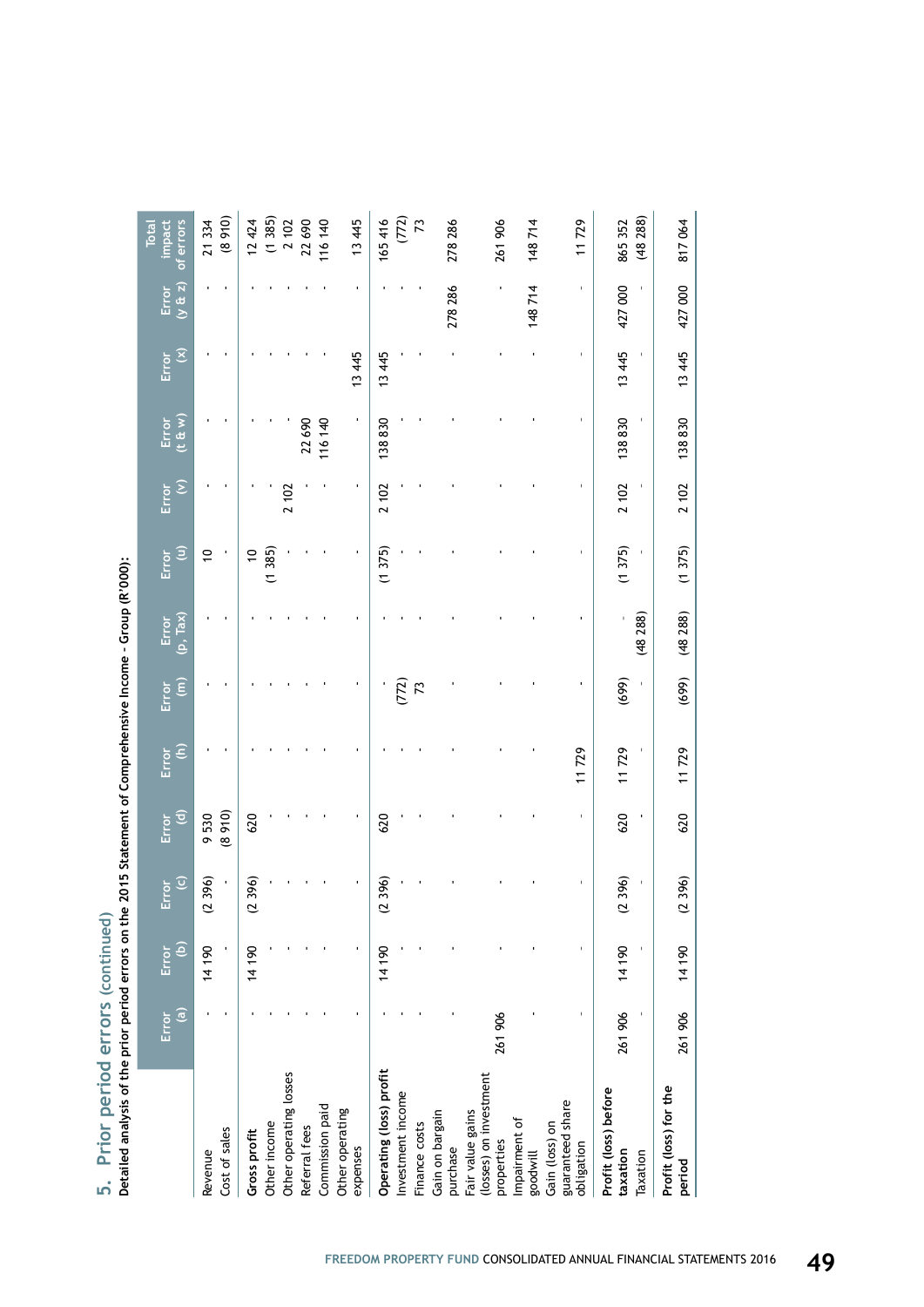## **5. Prior period errors (continued)**

**The impact of the 2015 restatements on profit (loss) and earnings (loss) per share is as follows:**

| Group                                                                                    | <b>Gross</b><br>amount<br>R'000 | Tax effect<br>R'000      | <b>Earnings</b><br>(loss)<br>per share<br>in cents |
|------------------------------------------------------------------------------------------|---------------------------------|--------------------------|----------------------------------------------------|
| Profit for the year as previously reported                                               | 521 064                         |                          | 58.61                                              |
| Error (a)                                                                                | (261906)                        | $\overline{\phantom{a}}$ | (35.86)                                            |
| Error (b)                                                                                | (14190)                         |                          | (1.94)                                             |
| Error (c)                                                                                | 2 3 9 6                         |                          | 0.33                                               |
| Error (d)                                                                                | (620)                           |                          | (0.08)                                             |
| Error (h)                                                                                | (11729)                         |                          | (1.61)                                             |
| Error (m)                                                                                | 699                             | $\overline{\phantom{0}}$ | 0.10                                               |
| Error (p, Tax)                                                                           | 48 288                          | ٠                        | 6.81                                               |
| Error (t)                                                                                | (116 140)                       |                          | (15.90)                                            |
| Error (u)                                                                                | 1 3 7 5                         |                          | 0.19                                               |
| Error (v)                                                                                | (2 102)                         |                          | (0.29)                                             |
| Error $(w)$                                                                              | (22 690)                        |                          | (3.11)                                             |
| Error $(x)$                                                                              | (13, 445)                       |                          | (1.84)                                             |
| Error $(y)$                                                                              | (148714)                        | $\overline{\phantom{0}}$ | (20.36)                                            |
| Error $(z)$                                                                              | (278 286)                       | $\overline{\phantom{0}}$ | (38.10)                                            |
| Weighted average adjustment-corrected from listing date<br>Loss for the year as restated | (296000)                        |                          | (40.53)                                            |

The impact of the 2015 restatements on headline earnings (loss) and headline earnings (loss) per share is as follows:

| Group                                                                                | <b>Gross</b><br>amount<br>R'000 | <b>Tax effect</b><br>R'000 | <b>Earnings</b><br>(loss)<br>per share<br>in cents |
|--------------------------------------------------------------------------------------|---------------------------------|----------------------------|----------------------------------------------------|
| Headline earnings as previously reported                                             | 13 273                          |                            | 1.49                                               |
| Adjustments:                                                                         |                                 | ۰                          |                                                    |
| Error (b)                                                                            | (14190)                         |                            | (1.60)                                             |
| Error $(c)$                                                                          | 2 3 9 6                         |                            | 0.27                                               |
| Error (d)                                                                            | (620)                           |                            | (0.07)                                             |
| Error (h)                                                                            | (11 729)                        |                            | (1.32)                                             |
| Error $(m)$                                                                          | 699                             | $\overline{\phantom{0}}$   | 0.08                                               |
| Error (p, Tax)                                                                       |                                 | ۰                          |                                                    |
| Error (t)                                                                            | (116 140)                       | $\overline{\phantom{0}}$   | (13.06)                                            |
| Error (u)                                                                            | 1 3 7 5                         |                            | (0.03)                                             |
| Error (w)                                                                            | (22 690)                        |                            | (2.55)                                             |
| Error $(x)$                                                                          | (13 445)                        |                            | (1.51)                                             |
| Other                                                                                | (2 280)                         |                            | (0.31)                                             |
| Weighted average adjustment-corrected from listing date<br>Headline loss as restated | (163 351)                       |                            | (22.37)                                            |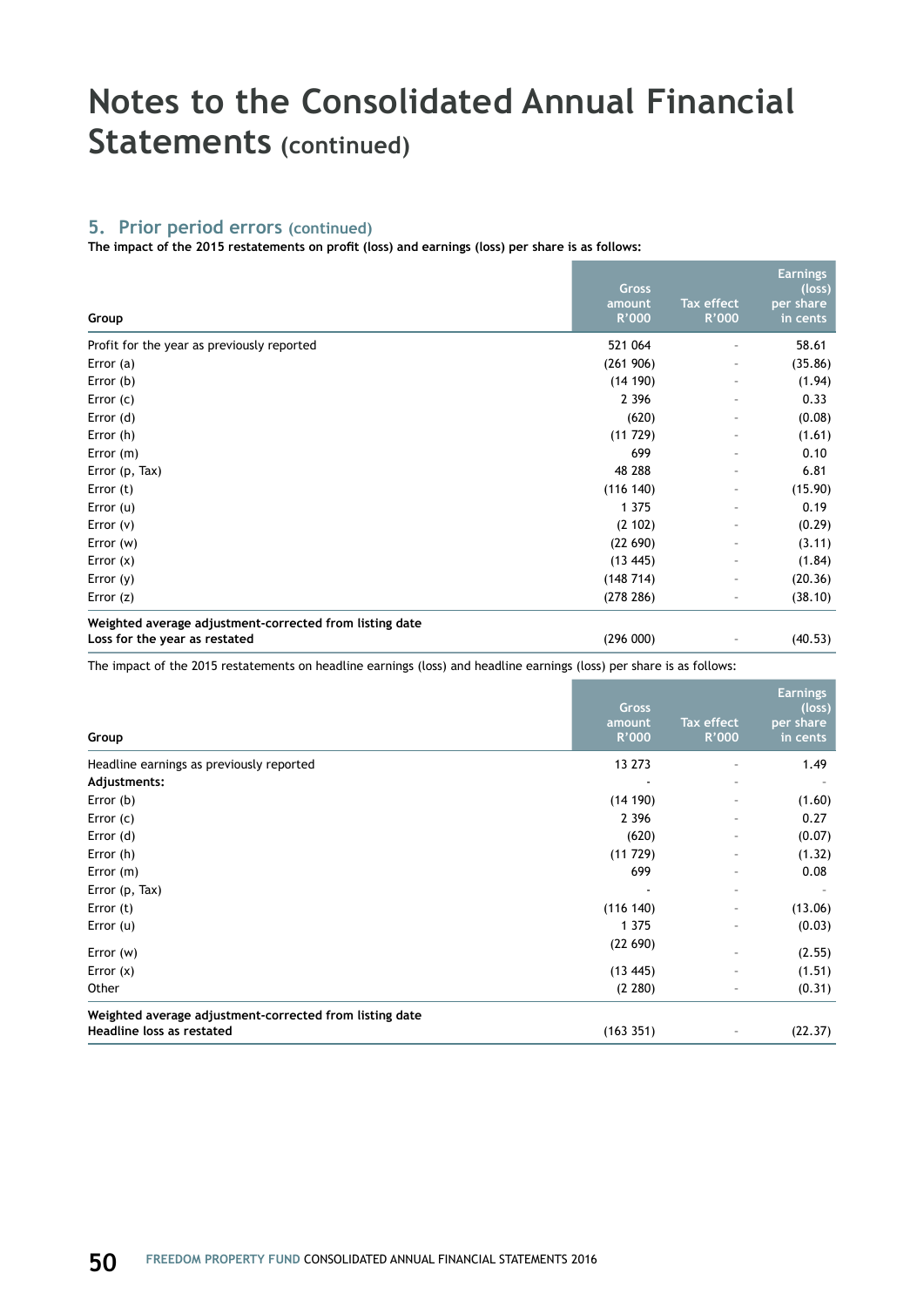## **5. Prior period errors (continued)**

**Detailed analysis of the prior period errors on the 2015 Statement of Financial Position – Company (R'000):**

|                                        | <b>Errors</b><br>$(a \& r)$ | <b>Errors</b><br>(a j & r) | <b>Error</b><br>(1) | <b>Error</b><br>(m) | <b>Error</b><br>(n) | <b>VAT</b><br>adjusted   | <b>Total impact</b><br>of errors |
|----------------------------------------|-----------------------------|----------------------------|---------------------|---------------------|---------------------|--------------------------|----------------------------------|
| Assets                                 |                             |                            |                     |                     |                     |                          |                                  |
| <b>Non-Current Assets</b>              |                             |                            |                     |                     |                     |                          |                                  |
| Investment properties<br>at fair value |                             |                            |                     |                     |                     |                          |                                  |
| Operating lease asset                  |                             |                            |                     |                     |                     |                          |                                  |
| Investment properties                  |                             |                            |                     |                     |                     |                          |                                  |
| per valuation                          |                             |                            |                     |                     | 94                  |                          | 94                               |
| Plant and equipment                    |                             |                            |                     |                     |                     |                          |                                  |
| Intangible assets<br>Investments in    |                             |                            |                     |                     | (94)                |                          | (94)                             |
| subsidiaries                           | 659 873                     |                            |                     |                     |                     |                          | 659 873                          |
| Loans to subsidiaries                  |                             | 225 142                    |                     |                     |                     |                          | 225 142                          |
| Other investments                      |                             |                            | 2 4 3 3             |                     |                     |                          | 2 4 3 3                          |
| Deferred tax                           |                             |                            |                     |                     |                     |                          |                                  |
|                                        | 659 873                     | 225 142                    | 2 4 3 3             |                     |                     | $\overline{\phantom{0}}$ | 887 448                          |
| <b>Current Assets</b>                  |                             |                            |                     |                     |                     |                          |                                  |
| Inventories                            |                             |                            |                     |                     |                     |                          |                                  |
| Loans to subsidiaries                  |                             | (154 387)                  |                     |                     |                     |                          | (154387)                         |
| Trade and other<br>receivables         |                             |                            | (792)               |                     |                     | (37)                     | (829)                            |
| Operating lease asset                  |                             |                            |                     |                     |                     |                          |                                  |
| Cash and cash                          |                             |                            |                     |                     |                     |                          |                                  |
| equivalents                            |                             |                            |                     | (91)                |                     |                          | (91)                             |
|                                        |                             | (154 387)                  | (792)               | (91)                |                     | (37)                     | (155 307)                        |
| <b>Total Assets</b>                    | 659 873                     | 70 755                     | 1 641               | (91)                |                     | (37)                     | 732 141                          |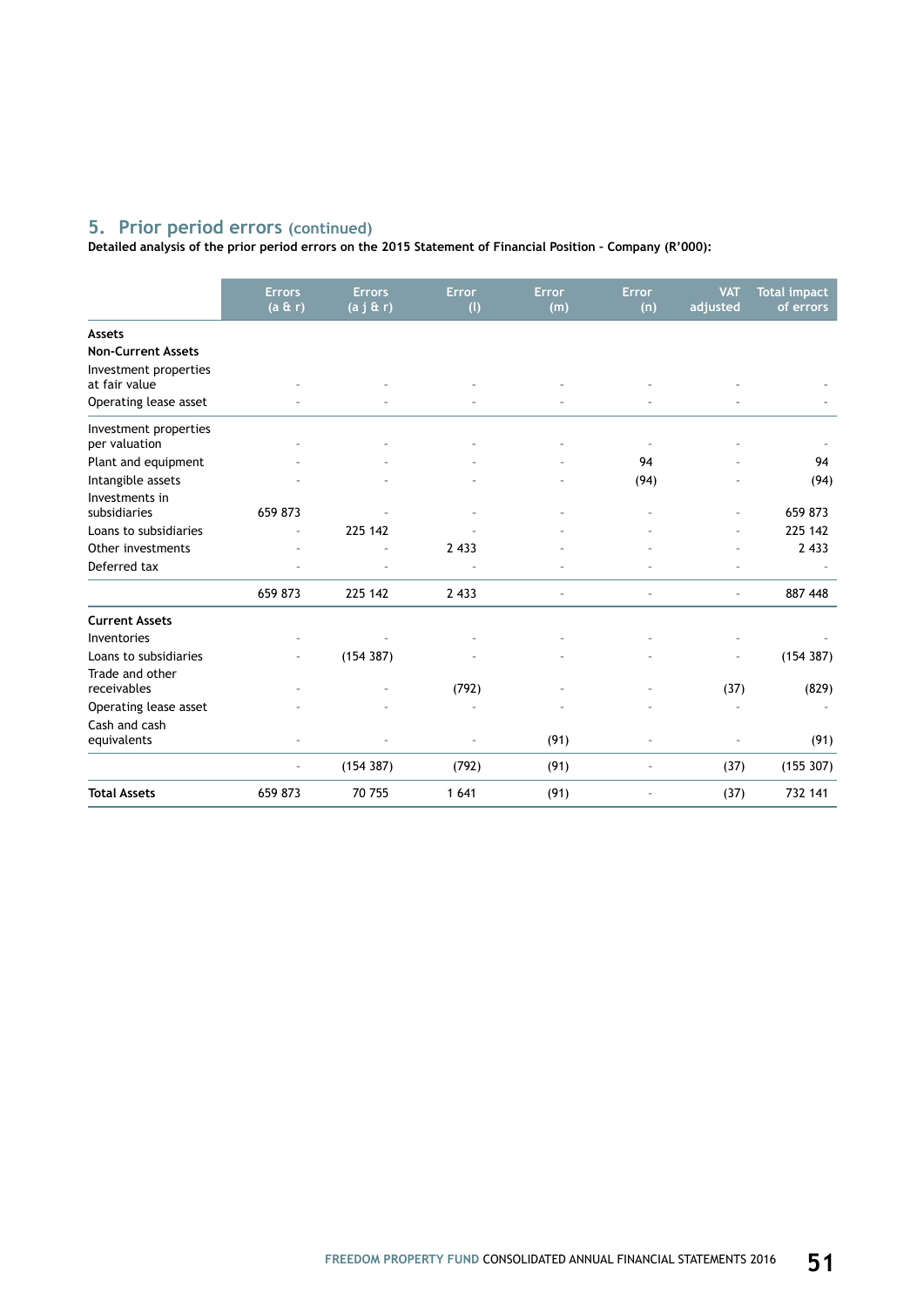|                                      | Error        | <b>Error</b>         | Errors      | Error                    | Error        | TaX          | <b>NT</b>      | Errors trans | Other                                                                                                                                                                                                                                                                                                                                                | Total<br>impact |
|--------------------------------------|--------------|----------------------|-------------|--------------------------|--------------|--------------|----------------|--------------|------------------------------------------------------------------------------------------------------------------------------------------------------------------------------------------------------------------------------------------------------------------------------------------------------------------------------------------------------|-----------------|
|                                      | $\epsilon$   | $\widehat{\epsilon}$ | (a j & n)   | $\widehat{\epsilon}$     |              | (r) adjusted | adjusted       | (Net profit) | actions                                                                                                                                                                                                                                                                                                                                              | of errors       |
| Equity and Liabilities               |              |                      |             |                          |              |              |                |              |                                                                                                                                                                                                                                                                                                                                                      |                 |
| Equity                               |              |                      |             |                          |              |              |                |              |                                                                                                                                                                                                                                                                                                                                                      |                 |
| Stated capital                       |              |                      |             |                          | 448 134      |              |                |              |                                                                                                                                                                                                                                                                                                                                                      | 448134          |
| Treasury shares                      | $\mathbf{I}$ |                      |             | $\mathbf{I}$             |              | $\mathbf{I}$ | $\mathbf{I}$   | $\,$ I       | $\mathbf{I}$                                                                                                                                                                                                                                                                                                                                         |                 |
| Share-based payment reserve          | $\mathbf{I}$ |                      | I           | $\overline{\phantom{a}}$ | J            | $\,$         | $\mathbf{I}$   |              |                                                                                                                                                                                                                                                                                                                                                      |                 |
| Retained earnings (accumulated loss) | $\mathbf{I}$ | $\mathbf{I}$         | $\,$        | $\,$                     | $\,$         | $\,$         | $\,$ $\,$      | 318343       | $\,$                                                                                                                                                                                                                                                                                                                                                 | 318343          |
|                                      | $\mathbf{1}$ | $\,$                 | $\mathbf I$ | $\mathbf I$              | 448134       | $\,$ 1       | $\mathbf{I}$   | 318343       | $\mathbf{I}$                                                                                                                                                                                                                                                                                                                                         | 766 477         |
| Liabilities                          |              |                      |             |                          |              |              |                |              |                                                                                                                                                                                                                                                                                                                                                      |                 |
| Non-Current Liabilities              |              |                      |             |                          |              |              |                |              |                                                                                                                                                                                                                                                                                                                                                      |                 |
| -oans from subsidiaries              | J.           |                      |             |                          |              |              |                |              |                                                                                                                                                                                                                                                                                                                                                      |                 |
| Loans from shareholders              |              |                      |             |                          |              |              |                |              |                                                                                                                                                                                                                                                                                                                                                      |                 |
| Other financial liabilities          | $\mathbf I$  |                      |             |                          |              |              |                |              |                                                                                                                                                                                                                                                                                                                                                      |                 |
| Guaranteed share obligation          | $\mathbf I$  |                      |             | $\mathbf{I}$             | $\mathbf{I}$ |              | $\mathbf{1}$   | $\mathbf I$  |                                                                                                                                                                                                                                                                                                                                                      |                 |
| Deferred tax                         | $\mathbf{I}$ |                      | $\mathbf I$ | $\mathbf{I}$             | $\,$         | 8670         |                |              |                                                                                                                                                                                                                                                                                                                                                      | 8670            |
|                                      | $\mathbf I$  | $\,$                 | $\mathsf I$ | $\mathsf I$              | $\,$         | 8670         | $\mathbf{I}$   | $\mathbf{I}$ | $\mathbf{I}$                                                                                                                                                                                                                                                                                                                                         | 8670            |
| Current Liabilities                  |              |                      |             |                          |              |              |                |              |                                                                                                                                                                                                                                                                                                                                                      |                 |
| Loans from subsidiaries              | J.           |                      | (6951)      |                          |              |              |                |              | $\mathbf{I}$                                                                                                                                                                                                                                                                                                                                         | (6951)          |
| Other financial liabilities          | $\,$         |                      | f,          |                          |              |              |                |              | $\begin{array}{c} \rule{0.2cm}{0.15mm} \rule{0.2cm}{0.15mm} \rule{0.2cm}{0.15mm} \rule{0.2cm}{0.15mm} \rule{0.2cm}{0.15mm} \rule{0.2cm}{0.15mm} \rule{0.2cm}{0.15mm} \rule{0.2cm}{0.15mm} \rule{0.2cm}{0.15mm} \rule{0.2cm}{0.15mm} \rule{0.2cm}{0.15mm} \rule{0.2cm}{0.15mm} \rule{0.2cm}{0.15mm} \rule{0.2cm}{0.15mm} \rule{0.2cm}{0.15mm} \rule{$ |                 |
| Current tax payable                  |              | $\mathbf{I}$         |             |                          |              | 1929         |                |              | $\mathsf I$                                                                                                                                                                                                                                                                                                                                          | 1929            |
| Trade and other payables             | (34648)      |                      | $\,$        | $\mathbf{I}$             |              |              | 1064           | $\mathbf I$  | (45)                                                                                                                                                                                                                                                                                                                                                 | (33629)         |
| Guaranteed share obligation          |              | (4265)               | $\mathbf I$ |                          |              |              | $\mathbf{I}$   | $\mathbf I$  | $\mathbf{I}$                                                                                                                                                                                                                                                                                                                                         | (4265)          |
| Bank overdraft                       | $\bar{1}$    |                      | $\mathbf I$ | (90)                     |              | $\mathbf{I}$ | $\mathfrak{t}$ | $\mathbf{I}$ | $\bar{1}$                                                                                                                                                                                                                                                                                                                                            | (90)            |
|                                      | (34648)      | (4265)               | (6951)      | (90)                     | $\mathbf{I}$ | 1929         | 1064           | $\mathbf{I}$ | (45)                                                                                                                                                                                                                                                                                                                                                 | (43006)         |
| <b>Total Liabilities</b>             | (34648)      | (4265)               | (6951)      | (90)                     | $\mathbf I$  | 10599        | 1064           | $\mathbf I$  | (45)                                                                                                                                                                                                                                                                                                                                                 | (34336)         |
| Total Equity and Liabilities         | (34648)      | (4265)               | (6951)      | (90)                     | 448134       | 10599        | 1064           | 318 343      | $(45)$                                                                                                                                                                                                                                                                                                                                               | 732 141         |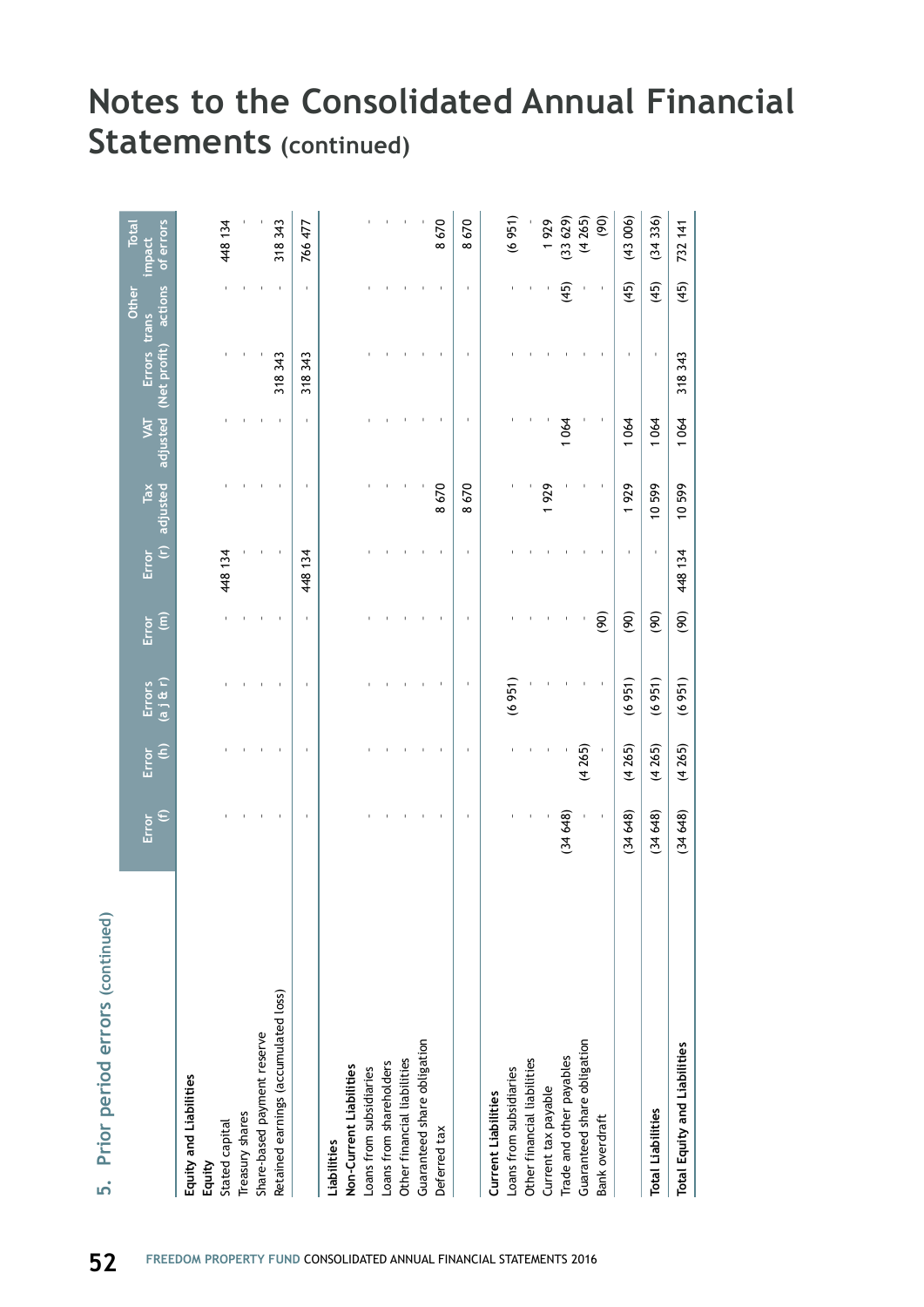Prior period errors (continued) **5. Prior period errors (continued)**  $\overline{5}$ .

| ֓             |  |
|---------------|--|
|               |  |
|               |  |
|               |  |
| ĺ             |  |
|               |  |
|               |  |
|               |  |
|               |  |
|               |  |
|               |  |
|               |  |
|               |  |
|               |  |
|               |  |
|               |  |
|               |  |
|               |  |
|               |  |
|               |  |
|               |  |
|               |  |
|               |  |
|               |  |
|               |  |
|               |  |
|               |  |
|               |  |
|               |  |
|               |  |
|               |  |
|               |  |
|               |  |
|               |  |
|               |  |
|               |  |
|               |  |
|               |  |
| í             |  |
|               |  |
|               |  |
|               |  |
|               |  |
|               |  |
|               |  |
|               |  |
| $\frac{1}{2}$ |  |
|               |  |
|               |  |
|               |  |
|               |  |
|               |  |
|               |  |
|               |  |
|               |  |
|               |  |
|               |  |
|               |  |
|               |  |
|               |  |
|               |  |
|               |  |
|               |  |
|               |  |
|               |  |
|               |  |
| l             |  |

|                                                    | nanagement<br>fees<br>Adjust | $(a \& j)$<br>Errors | $\in$<br>Error | $\circledcirc$<br>Error | $\widehat{\epsilon}$<br>Error | $(i \land r)$<br>Errors | $\widehat{a}$<br>Error | Error | $(x)$ adjusted | of errors<br><b>Total</b><br>Tax impact |
|----------------------------------------------------|------------------------------|----------------------|----------------|-------------------------|-------------------------------|-------------------------|------------------------|-------|----------------|-----------------------------------------|
| Revenue                                            | 7861                         |                      |                |                         |                               |                         |                        |       |                | 7861                                    |
| Cost of sales                                      |                              |                      |                |                         |                               |                         |                        |       |                |                                         |
| Gross profit                                       | 7861                         |                      |                |                         |                               |                         |                        |       |                | 7861                                    |
| Other operating income                             |                              |                      |                |                         |                               |                         | (13449)                |       |                | (13449)                                 |
| Other operating losses                             |                              |                      |                | 3706                    |                               |                         |                        |       |                | 3706                                    |
| Impairment of investments in subsidiaries          |                              |                      |                |                         |                               | 96 247                  |                        |       |                | 96 247                                  |
| Commission paid                                    |                              |                      |                |                         |                               |                         |                        | R     |                | 79                                      |
| Other operating expenses                           |                              |                      |                |                         |                               |                         |                        | 2277  |                | 2277                                    |
| Operating loss                                     | 7861                         |                      |                | 3706                    |                               | 96 247                  | (13449)                | 2 356 |                | 96721                                   |
| Investment income                                  |                              | 1420                 |                |                         |                               |                         |                        |       |                | 1420                                    |
| Finance costs                                      |                              | 230 242              |                |                         |                               |                         |                        |       |                | 230 242                                 |
| Gain on bargain purchase                           |                              |                      |                |                         |                               |                         |                        |       |                |                                         |
| Fair value gains (losses) on investment properties |                              |                      |                |                         |                               |                         |                        |       |                |                                         |
| Impairment of goodwill                             |                              |                      |                |                         |                               |                         |                        |       |                |                                         |
| Recovery of unauthorised shares                    |                              |                      | (12098)        |                         |                               |                         |                        |       |                | (12098)                                 |
| Write-off of unauthorised shares                   |                              |                      | 12098          |                         |                               |                         |                        |       |                | 12 098                                  |
| Loss on guaranteed share obligation                |                              |                      |                |                         | 559                           |                         |                        |       |                | 559                                     |
| Profit (loss) before taxation                      | 7861                         | 231 662              |                | 3706                    | 559                           | 96 247                  | (13449)                | 2356  |                | 328 942                                 |
| Taxation                                           |                              |                      |                |                         |                               |                         |                        |       | (10599)        | (10599)                                 |
| Profit (loss) for the period                       | 7861                         | 231662               |                | 3706                    | 559                           | 96 247                  | (13449)                | 2356  | (10599)        | 318 343                                 |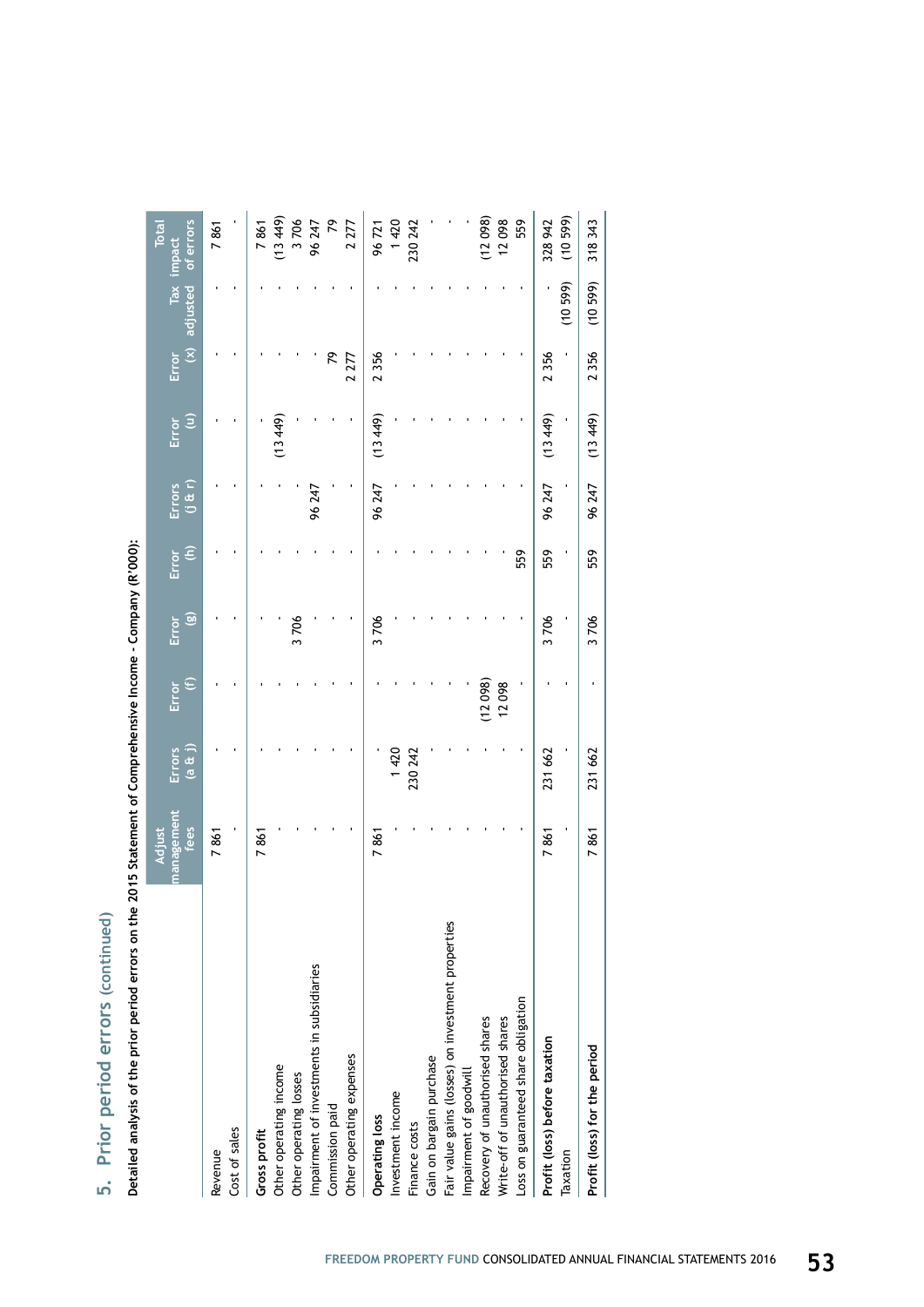## **6. Related parties**

| Relationships |
|---------------|
|---------------|

|                                                              | As at the date of issue of these<br>consolidated annual financial<br><b>statements</b>                                                                                                                                                                                   | During the 2016 financial year                                                                                                                                                                                                                                                                                                                                                                                                                                                                                                                                                                                       | During the 2015 financial year<br>(Restated)                                                                                                                                                                                                                                                                                                                                                                                                                                  |
|--------------------------------------------------------------|--------------------------------------------------------------------------------------------------------------------------------------------------------------------------------------------------------------------------------------------------------------------------|----------------------------------------------------------------------------------------------------------------------------------------------------------------------------------------------------------------------------------------------------------------------------------------------------------------------------------------------------------------------------------------------------------------------------------------------------------------------------------------------------------------------------------------------------------------------------------------------------------------------|-------------------------------------------------------------------------------------------------------------------------------------------------------------------------------------------------------------------------------------------------------------------------------------------------------------------------------------------------------------------------------------------------------------------------------------------------------------------------------|
| Significant<br>shareholders<br>(> 10% shareholding)          | Christo la Grange Familie Trust<br>(C la Grange)                                                                                                                                                                                                                         | Christo la Grange Familie Trust<br>(C la Grange)                                                                                                                                                                                                                                                                                                                                                                                                                                                                                                                                                                     | Christo la Grange Familie Trust<br>(C la Grange)                                                                                                                                                                                                                                                                                                                                                                                                                              |
| <b>Subsidiaries</b>                                          | A list of subsidiary companies is<br>included in note 12                                                                                                                                                                                                                 | A list of subsidiary companies is<br>included in note 12                                                                                                                                                                                                                                                                                                                                                                                                                                                                                                                                                             | A list of subsidiary companies is<br>included in note 12                                                                                                                                                                                                                                                                                                                                                                                                                      |
| Directors<br>(members of key<br>management)                  | W Grobbelaar - Chairman<br>S Maritz - Chief Executive<br><b>Officer</b><br>C la Grange - Non-executive<br>WC Jansen van Rensburg -<br>Executive<br>HA Lambrechts - Non-executive<br>CJ Sidego - Independent<br>Non-executive<br>PD Dexter - Independent<br>Non-executive | W Grobbelaar - Chairman<br>S Maritz - Chief Executive<br>Officer<br>HA Lambrechts - Non-executive<br>PD Dexter - Independent<br>Non-executive<br>PE Burton - Former Chairman<br>NT Govender - Former Chief<br><b>Executive Officer</b><br>JF Pretorius - Former Chief<br><b>Financial Officer</b><br>D Nel - Executive<br>SB Rule - Non-executive<br>NM Phosa - Independent<br>Non-executive<br>N Retief - Independent<br>Non-executive<br>BM Molefi - Independent<br>Non-executive<br>RD Eaton - Independent<br>Non-executive<br>WH Rule - Independent<br>Non-executive<br>WB Stocks - Independent<br>Non-executive | PE Burton - Chairman<br>NT Govender - Chief Executive<br>Officer<br>JF Pretorius - Chief Financial<br>Officer<br>SB Rule - Non-executive<br>BM Molefi - Independent<br>Non-executive<br>RD Eaton - Independent<br>Non-executive<br>WH Rule - Independent<br>Non-executive<br>WB Stocks - Independent<br>Non-executive<br>Former Chief Financial Officer<br>of Freedom Property Fund<br>Proprietary Limited - Before<br>listing:<br>JD Bruwer - Deceased<br>(13 November 2014) |
| <b>Prescribed Officers</b><br>(members of key<br>management) | J George - Interim Chief<br><b>Financial Officer</b>                                                                                                                                                                                                                     | <b>G</b> Stavridis                                                                                                                                                                                                                                                                                                                                                                                                                                                                                                                                                                                                   | <b>G Stavridis</b>                                                                                                                                                                                                                                                                                                                                                                                                                                                            |
| Other members of<br>key management                           | None                                                                                                                                                                                                                                                                     | <b>G</b> Erasmus<br>M Rodrigues                                                                                                                                                                                                                                                                                                                                                                                                                                                                                                                                                                                      | <b>G</b> Erasmus<br>M Rodrigues                                                                                                                                                                                                                                                                                                                                                                                                                                               |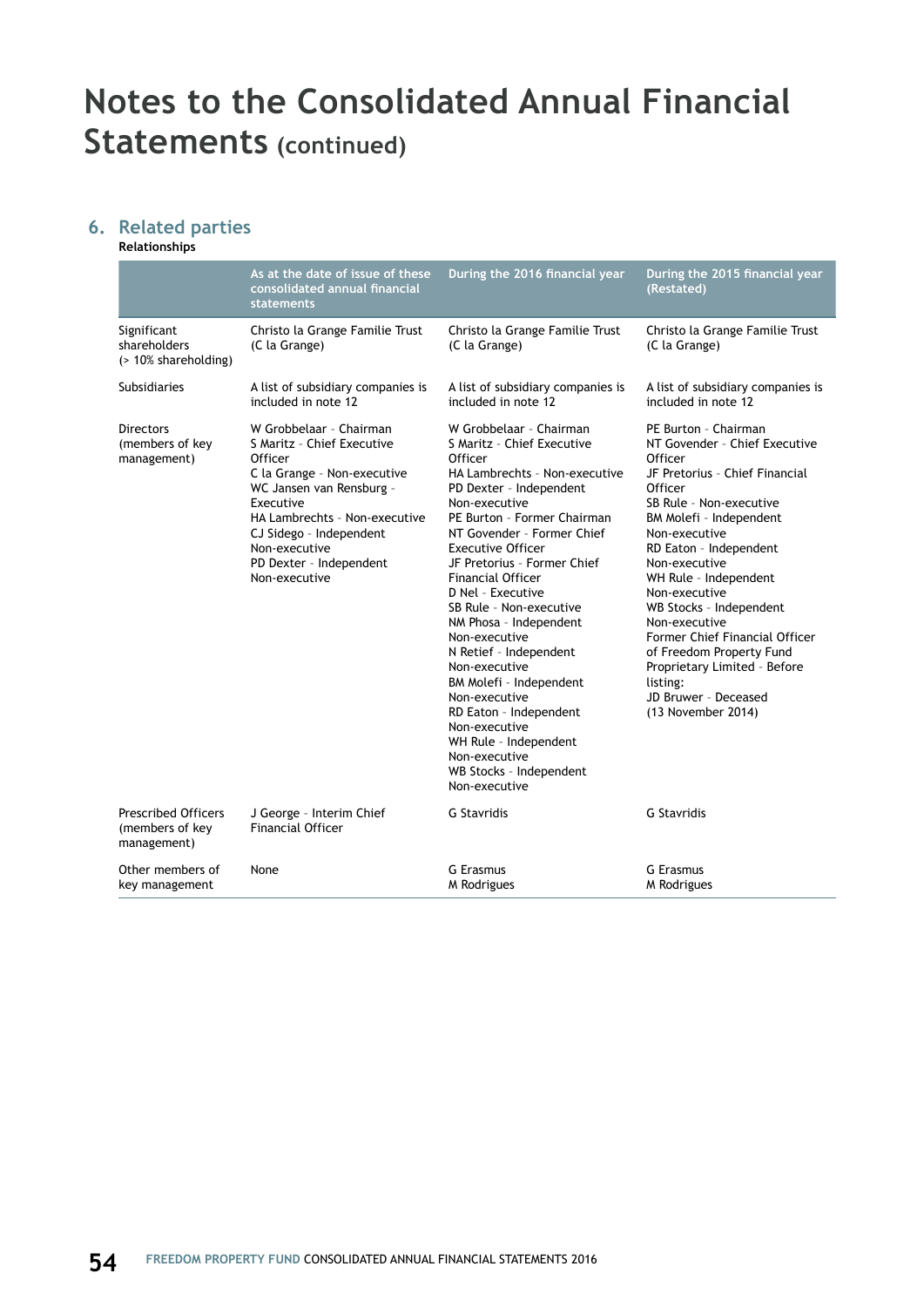## **6. Related parties (continued)**

|                                                                                                  | As at the date of issue of these<br>During the 2016 financial year<br>During the 2015 financial year<br>consolidated annual financial<br>(Restated)<br>statements                                                                                                                                                                                                                                                                                                                                                                                      |  |  |  |  |
|--------------------------------------------------------------------------------------------------|--------------------------------------------------------------------------------------------------------------------------------------------------------------------------------------------------------------------------------------------------------------------------------------------------------------------------------------------------------------------------------------------------------------------------------------------------------------------------------------------------------------------------------------------------------|--|--|--|--|
| Freesteel<br>Proprietary Limited<br>(Formerly known as<br>Loanhill Props<br>Proprietary Limited) | Property developer for the group and connected to G Stavridis, former prescribed officer and<br>co-founder of Freedom. G Stavridis was a director of Freesteel Proprietary Limited. C Cawood is the<br>sole director of Freesteel Proprietary Limited. JF Pretorius and G Erasmus are also former directors of<br>Freesteel Proprietary Limited.                                                                                                                                                                                                       |  |  |  |  |
| Freedom Rock<br>Proprietary Limited                                                              | Property developer for the group - linked to Freesteel Proprietary Limited. This company is connected<br>to the former prescribed officer and co-founder of Freedom, G Stavridis. There were limited<br>attempted sales between Freedom Rock Proprietary Limited and Freedom (refer to note 9 for details<br>on these alleged irregular transactions). During 2015, Freedom Rock Proprietary Limited provided the<br>Freedom group with finance of R6 179 050 of which the group repaid R2 400 017 (refer to note 25 for<br>the amount still payable). |  |  |  |  |
| Weskus Aftree Oord<br><b>Beleggings</b><br>Proprietary Limited                                   | Serene Site Proprietary Limited paid a R7 000 000 deposit to Freedom on behalf of Weskus Aftree Oord<br>Beleggings Proprietary Limited. JF Pretorius, former Chief Financial Officer, is a director of Serene Site<br>Proprietary Limited.                                                                                                                                                                                                                                                                                                             |  |  |  |  |
| All Wide Properties<br>Proprietary Limited                                                       | All Wide Properties Proprietary Limited ("Allwide"), a company that had C Cawood ("CC") as the sole<br>director, purchased Cross Atlantis from Dewald Pretorius for R3 500 000 in June 2014. Although CC was<br>not an employee of the group, CC is a party that is related to G Stavridis and acted as a consultant to<br>Freedom.                                                                                                                                                                                                                    |  |  |  |  |
| Booktrogoloon 223<br>Proprietary Limited                                                         | The entity through which C la Grange, a significant shareholder, is paid for consulting services<br>rendered at Kadoma Investments Proprietary Limited.                                                                                                                                                                                                                                                                                                                                                                                                |  |  |  |  |
| Hot Dip Galvanising<br>Proprietary Limited                                                       | The entity provided property management functions to Kadoma Investments Proprietary Limited. C la<br>Grange is a director of Hot Dip Galvanising Proprietary Limited.                                                                                                                                                                                                                                                                                                                                                                                  |  |  |  |  |
| JS Bosman                                                                                        | He was the main valuator who provided the group with valuation services since 2013. He's services has<br>subsequently been terminated as disclosed in note 3. He was partially paid in Freedom shares for his<br>services and therefore held a beneficial interest in the group.                                                                                                                                                                                                                                                                       |  |  |  |  |
| <b>Base Capital</b><br>Proprietary Limited                                                       | The company was the group's corporate advisors and was partially paid for their services by the issue<br>of Freedom shares. The company therefore had a beneficial interest in Freedom.                                                                                                                                                                                                                                                                                                                                                                |  |  |  |  |
| <b>Bright Crest</b><br>Proprietary Limited                                                       | The company provided the group with accounting services and JF Pretorius and G Stavridis are both<br>directors of Bright Crest Proprietary Limited.                                                                                                                                                                                                                                                                                                                                                                                                    |  |  |  |  |
| Van Rensburg<br>Attorneys                                                                        | The legal firm through which WC Jansen van Rensburg, executive director, provides legal services to<br>the group.                                                                                                                                                                                                                                                                                                                                                                                                                                      |  |  |  |  |
| Tradevest 013<br>Proprietary Limited                                                             | C la Grange and L Joubert, a key party as disclosed in note 8, are common directors of Kadoma<br>Investments Proprietary Limited and Tradevest 013 Proprietary Limited.                                                                                                                                                                                                                                                                                                                                                                                |  |  |  |  |
| Nyamelzela Trust                                                                                 | The entity through which C Cawood provided consulting services to the group. He was paid in cash and<br>in Freedom shares.                                                                                                                                                                                                                                                                                                                                                                                                                             |  |  |  |  |
| G Stavridis/<br>Freedom Property<br><b>Fund Business</b><br>Development<br>Proprietary Limited   | Former prescribed officer, member of the executive management team and co-founder of Freedom.<br>Provided consulting services to the group.                                                                                                                                                                                                                                                                                                                                                                                                            |  |  |  |  |
| G Erasmus/<br>Freedom Property<br>Fund Development<br>Managers<br>Proprietary Limited            | Former member of the executive management team of Freedom and also a former director of<br>Freesteel Proprietary Limited. Freedom Property Fund Development Managers Proprietary Limited is<br>the company through which G Erasmus was paid his monthly consulting fee for being part of the<br>executive management team.                                                                                                                                                                                                                             |  |  |  |  |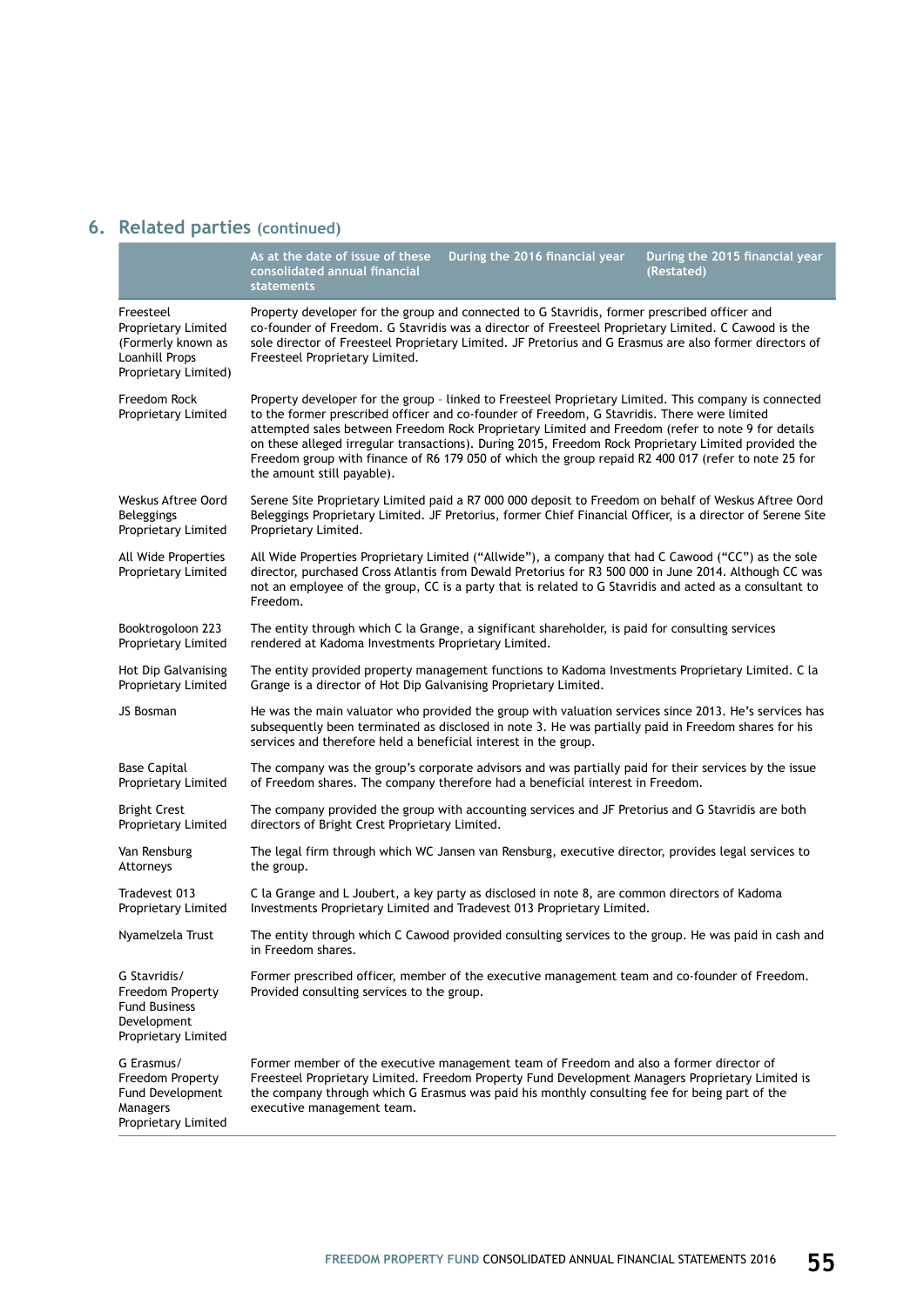## **6. Related parties (continued)**

## **Related party balances**

Related party balances as at 29 February 2016 and 28 February 2015:

Refer to note 12 for details of Investments in subsidiaries, note 14 for Loans to (from) subsidiaries and note 21 for Loans from shareholders.

|                                                                           |                      | Group                            |                          | Company                          |  |
|---------------------------------------------------------------------------|----------------------|----------------------------------|--------------------------|----------------------------------|--|
|                                                                           | 2016<br><b>R'000</b> | <b>Restated</b><br>2015<br>R'000 | 2016<br>R'000            | <b>Restated</b><br>2015<br>R'000 |  |
| Amounts included in Trade and other receivables                           |                      |                                  |                          |                                  |  |
| Freesteel Proprietary Limited                                             | 5756                 |                                  |                          |                                  |  |
| All Wide Property Proprietary Limited                                     | 4 7 1 8              |                                  | 4 7 1 8                  |                                  |  |
| <b>G</b> Stavridis                                                        |                      | 792                              |                          | 792                              |  |
| NT Govender                                                               | 257                  | 257                              | 257                      | 257                              |  |
| Booktrogoloon 223 Proprietary Limited                                     | 30                   |                                  |                          |                                  |  |
| Hot Dip Galvanising Proprietary Limited                                   | 1 1 6 5              |                                  |                          |                                  |  |
|                                                                           | 11926                | 1 0 4 9                          | 4975                     | 1 0 4 9                          |  |
| Provision for impairment of amounts receivable from<br>related parties    |                      |                                  |                          |                                  |  |
| Freesteel Proprietary Limited                                             | (5756)               |                                  |                          |                                  |  |
| All Wide Property Proprietary Limited                                     | (4718)               |                                  | (4718)                   |                                  |  |
| NT Govender                                                               | (257)                | (257)                            | (257)                    | (257)                            |  |
|                                                                           | (10731)              | (257)                            | (4975)                   | (257)                            |  |
| Guaranteed share obligation                                               |                      |                                  |                          |                                  |  |
| C la Grange/Christo la Grange Familie Trust                               |                      | 57 145                           | $\overline{\phantom{0}}$ |                                  |  |
|                                                                           |                      | 57 145                           |                          |                                  |  |
| Amounts included in Trade and other payables regarding<br>related parties |                      |                                  |                          |                                  |  |
| Freedom Rock Proprietary Limited                                          | 22                   | 24                               | 22                       | 24                               |  |
| Weskus Beleggings                                                         | 7 000                |                                  |                          |                                  |  |
| Freesteel Proprietary Limited                                             |                      | 15 019                           |                          |                                  |  |
| Van Rensburg Attorneys                                                    |                      | 63                               |                          |                                  |  |
| Booktrogoloon 223 Proprietary Limited                                     | 32                   |                                  |                          |                                  |  |
| Zambesa Investments Proprietary Limited -                                 |                      |                                  | 34 648                   |                                  |  |
|                                                                           | 7 0 5 4              | 15 106                           | 34 670                   | 34 672                           |  |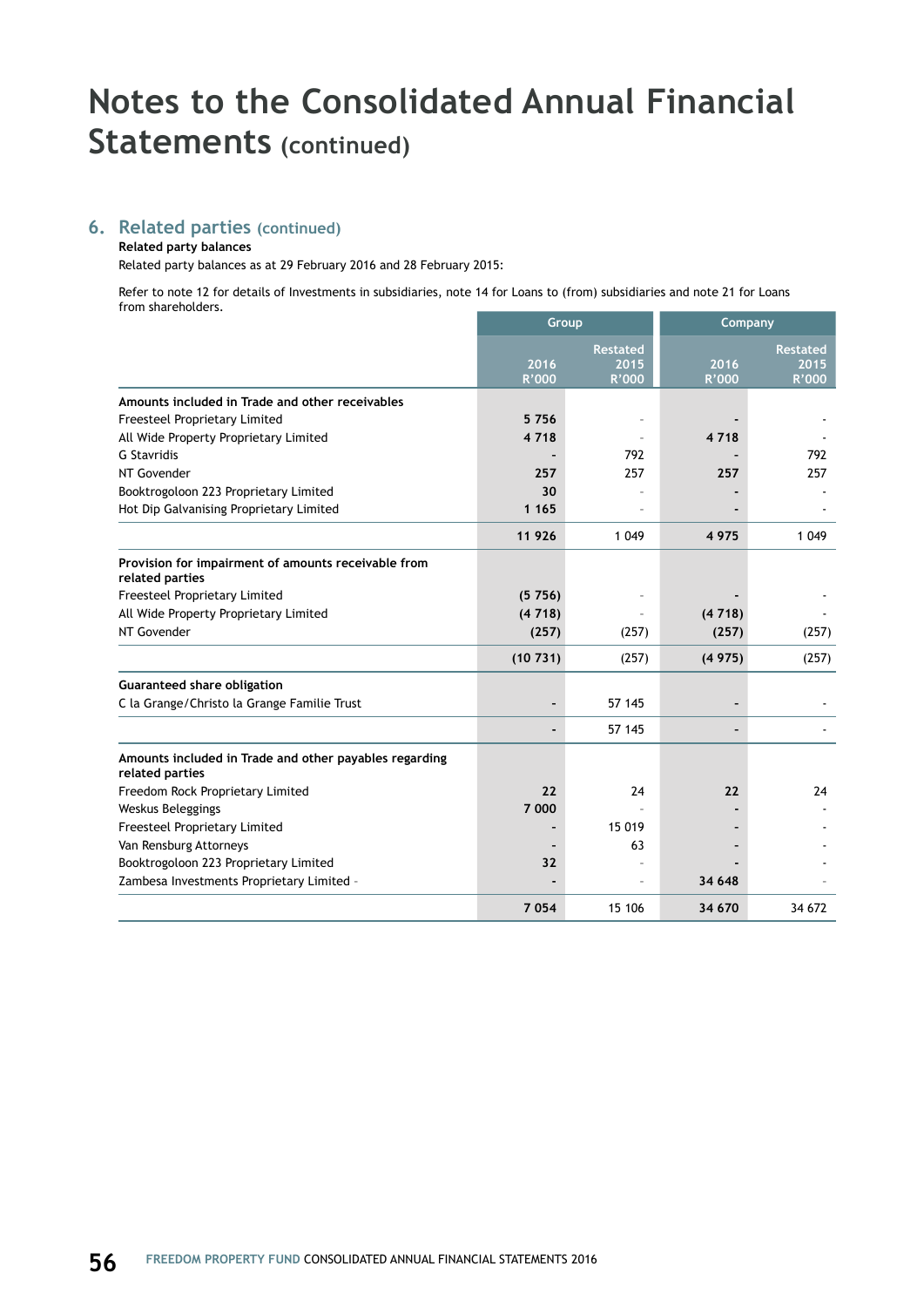## **6. Related parties (continued)**

## **Related party transactions**

Related party transactions for the 2016 and 2015 financial years:

Refer to note 14 for a detailed bread-down of the deemed interest income received by the company from its subsdiaries.

|                                                             | Group                |                                         | Company              |                                  |
|-------------------------------------------------------------|----------------------|-----------------------------------------|----------------------|----------------------------------|
|                                                             | 2016<br><b>R'000</b> | <b>Restated</b><br>2015<br><b>R'000</b> | 2016<br><b>R'000</b> | <b>Restated</b><br>2015<br>R'000 |
| Interest paid to related parties                            |                      |                                         |                      |                                  |
| C la Grange/Christo la Grange Familie Trust                 | 2079                 |                                         |                      |                                  |
| Passion Way Props Proprietary Limited                       |                      |                                         | 1 3 5 1              | 1 4 3 3                          |
|                                                             | 2079                 |                                         | 1 3 5 1              | 1 4 3 3                          |
| Unwinding of discount on guaranteed share obligation        |                      |                                         |                      |                                  |
| C la Grange/Christo la Grange Familie Trust                 | 1 1 3 4              |                                         |                      |                                  |
|                                                             | 1 1 3 4              |                                         |                      |                                  |
| Management fees received from related parties               |                      |                                         |                      |                                  |
| Ivory Sun Trading Proprietary Limited                       |                      |                                         | 273                  |                                  |
| Kadoma Investments Proprietary Limited                      |                      |                                         | 9 2 0 5              | 9689                             |
| Ligit Props 184 Proprietary Limited                         |                      |                                         | 1 4 3 8              |                                  |
| Passion Way Props Proprietary Limited                       |                      |                                         | 1 7 2 9              | 1 800                            |
| Tower Sky Properties Proprietary Limited                    |                      |                                         | 5 5 4 9              |                                  |
|                                                             |                      |                                         | 18 194               | 11 489                           |
| Rental income and recoveries received from related parties  |                      |                                         |                      |                                  |
| Freesteel Proprietary Limited - Rental income               | 3 3 5 0              | 250                                     |                      |                                  |
| Freesteel Proprietary Limited - Rental recoveries           | 2                    |                                         |                      |                                  |
| Hot Dip Galvanising Proprietary Limited - Rental income     |                      | 649                                     |                      |                                  |
| Hot Dip Galvanising Proprietary Limited - Rental recoveries |                      | 1 1 7 9                                 |                      |                                  |
|                                                             | 3 3 5 2              | 2 0 8 1                                 |                      |                                  |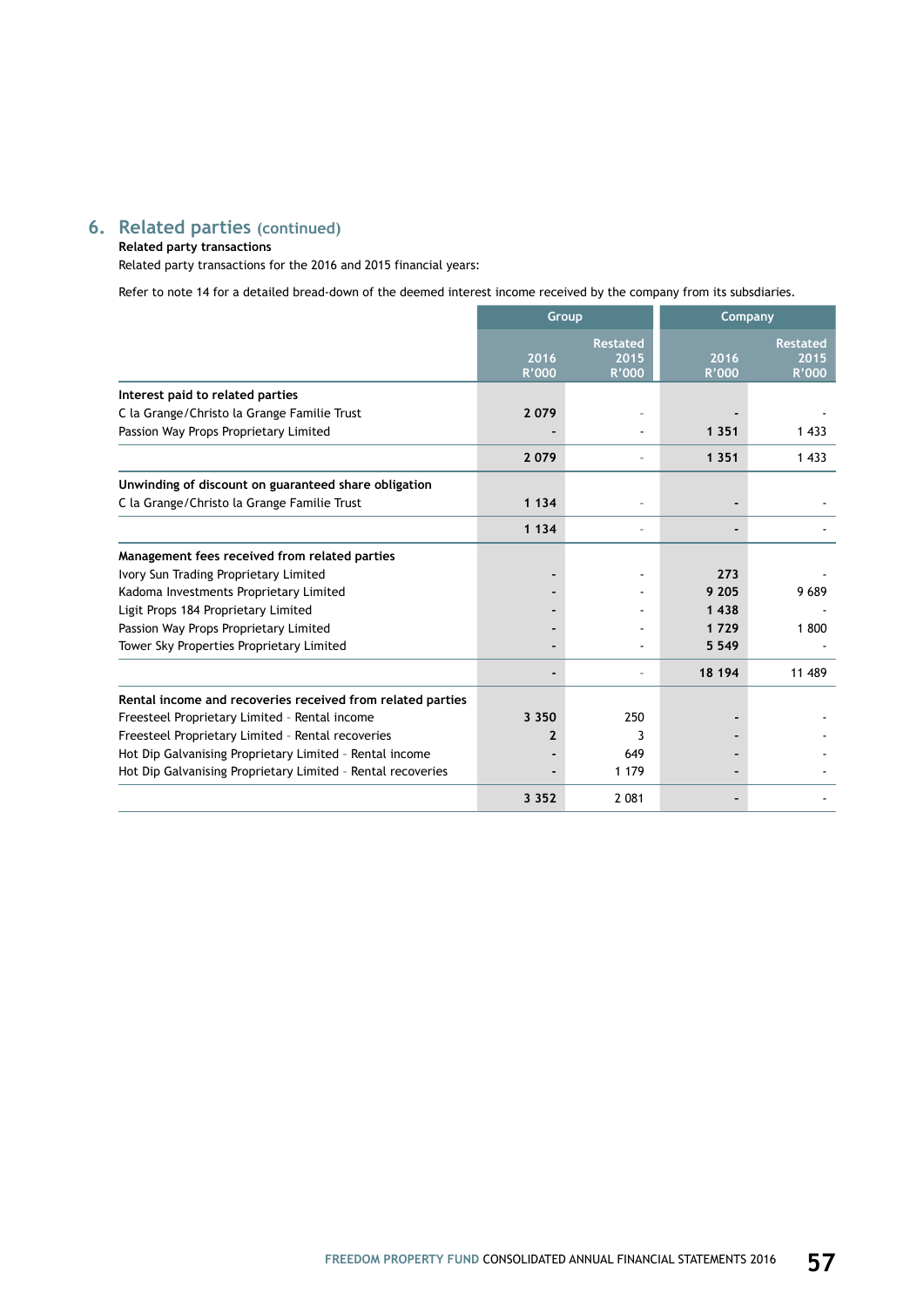## **6. Related parties (continued)**

|                                                                    |               | Group                                   |                      | Company                          |
|--------------------------------------------------------------------|---------------|-----------------------------------------|----------------------|----------------------------------|
|                                                                    | 2016<br>R'000 | <b>Restated</b><br>2015<br><b>R'000</b> | 2016<br><b>R'000</b> | <b>Restated</b><br>2015<br>R'000 |
| Consulting and professional fees paid to related parties           |               |                                         |                      |                                  |
| HA Lambrechts/Huganel Trust                                        | 50            |                                         | 50                   |                                  |
| WC Jansen van Rensburg                                             | 842           | 478                                     | 842                  | 478                              |
| Nyamelzela Trust                                                   | 390           | 91                                      | 390                  | 91                               |
| Booktrogoloon 223 Proprietary Limited                              | 30            |                                         |                      |                                  |
| G Stavridis/Freedom Property Fund                                  | 3 4 1 0       | 1762                                    | 3 4 1 0              | 1762                             |
| <b>Business Development Proprietary Limited</b>                    |               |                                         |                      |                                  |
| G Erasmus/Freedom Property Fund                                    | 563           |                                         | 563                  |                                  |
| Development Managers Proprietary Limited                           |               |                                         |                      |                                  |
| JS Bosman                                                          |               | 30                                      |                      | 30                               |
| <b>Base Capital Proprietary Limited</b>                            |               | 670                                     |                      | 670                              |
|                                                                    | 5 2 8 5       | 3 0 3 1                                 | 5 2 5 5              | 3 0 3 1                          |
| Legal fees paid to related party                                   |               |                                         |                      |                                  |
| Van Rensburg Attorneys                                             | 348           |                                         | -                    |                                  |
| Accounting fees paid to related party                              |               |                                         |                      |                                  |
| G Stavridis/Freedom Property Fund                                  |               | 10                                      |                      | 10                               |
| <b>Business Development Proprietary Limited</b>                    |               |                                         |                      |                                  |
| <b>Bright Crest Proprietary Limited</b>                            |               | 286                                     |                      | 286                              |
| <b>Base Capital Proprietary Limited</b>                            |               | 208                                     |                      | 208                              |
|                                                                    |               | 504                                     |                      | 504                              |
| Listing expenses paid to related party                             |               |                                         |                      |                                  |
| <b>Base Capital Proprietary Limited</b>                            |               | 439                                     |                      | 439                              |
| Provisions raised for impairment of trade and other<br>receivables |               |                                         |                      |                                  |
| Freesteel Proprietary Limited                                      | 5756          |                                         |                      |                                  |
| All Wide Property Proprietary Limited                              | 4718          |                                         | 4718                 |                                  |
| NT Govender                                                        |               | 257                                     |                      | 257                              |
|                                                                    | 10 474        | 257                                     | 4718                 | 257                              |
| Shares issued to related parties                                   |               |                                         |                      |                                  |
| NT Govender                                                        |               | 257                                     |                      | 257                              |
| JS Bosman                                                          |               | 250                                     |                      | 250                              |
| <b>Base Capital Proprietary Limited</b>                            |               | 500                                     |                      | 500                              |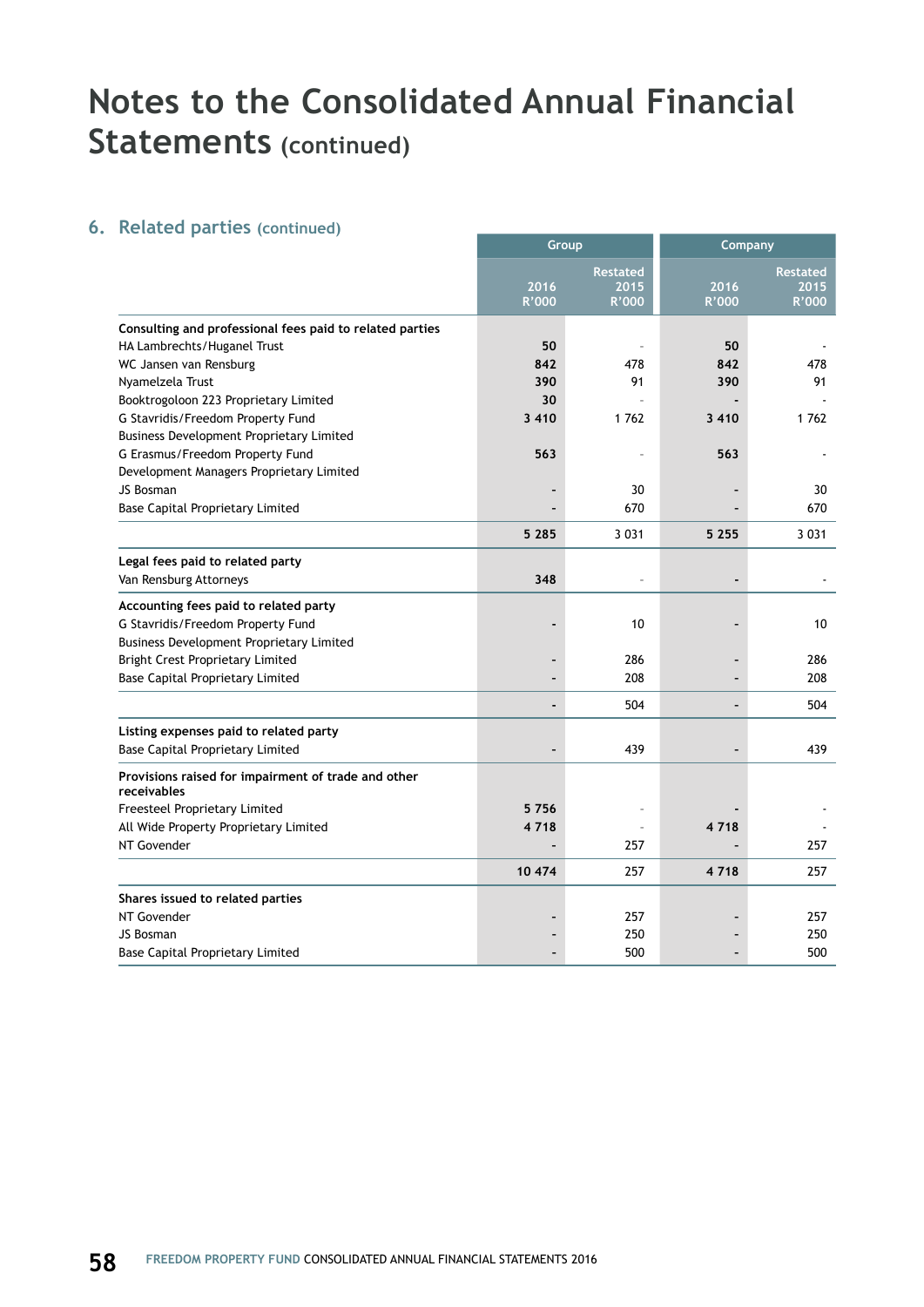## **6. Related parties (continued)**

During 2015 the following shares were issued to related parties:

- 1 750 000 shares were issued to NT Govender to the value of R655 000. A receivable was raised for the value of the shares, but has subsequently been impairment in full (refer to note 16 for details on this). Refer to the directors report for NT Govender's shareholding in Freedom as at 29 February 2016 and 28 February 2015.
- 250 000 shares were issued to JS Bosman as partial consideration for the valuation services provided to the group. JS Bosman still held the 250 000 shares as at 28 February 2015.
- 500 000 shares were issued to Base Capital Proprietary Limited as partial consideration for the corporate advisory services provided to the group. Base Capital Proprietary Limited did not own any of these shares as at 28 February 2015.

|                                                                                                                                                                                                                                                                                                                                                   |               | Group                | Company                  |                 |
|---------------------------------------------------------------------------------------------------------------------------------------------------------------------------------------------------------------------------------------------------------------------------------------------------------------------------------------------------|---------------|----------------------|--------------------------|-----------------|
|                                                                                                                                                                                                                                                                                                                                                   |               | <b>Restated</b>      |                          | <b>Restated</b> |
|                                                                                                                                                                                                                                                                                                                                                   | 2016<br>R'000 | 2015<br><b>R'000</b> | 2016<br><b>R'000</b>     | 2015<br>R'000   |
| Development costs paid to related parties                                                                                                                                                                                                                                                                                                         |               |                      |                          |                 |
| Freesteel Proprietary Limited                                                                                                                                                                                                                                                                                                                     | 10841         | 43 687               |                          |                 |
| G Erasmus/Freedom Property Fund                                                                                                                                                                                                                                                                                                                   |               | 2 0 9 4              |                          |                 |
| Development Managers Proprietary Limited                                                                                                                                                                                                                                                                                                          |               |                      |                          |                 |
| Hot Dip Galvanising Proprietary Limited                                                                                                                                                                                                                                                                                                           |               | 246                  |                          |                 |
| Van Rensburg Attorneys 120                                                                                                                                                                                                                                                                                                                        | 120           |                      |                          |                 |
|                                                                                                                                                                                                                                                                                                                                                   | 10 961        | 46 027               | $\overline{\phantom{0}}$ |                 |
| Operating expenses paid to related party                                                                                                                                                                                                                                                                                                          |               |                      |                          |                 |
| Hot Dip Galvanising Proprietary Limited                                                                                                                                                                                                                                                                                                           |               | 31                   |                          |                 |
|                                                                                                                                                                                                                                                                                                                                                   |               | 31                   | $\overline{\phantom{0}}$ |                 |
| Promoters' fees paid to related parties                                                                                                                                                                                                                                                                                                           |               |                      |                          |                 |
| JF Pretorius                                                                                                                                                                                                                                                                                                                                      |               | 14 200               |                          |                 |
| NT Govender                                                                                                                                                                                                                                                                                                                                       |               | 14 500               |                          |                 |
| <b>SB Rule</b>                                                                                                                                                                                                                                                                                                                                    |               | 20 600               |                          |                 |
| JD Bruwer Estate (JD Bruwer)                                                                                                                                                                                                                                                                                                                      |               | 7757                 |                          |                 |
| <b>G</b> Stavridis                                                                                                                                                                                                                                                                                                                                |               | 12 205               |                          |                 |
| G Erasmus                                                                                                                                                                                                                                                                                                                                         |               | 14 994               |                          |                 |
|                                                                                                                                                                                                                                                                                                                                                   |               | 84 256               | $\overline{\phantom{0}}$ |                 |
| Commission paid to related parties                                                                                                                                                                                                                                                                                                                |               |                      |                          |                 |
| WC Jansen van Rensburg                                                                                                                                                                                                                                                                                                                            | 52            | 93                   |                          |                 |
| Commission paid was either expensed or capitalised depending<br>on the treatment of the acquisition of the investment<br>properties, as either a business combination or an acquisition<br>of an asset. Refer to note 5 on prior period errors, where the<br>allocation between business combinations and acquisitions of<br>assets as disclosed. |               |                      |                          |                 |
| Compensation paid to other key management                                                                                                                                                                                                                                                                                                         |               |                      |                          |                 |
| Salaries, bonuses and other benefits                                                                                                                                                                                                                                                                                                              | 474           | 467                  | 474                      | 467             |
| Share-based compensation expense                                                                                                                                                                                                                                                                                                                  | 47            | 74                   | 47                       | 74              |
|                                                                                                                                                                                                                                                                                                                                                   | 521           | 541                  | 521                      | 541             |

Refer to note 7 for compensation paid to directors and prescribed officers.

#### **Other**

Investment property with a fair value of R32,400,000 (2015: Rnil) have been pledged as security for the loan from the Christo la Grange Familie Trust (refer to note 21 for the details of the loan).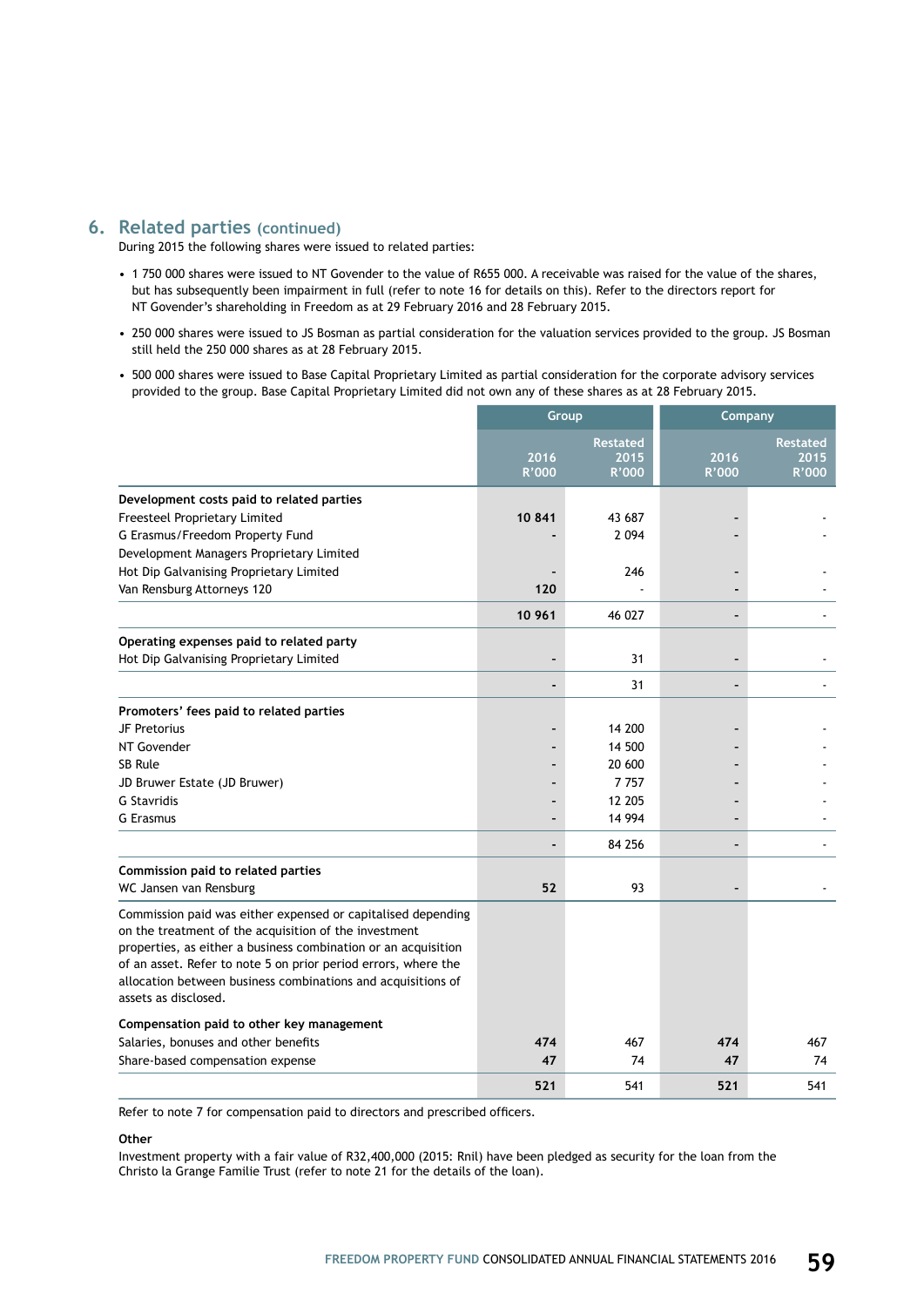## **7. Directors' and prescribed officer's emoluments**

**Executive**

| 2016         |                            |                              |                            |                                             |                       |
|--------------|----------------------------|------------------------------|----------------------------|---------------------------------------------|-----------------------|
|              | <b>Emoluments</b><br>R'000 | <b>Bonus</b><br><b>R'000</b> | Directors'<br><b>R'000</b> | Share-based<br>fees compensation<br>expense | <b>Total</b><br>R'000 |
| S Maritz     | 230                        | $\overline{\phantom{a}}$     | $\overline{\phantom{0}}$   | -                                           | 230                   |
| NT Govender  | 2 872                      | 2 500                        | $\overline{\phantom{0}}$   | $\overline{\phantom{a}}$                    | 5 3 7 2               |
| JF Pretorius | 969                        | 40                           | 150                        | 32                                          | 1 1 9 1               |
| D Nel        | 101                        | $\overline{\phantom{a}}$     | $\blacksquare$             | $\overline{\phantom{a}}$                    | 101                   |
|              | 4 1 7 2                    | 2 5 4 0                      | 150                        | 32                                          | 6894                  |

**Restated 2015**

|              | <b>Emoluments</b><br>R'000 | <b>Bonus</b><br>R'000 | <b>Total</b><br>R'000 |
|--------------|----------------------------|-----------------------|-----------------------|
| NT Govender  | 1 6 2 4                    | 145                   | 1769                  |
| JF Pretorius | 830                        | 88                    | 918                   |
|              | 2 4 5 4                    | 233                   | 2 6 8 7               |

### **Non-executive (Directors' fees)**

|                      | 2016<br>R'000 | <b>Restated</b><br>2015<br>R'000 |
|----------------------|---------------|----------------------------------|
| W Grobbelaar         | 50            |                                  |
| <b>HA Lambrechts</b> | 50            |                                  |
| PD Dexter            | 101           |                                  |
| PE Burton            | 152           | 202                              |
| SB Rule              | 202           | 202                              |
| <b>BM Molefi</b>     | 202           | 118                              |
| <b>RD Eaton</b>      | 152           | 387                              |
| <b>WH Rule</b>       | 202           | 202                              |
| <b>WB Stocks</b>     | 202           | 202                              |
|                      | 1 3 1 3       | 1 3 1 3                          |

| <b>Prescribed officer (Emoluments)</b> |                      |                                  |
|----------------------------------------|----------------------|----------------------------------|
|                                        | 2016<br><b>R'000</b> | <b>Restated</b><br>2015<br>R'000 |
| G Stavridis                            | 1 2 4 3              | 1 1 7 0                          |

G Stavridis was a former prescribed officer – refer to the related party note 6 for further details.

J George was appointed as Interim Chief Financial Officer in 2017 and is considered a prescribed officer.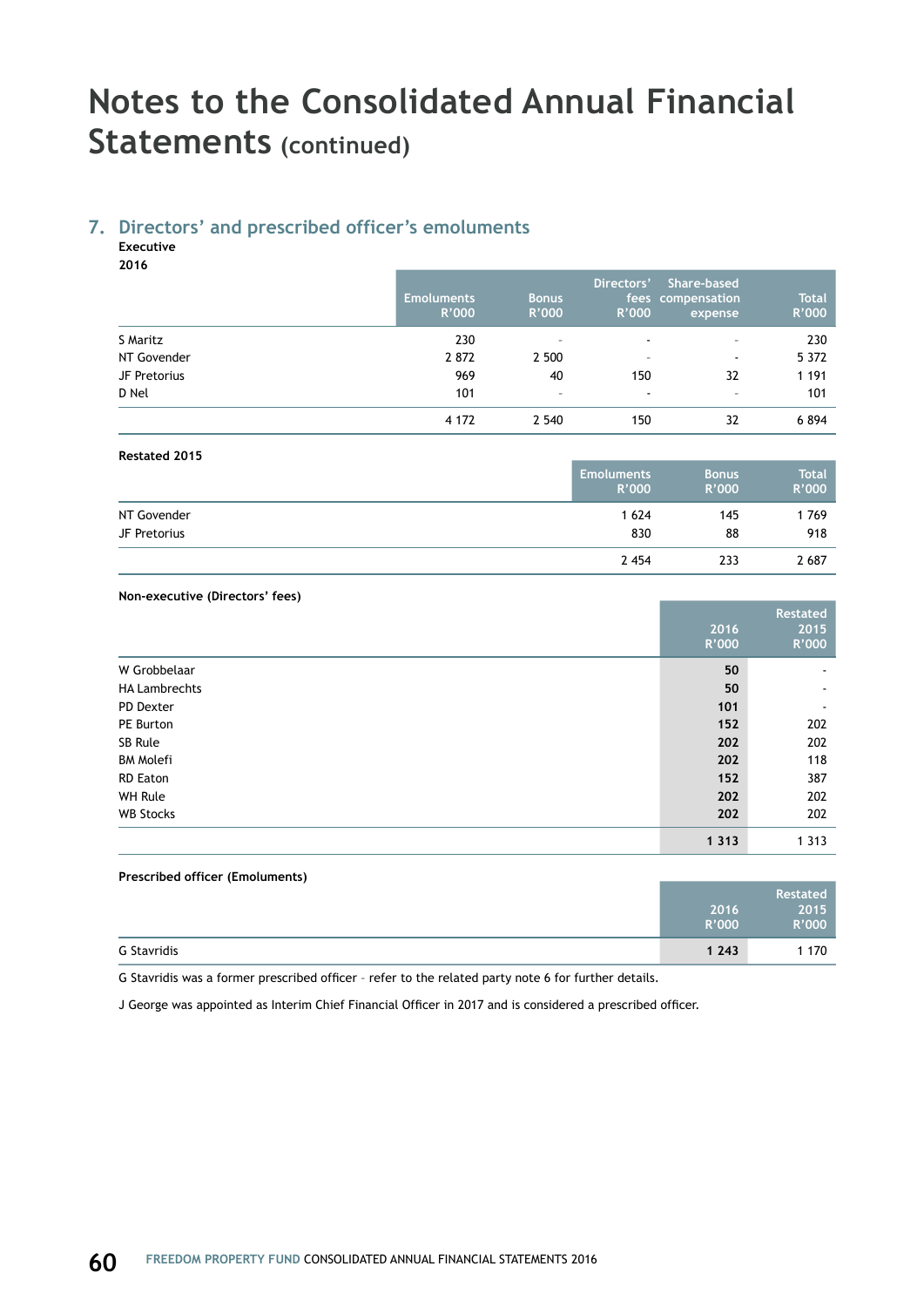## **8. Key parties – other than "related parties as defined"**

### **Identification of key parties**

Significant transactions have taken place with certain key parties who do not meet either the definition of related parties in IAS 24 – Related Party Transactions, or the definition of related parties in terms of the JSE Listings Requirements. Consequently, they are not included in note 6 which complies with IAS 24.

However, as many of the transactions with these parties are alleged irregular transactions as disclosed in note 9, or transactions with parties linked to certain directors, prescribed officers and key management, the board believes that it is important that with parties linked to certain directors, prescribed officers and key management, the board bel detailed disclosures of such relationships and transactions is provided to users.

| Relationships                                           | As at the date of issue of<br>these consolidated annual<br>financial statements                                                                                                                                                                                                                                                                                                                                         | During the 2016 financial<br>year                                                                                                                                                                                                                                                                                                                                                                                                                                                                                                                                                                                                                                                                                                                                                                                                                                                                                                                                                                                                                                                                                                                                                                                                                                                                                                                                       | During the 2015 financial<br>year (Restated)               |  |  |
|---------------------------------------------------------|-------------------------------------------------------------------------------------------------------------------------------------------------------------------------------------------------------------------------------------------------------------------------------------------------------------------------------------------------------------------------------------------------------------------------|-------------------------------------------------------------------------------------------------------------------------------------------------------------------------------------------------------------------------------------------------------------------------------------------------------------------------------------------------------------------------------------------------------------------------------------------------------------------------------------------------------------------------------------------------------------------------------------------------------------------------------------------------------------------------------------------------------------------------------------------------------------------------------------------------------------------------------------------------------------------------------------------------------------------------------------------------------------------------------------------------------------------------------------------------------------------------------------------------------------------------------------------------------------------------------------------------------------------------------------------------------------------------------------------------------------------------------------------------------------------------|------------------------------------------------------------|--|--|
| Significant shareholders<br>(> 10% shareholding)        | Dr. I Botha<br>Lafras Joubert Familie Trust<br>(L Joubert)<br>Dataforce Trading<br>Proprietary Limited<br>WT de Swardt                                                                                                                                                                                                                                                                                                  | Dr. I Botha<br>Lafras Joubert Familie Trust<br>(L Joubert)<br><b>Dataforce Trading</b><br>Proprietary Limited<br>WT de Swardt                                                                                                                                                                                                                                                                                                                                                                                                                                                                                                                                                                                                                                                                                                                                                                                                                                                                                                                                                                                                                                                                                                                                                                                                                                           | Dr. I Botha<br>Lafras Joubert Familie Trust<br>(L Joubert) |  |  |
| Member of key management                                | None                                                                                                                                                                                                                                                                                                                                                                                                                    | C Cawood                                                                                                                                                                                                                                                                                                                                                                                                                                                                                                                                                                                                                                                                                                                                                                                                                                                                                                                                                                                                                                                                                                                                                                                                                                                                                                                                                                | C Cawood                                                   |  |  |
| Cool Runnings Proprietary<br>Limited                    |                                                                                                                                                                                                                                                                                                                                                                                                                         | This was a company under the control of NT Govender, former Chief Executive Officer.<br>He transferred shares from Zambesa Investments Proprietary Limited to Cool Runnings<br>Proprietary Limited without authorisation, resulting in a loss of R20.2 million to the Freedom<br>group. Cool Runnings Proprietary Limited is not a subsidiary of Freedom.                                                                                                                                                                                                                                                                                                                                                                                                                                                                                                                                                                                                                                                                                                                                                                                                                                                                                                                                                                                                               |                                                            |  |  |
| Epic Beach Proprietary Limited                          |                                                                                                                                                                                                                                                                                                                                                                                                                         | A deposit of R250 000 was received from Epic Beach Proprietary Limited for the alleged<br>irregular transaction between Montipeo and Freedom. It related to the sale of tailings<br>executed by NT Govender and JF Pretorius, former Chief Financial Officer.                                                                                                                                                                                                                                                                                                                                                                                                                                                                                                                                                                                                                                                                                                                                                                                                                                                                                                                                                                                                                                                                                                           |                                                            |  |  |
| SADC Infrastructure Consulting<br>Proprietary Limited   | The company through which Dr. I Botha, a significant shareholder, constructed the dwellings<br>at Tubatse Homes, in Zambesa Investments Proprietary Limited.                                                                                                                                                                                                                                                            |                                                                                                                                                                                                                                                                                                                                                                                                                                                                                                                                                                                                                                                                                                                                                                                                                                                                                                                                                                                                                                                                                                                                                                                                                                                                                                                                                                         |                                                            |  |  |
| <b>Huganel Trust</b>                                    | The entity through which HA Lambrechts, non-executive director, is paid for consulting<br>services rendered to the group.                                                                                                                                                                                                                                                                                               |                                                                                                                                                                                                                                                                                                                                                                                                                                                                                                                                                                                                                                                                                                                                                                                                                                                                                                                                                                                                                                                                                                                                                                                                                                                                                                                                                                         |                                                            |  |  |
| The Basket Trust                                        | According to the pre-listing statement, The Basket Trust was to receive shares relating to<br>referral fees/commissions. It is alleged that these shares were under the control of<br>G Stavridis. H J Basson ("Handre Basson") is one of the beneficiaries of the Basket Trust and<br>as appears from page 213 of the pre-listing statement, Handre Basson is described as one of<br>Freedom's "development partners". |                                                                                                                                                                                                                                                                                                                                                                                                                                                                                                                                                                                                                                                                                                                                                                                                                                                                                                                                                                                                                                                                                                                                                                                                                                                                                                                                                                         |                                                            |  |  |
| The Lemon Trust                                         | According to the pre-listing statement, The Basket Trust was to receive shares relating to<br>referral fees/commissions. It is alleged that these shares were under the control of<br>G Stavridis. G Erasmus is one of the beneficiaries of the Lemon Trust.                                                                                                                                                            |                                                                                                                                                                                                                                                                                                                                                                                                                                                                                                                                                                                                                                                                                                                                                                                                                                                                                                                                                                                                                                                                                                                                                                                                                                                                                                                                                                         |                                                            |  |  |
| <b>Cross Atlantis Properties</b><br>Proprietary Limited | The company that Freedom bought from All Wide Properties Proprietary Limited, a related<br>party, for R4 718 000, but the ownership of the investment was never transferred to<br>Freedom. Refer to note 9 for further details on this alleged irregular transaction.                                                                                                                                                   |                                                                                                                                                                                                                                                                                                                                                                                                                                                                                                                                                                                                                                                                                                                                                                                                                                                                                                                                                                                                                                                                                                                                                                                                                                                                                                                                                                         |                                                            |  |  |
| Sunset Bonsmara Proprietary<br>Limited                  |                                                                                                                                                                                                                                                                                                                                                                                                                         | G Stavridis was the originator of this purchase by Freedom and handled all negotiations on behalf<br>of Freedom. The purchase price agreed was R5 927 850 exclusive of VAT and would be paid in<br>R1 000 000 cash and R4 927 850 in Freedom shares. In November 2015, G Stavridis informed the<br>Freedom Board that the purchase of Sunset Bonsmara Proprietary Limited had not materialised<br>and was cancelled. Due to the non-performance by Freedom, G Stavridis had negotiated a<br>"damages" settlement with W du Toit, a representative of the estate agency. The damages<br>resulted in Freedom forfeiting all the Freedom shares issued as per the original agreement as<br>well as forfeiting the actual R700 000 paid in cash. The shares were issued to various entities<br>where C Cawood was the sole director. The sale of share agreement had a no non-performance<br>clause nor was there any mention of penalties in the event of cancellation of the purchase.<br>G Stavridis had orchestrated the settlement of a highly irregular and unreasonable amount of<br>damages due to the "cancellation" of an agreement by Freedom for the purchase of property<br>and it appears that the payment of the damages had accrued for the sole and undue benefit of G<br>Stavridis and further parties, to the detriment of Freedom and its shareholders. |                                                            |  |  |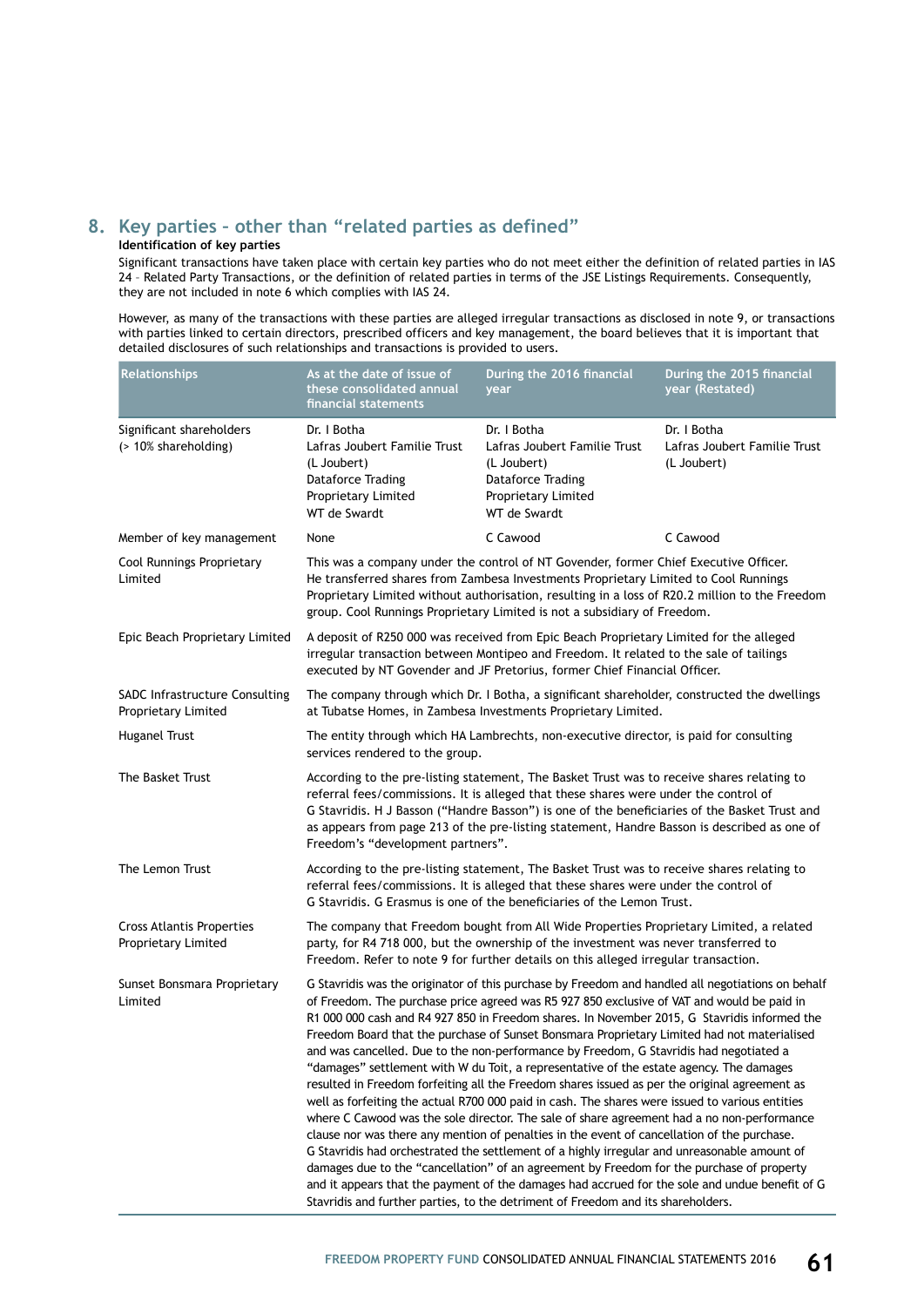## **8. Key parties – other than "related parties as defined" (continued)**

## **Key party balances**

Key party balances as at 29 February 2016 and 28 February 2015:

|                                                                       |                      | Group                            | Company        |                                  |
|-----------------------------------------------------------------------|----------------------|----------------------------------|----------------|----------------------------------|
|                                                                       | 2016<br><b>R'000</b> | <b>Restated</b><br>2015<br>R'000 | 2016<br>R'000  | <b>Restated</b><br>2015<br>R'000 |
| Guaranteed share obligation                                           |                      |                                  |                |                                  |
| Dr. I Botha                                                           |                      | 4 2 6 5                          |                | 4 2 6 5                          |
| L Joubert/Lafras Joubert Familie Trust                                |                      | 28 14 6                          |                |                                  |
|                                                                       |                      | 32 411                           |                | 4 2 6 5                          |
| Amounts included in trade and other<br>payables regarding key parties |                      |                                  |                |                                  |
| SADC Infrastructure Consulting Proprietary Limited                    | 8689                 |                                  |                |                                  |
| Cool Runnings Proprietary Limited                                     | 950                  |                                  | 950            |                                  |
| Epic Beach Proprietary Limited                                        | 457                  |                                  | 207            |                                  |
|                                                                       | 10 097               |                                  | 1 1 5 7        |                                  |
| Share-based payment reserve                                           |                      |                                  |                |                                  |
| L Joubert/Lafras Joubert Familie Trust                                | 3 4 6 4              |                                  |                |                                  |
| Key party transactions                                                |                      |                                  |                |                                  |
| Key party transactions for the 2016 and 2015 financial years:         |                      |                                  |                |                                  |
| Interest paid to key parties                                          |                      |                                  |                |                                  |
| Dr. I Botha                                                           | 221                  |                                  | 221            |                                  |
| WT de Swardt                                                          | 508                  |                                  |                |                                  |
|                                                                       | 729                  |                                  | 221            |                                  |
| Unwinding of discount on guaranteed share obligation                  |                      |                                  |                |                                  |
| L Joubert/Lafras Joubert Familie Trust                                | 559                  |                                  | $\overline{a}$ |                                  |
| Commission paid to key parties                                        |                      |                                  |                |                                  |
| The Basket Trust                                                      |                      | 35 013                           |                |                                  |
| The Lemon Trust                                                       |                      | 165 854                          |                |                                  |
|                                                                       |                      | 200 867                          |                |                                  |

#### **The Basket Trust**

H J Basson, W J Basson and K. Basson are beneficially owners of the Trust. According to H J Basson, he was not aware that the Trust's shares were under the control of G Stavridis and he did not receive the shares as indicated in the pre-listing statement.

According to the Pre-listing statement, The Basket Trust was to receive the following shares relating to referral fees/ commissions:

| Company                                  | Property                                      | <b>Share</b><br>allotment | The Basket<br><b>Trust Shares</b> |
|------------------------------------------|-----------------------------------------------|---------------------------|-----------------------------------|
| Tower Sky Properties Proprietary Limited | Miami Village (Residential Rental Properties) | 500 000                   | 22 500                            |
| Tower Sky Properties Proprietary Limited | Miami Village (Residential Sale Properties)   | 21 000 000                | 3 315 000                         |
| Passion Way Props Proprietary Limited    | Stellenbosch Industrial                       | 19 700 000                | 8 025 500                         |
| Zolo Props Proprietary Limited           | Gevonden                                      | 10 000 000                | 1 650 000                         |
| Ligitprops 184 Proprietary Limited       | Langebaan Beach Resort                        | 46 000 000                | 22 000 000                        |
|                                          |                                               | 98 200 000                | 35 013 000                        |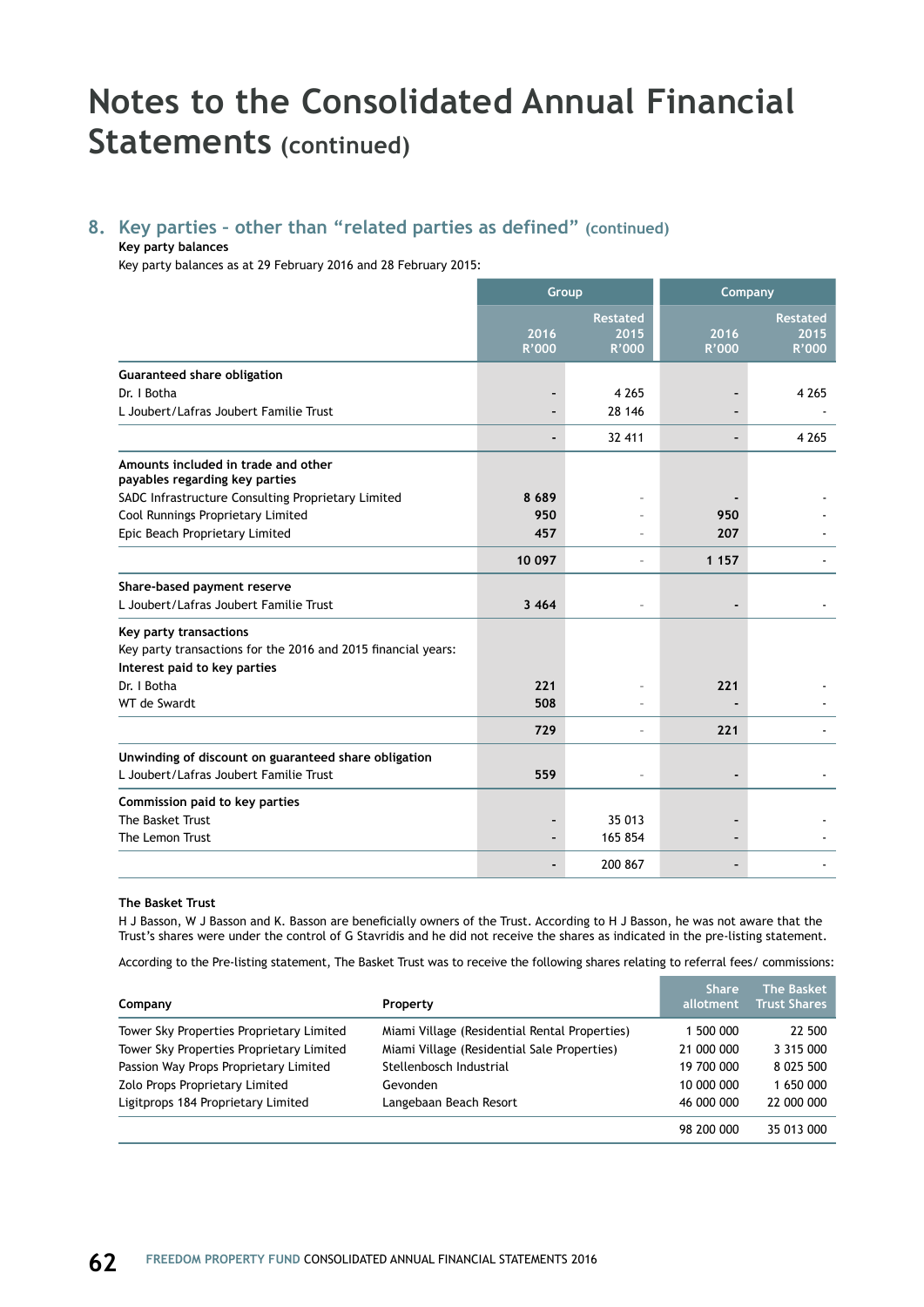## **8. Key parties – other than "related parties as defined" (continued)**

The 35 013 000 shares mentioned above, that should have transferred to the Basket Trust, were not transferred to the Basket Trust. It is unclear what G Stavridis did with these shares at listing date.

#### **The Lemon Trust**

L Gravett, S H Gravett, L Claassens, E Bronkhorst, H Hollander, G Erasmus and L Pelser were beneficially owners of the Trust. According to the Pre-listing statement, The Lemon Trust was to receive the following shares relating to referral fees/commission:

| Company                                | Property                             | <b>Share</b><br>allotment | The Lemon<br><b>Trust Shares</b> |
|----------------------------------------|--------------------------------------|---------------------------|----------------------------------|
| Kadoma Investments Proprietary Limited | Steelpoort Industrial<br>Tweefontein | 260 520 000<br>73 246 000 | 104 100 000<br>61 754 000        |
|                                        |                                      | 333 766 000               | 165 854 000                      |

The 165 854 000 shares mentioned above, that should have transferred to Lemon Trust, were not transferred to the Lemon Trust. It is unclear what G Stavridis did with these shares at listing date.

## **9. Alleged irregular transactions**

Certain transactions did not give rise to an error but have resulted in a loss to the group and its shareholders.

Each transaction is summarised.

## 9.1 Missing share certificate – Cross Atlantis Properties Proprietary Limited ("Cross Atlantis")

All Wide Properties Proprietary Limited ("Allwide"), a company that had C Cawood ("CC") as the sole director, purchased Cross Atlantis from Dewald Pretorius for R3 500 000 in June 2014. Although CC was not an employee of the group, CC is a party that is related to G Stavridis and acted as a consultant to Freedom.

This transaction is a pre-listing deal and was settled by Dewald Pretorius receiving 3 500 000 shares on the listing of Freedom. The 3 500 000 shares received by Dewald Pretorius would appear to be out of commission shares received by previous contractors of Freedom. Although the Freedom shares were transferred to Dewald Pretorius as payment, the transfer of the shares in Cross Atlantis to Allwide never occurred because Dewald Pretorius never released the share certificates of Cross Atlantis.

Although Allwide did not hold the share certificates in Cross Atlantis, on 08 September 2015 Allwide sold Cross Atlantis to Freedom for 35 000 000 shares. Freedom issued the 35 000 000 shares to Manu Bay (a company with CC as the director) to settle the purchase price. Freedom has therefore issued 35 000 000 shares but never received the investment in Cross Atlantis.

A receivable for R4,7 million was recognised (Allwide debtor) in September 2015. Subsequently, a provision for doubtful debts has been recognised against this. Refer to note 16 for the details.

In summary, 35 000 000 Freedom shares were issued to purchase an asset which has never been transferred to Freedom.

## 9.2 Expenses capitalised (2015 and 2016 year-end)

During the 2015 financial year, various costs were capitalised". These related to business development costs (Northam, Outeniqua, Modderfontein) incurred by G Stavridis. It appears that these costs were incurred for possible property deals (similar to a work in progress account for investment property).

During the 2016 financial year, it became clear that these property deals would not occur and therefore costs were expensed in profit or loss.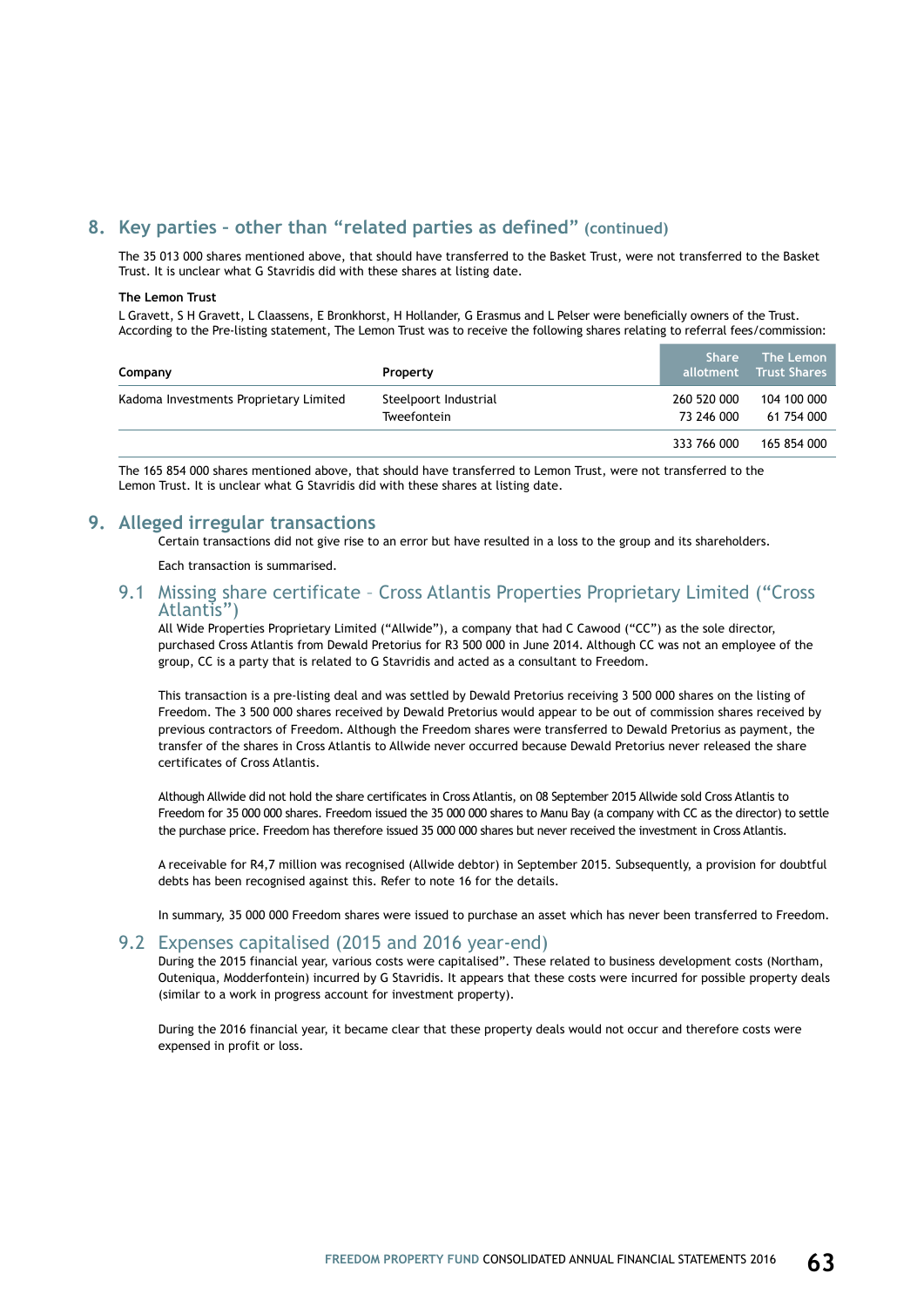## **9. Alleged irregular transactions (continued)**

9.3 Overpayment – to Freesteel Property Developers – (only 2016 year-end)

This reportable irregularity was reported by the external auditors, RSM South Africa - refer to the SENS announcement on 27 January 2017.

The R5 244 422 that was overcharged for the actual development and the R6 499 008 that was charged for a nonexistent building should have been expensed in profit or loss immediately. This has resulted in a prior period error - refer to note 5.

## 9.4 Cancellation of the Sunset Bonsmara Proprietary Limited ("Sunset Bonsmara") transaction (only 2016 year-end)

The Masonic Church had land in the Free State (near Bloemfontein). W du Toit created a lease over the land through a company called Sunset Bonsmara. Freedom bought a 10% stake in Sunset Bonsmara. The 10% interest in Sunset Bonsmara was supposed to be paid for in R1 000 000 cash and by the issue of 33 500 000 shares. This was in August 2015. However, the only cash that flowed was R700 000 (i.e. the full R1 000 000 was not paid). The 33 500 000 shares were issued to various entities controlled by C Cawood (refer to the key party note 8 for further details).

The contract was cancelled by G Stavridis in October 2015. The transfer of the 10% interest (i.e. the share certificates) in Sunset Bonsmara never occurred.

This has resulted in a prior period error - refer to note 5.

Furthermore, the Freedom share register indicates that the 33 500 00 shares mentioned above were transferred as follows:

| To: Nahoon Reef Investments Brokerage      | 33 500 000 |
|--------------------------------------------|------------|
| From Nahoon Reef Investments Brokerage to: |            |
| Marvel Gate Brokerage                      | 5 300 000  |
| Deltros Park Brokerage                     | 7 700 000  |
| Steamer Lane Brokerage                     | 7 700 000  |

C Cawood, who is a known associate of G Stavridis and identified above as a related party, is also the sole director of the four entities mentioned above. None of these transactions have been made known to the market.

It would appear that G Stavridis and C Cawood have orchestrated a transaction whereby the damages claim against Freedom, equates to almost the entire value of the deal. G Stavridis, it would appear is the one who decides that Freedom is in breach, and the shares, when the breach occurs, it is transferred to entities under the control of one of his known associates.

## 9.5 Day 1 share register

Based on our discussion with various parties, it would appear that G Stavridis was the main person representing Freedom prior to listing on the main board of the JSE. According to Computershare Investor Services Proprietary Limited, he was the main person who indicated to them to whom shares should be allocated to on day 1 of listing, 14 June 2014.

We have not come across a mandate whereby G Stavridis, who is not part of the board, is allowed to represent the group with such material transaction at day 1 of listing, bearing in mind he had, it would appear, material interests in share transactions through a host of entities.

Therefore, it would appear that G Stavridis had carte blanche to do what he wanted to with the share register on day 1.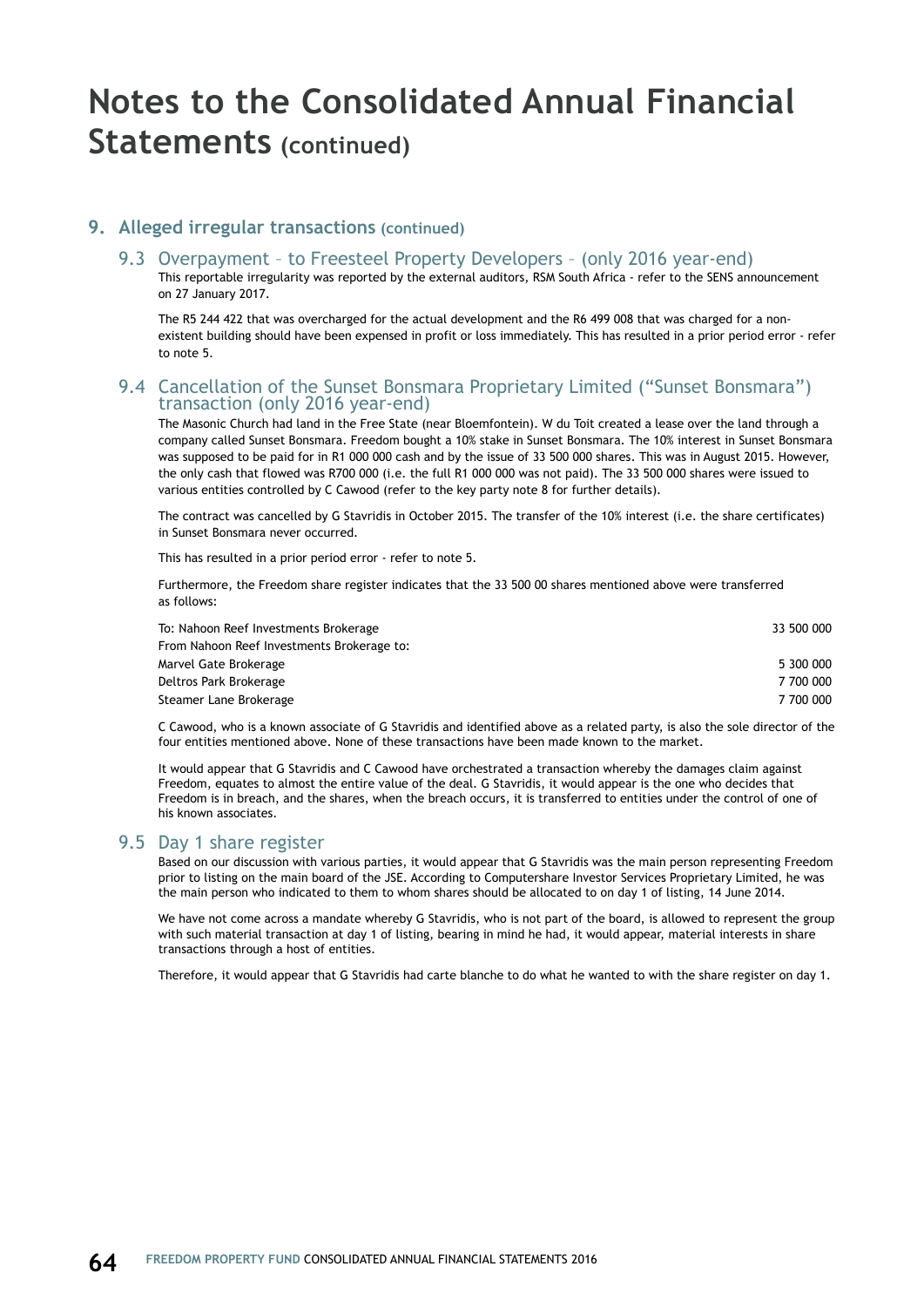## **9. Alleged irregular transactions (continued)**

## 9.6 Diverted corporate opportunities

It would appear that certain properties that should have been transferred to Freedom, for the benefit of Freedom, were unlawfully transferred to separate legal entities, under the control of G Stavridis and G Erasmus, in breach of their fiduciary obligations to Freedom, to the detriment of Freedom and its shareholders

Summary of diverted corporate opportunities

Below is a list of some of these properties and the values that G Erasmus and G Stavridis own or owned, on a direct or indirect basis:

|                          | <b>Estimated</b><br>value of<br>properties<br>R'000 |
|--------------------------|-----------------------------------------------------|
| 20 Krige Street property | 36 000                                              |
| Green Oaks farm          | 8 500                                               |
| Lemoenkloof property     | 5 600                                               |
| Nassau property          | 25 000                                              |
| Witgatboom property      | 8 0 0 0                                             |
| Elm Drive                | 7 0 0 0                                             |
|                          | 90 100                                              |

## **10.Plant and equipment**

|                        |         | 2016<br>R'000                      |                           |         | <b>Restated</b><br>2015<br>R'000   |                           |
|------------------------|---------|------------------------------------|---------------------------|---------|------------------------------------|---------------------------|
| Group                  | Cost    | <b>Accumulated</b><br>depreciation | <b>Carrying</b><br>amount | Cost    | <b>Accumulated</b><br>depreciation | <b>Carrying</b><br>amount |
| Plant and machinery    | 2 5 1 7 | (1739)                             | 778                       | 1982    | (1351)                             | 631                       |
| Furniture and fixtures | 572     | (152)                              | 420                       | 445     | (70)                               | 375                       |
| Motor vehicles         | 446     | (343)                              | 103                       | 446     | (274)                              | 172                       |
| Office equipment       | 47      | (26)                               | 21                        | 110     | (25)                               | 85                        |
| IT equipment           | 423     | (173)                              | 250                       | 356     | (91)                               | 265                       |
| Total                  | 4 0 0 5 | (2, 433)                           | 1 5 7 2                   | 3 3 3 9 | (1811)                             | 1 5 2 8                   |

|                                                            | 2016<br>R'000    |                                    |                           | <b>Restated</b><br>2015<br>R'000 |                                    |                    |
|------------------------------------------------------------|------------------|------------------------------------|---------------------------|----------------------------------|------------------------------------|--------------------|
| Company                                                    | Cost             | <b>Accumulated</b><br>depreciation | <b>Carrying</b><br>amount | Cost                             | <b>Accumulated</b><br>depreciation | Carrying<br>amount |
| Furniture and fixtures<br>Office equipment<br>IT equipment | 431<br>28<br>288 | (106)<br>(7)<br>(114)              | 325<br>21<br>174          | 379<br>91<br>288                 | (39)<br>(6)<br>(43)                | 340<br>85<br>245   |
| <b>Total</b>                                               | 747              | (227)                              | 520                       | 758                              | (88)                               | 670                |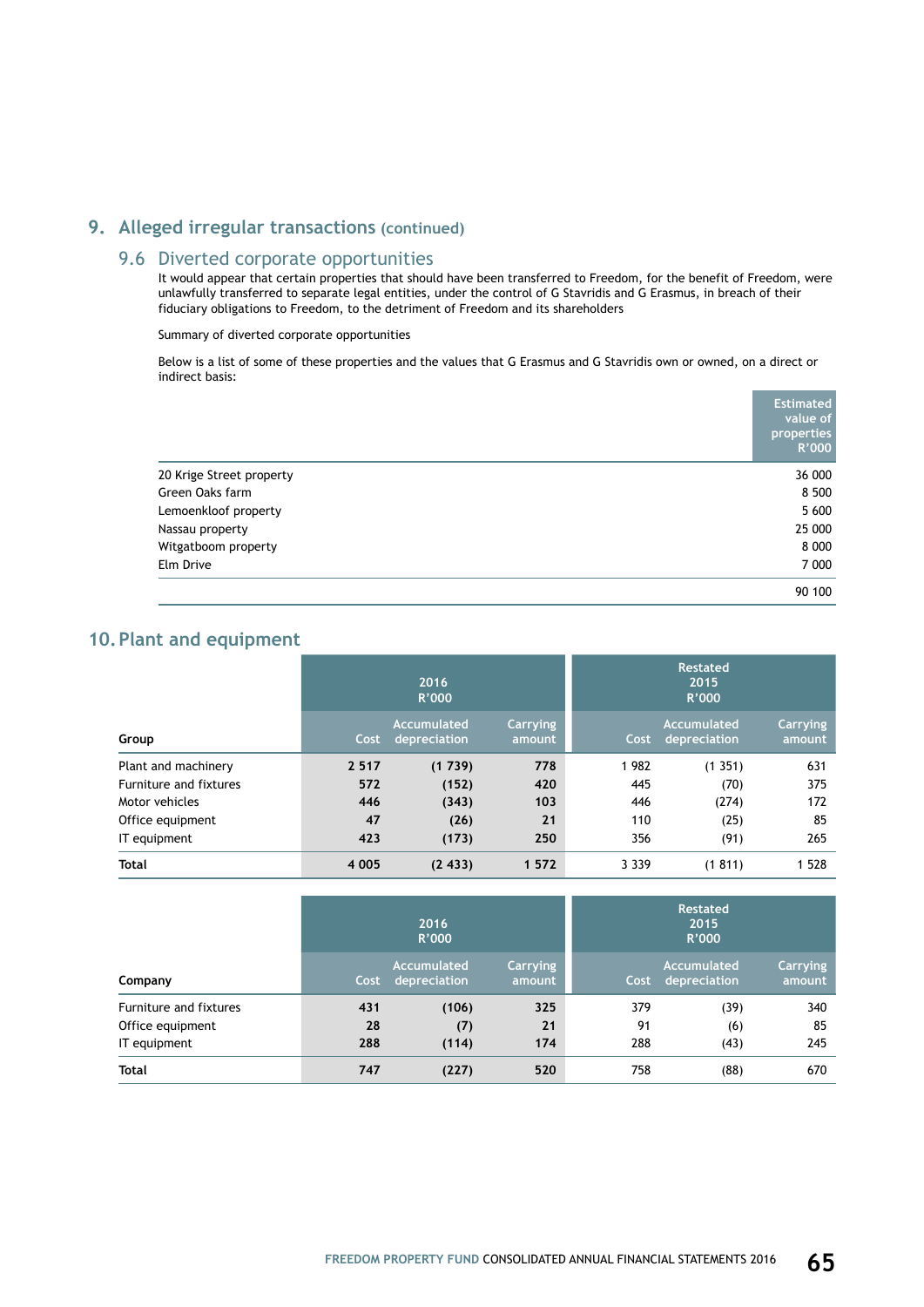## **10.Plant and equipment** (continued)

#### **Reconciliation of plant and equipment – Group – 2016 (R'000)**

|                        | <b>Opening</b><br>balance | <b>Additions</b>         | <b>Disposals</b>         | <b>Depreciation</b>      | <b>Closing</b><br>balance |
|------------------------|---------------------------|--------------------------|--------------------------|--------------------------|---------------------------|
| Plant and machinery    | 631                       | 534                      | $\overline{\phantom{0}}$ | (387)                    | 778                       |
| Furniture and fixtures | 375                       | 127                      | $\overline{\phantom{a}}$ | (82)                     | 420                       |
| Motor vehicles         | 172                       |                          | $\blacksquare$           | (69)                     | 103                       |
| Office equipment       | 85                        | $\overline{\phantom{0}}$ | (64)                     | $\overline{\phantom{a}}$ | 21                        |
| IT equipment           | 265                       | 93                       | $\blacksquare$           | (108)                    | 250                       |
|                        | 1 5 2 8                   | 754                      | (64)                     | (646)                    | 1572                      |

### **Reconciliation of plant and equipment – Group – Restated 2015 (R'000)**

|                        | <b>Opening</b><br>balance |     | <b>Additions</b><br>through<br><b>business</b><br><b>Additions combinations</b> | <b>Disposals</b>         | <b>Depreciation</b> | <b>Closing</b><br>balance |
|------------------------|---------------------------|-----|---------------------------------------------------------------------------------|--------------------------|---------------------|---------------------------|
| Plant and machinery    |                           |     | 777                                                                             | (98)                     | (48)                | 631                       |
| Furniture and fixtures |                           | 401 | 20                                                                              | $\overline{\phantom{a}}$ | (46)                | 375                       |
| Motor vehicles         |                           |     | 226                                                                             | (114)                    | 60                  | 172                       |
| Office equipment       | -                         | 91  | $\overline{\phantom{a}}$                                                        | $\overline{a}$           | (6)                 | 85                        |
| IT equipment           | -                         | 288 | 20                                                                              | $\overline{\phantom{a}}$ | (43)                | 265                       |
|                        |                           | 780 | 1 0 4 3                                                                         | (212)                    | (83)                | 1 5 2 8                   |

#### **Reconciliation of plant and equipment – Company – 2016 (R'000)**

|                        | <b>Opening</b><br>balance | <b>Additions</b> | <b>Disposals</b>         | <b>Depreciation</b>      | <b>Closing</b><br>balance |
|------------------------|---------------------------|------------------|--------------------------|--------------------------|---------------------------|
| Furniture and fixtures | 340                       | 53               | $\overline{\phantom{0}}$ | (68)                     | 325                       |
| Office equipment       | 85                        | $\blacksquare$   | (64)                     | $\overline{\phantom{a}}$ | 21                        |
| IT equipment           | 245                       | 27               | $\blacksquare$           | (98)                     | 174                       |
|                        | 670                       | 80               | (64)                     | (166)                    | 520                       |

#### **Reconciliation of plant and equipment – Company – Restated 2015 (R'000)**

|                        | <b>Opening</b><br>balance |     | Additions Depreciation | <b>Closing</b><br>balance |
|------------------------|---------------------------|-----|------------------------|---------------------------|
| Furniture and fixtures |                           | 379 | (39)                   | 340                       |
| Office equipment       |                           | 91  | (6)                    | 85                        |
| IT equipment           | $\overline{\phantom{a}}$  | 288 | (43)                   | 245                       |
|                        | $\overline{a}$            | 758 | (88)                   | 670                       |

#### **Notes:**

1. Office equipment was fully depreciated in 2016.<br>2. Certain assets that were previously incorrectly classified by the group as plant and machinery have been corrected in the 2015 results by transferring it to IT *equipment.*

#### **Prior period error**

In 2015 computer software was incorrectly classified as plant and equipment in both the group and company results. The 2015 results have been restated to correctly classify computer software as intangible assets (refer to note 11 for details on intangible assets and note 5 for further details on the prior period error).

#### **Plant and equipment encumbered as security**

No plant and equipment were encumbered as security as at 29 February 2016 (2015: Rnil).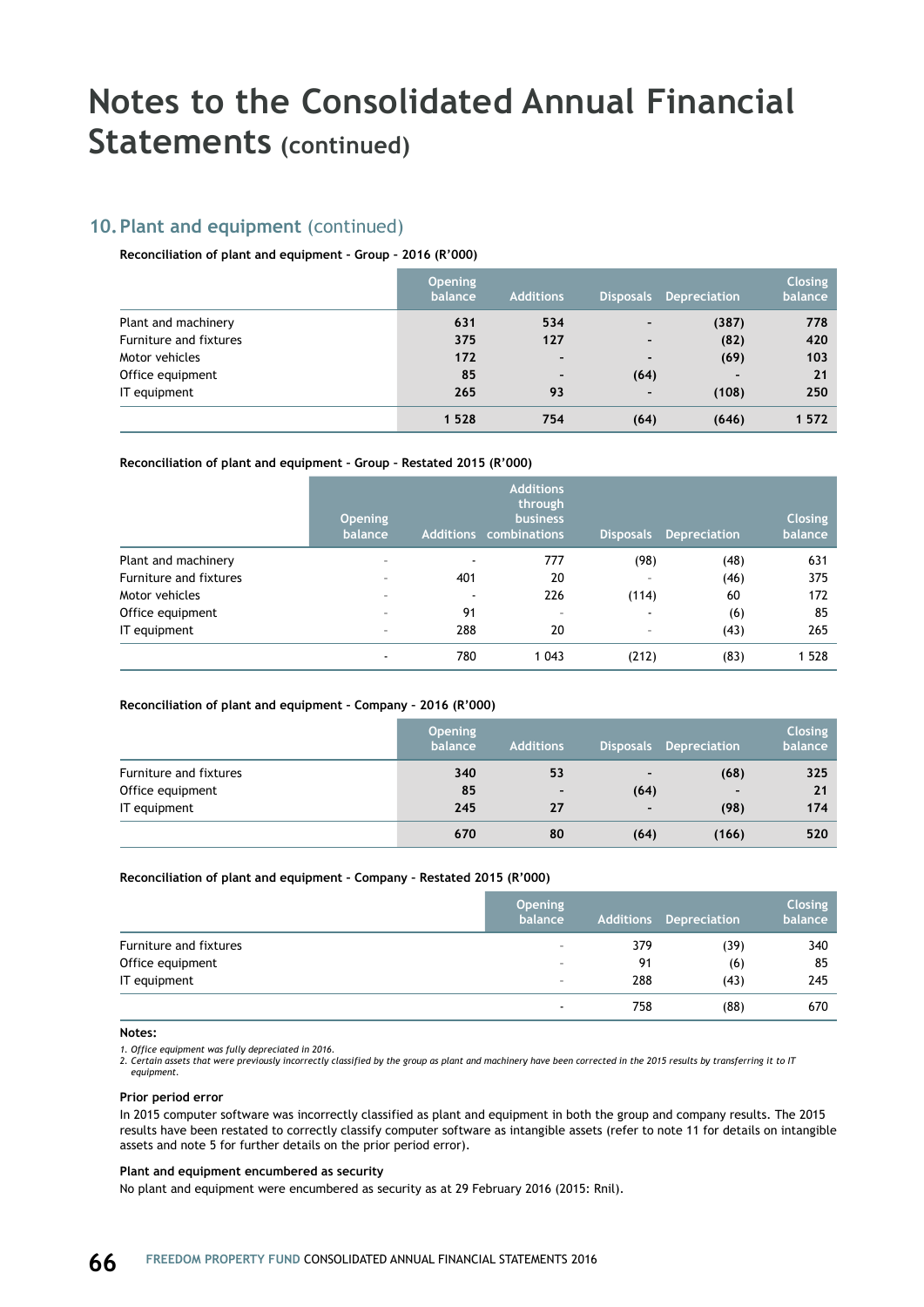## **11.Intangible assets**

|                          |      | 2016<br>R'000               |                           |      | Restated<br>2015<br>R'000   |                           |
|--------------------------|------|-----------------------------|---------------------------|------|-----------------------------|---------------------------|
| <b>Group and Company</b> | Cost | Accumulated<br>amortisation | <b>Carrying</b><br>amount | Cost | Accumulated<br>amortisation | <b>Carrying</b><br>amount |
| Computer software        | 116  | (57)                        | 59                        | 109  | (15)                        | 94                        |

### **Reconciliation of intangible assets – Group and Company – 2016 (R'000)**

|                   | <b>Opening</b><br>balance | Additions Amortisation | Closing<br>balance |
|-------------------|---------------------------|------------------------|--------------------|
| Computer software | 94                        | (42)                   | 59                 |

### **Reconciliation of intangible assets – Group and Company – Restated 2015 (R'000)**

|                   | <b>Opening</b><br><b>balance</b> |     | Additions Amortisation | <b>Closing</b><br>balance |
|-------------------|----------------------------------|-----|------------------------|---------------------------|
| Computer software | $\overline{\phantom{0}}$         | 109 | (15)                   | 94                        |

In 2015 computer software was incorrectly classified as plant and equipment. The 2015 results have been restated to correctly classify computer software as intangible assets (refer to note 5 for further details on the prior period error).

#### **Pledged as security**

No intangible assets were encumbered as security as at 29 February 2016 (2015: Rnil).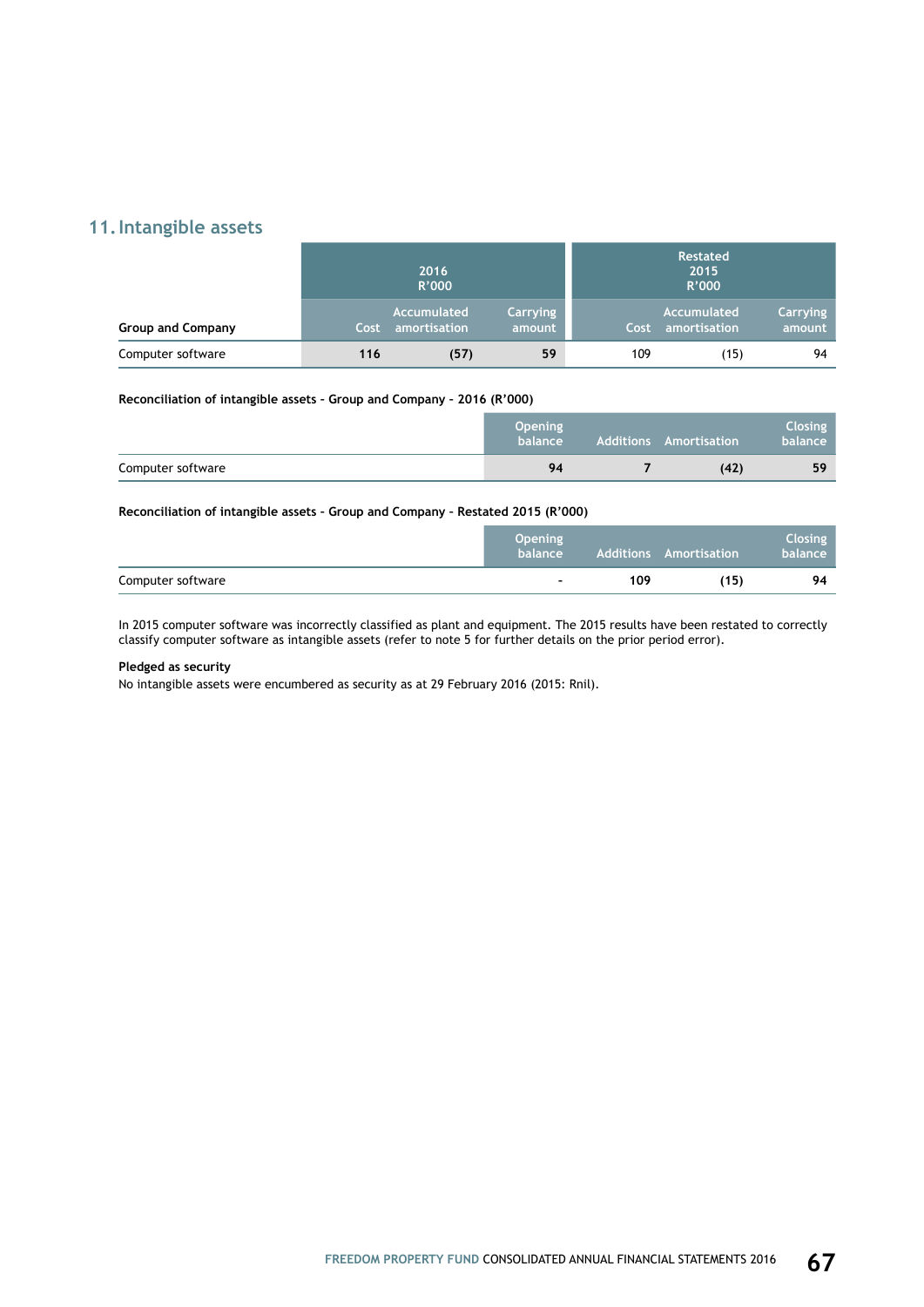|                                                 |                        |                      |                    |                  | <b>Investments</b><br>at cost | Accumulated<br><u>impairment</u> | Carrying<br>amount   | nvestments<br>at cost<br>Restatec | Accumulated<br>Restated<br>impairment |
|-------------------------------------------------|------------------------|----------------------|--------------------|------------------|-------------------------------|----------------------------------|----------------------|-----------------------------------|---------------------------------------|
| Name of subsidiary                              | business*<br>Nature of | controlled<br>Manner | holding<br>2016    | holding<br>2015  | 2016<br><b>R'000</b>          | 2016<br><b>R'000</b>             | 2016<br><b>R'000</b> | 2015<br>R'000                     | <b>R'000</b><br>2015                  |
| Apple Way Props Proprietary Limited             |                        | Directly             | $\tilde{g}$        | õ                |                               |                                  |                      |                                   |                                       |
| Clear Creek Trading Proprietary Limited         |                        | Directly             | $\tilde{8}$        | 100%             |                               |                                  |                      |                                   |                                       |
| Happy Boom Drive Properties Proprietary Limited |                        | Directly             | $\tilde{8}$        | 100%             |                               |                                  |                      |                                   |                                       |
| Hazel Hues Trading 8 Proprietary Limited        |                        | Directly             |                    |                  |                               |                                  |                      |                                   |                                       |
| vory Sun Trading 115 Proprietary Limited        |                        | Directly             |                    | $\frac{88}{100}$ |                               |                                  |                      |                                   |                                       |
| <2015058931 Proprietary Limited                 | ≃≏∝                    | Directly             |                    |                  |                               |                                  |                      |                                   |                                       |
| Kadoma Investments Proprietary Limited          |                        | Indirectly           |                    |                  |                               |                                  |                      |                                   |                                       |
| Las Manos Investments 152 Proprietary Limited** |                        | ndirectly            |                    |                  |                               |                                  |                      |                                   |                                       |
| Lazy Haze Stone Props Proprietary Limited       | ⊃∽                     | Directly             |                    |                  |                               |                                  |                      |                                   |                                       |
| Ligitprops 184 Proprietary Limited              |                        | ndirectly            |                    |                  |                               |                                  |                      |                                   |                                       |
| Off Peak Props Proprietary Limited              |                        | Directly             |                    |                  |                               |                                  |                      |                                   |                                       |
| Panzaweb Proprietary Limited                    |                        | Directly             |                    |                  |                               |                                  |                      |                                   |                                       |
| Passion Way Props Proprietary Limited           | ⊃ ∝ ⊃                  | Directly             |                    |                  |                               |                                  |                      |                                   |                                       |
| Proziguard Proprietary Limited                  |                        | Directly             |                    |                  |                               |                                  |                      |                                   |                                       |
| Somnitrax Proprietary Limited                   |                        | Directly             |                    |                  |                               |                                  |                      |                                   |                                       |
| Tower Sky Properties Proprietary Limited        | ςņ                     | Directly             |                    |                  |                               |                                  |                      |                                   |                                       |
| <b>Tubatse Estate Proprietary Limited</b>       |                        |                      |                    |                  |                               |                                  |                      |                                   |                                       |
| (62.5% indirect, 32.5% direct)                  |                        | Indirectly           | $\frac{800}{1000}$ |                  | 74 170<br>22 077              | $(74170)$<br>$(22077)$           |                      | 74 170<br>22 077                  | (74 170)<br>(22 077)                  |
| Zambesa Investments Proprietary Limited         |                        | Directly             |                    | 100%<br>100%     |                               |                                  |                      |                                   |                                       |
| Zolo Props Proprietary Limited                  |                        | Directly             | $\tilde{g}$        |                  |                               |                                  |                      |                                   |                                       |
|                                                 |                        |                      |                    |                  | 96 247                        | (96 247)                         |                      | 96247                             | (96 247)                              |

S - Holds land for sale *S – Holds land for sale*

*U – Holds undeveloped investment properties*

U - Holds undeveloped investment properties<br>D - Dormant *D – Dormant*

All subsidiaries are incorporated in South Africa and have February year ends, except Ligit Props 184 Proprietary Limited with an August year end. All subsidiaries are incorporated in South Africa and have February year ends, except Ligit Props 184 Proprietary Limited with an August year end.

The carrying amount of investments in subsidiaries is shown net of impairment losses. During the current year, there were no impairments of investments in the company (Restated 2015: Total impairment of The carrying amount of investments in subsidiaries is shown net of impairment losses. During the current year, there were no impairments of investments in the company (Restated 2015: Total impairment of investments in subsidiaries of R96 246 775 was raised, refer to note 5 for details on this prior period error). investments in subsidiaries of R96 246 775 was raised, refer to note 5 for details on this prior period error).

Prior to listing, a number of dormant/shelf companies were acquired by Freedom. These companies were not utilised during the years under review and have Prior to listing, a number of dormant/shelf companies were acquired by Freedom. These companies were not utilised during the years under review and have subsequently been excluded from the group and company financial statements. The values of these investments are Rnil. subsequently been excluded from the group and company financial statements. The values of these investments are Rnil.

# **Notes to the Consolidated Annual Financial Statements (continued)**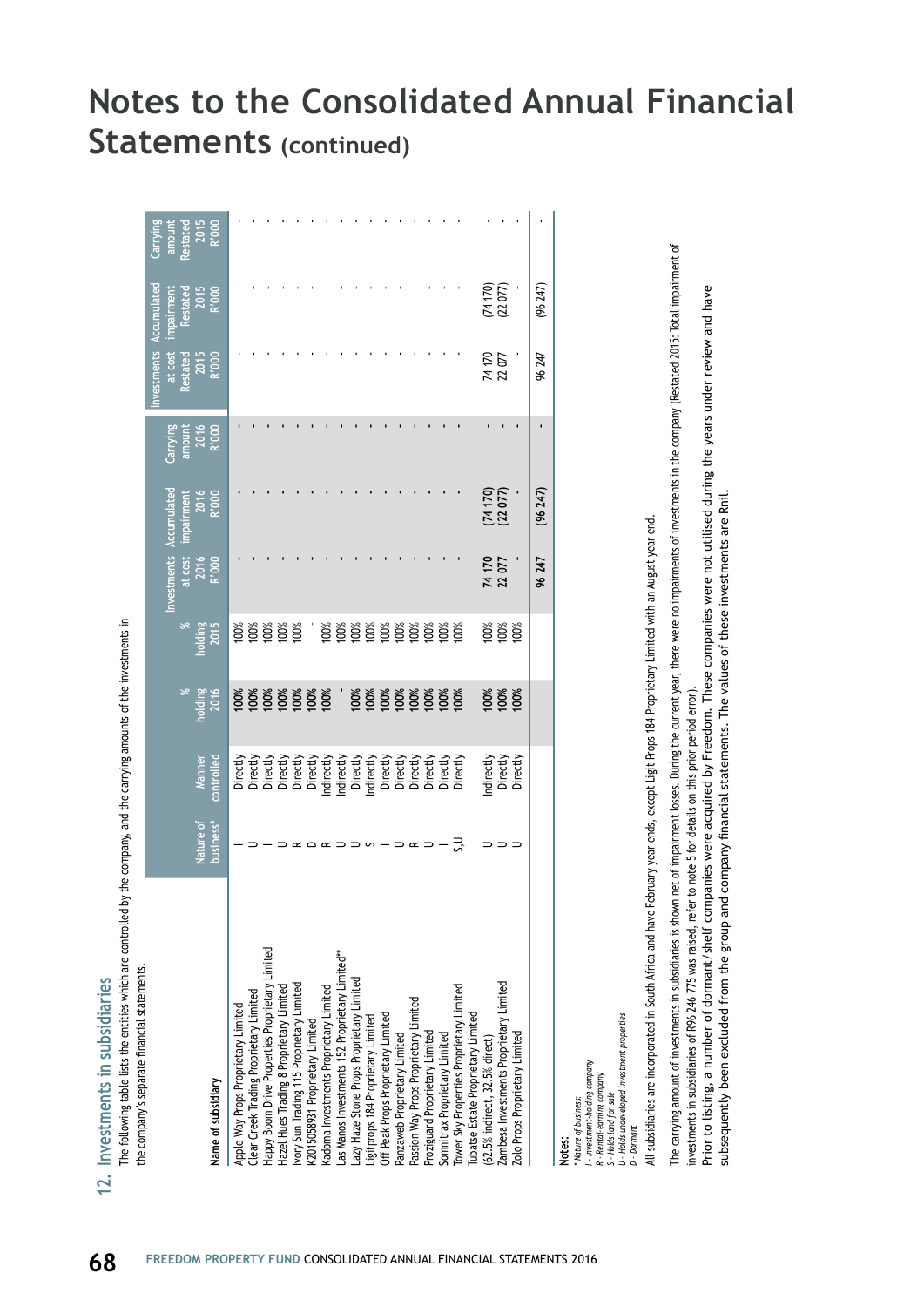## **13.Goodwill**

| .        |         | Group<br>2016<br>R'000           |                           |         | <b>Restated</b><br>2015<br>R'000 |                           |
|----------|---------|----------------------------------|---------------------------|---------|----------------------------------|---------------------------|
|          | Cost    | <b>Accumulated</b><br>impairment | <b>Carrying</b><br>amount | Cost    | Accumulated<br>impairment        | <b>Carrying</b><br>amount |
| Goodwill | 148 714 | (148714)                         | -                         | 148 714 | (148714)                         | $\sim$                    |

#### **Reconciliation of goodwill – Group – Restated 2015 (R'000)**

|          | <b>Opening</b>           | <b>Additions</b><br>through<br>business<br>balance combinations acquisitions Impairment | <b>Additions</b><br>through<br>other |          | <b>Closing</b><br>balance |
|----------|--------------------------|-----------------------------------------------------------------------------------------|--------------------------------------|----------|---------------------------|
| Goodwill | $\overline{\phantom{a}}$ | 30 503                                                                                  | 118 211                              | (148714) | $\sim$                    |

The goodwill arose as a result of the purchase consideration for acquisitions being more than the fair value of the investment properties (i.e. as determined on listing date of 12 June 2014). As disclosed on SENS on 21 December 2017, the original valuations of the investment properties were overstated by R1,3 billion, which resulted in the recognition of goodwill. Refer to note 5 for further details on the prior period errors.

#### **Additions through business combinations:**

The goodwill classified as additions through business combinations relate to the acquisitions of Kadoma Investments Proprietary Limited and Ligit Props 184 Proprietary Limited. Refer to note 4 for further details on these business combinations.

#### **Additions through other acquisitions:**

The entities that were not considered to be IFRS 3 business combinations, were also consolidated according to IFRS 10 requirements. The purchase consideration value was treated as required for an asset acquisition, valued at the fair value of the shares issued as consideration. A difference existed on consolidation and was accounted and disclosed as either goodwill or gain on bargain purchase on acquisition.

The goodwill classified as additions through other acquisitions arose with the acquisition of Tubatste Estate Proprietary Limited. A gain on bargain purchase of R21,818,313 was recognised with the acquisition of Zambesa Investments Proprietary Limited.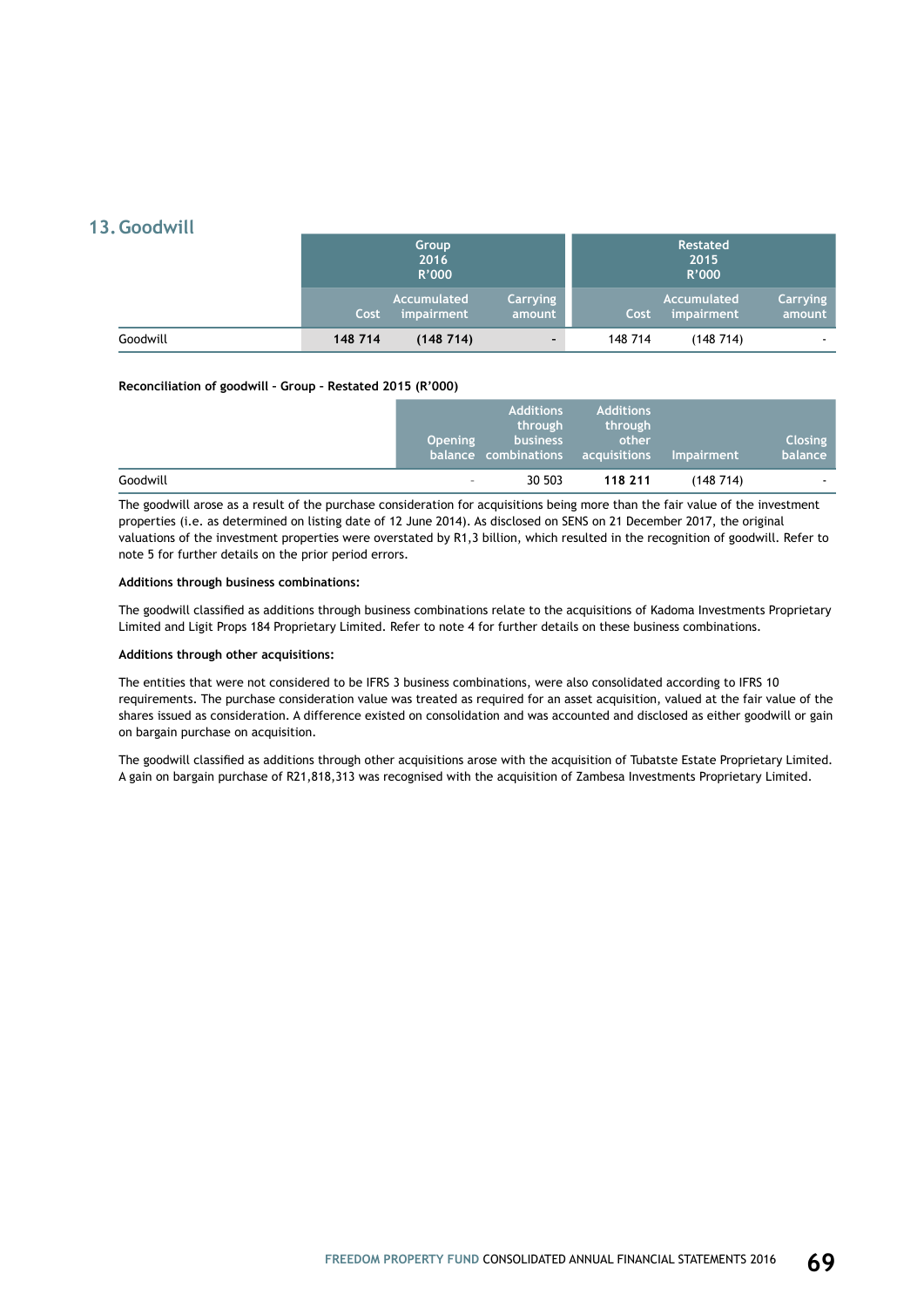| 14. Loans to (from) subsidiaries<br>Company - 2016 (R'000) |                                               |                           |                              |                                       |                               |             |                                       |  |
|------------------------------------------------------------|-----------------------------------------------|---------------------------|------------------------------|---------------------------------------|-------------------------------|-------------|---------------------------------------|--|
|                                                            | <b>period</b><br>Repayment<br><b>Discount</b> | <b>Opening</b><br>balance | received<br>made<br>Advances | made<br><b>Repayments</b><br>received | eceived<br>Jeemed<br>interest | Impairments | Write-off on<br>sale of<br>subsidiary |  |
| Apple Way Props Proprietary Limited                        | 5 years                                       | 24892                     | $\overline{24}$              |                                       | 9773                          | (18963)     |                                       |  |
| Clear Creek Trading 145 Proprietary Limited                | 15 years                                      | 11072                     | 276                          | (216)                                 | 24854                         | (945)       |                                       |  |
| Happy Boom Drive Proprietary Limited                       | 10 years                                      | 798                       | $\overline{24}$              |                                       | 879                           |             |                                       |  |
| Hazel Hues Trading 8 Proprietary Limited                   | 15 years                                      | 3 272                     | 810                          |                                       | 7111                          | (4 160)     |                                       |  |
| Ivory Sun Trading 115 Proprietary Limited                  | 15 years                                      | 1301                      | 398                          | (298)                                 | 3093                          |             |                                       |  |
| K2015058931 Proprietary Limited                            | lot discounted                                |                           | 5628                         |                                       |                               | (5628)      |                                       |  |
| Kadoma Investments Proprietary Limited                     | <b>Vot discounted</b>                         | (22141)                   | (24989)                      | 36 424                                |                               |             |                                       |  |
| as Manos Investments 152 Proprietary Limited               | <b>Vot discounted</b>                         | 2895                      | 1535                         |                                       |                               |             | (4430)                                |  |
| Lazy Haze Stone Props Proprietary Limited                  | 15 years                                      | 2800                      | 803                          | (815)                                 | 6212                          | (1740)      |                                       |  |
| Ligitprops 184 Proprietary Limited                         | <b>Jot discounted</b>                         | (3245)                    |                              | 2688                                  |                               |             |                                       |  |
| Off Peak Props Proprietary Limited                         | 10 years                                      | 81548                     | 22693                        |                                       | 7496                          | (36513)     |                                       |  |
| Panzaweb Proprietary Limited                               | 15 years                                      | 1262                      | 62                           |                                       | 2795                          | (501)       |                                       |  |
| Passion Way Props Proprietary Limited                      | 10 years                                      | 6398                      | 3679                         | (28 806)                              | 7308                          |             |                                       |  |
| Proziguard Proprietary Limited                             | 10 years                                      | 4 157                     | 136                          |                                       | 4662                          | (1037)      |                                       |  |
| Somnitrax Proprietary Limited                              | 15 years                                      | 14859                     | 25                           |                                       | 31820                         | (12815)     |                                       |  |
| Tower Sky Properties Proprietary Limited                   | 5 years                                       | 15453                     | 7751                         | (17415)                               | 1405                          |             |                                       |  |
| Tubatse Estate Proprietary Limited                         | <b>Vot discounted</b>                         | 73                        | 913                          |                                       |                               | (986)       |                                       |  |
| Zambesa Investments Proprietary Limited                    | 15 years                                      | 2117                      | 266                          | $\overline{5}$                        | 7088                          |             |                                       |  |
| Zolo Props Proprietary Limited                             | 15 years                                      | 3859                      | 59                           | (1407)                                | 8715                          | (2101)      |                                       |  |
|                                                            |                                               | 151370                    | 20099                        | (9915)                                | 123211                        | (85, 389)   | (4430)                                |  |
| Note                                                       |                                               |                           |                              |                                       | 32                            |             |                                       |  |

| <b>Notes to the Consolidated Annual Financial</b> |
|---------------------------------------------------|
| <b>Statements (continued)</b>                     |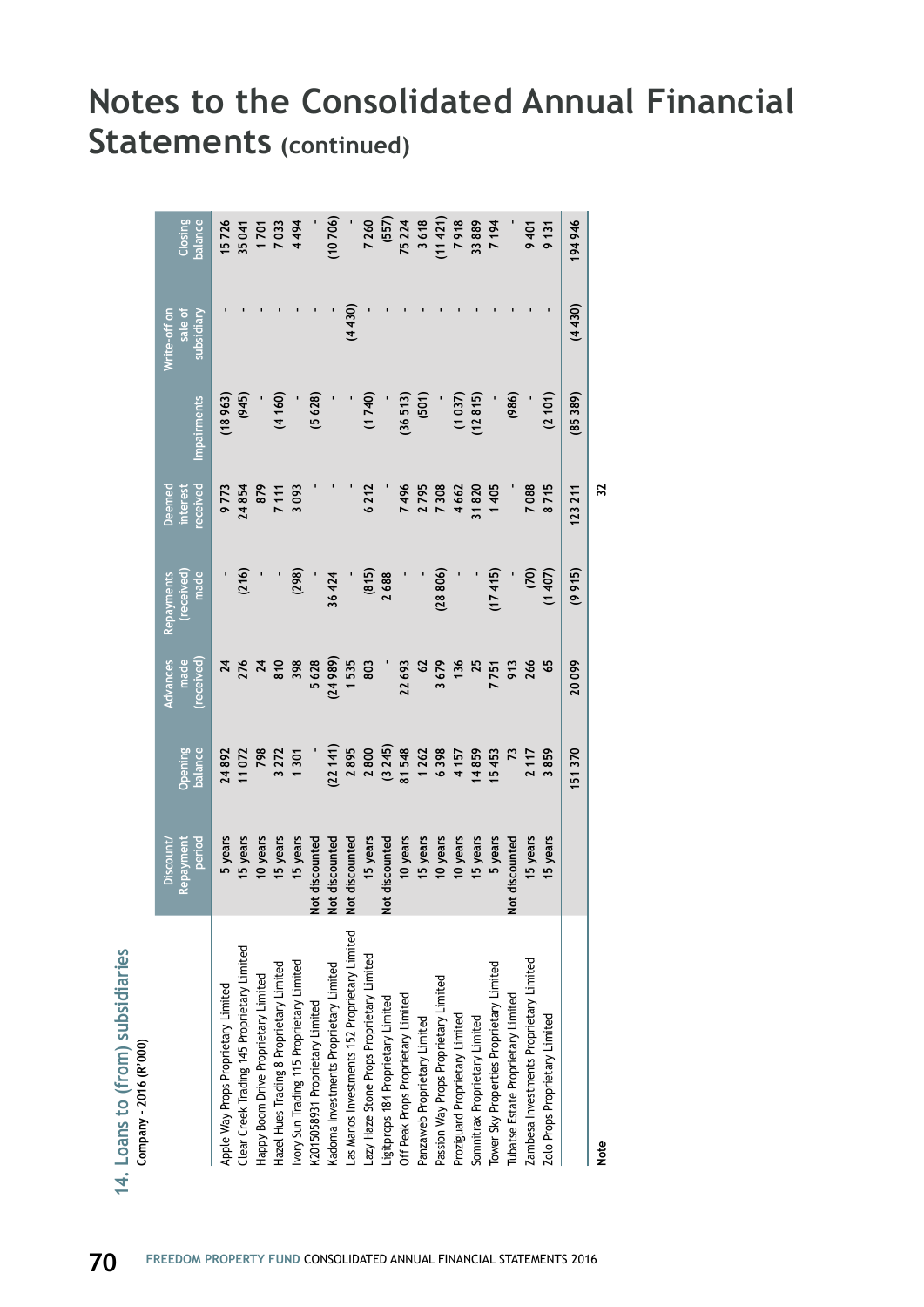| "continuar"                    |                            |
|--------------------------------|----------------------------|
| $\text{tes}$<br>om) subsidiari |                            |
|                                | iy - Restated 2015 (R'000) |
| Loans to (from                 | Company                    |
| ٦                              |                            |

|                                               | Period<br><b>Discount/</b><br>Repayment | balance<br>Opening | received<br>made<br>dvances | (received)<br>made<br>Repayments | eceived<br>Deemed<br>interest | Discounting<br>of loans | balance<br>Closing |
|-----------------------------------------------|-----------------------------------------|--------------------|-----------------------------|----------------------------------|-------------------------------|-------------------------|--------------------|
| Apple Way Props Proprietary Limited           | 5 years                                 |                    | 35 158                      | (493)                            | 2045                          | (11818)                 | 24892              |
| Clear Creek Trading 145 Proprietary Limited   | 15 years                                |                    | 35926                       |                                  | 786                           | (25640)                 | 11072              |
| Happy Boom Drive Proprietary Limited          | 10 years                                |                    | 1677                        |                                  | 65                            |                         | 798                |
| Hazel Hues Trading 8 Proprietary Limited      | 15 years                                |                    | 10383                       |                                  | 250                           | $(3192)$<br>(1936)      | 3272               |
| Ivory Sun Trading 115 Proprietary Limited     | 15 years                                |                    | 4394                        |                                  | g                             |                         | 1301               |
| Kadoma Investments Proprietary Limited        | Not discounted                          |                    | (152, 104)                  | 129 963                          |                               |                         | (22141)            |
| Las Manos Investments 152 Proprietary Limited | Not discounted                          |                    | 2895                        |                                  |                               |                         | 2895               |
| Lazy Haze Stone Props Proprietary Limited     | 15 years                                |                    | 10448                       | (1436)                           | 212                           | (6424)                  | 2800               |
| -igitprops 184 Proprietary Limited            | Not discounted                          |                    | 4509                        | (7754)                           |                               |                         | (3245)             |
| Off Peak Props Proprietary Limited            | 10 years                                |                    | 177 766                     |                                  | 4922                          | (101140)                | 81548              |
| Panzaweb Proprietary Limited                  | 15 years                                |                    | 4057                        |                                  | 8                             | (2885)                  | 1262               |
| Passion Way Props Proprietary Limited         | 10 years                                |                    | 15087                       | (1381)                           | 402                           | (7710)                  | 6398               |
| Proziguard Proprietary Limited                | 10 years                                |                    | 8819                        |                                  | 288                           | (4950)                  | 4 157              |
| Somnitrax Proprietary Limited                 | 15 years                                |                    | 46 679                      |                                  | 1119                          | (32939)                 | 14859              |
| Tower Sky Properties Proprietary Limited      | 5 years                                 |                    | 21973                       |                                  | 981                           | (7501)                  | 15453              |
| Tubatse Estate Proprietary Limited            | Not discounted                          |                    | $\mathfrak{r}$              |                                  |                               |                         | $\mathfrak{p}$     |
| Cambesa Investments Proprietary Limited       | 15 years                                |                    | 9 205                       |                                  | 249                           | (7337)                  | 2117               |
| Zolo Props Proprietary Limited                | 15 years                                |                    | 12574                       |                                  | 254                           | (8969)                  | 3859               |
|                                               |                                         |                    | 249 519                     | 118899                           | 11762                         | (228810)                | 51370              |
| <b>Notes</b>                                  |                                         |                    |                             |                                  | 32                            |                         |                    |

**Notes** 32**Notes**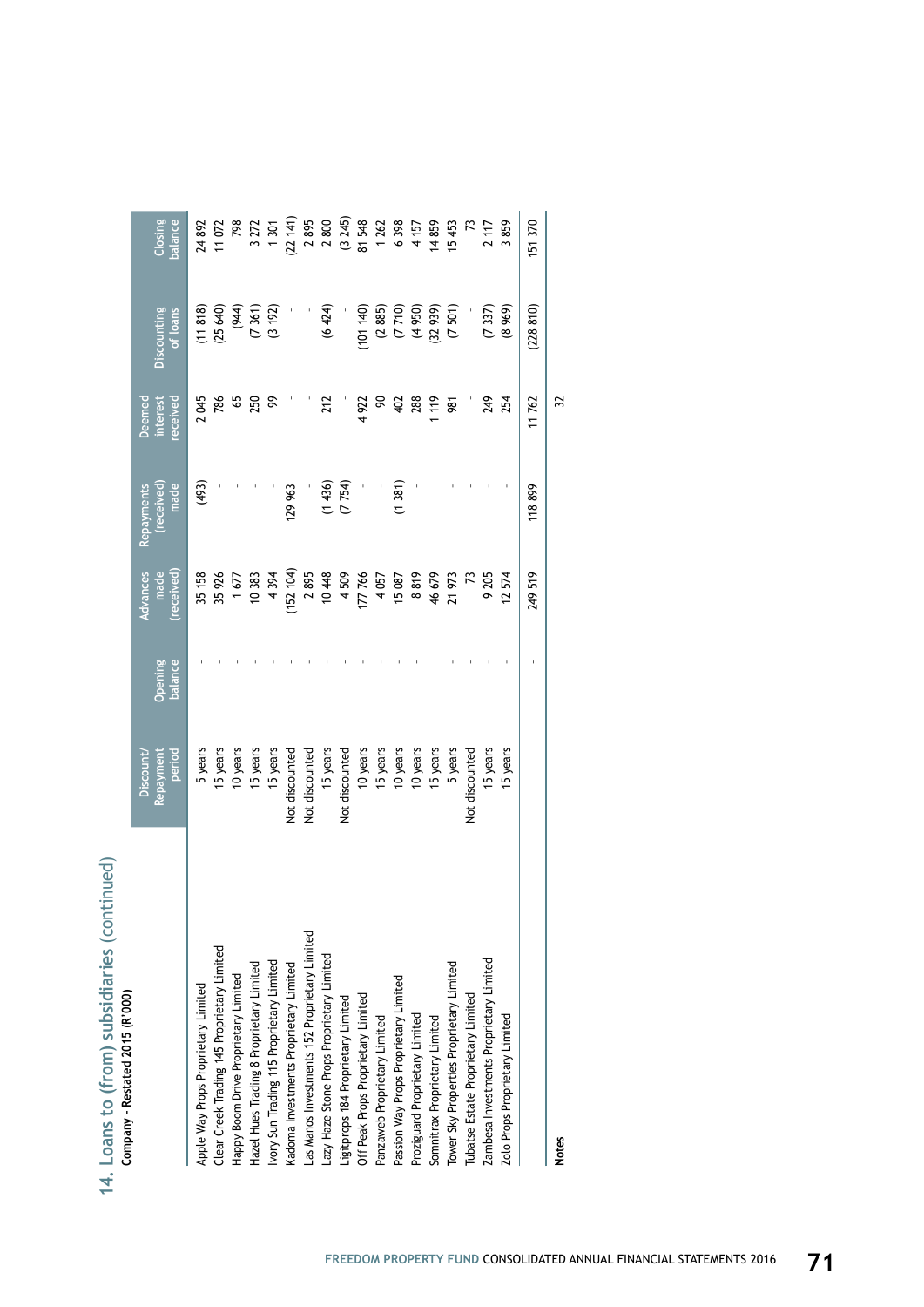# **14.Loans to (from) subsidiaries (continued)**

The loans are unsecured and bear interest at rates agreed from time-to-time. All the loans consist of a current and non-current portion.

### **Loans receivable**

Receivable portions that are repayable over more than 12 months have been discounted at 8.70% (Restated 2015: 8.70%) over the expected repayment periods and are classified as non-current assets.

The portion of the loans receivable within the next 12 months have not been discounted and are classified as current assets.

Certain loans have been impaired to ensure that they reflect the amount that is considered to be recoverable from the individual subsidiaries.

#### **Loans payable**

There are no fixed terms of repayment associated with the loans and all loans payable are therefore classified as current and are not discounted.

Refer to note 5 for details on the prior period restatements.

|                     |               | Group                            |               | <b>Company</b>                   |
|---------------------|---------------|----------------------------------|---------------|----------------------------------|
|                     | 2016<br>R'000 | <b>Restated</b><br>2015<br>R'000 | 2016<br>R'000 | <b>Restated</b><br>2015<br>R'000 |
| Non-current assets  | -             | $\overline{\phantom{a}}$         | 21 648        | 22 288                           |
| Current assets      | -             | $\overline{\phantom{a}}$         | 195 982       | 154 468                          |
| Current liabilities | -             | $\overline{\phantom{a}}$         | (22684)       | (25386)                          |
|                     | ۰             | $\overline{\phantom{a}}$         | 194 946       | 151 370                          |

### **Loans to group companies pledged as collateral**

No loans to group companies were pledged as collateral as at 29 February 2016 (2015: Rnil).

# **15.Inventories**

|                                 |               | Group                            |                          | <b>Company</b>                   |
|---------------------------------|---------------|----------------------------------|--------------------------|----------------------------------|
|                                 | 2016<br>R'000 | <b>Restated</b><br>2015<br>R'000 | 2016<br>R'000            | <b>Restated</b><br>2015<br>R'000 |
| Miami Village property          | 9 1 1 0       | 16 986                           | -                        | $\overline{\phantom{a}}$         |
| Langebaan Beach Resort property | 3 1 2 5       | 2869                             | -                        | $\overline{\phantom{a}}$         |
|                                 | 12 2 3 5      | 19 855                           | $\overline{\phantom{0}}$ | $\overline{\phantom{a}}$         |

#### **Reconciliation of inventories – Group – 2016 (R'000)**

|                                                           | <b>Opening</b><br>balance | <b>Additions</b> | <b>Disposals</b> | <b>Closing</b><br>balance |
|-----------------------------------------------------------|---------------------------|------------------|------------------|---------------------------|
| Miami Village property<br>Langebaan Beach Resort property | 16 986<br>2869            | -<br>2 3 1 8     | (7876)<br>(2062) | 9 1 1 0<br>3 1 2 5        |
|                                                           | 19855                     | 2 3 1 8          | (9938)           | 12 2 3 5                  |

### **Reconciliation of inventories – Group – Restated 2015 (R'000)**

|                                 | <b>Opening</b><br>balance | <b>Additions</b>         | <b>Additions</b><br>through<br><b>business</b><br>combinations | Write down               | <b>Closing</b><br>balance |
|---------------------------------|---------------------------|--------------------------|----------------------------------------------------------------|--------------------------|---------------------------|
| Miami Village property          | -                         | 16 986                   | -                                                              | $\overline{\phantom{a}}$ | 16 986                    |
| Langebaan Beach Resort property | -                         | $\overline{\phantom{a}}$ | 3 3 7 3                                                        | (504)                    | 2869                      |
|                                 | -                         | 16 986                   | 3 3 7 3                                                        | (504)                    | 19 855                    |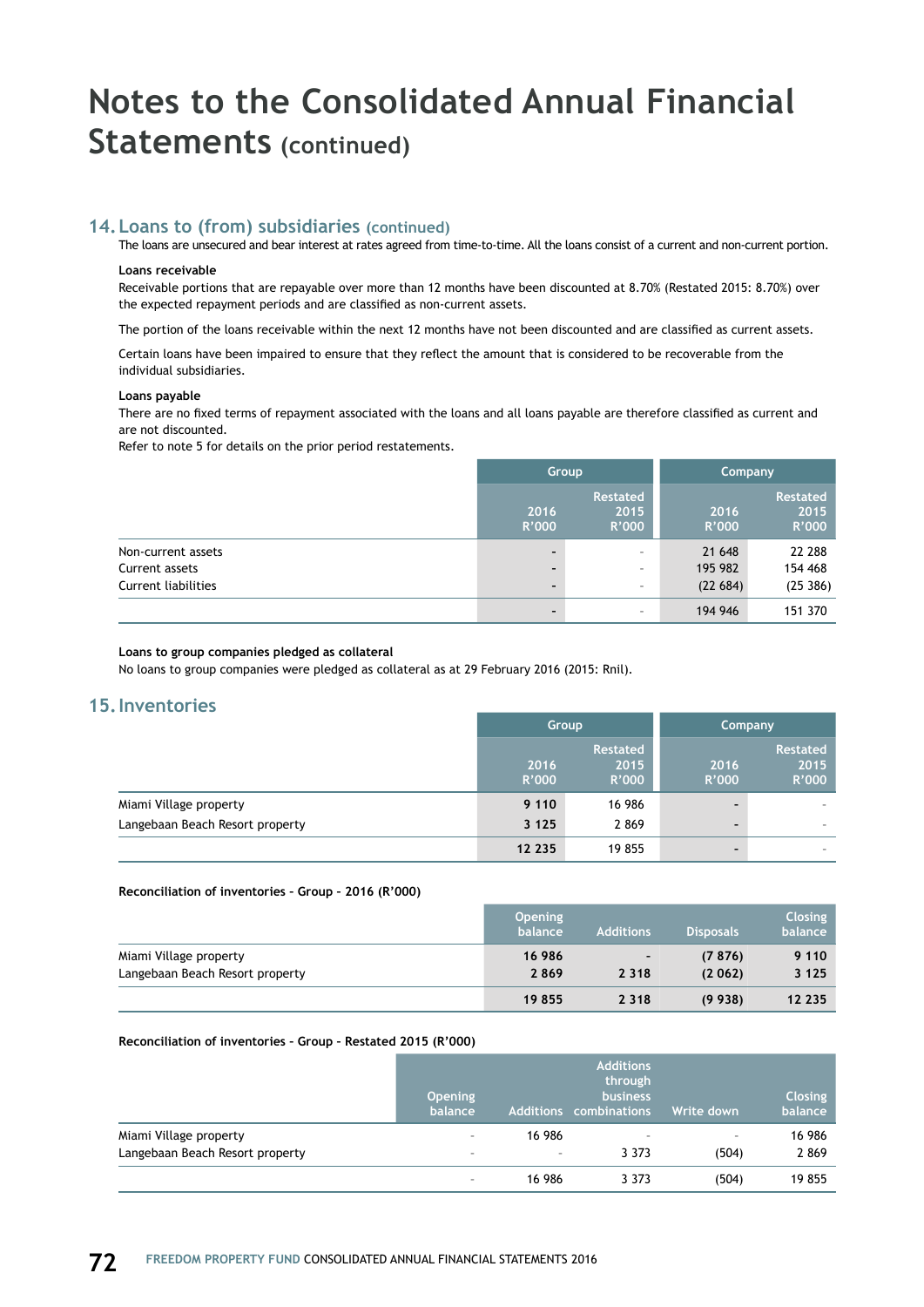## **15.Inventories (continued)**

### **Details of inventories**

Inventories comprise of land as detailed above. Inventories are measured at the lower of cost and net realisable value. As the costs remains lower than the net realisable value, the inventories are recorded at cost.

### **Miami Village property**

At year end Tower Sky Properties Proprietary Limited owned 167 (2015: 207) erven situated at Miami Village, Lampiesbaai, St Helena Bay, Western Cape.

### **Langebaan Beach Resort property**

At year end Ligitprops 184 Proprietary Limited owned land situated at Erf 3671, Langebaan, Western Cape. This property was previously incorrectly accounted for at fair value, refer to note 5 for details of the previous accounting treatment and impact.

### **Inventory pledged as security**

No inventory was pledged as security as at 29 February 2016 (2015: Rnil).

# **16.Trade and other receivables**

|                                                                                                                                                                                                                                                                                                                                                                                                                                               | Group                             |                                         |                                     | Company                                 |
|-----------------------------------------------------------------------------------------------------------------------------------------------------------------------------------------------------------------------------------------------------------------------------------------------------------------------------------------------------------------------------------------------------------------------------------------------|-----------------------------------|-----------------------------------------|-------------------------------------|-----------------------------------------|
|                                                                                                                                                                                                                                                                                                                                                                                                                                               | 2016<br><b>R'000</b>              | <b>Restated</b><br>2015<br><b>R'000</b> | 2016<br>R'000                       | <b>Restated</b><br>2015<br><b>R'000</b> |
| <b>Trade receivables</b><br>Less: Provision for doubtful debts                                                                                                                                                                                                                                                                                                                                                                                | 6 701<br>(910)                    | 856<br>(273)                            | $\overline{2}$                      |                                         |
| Sundry receivables<br>Less: Provision for doubtful debts                                                                                                                                                                                                                                                                                                                                                                                      | 5791<br>15 403<br>(10731)         | 583<br>1 1 7 2<br>(257)                 | $\overline{2}$<br>4 9 7 5<br>(4975) | 1 0 6 4<br>(257)                        |
| Deposits<br>Prepayments<br>VAT                                                                                                                                                                                                                                                                                                                                                                                                                | 4672<br>173<br>132<br>17 048      | 915<br>274<br>22 0 36                   | 317                                 | 807<br>37                               |
|                                                                                                                                                                                                                                                                                                                                                                                                                                               | 27816                             | 23 808                                  | 319                                 | 844                                     |
| Trade and other receivables pledged as security<br>The company's rights and claims on proceeds from value-added tax<br>refunds have been ceded in favour of Nedbank Limited for such<br>period as the overdraft is in place.<br><b>Sundry receivables</b><br>Details of gross sundry receivables<br>Freesteel Proprietary Limited<br>All Wide Properties Proprietary Limited<br><b>G Stavridis</b><br>NT Govender<br>Sundry - Ligit Props 184 | 5756<br>4 7 1 8<br>257<br>4 6 6 4 | 792<br>257                              | 4 7 1 8<br>257                      | 792<br>257                              |
| Other                                                                                                                                                                                                                                                                                                                                                                                                                                         | 8                                 | 123                                     |                                     | 15                                      |
|                                                                                                                                                                                                                                                                                                                                                                                                                                               | 15 403                            | 1 1 7 2                                 | 4975                                | 1 0 6 4                                 |
| Fully performing trade and other receivables<br>Trade receivables<br>Sundry receivables<br>Deposits                                                                                                                                                                                                                                                                                                                                           | 5791<br>4672<br>173<br>10 636     | 583<br>915<br>274<br>1 7 7 2            | $\overline{2}$<br>$\overline{2}$    | 807<br>807                              |
|                                                                                                                                                                                                                                                                                                                                                                                                                                               |                                   |                                         |                                     |                                         |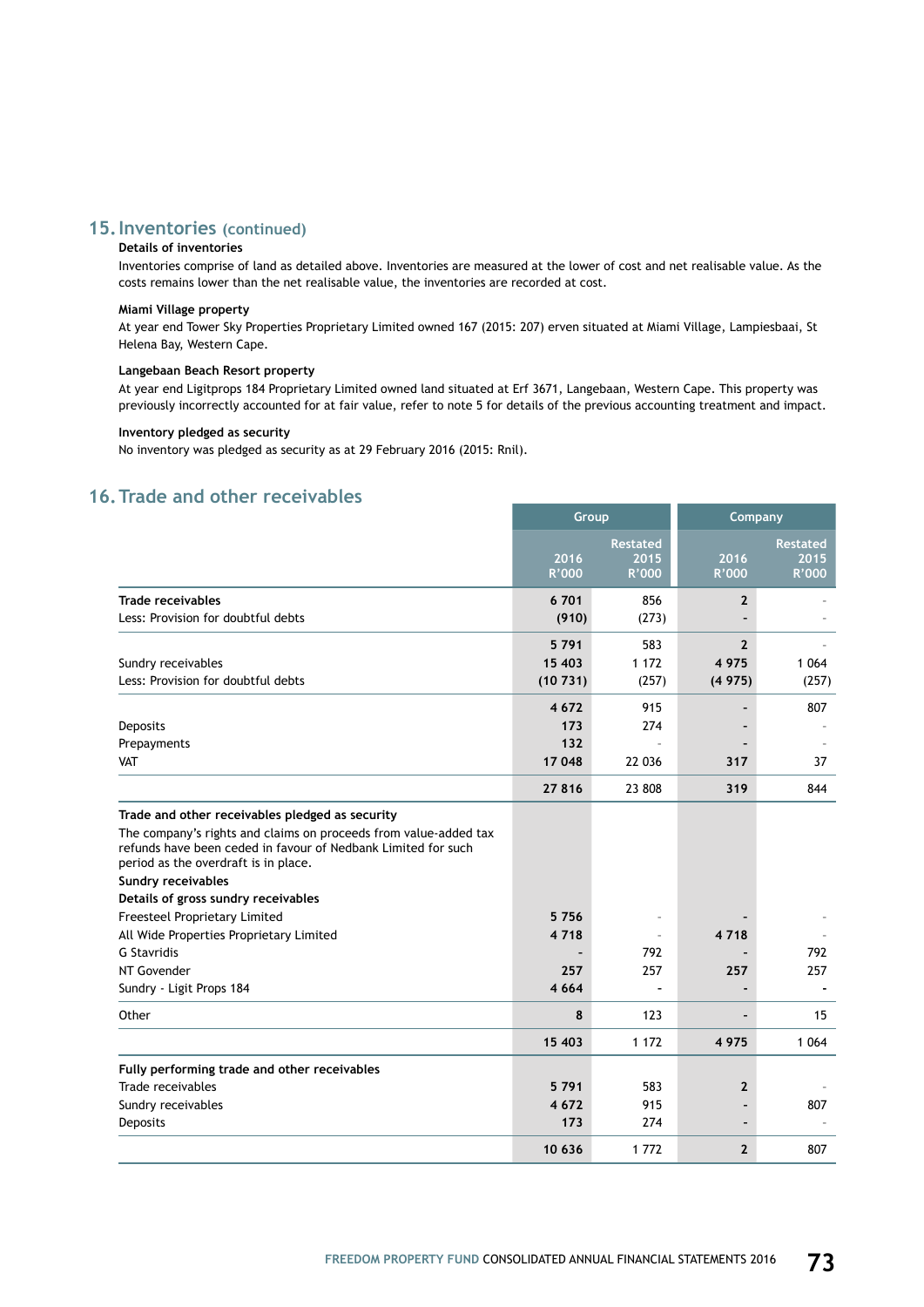## **16.Trade and other receivables (continued)**

|                                                                                                  |               | Group                            |               | Company                          |
|--------------------------------------------------------------------------------------------------|---------------|----------------------------------|---------------|----------------------------------|
|                                                                                                  | 2016<br>R'000 | Restated<br>2015<br><b>R'000</b> | 2016<br>R'000 | <b>Restated</b><br>2015<br>R'000 |
| Credit quality of fully performing trade and other receivables<br>Small and medium-sized tenants | 10 636        | 1 772                            |               | 807                              |

The credit quality of trade and other receivables that are neither past nor due nor impaired were assessed by reference to historical information about counterparty default rates.

These receivables were all categorised as small and medium-sized tenants, which consist primarily of non-listed tenants and privately held small to medium-sized businesses.

### **Trade and other receivables past due**

Trade and other receivables which are less than 30 days past due are not considered to be impaired. Management assesses each customer exceeding these terms on an individual basis for impairment indications. At 29 February 2016 and 28 February 2015 all past due receivables have been impaired.

### **Trade and other receivables impaired**

**Group:**

As at 29 February 2016 trade and other receivables of R11 640 728 (Restated 2015: R530 797) were impaired and provided for. The impaired receivables relate to:

### **Trade receivables – R909 756 (Restated 2015: R273 372):**

Individually impaired receivables of:

- Kadoma Investments Proprietary Limited: R853 110 (Restated 2015: R251 061).
- Ivorty Sun Trading 115 Proprietary Limited: R56 645 (2015: R22 311).

### **Sundry receivables (all related parties – refer to note 6 for further details) – R10 730 972 (Restated 2015: R257 425):**

- An overpayment on properties of R5 755 547 (2015: Rnil) to Freesteel Proprietary Limited. The costs relating to a warehouse that was allegedly constructed by Freesteel cannot be substantiated. Freesteel has been placed into liquidation.
- Freedom purchased shares in Cross Atlantis. Freedom issued 35 000 000 shares to effect the transaction. The sale was irregular as the alleged sellers of Cross Atlantis were not in a position to sell the investment. Freedom therefore issued 35 000 000 shares for R4 718 000 without getting the intended investment (2015: Rnil).
- The loan to the former Chief exeutive officer, NT Govender, amounting to R257 425 (R257 425).

#### **Company:**

As at 29 February 2016, sundry receivables of R4 975 425 (Restated 2015: R257 425) were impaired and provided for. The impaired receivables relate to:

### **Sundry receivables (all related parties - refer to note 6 for futher details) - R4 975 425 (Restated 2015: R257 425):**

- All Wide Properties Proprietary Limited of R4 718 000 (2015: Rnil) as explained above.
- The loan to the former Chief executive officer. NT Govender, amounting to R257 425 (R257 425).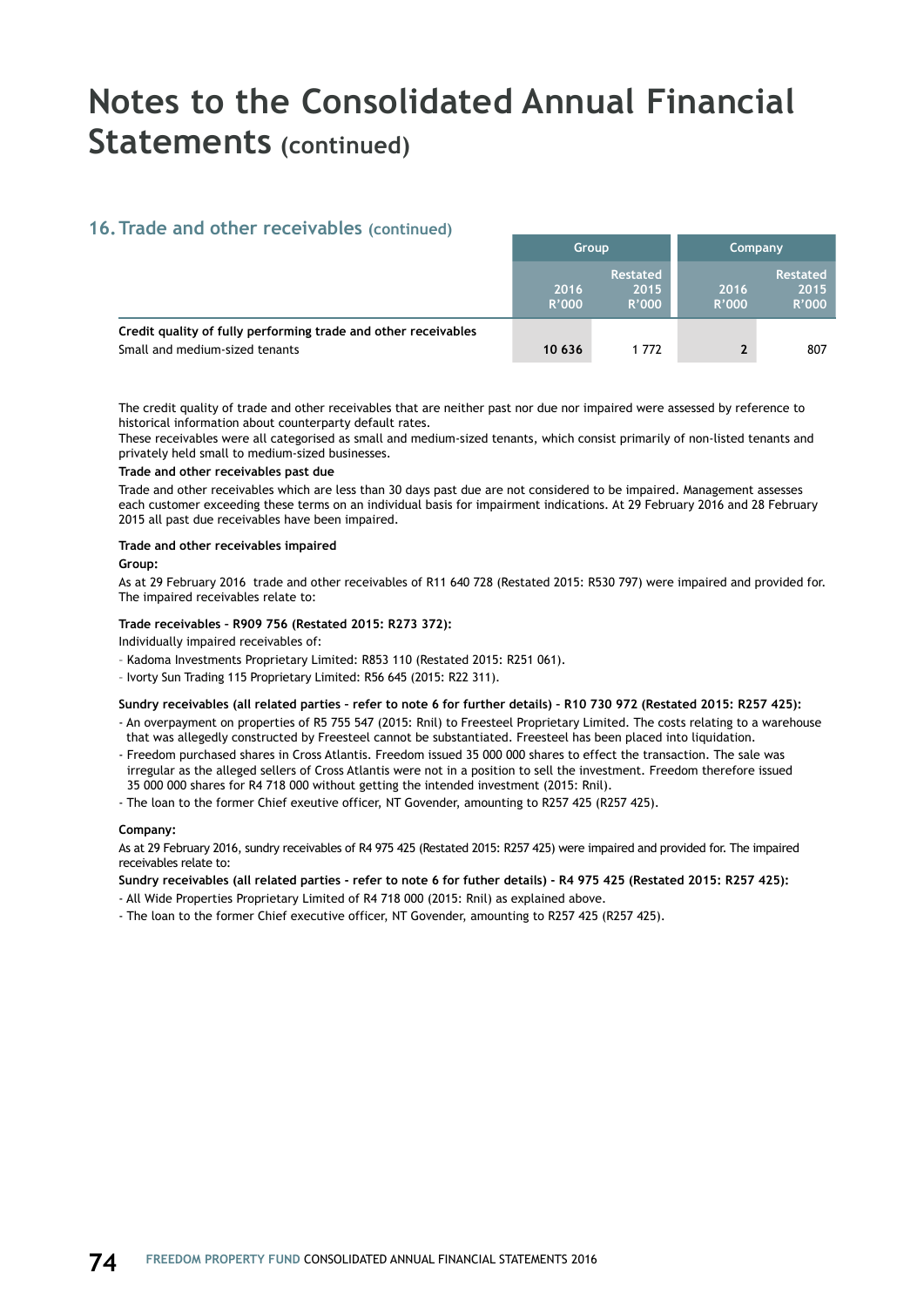## **16.Trade and other receivables (continued)**

|                                                                                           |               | Group                            | Company       |                                  |
|-------------------------------------------------------------------------------------------|---------------|----------------------------------|---------------|----------------------------------|
|                                                                                           | 2016<br>R'000 | <b>Restated</b><br>2015<br>R'000 | 2016<br>R'000 | <b>Restated</b><br>2015<br>R'000 |
| The ageing of these impaired receivables is as follows:<br>3 to 6 months<br>Over 6 months | 910<br>10 731 | 273<br>257                       | 4975          | 257                              |
|                                                                                           | 11 641        | 530                              | 4975          | 257                              |
| Reconciliation of provision for impairment of trade and other<br>receivables              |               |                                  |               |                                  |
| Opening balance<br>Provision for impairment:                                              | 530           | -                                | 257           |                                  |
| - Trade receivables                                                                       | 637           | 273                              |               |                                  |
| - Freesteel Proprietary Limited                                                           | 5756          | $\overline{\phantom{0}}$         |               |                                  |
| - All Wide Properties Proprietary Limited                                                 | 4 7 1 8       | $\overline{\phantom{0}}$         | 4 7 1 8       |                                  |
| - NT Govender                                                                             | -             | 257                              | -             | 257                              |
|                                                                                           | 11 641        | 530                              | 4975          | 257                              |

Refer to note 5 for details on prior period errors and the restatements relating to them.

# **17.Cash and cash equivalents**

|                                       | Group          |                                  | Company       |                                  |
|---------------------------------------|----------------|----------------------------------|---------------|----------------------------------|
|                                       | 2016<br>R'000  | <b>Restated</b><br>2015<br>R'000 | 2016<br>R'000 | <b>Restated</b><br>2015<br>R'000 |
| Cash and cash equivalents consist of: |                |                                  |               |                                  |
| Cash on hand                          | $\overline{2}$ | 3                                |               | 2                                |
| <b>Bank balances</b>                  | 2822           | 1768                             |               | 91                               |
| Short-term deposits                   | 51             | 53                               |               |                                  |
| Bank overdraft                        | (9890)         | (9378)                           | (9823)        | (9 278)                          |
|                                       | (7015)         | (7554)                           | (9822)        | (9185)                           |
| Current assets                        | 2875           | 1824                             |               | 93                               |
| Current liabilities                   | (9890)         | (9378)                           | (9823)        | (9 278)                          |
|                                       | (7015)         | (7554)                           | (9822)        | (9185)                           |

Refer to note 5 for details on the prior period errors and the restatements relating to them.

### **Cash and cash equivalents pledged as collateral**

There is a limited deed of suretyship in favour of Nedbank Limited, whereby Kadoma Investments Proprietary Limited binds itself jointly and severally and as co-principal debtor with Freedom Property Fund Limited, to R10 000 000 of the borrower's indebtedness to Nedbank Limited.

Nedbank Limited has issued guarantees in favour of specific creditors of the group to the value of R100 000 (2015: R1 403 000).

Freedom Property Fund Limited's rights and claims on proceeds from value-added tax refunds have been ceded in favour of Nedbank Limited for such period as the overdraft is in place.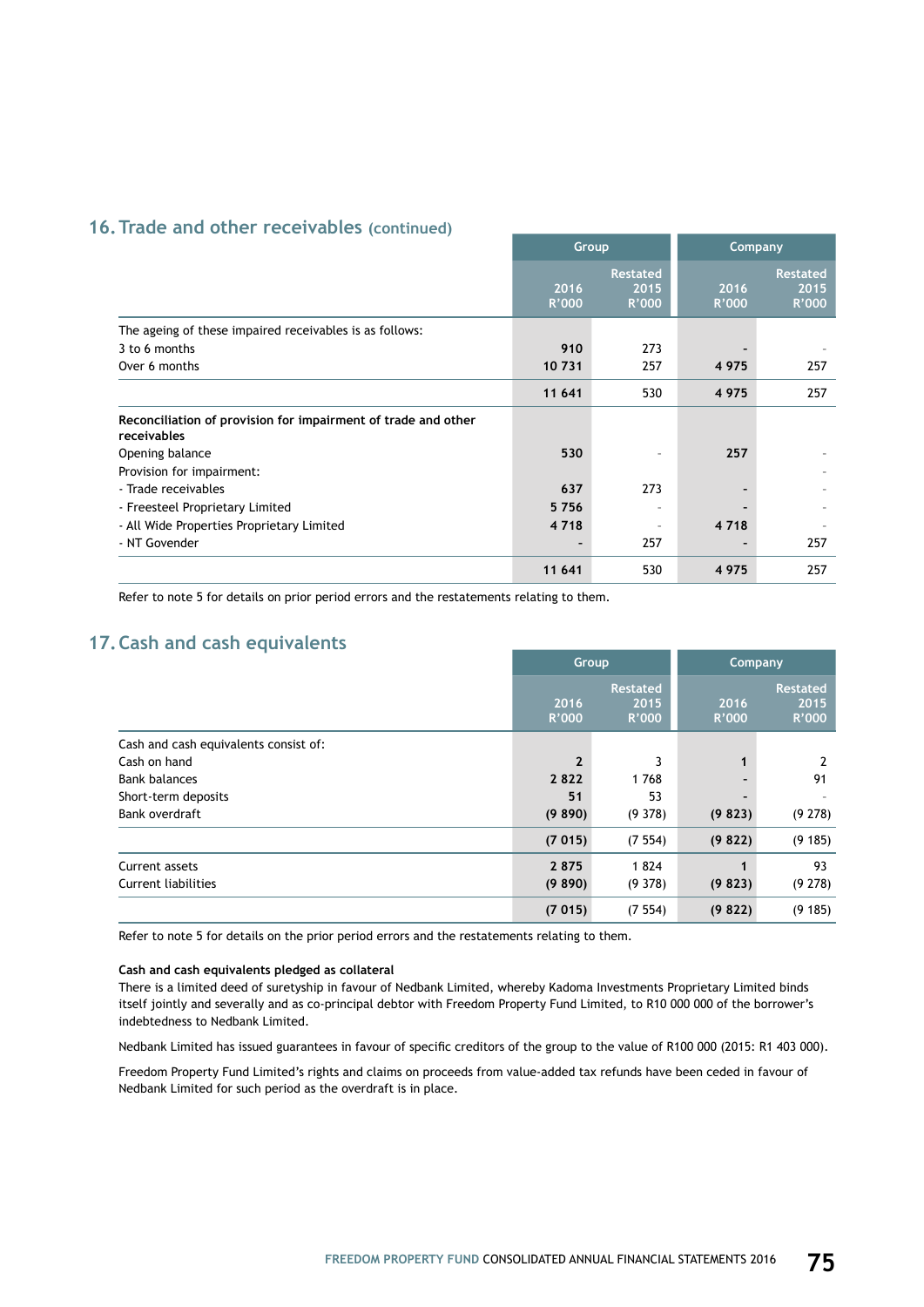# **18.Non-current asset classified as held for sale**

|                                                                                                                                                                                                 |               | Group                            | Company       |                                  |
|-------------------------------------------------------------------------------------------------------------------------------------------------------------------------------------------------|---------------|----------------------------------|---------------|----------------------------------|
|                                                                                                                                                                                                 | 2016<br>R'000 | <b>Restated</b><br>2015<br>R'000 | 2016<br>R'000 | <b>Restated</b><br>2015<br>R'000 |
| The decision was made by the board in line with the company's then<br>short to medium term strategy, with the focus to dispose of non-core<br>assets and to develop its residential properties. |               |                                  |               |                                  |
| The following properties were classified as non-current assets held<br>for sale at 29 February 2016:                                                                                            |               |                                  |               |                                  |
| - Portolan Place                                                                                                                                                                                | 32 400        |                                  |               |                                  |
| - Emfuleni Estate                                                                                                                                                                               | 4 200         |                                  |               |                                  |
| - Wespark Palms                                                                                                                                                                                 | 5 200         |                                  |               |                                  |
| - Sweet Waters Industrial Park                                                                                                                                                                  | 8 600         |                                  |               |                                  |
| $-$ La Hoff Mews                                                                                                                                                                                | 2 8 0 0       |                                  |               |                                  |
| - Propmed                                                                                                                                                                                       | 7800          |                                  |               |                                  |
| - Tubatse Industrial and Residential Estates                                                                                                                                                    | 18 900        |                                  |               |                                  |
| - Tubatse Homes                                                                                                                                                                                 | 8689          |                                  |               |                                  |
| $-$ Gevonden                                                                                                                                                                                    | 10 500        |                                  |               |                                  |
| Non-current assets classified as held for sale                                                                                                                                                  |               |                                  |               |                                  |
| Fair value of investment properties                                                                                                                                                             | 99 089        |                                  |               |                                  |

### **Fair value measurement**

The investment properties classified as held for sale during the current year were measured at fair value resulting in the recognition of a fair value gain of R678 502, included in the fair value gain on investment properties in the statement of comprehensive income. The fair values of the properties were determined using various valuation methods as described in note 3. The measurement levels per the fair value hierarchy are set out in note 47.

# **19.Stated capital**

|                                                                               |                             | Group                                   |                             | Company                          |
|-------------------------------------------------------------------------------|-----------------------------|-----------------------------------------|-----------------------------|----------------------------------|
|                                                                               | 2016<br><b>R'000</b>        | <b>Restated</b><br>2015<br><b>R'000</b> | 2016<br><b>R'000</b>        | <b>Restated</b><br>2015<br>R'000 |
| Authorised<br>10 000 000 000 Ordinary shares at no par value<br><b>Issued</b> |                             |                                         |                             |                                  |
| Ordinary shares                                                               | 443 237                     | 421 943                                 | 443 237                     | 421 943                          |
| Treasury shares                                                               | (6086)                      | (48)                                    |                             |                                  |
|                                                                               | 437 151                     | 421 895                                 | 443 237                     | 421 943                          |
| Reconciliation of number of ordinary shares issued:                           |                             |                                         |                             |                                  |
| Reported as at beginning of year                                              | 1 027 029 031 1 500 000 000 |                                         | 1 027 029 031 1 500 000 000 |                                  |
| Shares repurchased                                                            | ۰.                          | $(1\;355\;046\;351)$                    | $\overline{\phantom{0}}$    | (1355046351)                     |
|                                                                               | 1027029031                  | 144 953 649                             | 1027029031                  | 144 953 649                      |
| Issue of shares                                                               |                             |                                         |                             |                                  |
| General issue of shares                                                       | $\overline{\phantom{a}}$    | 882 075 382                             |                             | 882 075 382                      |
| Sunset Bonsmara Proprietary Limited                                           | 33 500 000                  | $\overline{\phantom{a}}$                | 33 500 000                  |                                  |
| Cross Atlantis Properties Proprietary Limited                                 | 35 000 000                  | $\overline{\phantom{a}}$                | 35 000 000                  |                                  |
| L Joubert                                                                     | 83 199 999                  | $\overline{\phantom{a}}$                | 83 199 999                  |                                  |
|                                                                               | 151 699 999                 | 882 075 382                             | 151 699 999                 | 882 075 382                      |
| Reported as at end of year                                                    | 1 178 729 030 1 027 029 031 |                                         | 1 178 729 030 1 027 029 031 |                                  |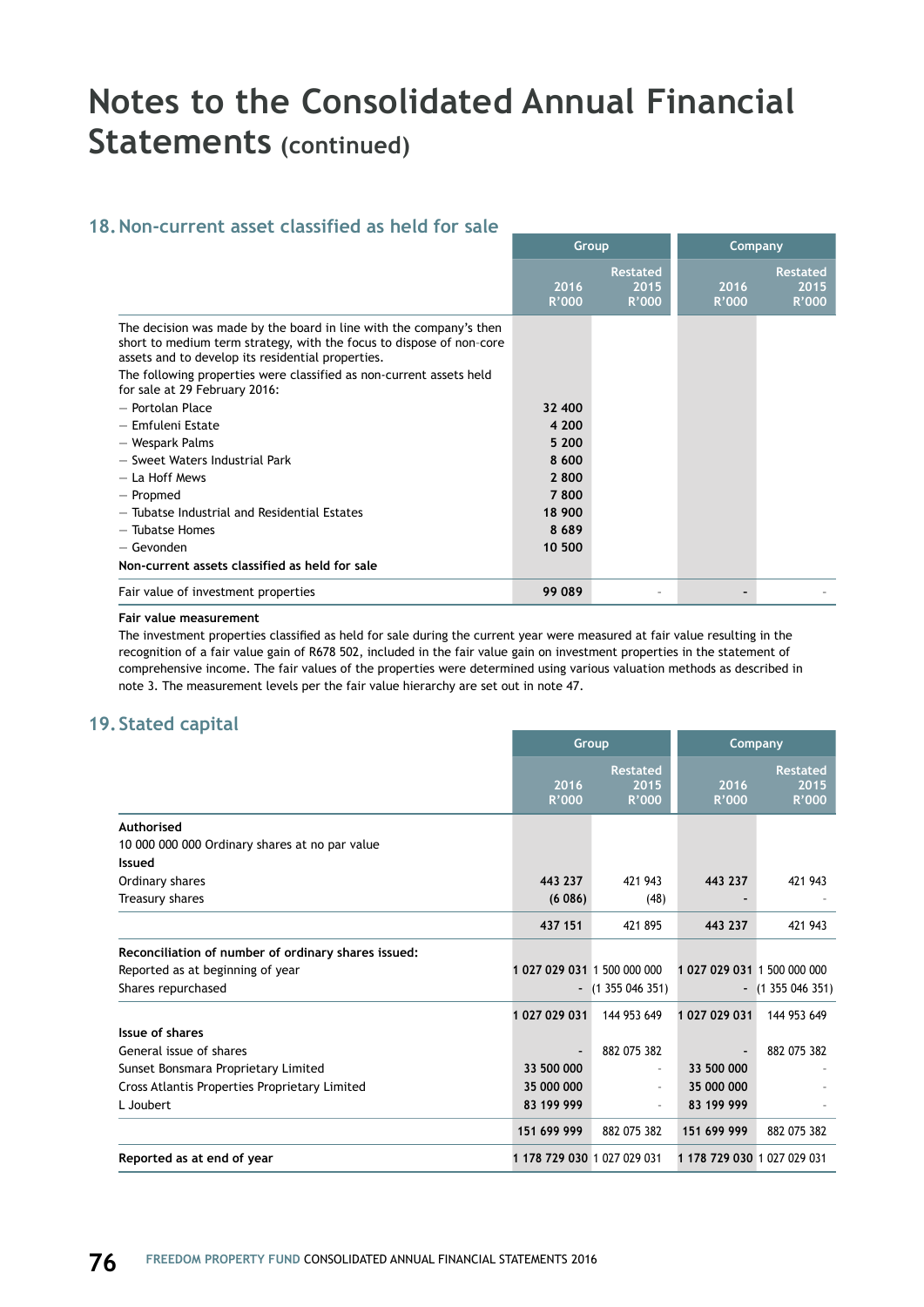## **19.Stated capital (continued)**

Prior to the acquisition of properties and businesses in the 2015 financial year, the company had 1 500 000 000 ordinary shares in issue. In accordance with the business plan outlined in the pre-listing statement, the company issued 882 075 382 ordinary shares in 2015 as consideration for the purchase of properties and; subsidiaries and services acquired. During the current year the company issued a further 151 699 999 ordinary shares as follows:

### Sunset Bonsmara Proprietary Limited

33 500 000 shares were issued on 28 August 2015 to various individuals/trusts controlled by C Cawood who is a party that is related to G Stavridis. C Cawood also acted as a consultant for Freedom. The transaction was subsequently cancelled by G Stavridis, with the result that shares were issued but nothing was received in return. Refer to note 9 on alleged irregular transactions.

### Cross Atlantis Properties Proprietary Limited ("Cross Atlantis")

35 000 000 shares were issued on 12 February 2016 to Allwide Proprietary Limited ("Allwide"), a company with C Cawood as the sole director for the purchase of Cross Atlantis. It subsequently transpired that Allwide did not own the shares in Cross Atlantis with the result that shares were issued but nothing was received in return. Refer to note 9 on alleged irregular transactions.

### L Joubert

On 11 August 2015, Freedom Property Fund Limited entered into an agreement with the Lafras Joubert Familie Trust whereby he could receive up to 108 900 000 new ordinary shares in the holding company in settlement of his guaranteed share obligation (refer to note 24 for details on the guaranteed share obligation). In terms of this agreement 83 199 999 shares were to be issued on approval of the agreement and the remaining 25 700 001 shares were to be issued on condition that the trust repurchased 8 566 667 guaranteed shares, as defined in the pre-listing statement of Freedom Property Fund Limited, issued on 5 June 2014, sold to a third party within six months of 15 October 2015, being April 2016. The Lafras Joubert Familie Trust has now repurchased the guaranteed shares from the third party and therefore the 25 700 001 shares are owed to the trust as at 29 February 2016. The value of these shares is classified as a share-based payment reserve of R3 464 360 as disclosed in note 20.

Refer to note 6 for further details on related party relationships and transactions.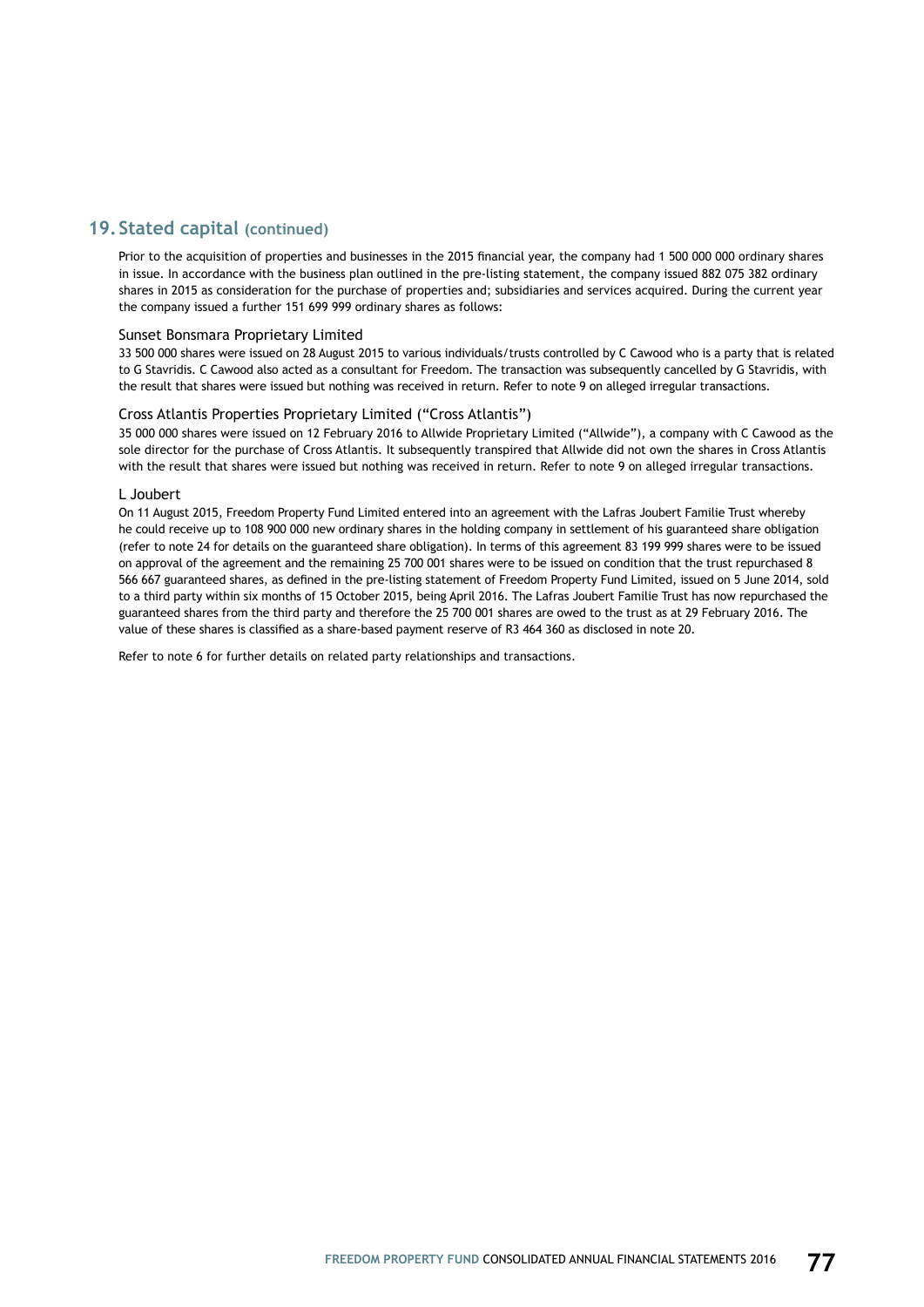## **19.Stated capital (continued)**

Treasury shares are netted off against stated capital on consolidation.

|                                                                                                                                                                                                                                    | Group                       |                                         | Company              |                                         |  |
|------------------------------------------------------------------------------------------------------------------------------------------------------------------------------------------------------------------------------------|-----------------------------|-----------------------------------------|----------------------|-----------------------------------------|--|
|                                                                                                                                                                                                                                    | 2016<br><b>R'000</b>        | <b>Restated</b><br>2015<br><b>R'000</b> | 2016<br><b>R'000</b> | <b>Restated</b><br>2015<br><b>R'000</b> |  |
| Net number of ordinary shares in issue<br>Issued ordinary shares<br>Treasury shares                                                                                                                                                | 1 178 729 030<br>(44976953) | 1 027 029 031<br>(186 500)              | 1 178 729 030        | 1 027 029 031                           |  |
|                                                                                                                                                                                                                                    | 1 133 752 077               | 1 026 842 531                           | 1 178 729 030        | 1 027 029 031                           |  |
| The unissued ordinary shares are under the control of<br>the directors in terms of a resolution of members passed<br>at the last annual general meeting. This authority<br>remains in force until the next annual general meeting. |                             |                                         |                      |                                         |  |
| Reconciliation of number of treasury shares:                                                                                                                                                                                       |                             |                                         |                      |                                         |  |
| Reported as at beginning of year                                                                                                                                                                                                   | 186 500                     |                                         |                      |                                         |  |
| Sale of shares by Zambesa Investments Proprietary<br>Limited to Tubatse Estate Proprietary Limited                                                                                                                                 |                             | 46 746 000                              |                      |                                         |  |
| Sale of share to Bilko Investments Proprietary Limited                                                                                                                                                                             |                             | 12 000 000                              |                      |                                         |  |
| Transfer of shares to NT Govender                                                                                                                                                                                                  |                             | (1750000)                               |                      |                                         |  |
| Transfer of shares to JF Pretorius                                                                                                                                                                                                 | (60000)                     |                                         |                      |                                         |  |
| Transfer of shares to C Shillaw                                                                                                                                                                                                    | (120000)                    | (120000)                                |                      |                                         |  |
| Shares allocated to staff                                                                                                                                                                                                          | (15000)                     | (45000)                                 |                      |                                         |  |
| Transfer of shares from (to) Cool Runnings Proprietary<br>Limited                                                                                                                                                                  | 44 984 453                  | (53084401)                              |                      |                                         |  |
| Share trading activities                                                                                                                                                                                                           | 1 000                       | (3560099)                               |                      |                                         |  |
|                                                                                                                                                                                                                                    |                             |                                         |                      |                                         |  |
| Reported as at end of year                                                                                                                                                                                                         | 44 976 953                  | 186 500                                 |                      |                                         |  |
| Refer to note 6 for details on the related party<br>relationships with the parties referred to in the treasury<br>share reconciliation above.                                                                                      |                             |                                         |                      |                                         |  |
| Zambesa Investments Proprietary Limited holds the<br>treasury shares and acts as nominee on behalf of other<br>subsidiaries in the group.                                                                                          |                             |                                         |                      |                                         |  |
| Treasury shares consist of:                                                                                                                                                                                                        |                             |                                         |                      |                                         |  |
| Freedom Property Fund Limited                                                                                                                                                                                                      | 12 000 000                  | 186 500                                 |                      |                                         |  |
| Happy Boom Drive Properties Proprietary Limited                                                                                                                                                                                    | 7 050 000                   |                                         |                      |                                         |  |
| Zambesa Investments Proprietary Limited                                                                                                                                                                                            | 25 926 953                  |                                         |                      |                                         |  |
|                                                                                                                                                                                                                                    | 44 976 953                  | 186 500                                 |                      |                                         |  |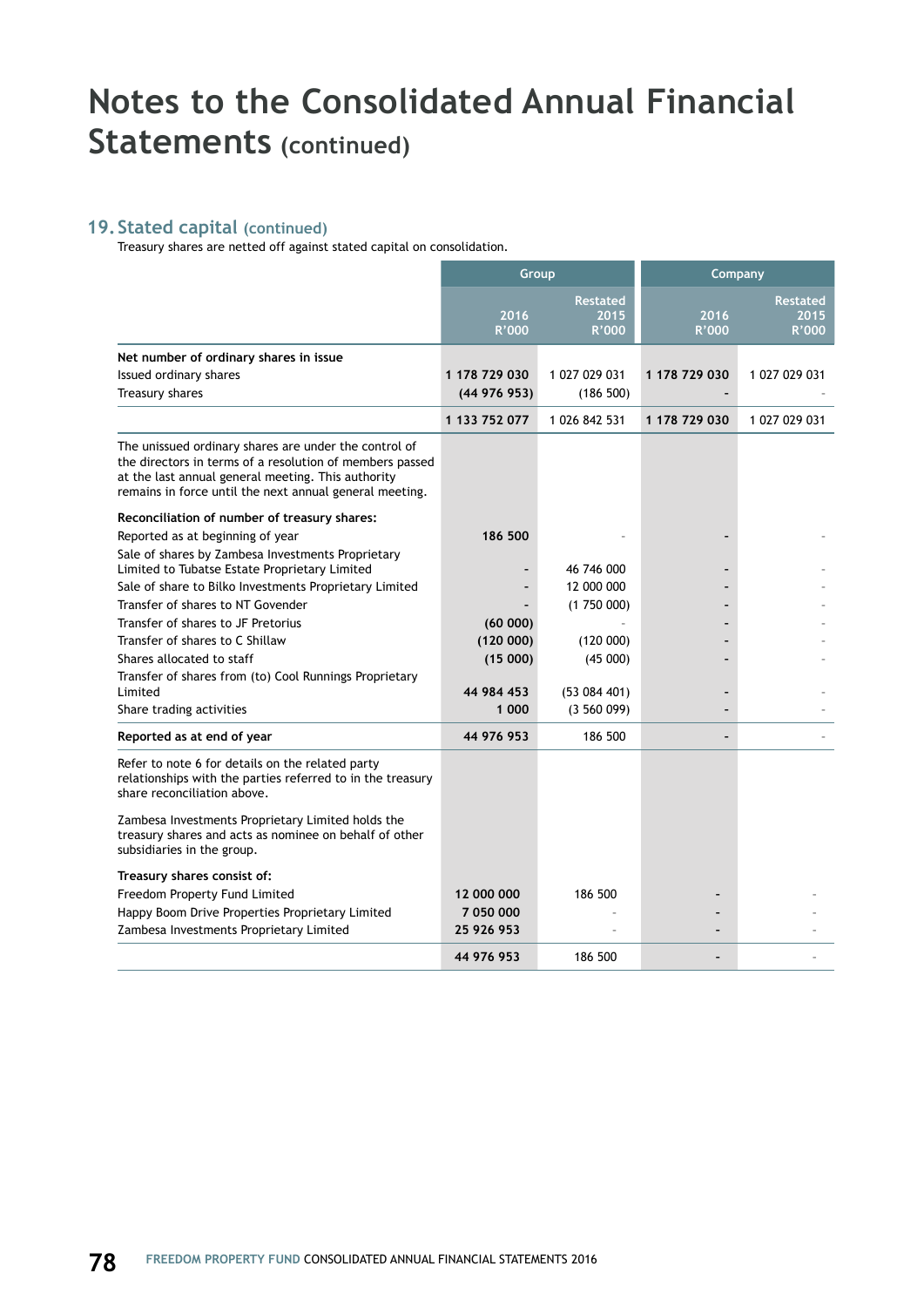# **20.Share-based payment reserve**

|                                                            | Group         |                                  | Company                                              |                                  |
|------------------------------------------------------------|---------------|----------------------------------|------------------------------------------------------|----------------------------------|
|                                                            | 2016<br>R'000 | <b>Restated</b><br>2015<br>R'000 | 2016<br>R'000                                        | <b>Restated</b><br>2015<br>R'000 |
| Balance at the beginning of the year<br>Prior period error | -<br>-        | 12 895<br>(12895)                | $\overline{\phantom{0}}$<br>$\overline{\phantom{a}}$ | 12 895<br>(12895)                |
| Issue of shares to L Joubert                               | 3 4 6 4       | $\overline{\phantom{a}}$         | $\blacksquare$                                       |                                  |
|                                                            | 3 4 6 4       |                                  |                                                      |                                  |

### *Additional information*

1.5 billion shares were issued to the PDF Trust on 19 July 2012. The PDF Trust then issued shares to various parties (called promoters), some of which were Freedom's key management, employees or their related parties. Shortly before Freedom listed, it repurchased 1.3 billion shares from the PDF Trust in terms of the promoter agreement. This left a balance of 144 953 649 shares in the PDF Trust which are the shares that make up the promoters' shares.

In the company's separate annual financial statements for the year ended 28 February 2013, R12 895 000 was recognised as a share-based payment expense. This related to the promoters' shares issued to the PDF Trust on 19 July 2012. The expense was calculated by determining the fair value of services that the promoters would provide and was recognised in profit or loss immediately (on the assumption that the services had been provided at that date i.e. there were no future services). However, there is an error relating to the previous accounting because:

- Some of the promoters were key management and employees and therefore the fair value of the equity instruments issued should have been determined (instead of the fair value of the services provided); and
- The services to be provided by the promoters appeared to relate mainly to the period from July 2012 to the listing in June 2014 (i.e. they had not all been provided at the date that the expense of R12 895 000 was recognised).

As stated in note 2 on significant judgements, the error in accounting for the share-based payment relating to promoters' shares has not been retrospectively corrected because it is impracticable in that it requires the significant use of hindsight. This is because the following information, needed to restate, is not available, either at 19 July 2012 or thereafter, until the listing date when the fair value could be reliably determined:

- The split of services that had been provided versus those that were still to be provided;
- The fair value of the shares issued to employees; and
- The fair value of the services rendered by promoters who were not employees.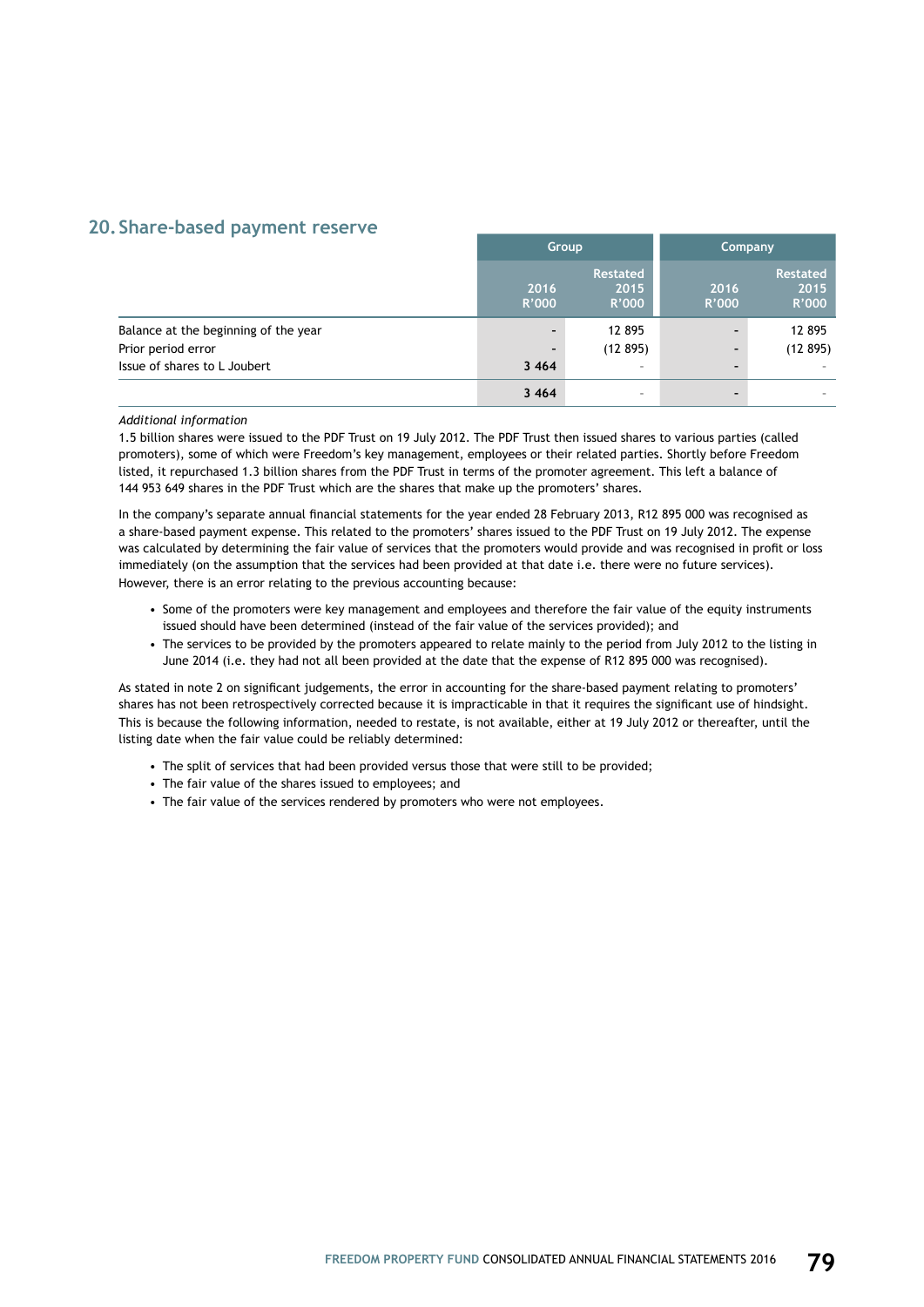# **21.Loans from shareholders**

|                                                                                                                                                                                                                                                                                                                                                                                                                                                                                                                                                                                                                                                                        | Group                |                                         | Company       |                                  |  |
|------------------------------------------------------------------------------------------------------------------------------------------------------------------------------------------------------------------------------------------------------------------------------------------------------------------------------------------------------------------------------------------------------------------------------------------------------------------------------------------------------------------------------------------------------------------------------------------------------------------------------------------------------------------------|----------------------|-----------------------------------------|---------------|----------------------------------|--|
|                                                                                                                                                                                                                                                                                                                                                                                                                                                                                                                                                                                                                                                                        | 2016<br><b>R'000</b> | <b>Restated</b><br>2015<br><b>R'000</b> | 2016<br>R'000 | <b>Restated</b><br>2015<br>R'000 |  |
| Dr. I Botha<br>The loan bears interest at the prime interest rate and is<br>repayable in three annual instalments, with the first payment<br>due in August 2017.<br>The loan is secured by:<br>- A covering mortgage bond of R35 000 000 in favour of SADC<br>Infrastructure Consulting Proprietary Limited, plus an addi-<br>tional R3 500 000 to cover interest claimable from Zambesa<br>Investments Proprietary Limited and other expenses, over<br>the property described as Erf 5973 Burgersfort, Extension 40<br>Township, Limpopo Province.<br>Interest on all amounts secured in terms of aforementioned<br>bonds will be charged at the prime interest rate. | (3899)               |                                         | (3899)        |                                  |  |
| Christo la Grange Familie Trust                                                                                                                                                                                                                                                                                                                                                                                                                                                                                                                                                                                                                                        | (41 279)             |                                         |               |                                  |  |
| The loan bears interest at the repo rate. A minimum payment<br>of R200 000 per month is required, but there are no further<br>fixed terms of repayment.                                                                                                                                                                                                                                                                                                                                                                                                                                                                                                                |                      |                                         |               |                                  |  |
| The loan is secured by:<br>- A first covering mortgage bond of R20 000 000, plus an addi-<br>tional 25% to cover expenses, over the property described as<br>the remaining extent of portion 18 (a portion of portion 8) of<br>the farm no.799, East London.                                                                                                                                                                                                                                                                                                                                                                                                           |                      |                                         |               |                                  |  |
| - A second covering mortgage bond of R37 000 000, plus an<br>additional 21.14% to cover expenses, over the property<br>described as the remaining extent of portion 18 (a portion of<br>portion 8) of the farm no. 799, East London.                                                                                                                                                                                                                                                                                                                                                                                                                                   |                      |                                         |               |                                  |  |
| Interest on all amounts secured in terms of aforementioned<br>bonds will be charged at the prime interest rate.                                                                                                                                                                                                                                                                                                                                                                                                                                                                                                                                                        |                      |                                         |               |                                  |  |
|                                                                                                                                                                                                                                                                                                                                                                                                                                                                                                                                                                                                                                                                        | (45178)              |                                         | (3899)        |                                  |  |

Both these loans relate to the settlement of the guaranteed share obligations from the Kadoma Investments Proprietary Limited acquisition. Refer to note 24 for details on the guaranteed share obligations raised in 2015, note 2 for the details on the estimation of the fair value of the guaranteed share obligations and note 6 for details on the related party relationships.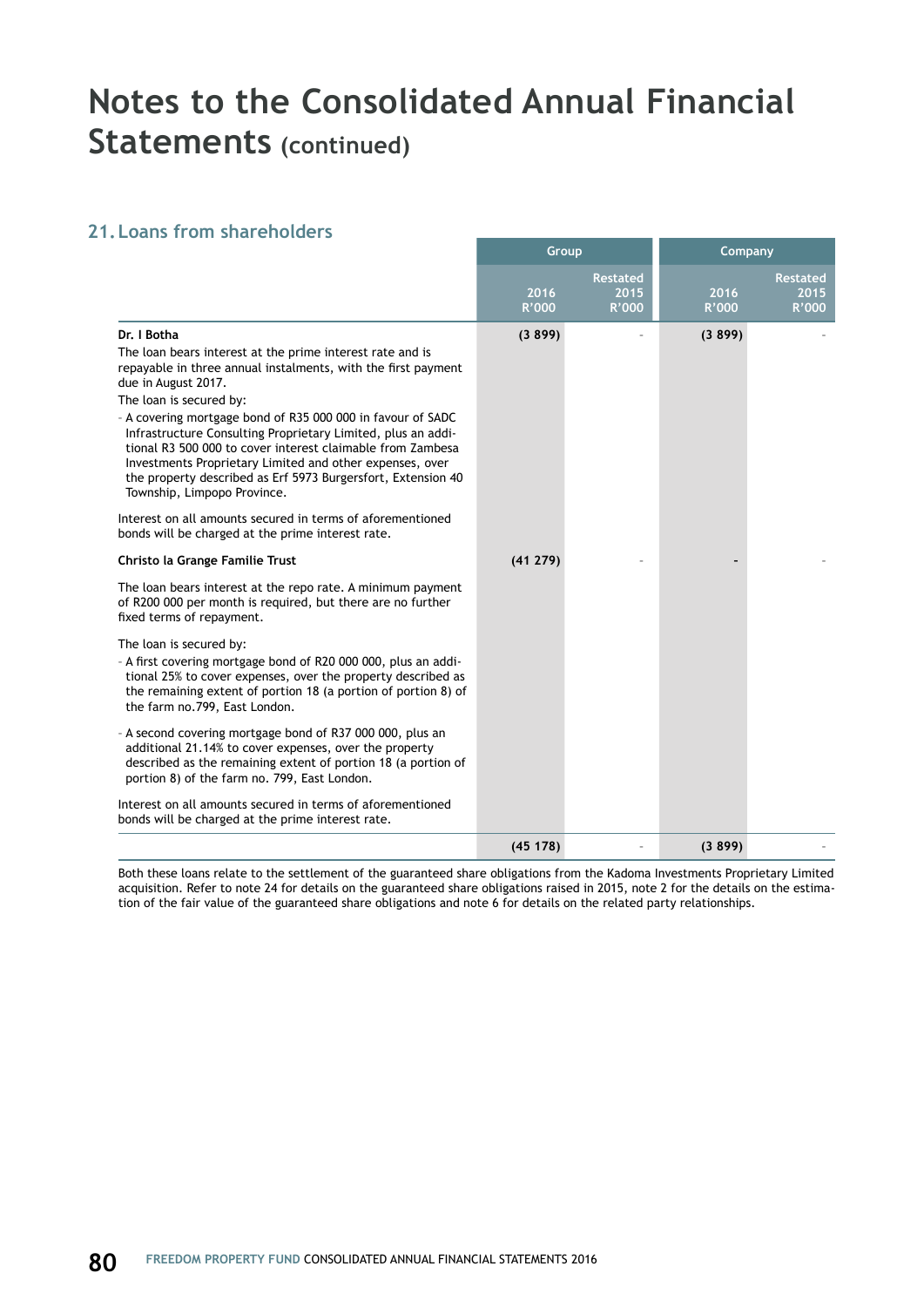# **22.Other financial liabilities**

| , Other financial liabilities                                                                                                                                                                                                                                                                                                                                                                                                                                                                                                                                                                                                                                                                                                                                                            | Group                |                      | Company       |                 |
|------------------------------------------------------------------------------------------------------------------------------------------------------------------------------------------------------------------------------------------------------------------------------------------------------------------------------------------------------------------------------------------------------------------------------------------------------------------------------------------------------------------------------------------------------------------------------------------------------------------------------------------------------------------------------------------------------------------------------------------------------------------------------------------|----------------------|----------------------|---------------|-----------------|
|                                                                                                                                                                                                                                                                                                                                                                                                                                                                                                                                                                                                                                                                                                                                                                                          |                      | <b>Restated</b>      |               | <b>Restated</b> |
|                                                                                                                                                                                                                                                                                                                                                                                                                                                                                                                                                                                                                                                                                                                                                                                          | 2016<br><b>R'000</b> | 2015<br><b>R'000</b> | 2016<br>R'000 | 2015<br>R'000   |
| <b>Held at amortised cost</b><br>Nedbank loan 0030148533 - Passion Way Props Proprietary<br>Limited                                                                                                                                                                                                                                                                                                                                                                                                                                                                                                                                                                                                                                                                                      |                      | 21 2 23              |               |                 |
| The loan was secured by a first covering mortgage bond of<br>R22 000 000 over certain investment property detailed in note 3.<br>There was also a limited deed of suretyship in favour of Nedbank<br>Limited whereby Freedom Property Fund Limited binds itself jointly<br>and severally and as co-principal debtor with Kadoma Investments<br>Proprietary Limited, limited to R22 000 000 of the borrower's<br>indebtedness to Nedbank Limited. The loan bore interest at the<br>prime interest rate minus 0.5% and was repaid in full during the year.                                                                                                                                                                                                                                 |                      |                      |               |                 |
| Nedbank loan 0030150925 - Kadoma Investments Proprietary<br>Limited                                                                                                                                                                                                                                                                                                                                                                                                                                                                                                                                                                                                                                                                                                                      | 19865                | 15 277               |               |                 |
| The loan is secured by a first covering mortgage bond of<br>R250 000 000, plus an additional 25% to cover Nedbank Limited's<br>costs, expenses and disbursements, over the investment property<br>relating to the mortgage bond, as detailed in note 3. There is also a<br>limited deed of suretyship in favour of Nedbank Limited whereby<br>Freedom Property Fund Limited binds itself jointly and severally and<br>as co-principal debtor with Kadoma Investments Proprietary Limited,<br>limited to R13 850 000 of the borrower's indebtedness to Nedbank<br>Limited. The loan bears interest at the prime interest rate minus<br>0.5% and is repayable in 5 years on 28 February 2019.                                                                                              |                      |                      |               |                 |
| A balloon payment of R8 400 000 is due on 18 December 2019.                                                                                                                                                                                                                                                                                                                                                                                                                                                                                                                                                                                                                                                                                                                              |                      |                      |               |                 |
| Nedbank loan 0030153538 - Kadoma Investments Proprietary Limited<br>The loan is secured by a first covering mortgage bond of<br>R250 000 000, plus an additional 25% to cover Nedbank Limited's<br>costs, expenses and disbursements, over the investment property<br>relating to the mortgage bond, as detailed in note 3. There is also a<br>limited deed of suretyship in favour of Nedbank Limited whereby<br>Freedom Property Fund Limited binds itself jointly and severally and<br>as co-principal debtor with Kadoma Investments Proprietary Limited,<br>limited to R9 650 000 of the borrower's indebtedness to Nedbank<br>Limited. The loan bears interest at the prime interest rate minus<br>0.25% and is repayable in five years on 28 February 2019.                       | 7634                 |                      |               |                 |
| A balloon payment of R5 560 000 is due on 18 March 2020.                                                                                                                                                                                                                                                                                                                                                                                                                                                                                                                                                                                                                                                                                                                                 |                      |                      |               |                 |
| Nedbank loan 0030154012 - Kadoma Investments Proprietary Limited<br>The loan is secured by a first covering mortgage bond of R250 000 000,<br>plus an additional 25% to cover Nedbank Limited's costs, expenses and<br>disbursements, over the investment property relating to the mortgage<br>bond, as detailed in note 3. There is also a limited deed of suretyship<br>in favour of Nedbank Limited whereby Freedom Property Fund Limited<br>binds itself jointly and severally and as co-principal debtor with<br>Kadoma Investments Proprietary Limited, limited to R2 100 000 of the<br>borrower's indebtedness to Nedbank Limited. The loan bears interest<br>at prime rate and is repayable in monthly installments, with final<br>settlement in five years on 28 February 2019. | 1496                 |                      |               |                 |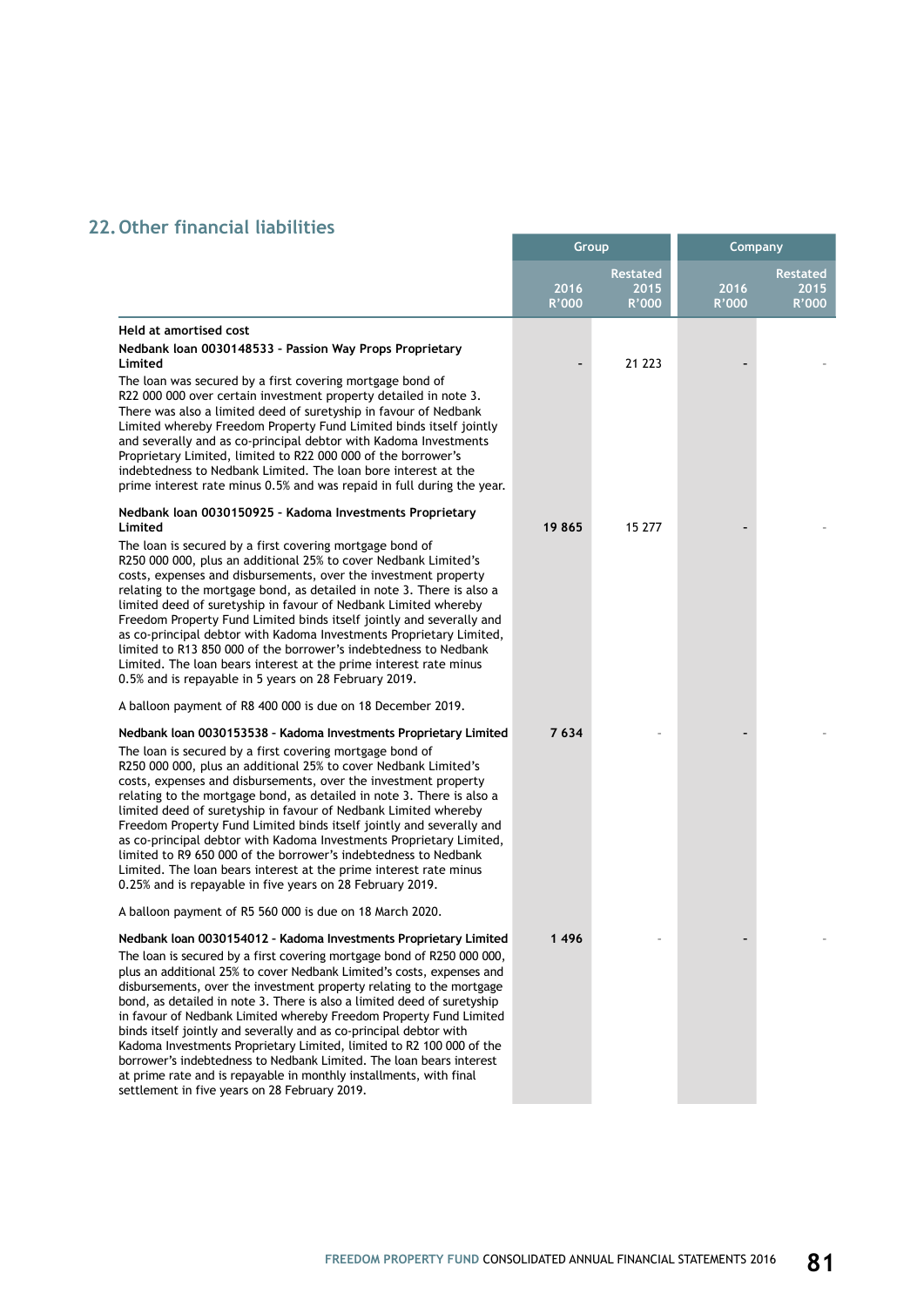# **22.Other financial liabilities (continued)**

|                                                                                                                                                                                                                                                                                                                                                                                                                                                                                                                                                                                                                                                                                                                                                                                                                                                                     |               | Group                                   | Company       |                                  |
|---------------------------------------------------------------------------------------------------------------------------------------------------------------------------------------------------------------------------------------------------------------------------------------------------------------------------------------------------------------------------------------------------------------------------------------------------------------------------------------------------------------------------------------------------------------------------------------------------------------------------------------------------------------------------------------------------------------------------------------------------------------------------------------------------------------------------------------------------------------------|---------------|-----------------------------------------|---------------|----------------------------------|
|                                                                                                                                                                                                                                                                                                                                                                                                                                                                                                                                                                                                                                                                                                                                                                                                                                                                     | 2016<br>R'000 | <b>Restated</b><br>2015<br><b>R'000</b> | 2016<br>R'000 | <b>Restated</b><br>2015<br>R'000 |
| Nedbank loan 0030153778 - Kadoma Investments Proprietary Limited<br>The loan is secured by a first covering mortgage bond of<br>R250 000 000, plus an additional 25% to cover Nedbank Limited's<br>costs, expenses and disbursements, over the investment property<br>relating to the mortgage bond, as detailed in note 3. There is also a<br>limited deed of suretyship in favour of Nedbank Limited whereby<br>Freedom Property Fund Limited binds itself jointly and severally and<br>as co-principal debtor with Kadoma Investments Proprietary Limited,<br>limited to R15 750 000 of the borrower's indebtedness to Nedbank<br>Limited. The loan bears interest at the prime interest rate minus<br>0.25% and is repayable in five years on 28 February 2019.<br>A balloon payment of R9 080 000 is due on 18 May 2020.                                       | 13 689        |                                         |               |                                  |
| Nedbank loan 0030150908 - Kadoma Investments Proprietary Limited<br>The loan is secured by a first covering mortgage bond of<br>R250 000 000, plus an additional 25% to cover Nedbank Limited's<br>costs, expenses and disbursements, over the investment property<br>relating to the mortgage bond, as detailed in note 3. There is also a<br>limited deed of suretyship in favour of Nedbank Limited whereby<br>Freedom Property Fund Limited binds itself jointly and severally and<br>as co-principal debtor with Kadoma Investments Proprietary Limited,<br>limited to R50 000 000 of the borrower's indebtedness to Nedbank<br>Limited. The loan bears interest at the prime interest rate minus<br>0.5% and is repayable monthly, with final settlement in five years on<br>28 February 2019.<br>A balloon payment of R30 365 000 is due on 18 October 2019. | 46 444        | 48 879                                  |               |                                  |
| Magnolia Ridge Properties Proprietary Limited<br>The loan is unsecured, interest free and has no fixed terms of repayment.                                                                                                                                                                                                                                                                                                                                                                                                                                                                                                                                                                                                                                                                                                                                          | 55            | 55                                      |               |                                  |
|                                                                                                                                                                                                                                                                                                                                                                                                                                                                                                                                                                                                                                                                                                                                                                                                                                                                     | 89 183        | 85 434                                  |               |                                  |
| <b>Non-current liabilities</b><br>At amortised cost                                                                                                                                                                                                                                                                                                                                                                                                                                                                                                                                                                                                                                                                                                                                                                                                                 | 82 283        | 82 291                                  |               |                                  |
| <b>Current liabilities</b><br>At amortised cost                                                                                                                                                                                                                                                                                                                                                                                                                                                                                                                                                                                                                                                                                                                                                                                                                     | 6 900         | 3 1 4 3                                 |               |                                  |
|                                                                                                                                                                                                                                                                                                                                                                                                                                                                                                                                                                                                                                                                                                                                                                                                                                                                     | 89 183        | 85 434                                  |               |                                  |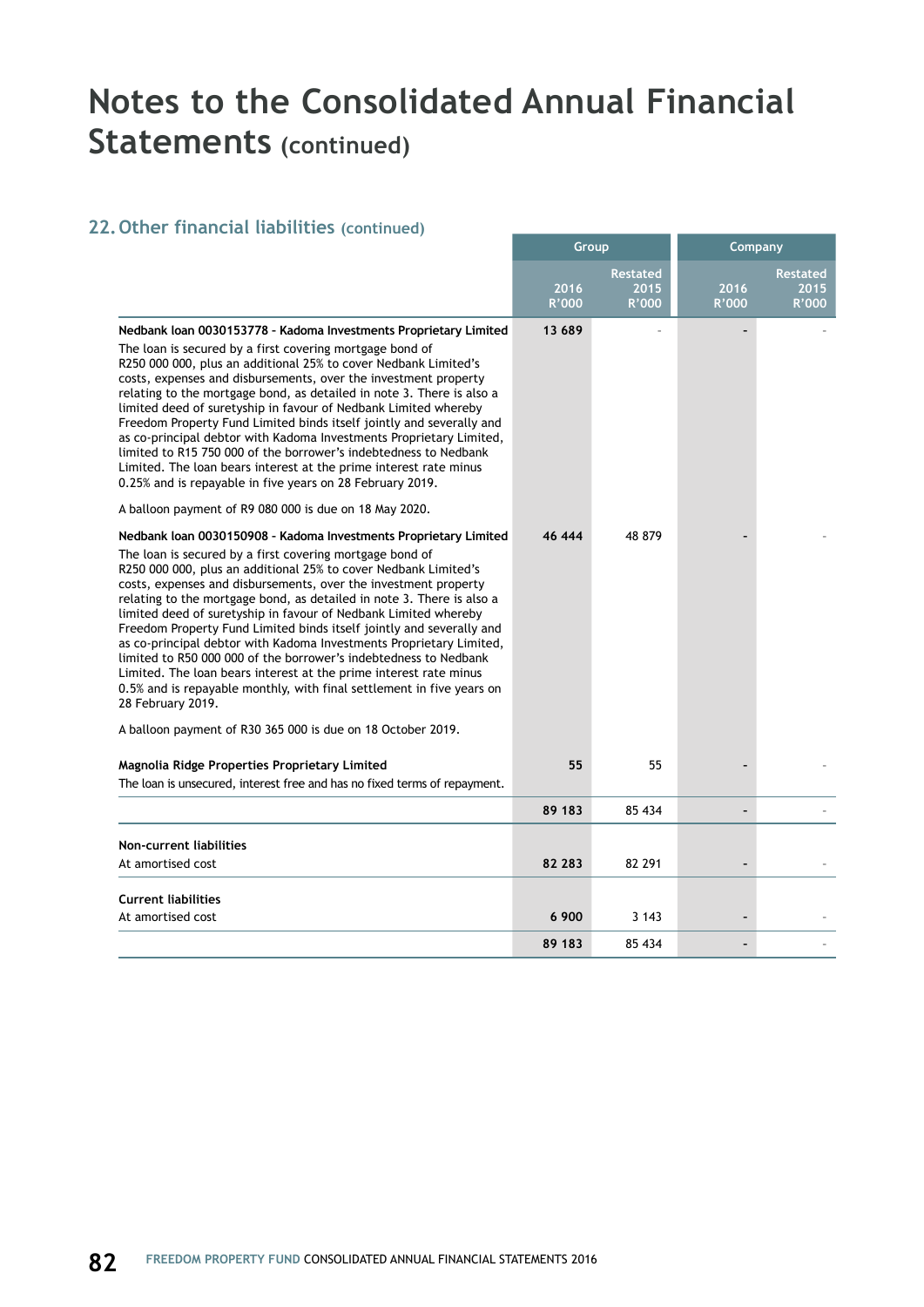## **23.Deferred Tax**

|                                                                                                                                                                                                                         | Group                |                                         | Company              |                                  |
|-------------------------------------------------------------------------------------------------------------------------------------------------------------------------------------------------------------------------|----------------------|-----------------------------------------|----------------------|----------------------------------|
|                                                                                                                                                                                                                         | 2016<br><b>R'000</b> | <b>Restated</b><br>2015<br><b>R'000</b> | 2016<br><b>R'000</b> | <b>Restated</b><br>2015<br>R'000 |
| Deferred tax liability                                                                                                                                                                                                  |                      |                                         |                      |                                  |
| Investment properties                                                                                                                                                                                                   | (32 295)             | (29620)                                 |                      |                                  |
| Operating lease asset                                                                                                                                                                                                   | (1566)               | (1604)                                  |                      |                                  |
| Plant and equipment                                                                                                                                                                                                     | (108)                | (147)                                   |                      |                                  |
| Total deferred tax liability                                                                                                                                                                                            | (33969)              | (31 371)                                |                      |                                  |
| Deferred tax asset                                                                                                                                                                                                      |                      |                                         |                      |                                  |
| Provision for doubtful debts                                                                                                                                                                                            | 1 400                | 57                                      |                      |                                  |
| Other provisions                                                                                                                                                                                                        | 177                  | 150                                     |                      |                                  |
| Deferred tax balance from temporary                                                                                                                                                                                     |                      |                                         |                      |                                  |
| differences other than unused tax losses                                                                                                                                                                                | 1577                 | 207                                     |                      |                                  |
| Tax losses available for set off against future taxable income                                                                                                                                                          | 1913                 | 146                                     |                      |                                  |
|                                                                                                                                                                                                                         | 3 4 9 0              | 353                                     |                      |                                  |
| Total deferred tax asset                                                                                                                                                                                                | 3 4 9 0              | 353                                     |                      |                                  |
| The deferred tax assets and the deferred tax liability relate to income<br>tax in the same jurisdiction, and the law allows net settlement.<br>Therefore, they have been offset in the statement of financial position. |                      |                                         |                      |                                  |
| Deferred tax liability                                                                                                                                                                                                  | (33969)              | (31 371)                                |                      |                                  |
| Deferred tax asset                                                                                                                                                                                                      | 3 4 9 0              | 353                                     |                      |                                  |
| Total net deferred tax liability                                                                                                                                                                                        | (30 479)             | (31018)                                 |                      |                                  |
| Reconciliation of deferred tax liability                                                                                                                                                                                |                      |                                         |                      |                                  |
| At beginning of year - As restated                                                                                                                                                                                      | (31018)              |                                         |                      |                                  |
| Investment properties                                                                                                                                                                                                   | (2882)               | (3 234)                                 |                      |                                  |
| Operating lease asset                                                                                                                                                                                                   | 38                   | (545)                                   |                      |                                  |
| Plant and equipment                                                                                                                                                                                                     | 39                   | (147)                                   |                      |                                  |
| <b>Business combinations</b>                                                                                                                                                                                            |                      | (29655)                                 |                      |                                  |
| Provision for doubtful debts 1,343                                                                                                                                                                                      | 57                   |                                         |                      |                                  |
| Other provisions                                                                                                                                                                                                        | 27                   | 2 7 5 3                                 |                      |                                  |
| Tax losses                                                                                                                                                                                                              | 1974                 | (247)                                   |                      |                                  |
|                                                                                                                                                                                                                         | (30 479)             | (31018)                                 |                      |                                  |

### **Recognition of deferred tax asset**

Defferal tax assets are recognised for certain group companies where it is considered probable that future taxable profits will be available against which these companies can utilise the benefit thereof

### **Unused tax losses**

The group has unused tax losses of R30 999 635 as at 29 February 2016 (restated 2015: R3 870 712). The company has unused tax losses of R9 579 119 as at 29 February 2016 (restated: R2 040 473).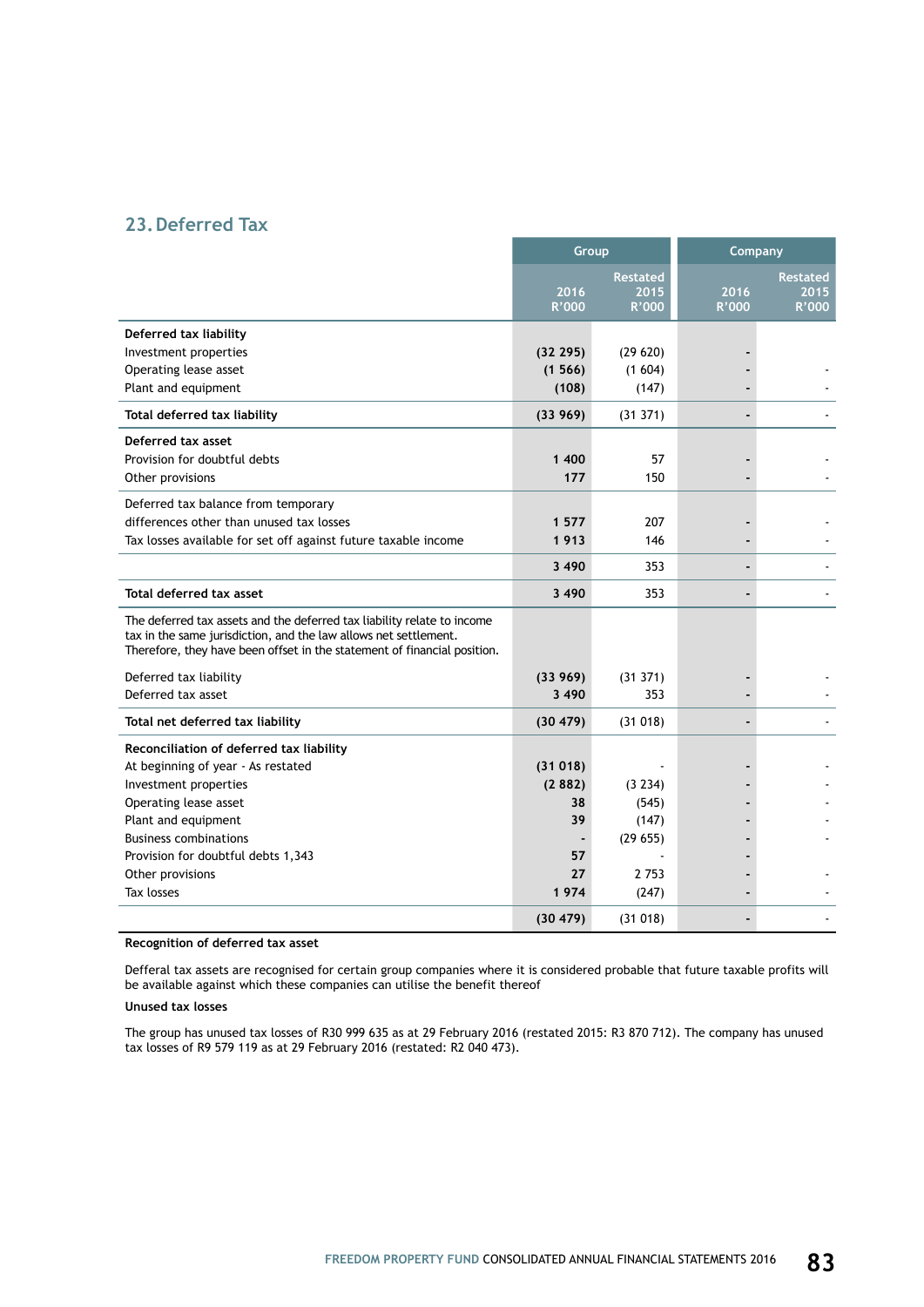## **24.Guaranteed share obligation**

The vendors were guaranteed that the Freedom shares would be worth R1 in June 2015. If the Freedom share price was not R1, Freedom would pay an additional amount to the vendors (calculated as the difference between the share price and R1).

This was called the additional purchase price top-up and is referred to as "guaranteed shares" throughout the financial statements.

At the date of acquisition, Freedom did not expect any additional amount to be paid to the vendors and the contingent consideration that was recognised was Rnil. The contingent consideration was not subsequently fair valued and therefore, no liability for this contingent consideration was recognised in 2015. Management and the previous auditors agreed that the contingent consideration should have been subsequently fair valued because this is required by IFRS 3, and that the application of IAS 37 was incorrect. Therefore, this is a prior period error (refer to note 5).

As at 28 February 2015, Freedom had an obligation arising from repurchase agreements with specific vendors as fully set out on page 37 and 38 of the pre-listing statement issued on 5 June 2014. In terms of the agreements the company would be liable for an additional purchase price top-up, should the share price not exceed a set value as at 12 June 2015. In terms of the aforementioned purchase agreements and based on the share price as at 28 February 2015, the company was liable for an additional R89 554 500 purchase costs.

The guaranteed share obligation as at 28 February 2015 was allocated as follows:

|                                             | Non-current<br><b>R'000</b> | Current<br><b>R'000</b>  | <b>Total</b><br>R'000 |
|---------------------------------------------|-----------------------------|--------------------------|-----------------------|
| Dr. I Botha                                 | -                           | 4 2 6 5                  | 4 2 6 5               |
| C la Grange/Christo la Grange Familie Trust | 57 145                      | $\overline{\phantom{a}}$ | 57 145                |
| L Joubert/Lafras Joubert Familie Trust      | 28 145                      | $\overline{\phantom{a}}$ | 28 145                |
|                                             | 85 290                      | 4 2 6 5                  | 89 555                |

Subsequent to the 2015 reporting date, an amendment to the purchase agreement was entered into. Per the agreement L Joubert agreed to receiving a fixed number of shares and C la Grange elected to convert his guaranteed shares to cash of R50 million. With the sale of Stellenbosch Industrial property (Passion Way Props Proprietary Limited), R10 million of the obligation to C la Grange was settled (refer to note 21 for the outstanding balance to C la Grange).

A separate agreement was reached with Dr. I Botha whereby his guaranteed shares were convrerted to a loan of R3.9 million repayable over 3 years.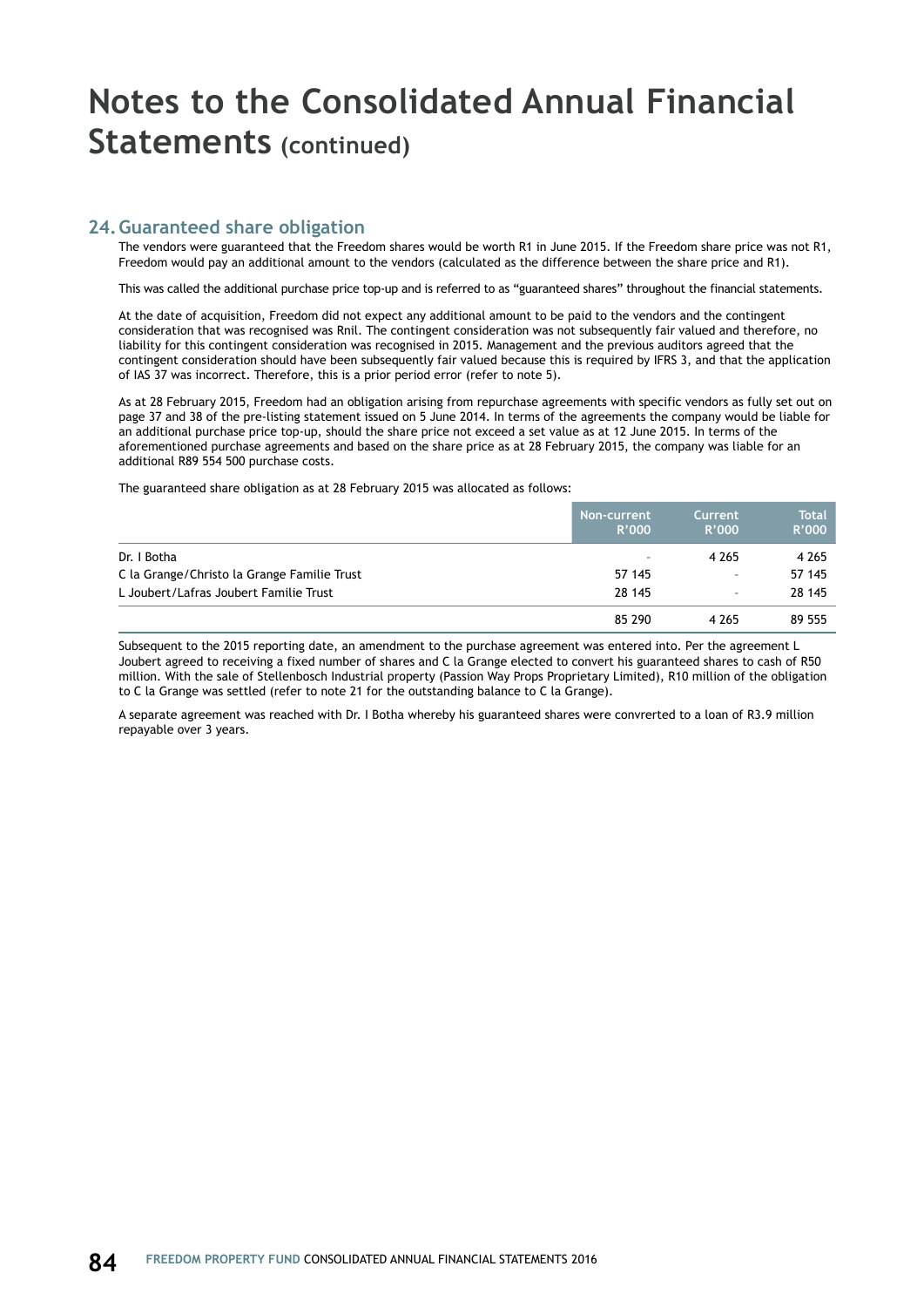# **25.Trade and other payables**

|                                                                     | Group         |                                  | Company       |                                  |
|---------------------------------------------------------------------|---------------|----------------------------------|---------------|----------------------------------|
|                                                                     | 2016<br>R'000 | <b>Restated</b><br>2015<br>R'000 | 2016<br>R'000 | <b>Restated</b><br>2015<br>R'000 |
| Trade payables                                                      | 20 047        | 23 536                           | 930           | 22                               |
| Other loans payable                                                 | 1 4 3 0       | 24                               | 1 180         | 24                               |
| Amounts received in advance                                         | 59            |                                  |               |                                  |
| Deposit received: Weskus Aftree Oord Beleggings Proprietary Limited | 7 000         | ٠                                |               |                                  |
| Other deposits received                                             | 2058          | 1762                             |               |                                  |
| <b>VAT</b>                                                          | 3 2 4 4       | 529                              |               |                                  |
| Accrued staff costs                                                 | 474           | 235                              | 421           | 171                              |
| Accrued leave pay                                                   | 145           | 156                              | 124           | 156                              |
| Provision for share liability                                       |               |                                  | 34 648        | 34 648                           |
| Sundry payables                                                     | 3 0 1 9       | 5                                | 14            |                                  |
|                                                                     | 37 476        | 26 247                           | 37 317        | 35 021                           |
| Other loans payable                                                 |               |                                  |               |                                  |
| Freedom Rock Proprietary Limited                                    | 22            | 24                               | 22            | 24                               |
| Cool Runnings Proprietary Limited                                   | 950           | $\overline{\phantom{a}}$         | 950           |                                  |
| Epic Beach Proprietary Limited                                      | 458           | $\blacksquare$                   | 208           |                                  |
|                                                                     | 1 4 3 0       | 24                               | 1 180         | 24                               |

These loans are unsecured, interest free and have no fixed terms of repayment.

### **Note:**

*Provision for share liability (company) - R34 648 135*

At acquisition of Tubatse Estate Proprietary Limited, Zambesa Investments Proprietary Limited was due R46 746 000 worth of shares, per the sale agreement. The shares were only transferred to Zambesa Investments Proprietary Limited in October 2014, when the shares have devalued considerably. The difference in rand value still owing by Freedom to Zambesa Investments Proprietary Limited, is R34 648 135 as at 29 February 2016. Refer to the prior period error note 5(f) for further details.

### **26.Revenue**

|                                                                             | Group                                         |                                            | Company       |                                  |
|-----------------------------------------------------------------------------|-----------------------------------------------|--------------------------------------------|---------------|----------------------------------|
|                                                                             | 2016<br>R'000                                 | <b>Restated</b><br>2015<br>R'000           | 2016<br>R'000 | <b>Restated</b><br>2015<br>R'000 |
| Rental income per lease agreement<br>Straight-lined lease income adjustment | 22 581<br>1 2 6 6                             | 18 004<br>3 3 4 9                          |               | $\overline{\phantom{a}}$         |
| Total rental income<br>Sale of properties<br>Management fees                | 23 847<br>14 6 27<br>$\overline{\phantom{a}}$ | 21 3 5 3<br>92<br>$\overline{\phantom{a}}$ | 18 194        | 11 489                           |
|                                                                             | 38 474                                        | 21 445                                     | 18 194        | 11 489                           |

### **Operating leases as lessor**

The group leases a number of industrial and residential properties under operating leases. Lease agreements are entered into with tenants on variable terms depending on the location and nature of the lettable area. The lease terms for industrial properties are typically longer than those of residential properties.

In regards to lease contracts coming to renewal stage:

– Only 1.24% of the leases will be up for renewal within one year.

– A further 4.62% will be up for renewal after 12 months but before 24 months.

All leases have renewal options in the contracts and there is no indication that most if not all will be exercised.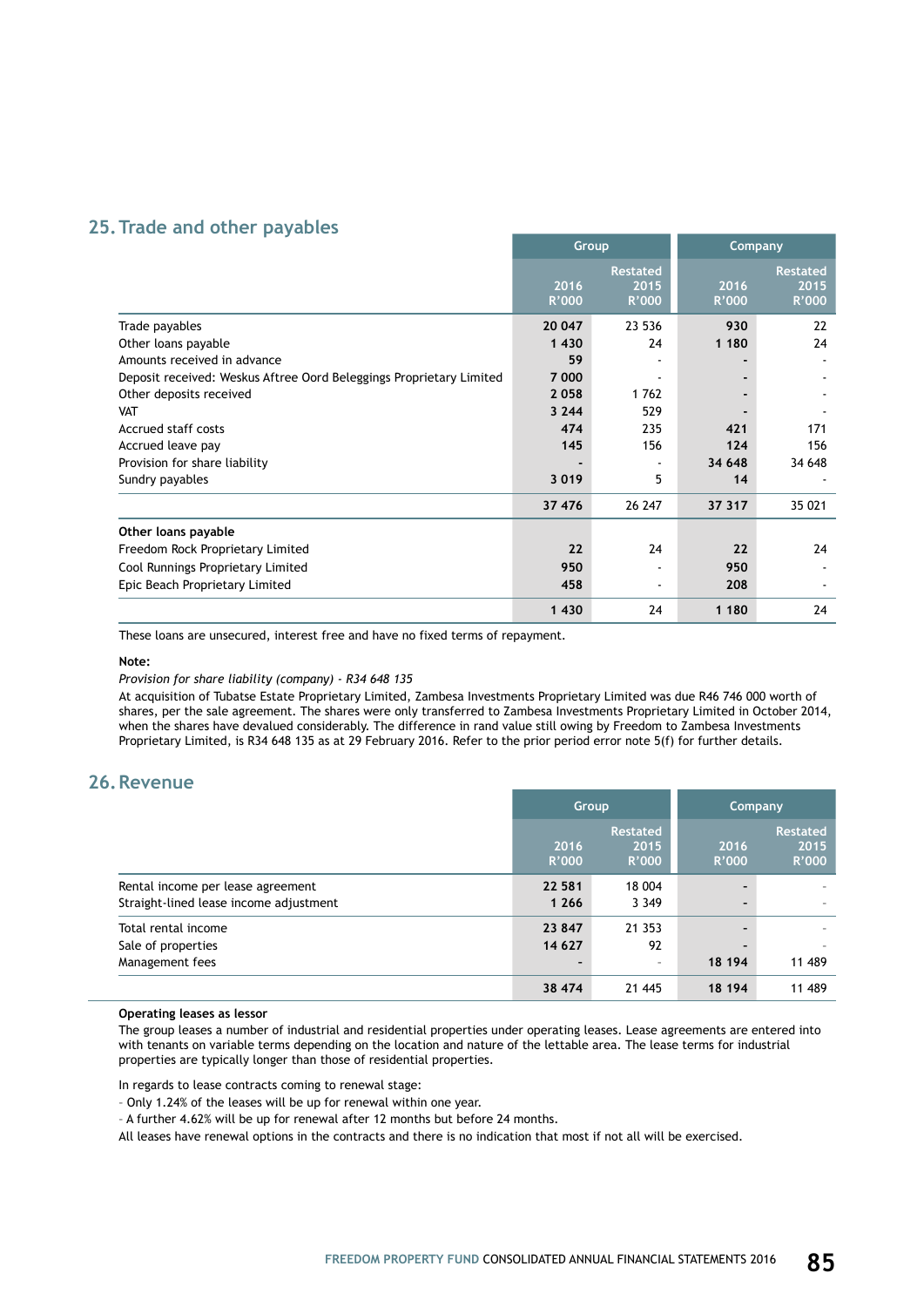## **27.Cost of sales**

|                         | Group         |                           | Company       |                           |
|-------------------------|---------------|---------------------------|---------------|---------------------------|
|                         | 2016<br>R'000 | Restated<br>2015<br>R'000 | 2016<br>R'000 | Restated<br>2015<br>R'000 |
| Cost of properties sold | 9938          | 504                       | ٠             | $\overline{\phantom{a}}$  |

## **28.Other income**

|                           | Group         |                                  | Company                  |                                  |
|---------------------------|---------------|----------------------------------|--------------------------|----------------------------------|
|                           | 2016<br>R'000 | <b>Restated</b><br>2015<br>R'000 | 2016<br>R'000            | <b>Restated</b><br>2015<br>R'000 |
| Profit on issue of shares | -             | 12 551                           | $\overline{\phantom{0}}$ | 12 551                           |
| <b>Recoveries</b>         | 5 0 3 4       | 4 6 7 3                          | $\blacksquare$           |                                  |
| Sundry income             | 809           | 2 0 5 9                          | 26                       | 898                              |
|                           | 5843          | 19 283                           | 26                       | 13 449                           |

# **29.Other operating losses**

|                                                | <b>Group</b>  |                                         | Company                  |                                  |
|------------------------------------------------|---------------|-----------------------------------------|--------------------------|----------------------------------|
|                                                | 2016<br>R'000 | <b>Restated</b><br>2015<br><b>R'000</b> | 2016<br>R'000            | <b>Restated</b><br>2015<br>R'000 |
| (Losses) profits on disposals and acquisitions |               |                                         |                          |                                  |
| Plant and equipment                            | (42)          | (213)                                   | (42)                     |                                  |
| Fair Value on acquisition of loan*             |               | 1817                                    | $\overline{\phantom{0}}$ |                                  |
| Loss on disposal of investments                | (3796)        | (3706)                                  | $\overline{\phantom{0}}$ | (3706)                           |
| Loan written off                               |               | $\overline{\phantom{a}}$                | (4430)                   |                                  |
|                                                | (3838)        | (2 102)                                 | (4472)                   | (3706)                           |

\* On the acquisition of Las Manos Investments 152 Proprietary Limited by Happy Boom Drive Proprietary Limited, the purchase agreement stipulated that the acquirer<br>purchase all shareholder claims. The shareholder claim in H

## **30.Commission paid**

Previously R27.7 million was capitalised to properties, despite some being accounted for as business combinations and the fact that IFRS 3 does not permit such costs to be capitalised.

The prior period error has now been corrected (refer to note 5) as follows:

|                                            | Group         |                                  | <b>Company</b>           |                                  |
|--------------------------------------------|---------------|----------------------------------|--------------------------|----------------------------------|
|                                            | 2016<br>R'000 | <b>Restated</b><br>2015<br>R'000 | 2016<br>R'000            | <b>Restated</b><br>2015<br>R'000 |
| Recognised as an expense in profit or loss | 2 4 6 2       | 116 140                          | $\overline{\phantom{0}}$ | 79                               |
| Capitalised to investment properties       |               | 27 746                           | $\overline{\phantom{0}}$ | $\overline{\phantom{a}}$         |
|                                            | 2 4 6 2       | 143 886                          | $\overline{\phantom{0}}$ | 79                               |

There is no cash flow impact, as all these commissions were paid in shares.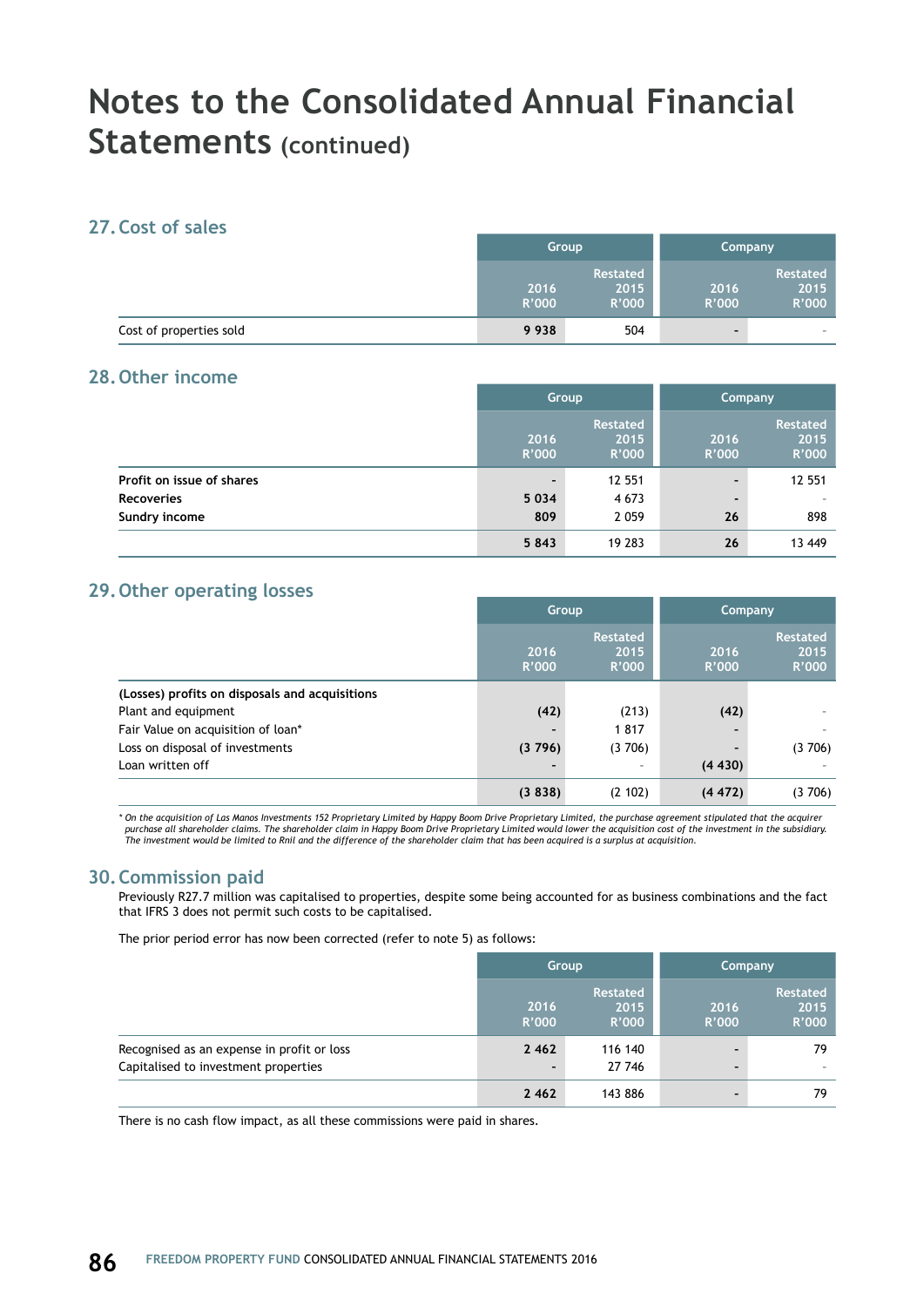# **31.Operating loss**

|                                                                                                 | Group         |                                  | Company       |                                  |
|-------------------------------------------------------------------------------------------------|---------------|----------------------------------|---------------|----------------------------------|
|                                                                                                 | 2016<br>R'000 | <b>Restated</b><br>2015<br>R'000 | 2016<br>R'000 | <b>Restated</b><br>2015<br>R'000 |
| Operating (loss) profit for the year is stated after charging the<br>following, amongst others: |               |                                  |               |                                  |
| Auditor's remuneration - external Audit fees                                                    | 1 5 6 4       | 1692                             | 649           | 1 642                            |
| Auditor's remuneration - internal audit fees                                                    | 489           |                                  | 489           |                                  |
| Remuneration, other than to employees                                                           |               |                                  |               |                                  |
| Administrative and managerial services                                                          | 71            | 846                              |               |                                  |
| Consulting and professional services                                                            | 6856          | 5 2 7 7                          | 5793          | 5 209                            |
| Secretarial services                                                                            | 402           | 513                              | 355           | 402                              |
| Legal services                                                                                  | 4016          | 1619                             | 1 3 2 3       | 349                              |
| Accounting services                                                                             | 747           | 611                              | 747           | 587                              |
|                                                                                                 | 12 092        | 8866                             | 8 2 1 8       | 6 5 4 7                          |

Refer to notes 6 and 8 for consulting and professional fees, legal fees and accounting fees paid to related and key parties.

|                                                                                                                                                                             |               | Group                                   | Company              |                                  |
|-----------------------------------------------------------------------------------------------------------------------------------------------------------------------------|---------------|-----------------------------------------|----------------------|----------------------------------|
|                                                                                                                                                                             | 2016<br>R'000 | <b>Restated</b><br>2015<br><b>R'000</b> | 2016<br><b>R'000</b> | <b>Restated</b><br>2015<br>R'000 |
| <b>Employee costs</b>                                                                                                                                                       |               |                                         |                      |                                  |
| As at 29 February 2016 the group had 17 permanent employees<br>(2015: 18). The total cost of employment of all employees,<br>including executive directors, was as follows: |               |                                         |                      |                                  |
| Salaries, wages, bonuses and other benefits                                                                                                                                 | 11 652        | 6 4 4 7                                 | 10 3 3 5             | 5 2 5 3                          |
| Share-based compensation expense                                                                                                                                            | 77            | 74                                      | 79                   | 74                               |
| Total employee costs                                                                                                                                                        | 11729         | 6 5 21                                  | 10 4 14              | 5 3 2 7                          |
| Leases                                                                                                                                                                      |               |                                         |                      |                                  |
| Operating lease charges                                                                                                                                                     |               |                                         |                      |                                  |
| Premises                                                                                                                                                                    | 492           |                                         | 492                  |                                  |
| Motor vehicles                                                                                                                                                              | 224           | 412                                     | 224                  | 412                              |
|                                                                                                                                                                             | 716           | 412                                     | 716                  | 412                              |
| Refer to note 40 Commitments for additional details of<br>operating leases.                                                                                                 |               |                                         |                      |                                  |
| <b>Depreciation</b>                                                                                                                                                         |               |                                         |                      |                                  |
| Depreciation of plant and equipment                                                                                                                                         | 646           | 83                                      | 166                  | 88                               |
| Amortisation of intangible assets                                                                                                                                           | 42            | 15                                      | 42                   | 15                               |
| Total depreciation and amortisation                                                                                                                                         | 688           | 98                                      | 208                  | 103                              |
| Impairment of trade and other receivables                                                                                                                                   |               |                                         |                      |                                  |
| Provision for doubtful debts                                                                                                                                                | 11 110        | 530                                     | 4718                 | 257                              |

The majority of the above impairments of trade and other receivables relate to related parties (refer note 6 for the related party details).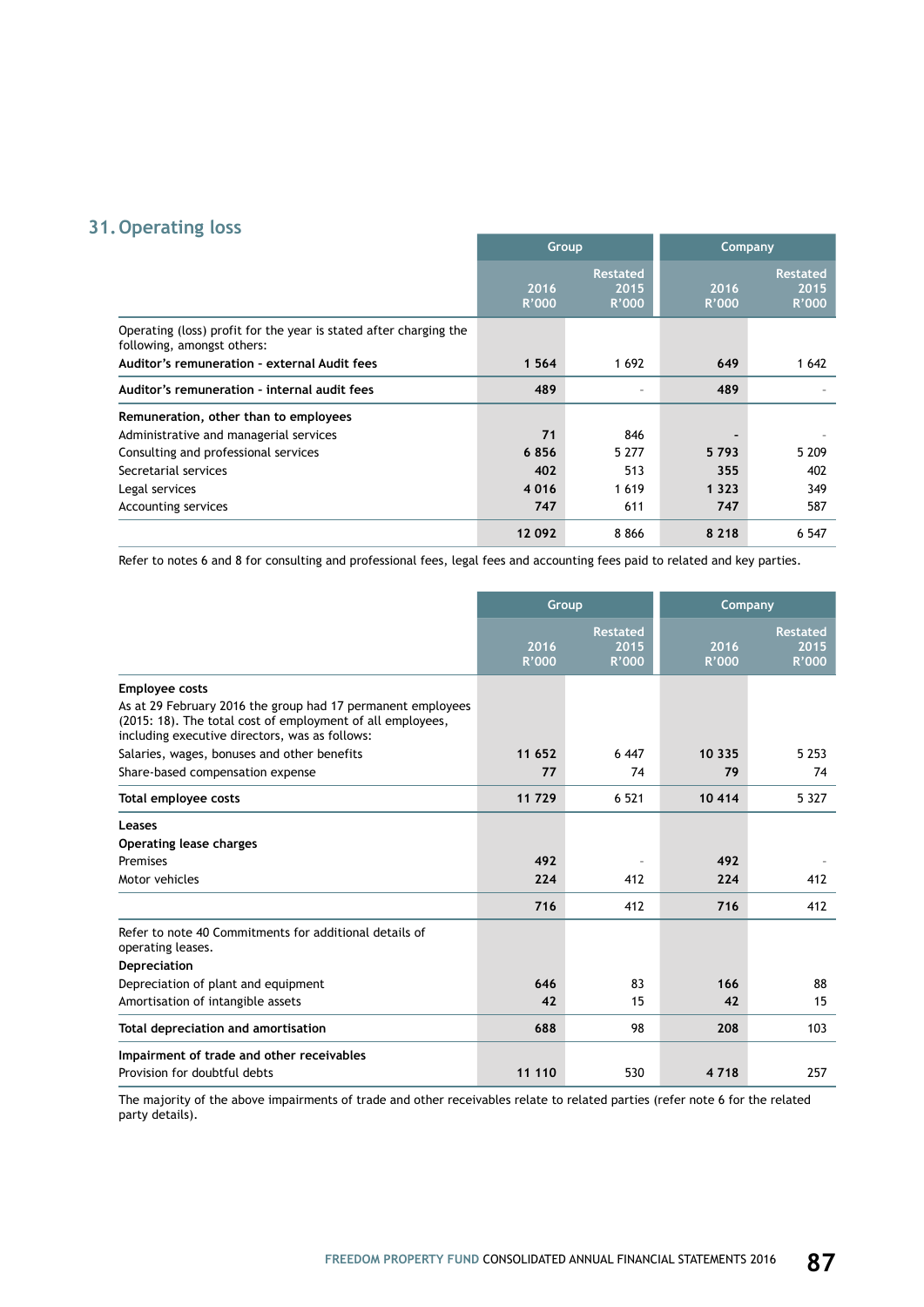## **32.Investment income**

|                        | Group         |                                  | Company                  |                                  |
|------------------------|---------------|----------------------------------|--------------------------|----------------------------------|
|                        | 2016<br>R'000 | <b>Restated</b><br>2015<br>R'000 | 2016<br>R'000            | <b>Restated</b><br>2015<br>R'000 |
| Interest income        |               |                                  |                          |                                  |
| Bank                   | 2848          | 804                              | $\overline{\phantom{0}}$ | $\overline{\phantom{a}}$         |
| Deemed interest income |               | $\overline{\phantom{a}}$         | 123 211                  | 11 762                           |
| Other financial assets | 8             | $\overline{\phantom{a}}$         | $\overline{\phantom{a}}$ |                                  |
| Total interest income  | 2856          | 804                              | $123211 -$               | 11 762                           |

The deemed interest income relates to the unwinding of discount on the loans to subsidiaries, which have extended repayment terms. Management has therefore estimated the expected period over which the loans will be recovered. Refer to note 14 for the terms of these loans.

## **33.Finance costs**

|                                              | Group                |                                  | Company       |                                         |
|----------------------------------------------|----------------------|----------------------------------|---------------|-----------------------------------------|
|                                              | 2016<br><b>R'000</b> | <b>Restated</b><br>2015<br>R'000 | 2016<br>R'000 | <b>Restated</b><br>2015<br><b>R'000</b> |
|                                              |                      |                                  |               |                                         |
| Shareholder: WT de Swardt                    | 508                  |                                  |               |                                         |
| Other financial liabilities                  | 9 0 5 4              | 3 6 7 2                          |               |                                         |
| Trade and other payables                     | 43                   | 3                                |               |                                         |
| Bank overdraft                               | 904                  | 763                              | 902           | 763                                     |
| South African Revenue Service                | 49                   | 71                               | 49            |                                         |
| Notional interest paid                       |                      |                                  |               | 228 810                                 |
| Interest paid on guaranteed share obligation | 2 3 0 0              | $\overline{\phantom{a}}$         | 221           |                                         |
| Subsidiary                                   |                      | $\overline{\phantom{a}}$         | 1 3 5 1       | 1 4 3 3                                 |
|                                              | 12858                | 4 5 0 9                          | 2 5 2 3       | 231 006                                 |

The interest paid to WT de Swardt related to the shareholder's loan owed to him before. The loan was settled in full as part of the sale of Las Manos Investments 152 Proprietary Limited – refer note 39 for further details on the disposal of the subsidiary.

Refer to note 24 for details on the unwinding of the interest and the interest paid relating to the guaranteed share obligation.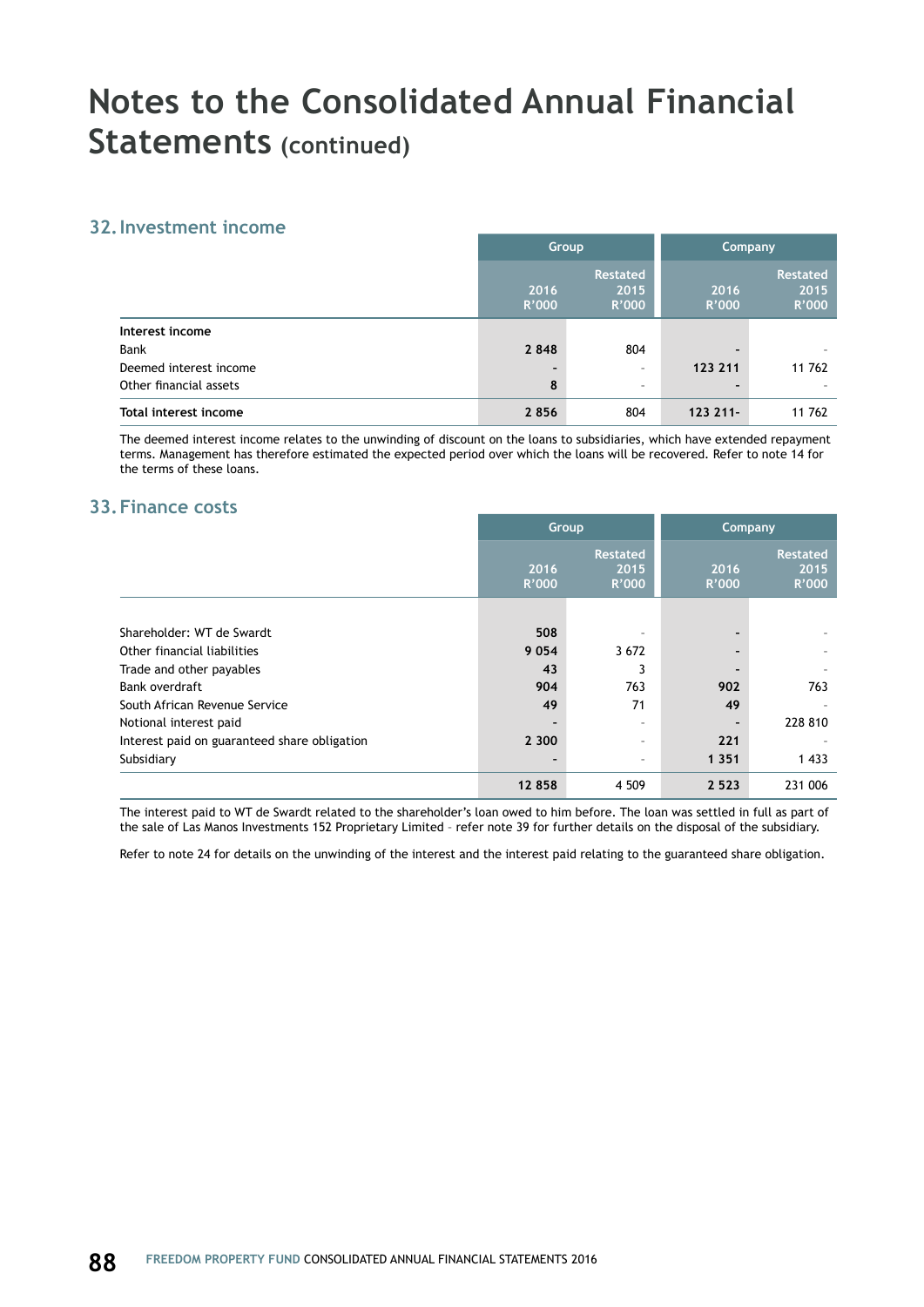# **34.Taxation**

|                                                           | Group                |                                         | Company        |                                  |
|-----------------------------------------------------------|----------------------|-----------------------------------------|----------------|----------------------------------|
|                                                           | 2016<br><b>R'000</b> | <b>Restated</b><br>2015<br><b>R'000</b> | 2016<br>R'000  | <b>Restated</b><br>2015<br>R'000 |
| Major components of the tax expense (income)<br>Current   |                      |                                         |                |                                  |
| Local income tax - current period                         | 3 2 6 5              | (67)                                    |                |                                  |
| <b>Deferred</b>                                           |                      |                                         |                |                                  |
| Originating and reversing temporary differences           | (540)                | 706                                     |                |                                  |
|                                                           | 2725                 | 639                                     | $\overline{a}$ |                                  |
| Reconciliation of the tax expense                         |                      |                                         |                |                                  |
| Reconciliation between accounting profit and tax expense. |                      |                                         |                |                                  |
| Accounting (loss) profit                                  | (13929)              | (295 361)                               | 19 444         | (312 777)                        |
| Tax at the applicable tax rate of 28% (2015: 28%)         | (3900)               | (82701)                                 | 5 4 4 4        | (87578)                          |
| Tax effect of adjustments on taxable income               |                      |                                         |                |                                  |
| Deemed interest income                                    |                      |                                         | (34499)        | (3 293)                          |
| Other exempt income                                       | (87)                 | (4304)                                  | (20)           | (6902)                           |
| Fair value (gains) losses on investment properties        | (2040)               | 2 5 0 2                                 |                |                                  |
| (Gain) loss on guaranteed share obligation                | (5650)               |                                         |                |                                  |
| Capital gains tax on investment properties                | 4 2 1 2              | 8 9 5 6                                 |                |                                  |
| Gain on bargain purchase                                  |                      | (10055)                                 |                |                                  |
| Impairment of loans and receivables                       | 2 5 6 2              |                                         |                |                                  |
| Impairment of goodwill                                    |                      | 41 640                                  |                |                                  |
| Impairment of investments in subsidiaries                 |                      |                                         |                | 26 949                           |
| Commission paid                                           |                      | 30 246                                  |                |                                  |
| Referral fees                                             |                      | 6 3 5 3                                 |                |                                  |
| Other non-deductible expenses                             | 4512                 | 9631                                    | 506            | 6 083                            |
| Unused assessed losses                                    | 4892                 | 1 0 5 7                                 | 2098           | 674                              |
| Discounting of loans to subsidiaries                      |                      |                                         |                | 64 067                           |
| Impairment of loans to subsidiaries                       |                      |                                         | 26 471         |                                  |
| Deferred tax relating to prior periods                    | (1776)               | (2686)                                  |                |                                  |
|                                                           | 2725                 | 639                                     |                |                                  |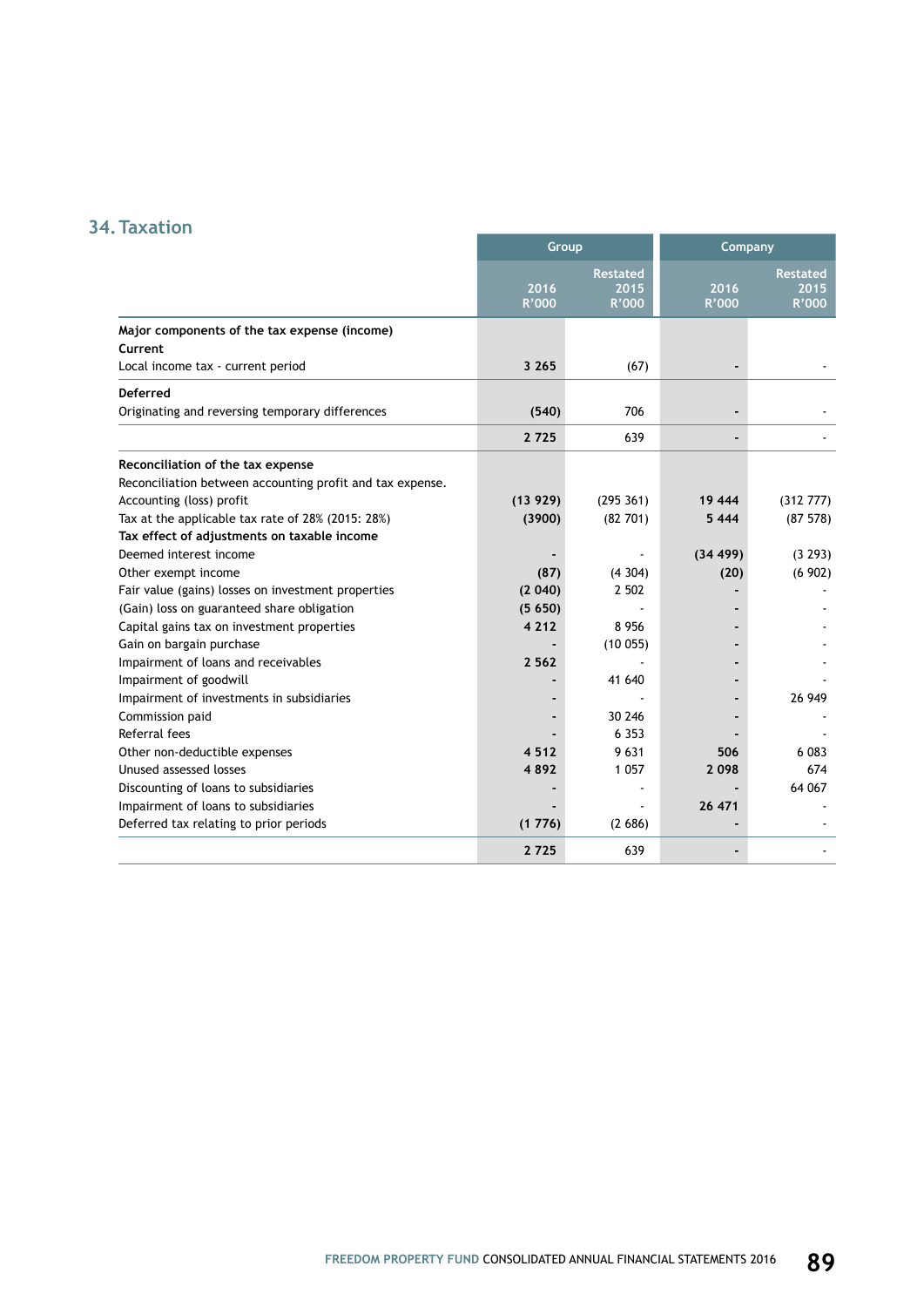### **35.Earnings per share**

Basic loss per share is based on the loss below and a weighted average number of ordinary shares of 1 066 111 650 (Restated 2015: 730 331 755).

Diluted loss per share is equal to loss per share because there are no dilutive potential ordinary shares in issue.

Basic headline loss and diluted headline loss are determined by adjusting basic loss and diluted loss by excluding separately identifiable re-measurement items. Basic headline loss and diluted headline loss are presented after tax.

|                                 | 2016<br><b>Cents</b> | <b>Restated</b><br>2015<br><b>Cents</b> |
|---------------------------------|----------------------|-----------------------------------------|
| Loss per share                  |                      |                                         |
| Basic and diluted loss          | (1.56)               | (40.53)                                 |
| Basic and diluted headline loss | (2.00)               | (22.37)                                 |
|                                 |                      |                                         |

|                                                                | 2016<br><b>Gross</b><br>R'000 | 2016<br><b>Net</b><br><b>R'000</b> | <b>Restated</b><br>2015<br>Gross<br>R'000 | <b>Restated</b><br>2015<br><b>Net</b><br>R'000 |
|----------------------------------------------------------------|-------------------------------|------------------------------------|-------------------------------------------|------------------------------------------------|
| Reconciliation between loss for the year and headline loss     |                               |                                    |                                           |                                                |
| Loss for the year attributable to equity holders of the parent |                               | (16654)                            |                                           | (296000)                                       |
| Adjusted for:                                                  |                               |                                    |                                           |                                                |
| Fair value loss on investment properties                       | (10347)                       | (7450)                             | 26 101                                    | 18793                                          |
| Profit on disposal of subsidiary                               | -                             |                                    | (641)                                     | (462)                                          |
| Gain on bargain purchase                                       |                               |                                    | (35909)                                   | (35909)                                        |
| Impairment of goodwill                                         |                               | $\overline{\phantom{0}}$           | 148 714                                   | 148 714                                        |
| Loss on disposal of assets                                     | 3838                          | 2 7 6 3                            | 2 102                                     | 1 5 1 3                                        |
| Basic and diluted headline loss                                | (6509)                        | (21341)                            | 140 367                                   | (163 351)                                      |

# **36.Cash used in operations**

|                                                 | Group         |                                         | Company       |                                  |
|-------------------------------------------------|---------------|-----------------------------------------|---------------|----------------------------------|
|                                                 | 2016<br>R'000 | <b>Restated</b><br>2015<br><b>R'000</b> | 2016<br>R'000 | <b>Restated</b><br>2015<br>R'000 |
| (Loss) profit before taxation                   | (13929)       | (295 361)                               | 19 444        | (312 777)                        |
| Adjustments for:                                |               |                                         |               |                                  |
| Depreciation                                    | 688           | 98                                      | 208           | 103                              |
| Losses (profits) on disposals of assets         | 3838          | 2 102                                   | 4 4 7 2       | 3 706                            |
| Penalty on forfeit                              | 4928          |                                         |               |                                  |
| Gain on bargain purchase                        |               | (35909)                                 |               |                                  |
| Interest income                                 | (2856)        | (804)                                   | (123 211)     | (11762)                          |
| Finance costs                                   | 12858         | 4 5 0 9                                 | 2 5 2 3       | 231 006                          |
| Fair value (gain) loss on investment properties | (10347)       | 26 101                                  |               |                                  |
| Listing related expenses (refunds)              |               | 22 741                                  |               | (506)                            |
| Impairment losses                               |               | 148 714                                 | 85 389        | 96 247                           |
| Commission paid                                 |               | 116 047                                 |               |                                  |
| Movement in operating lease asset               | 136           | (5728)                                  |               |                                  |
| Fair value adjustment on shares                 | 183           | (1640)                                  |               |                                  |
| (Gain) loss on guaranteed share obligation      | (20543)       | 11 729                                  | (365)         | 559                              |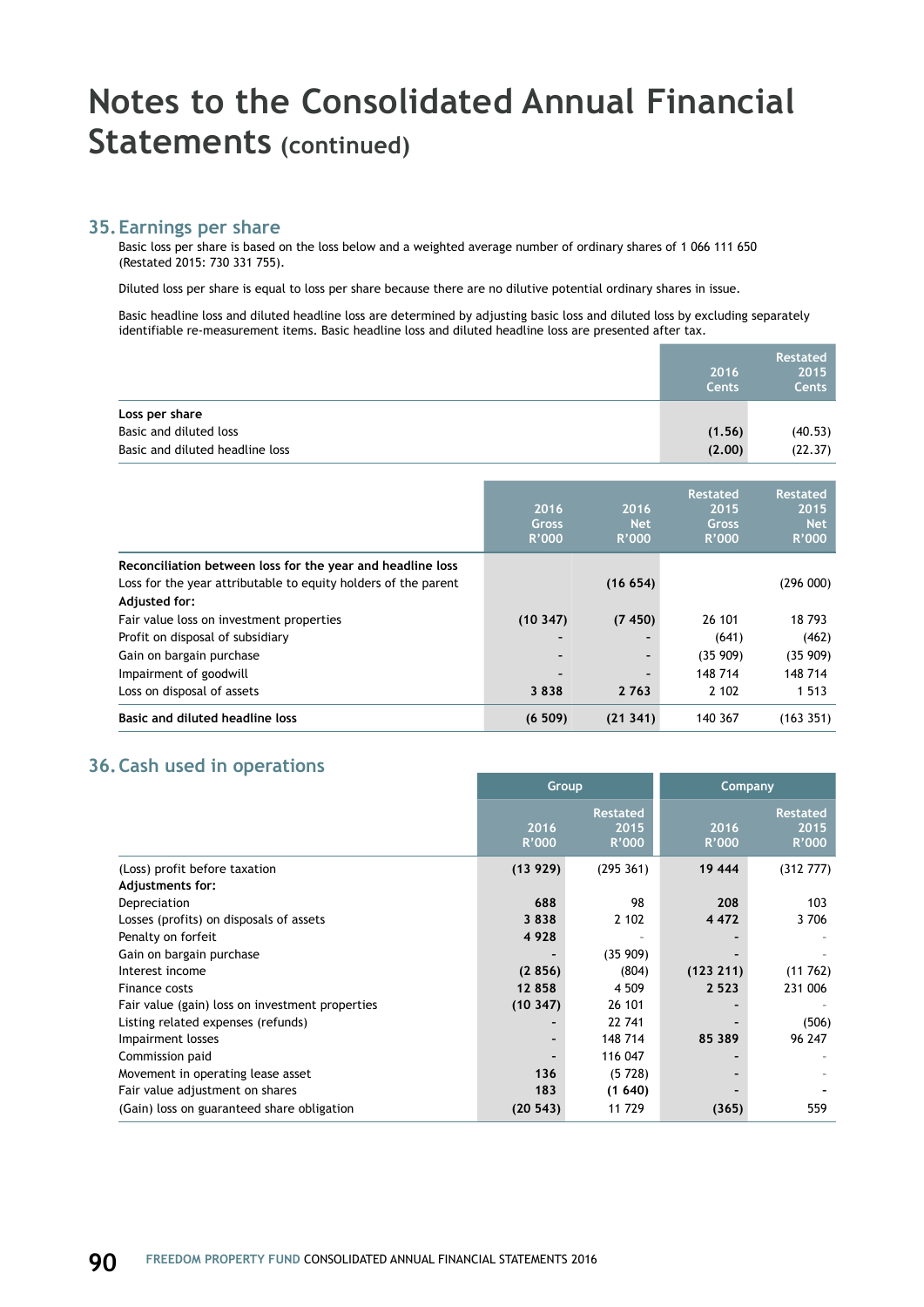## **36.Cash used in operations (continued)**

|                                 | Group         |                                         | Company                  |                                  |
|---------------------------------|---------------|-----------------------------------------|--------------------------|----------------------------------|
|                                 | 2016<br>R'000 | <b>Restated</b><br>2015<br><b>R'000</b> | 2016<br>R'000            | <b>Restated</b><br>2015<br>R'000 |
| Profit on issue of shares       |               | $\overline{\phantom{a}}$                | $\overline{\phantom{0}}$ | (12 551)                         |
| Loss on unauthorised shares     |               |                                         | -                        | 12 098                           |
| Recovery of unauthorised shares |               |                                         | $\overline{\phantom{a}}$ | (12098)                          |
| Changes in working capital:     |               |                                         |                          |                                  |
| Inventories                     | 2956          | (3, 435)                                | -                        |                                  |
| Trade and other receivables     | 6015          | (18057)                                 | 5 2 4 3                  | 427                              |
| Trade and other payables        | 11 230        | 21 250                                  | 2 2 9 4                  | (4626)                           |
|                                 | (4843)        | (7643)                                  | (4003)                   | (10174)                          |

# **37.Tax paid**

|                                                                          | Group         |                                  | Company                  |                                         |
|--------------------------------------------------------------------------|---------------|----------------------------------|--------------------------|-----------------------------------------|
|                                                                          | 2016<br>R'000 | <b>Restated</b><br>2015<br>R'000 | 2016<br>R'000            | <b>Restated</b><br>2015<br><b>R'000</b> |
| Balance at beginning of the year                                         | (6658)        |                                  | $\overline{\phantom{0}}$ |                                         |
| Current tax for the year recognised in profit or loss                    | (3 265)       | 67                               | $\overline{\phantom{0}}$ |                                         |
| Adjustment in respect of businesses sold and acquired during<br>the year |               | (6673)                           | $\overline{\phantom{0}}$ |                                         |
| Balance at end of the year                                               | 8 4 6 0       | 6 6 5 8                          | (439)                    |                                         |
|                                                                          | (1463)        | 52                               | (439)                    |                                         |

## **38.Non-cash investing and financing activities**

**Non-cash investing and financing activities disclosed in other notes are: Group**

- partial settlement of business combinations through the issue of shares notes 3 and 4
- partial settlement of the acquisition of investment properties through the issue of shares notes 3 and 4
- partial proceeds of disposal of investment properties through the buy-back of shares notes 3 and 39
- shares issued for the advancement of the share-based payment reserve note 20
- shares issued for the advancement of the guaranteed share obligations note 24
- partial advancement of the loans to shareholders through the issue of shares in 2016 note 21
- shares reversed for the settlement of the guaranteed share obligations in 2016 note 24

### **Company**

- investment in All Wide Properties Proprietary Limited through issue of shares note 16
- acquisition of subsidiaries through issue of shares note 12
- partial advancement of loans to subsidiaries through the issue of shares note 14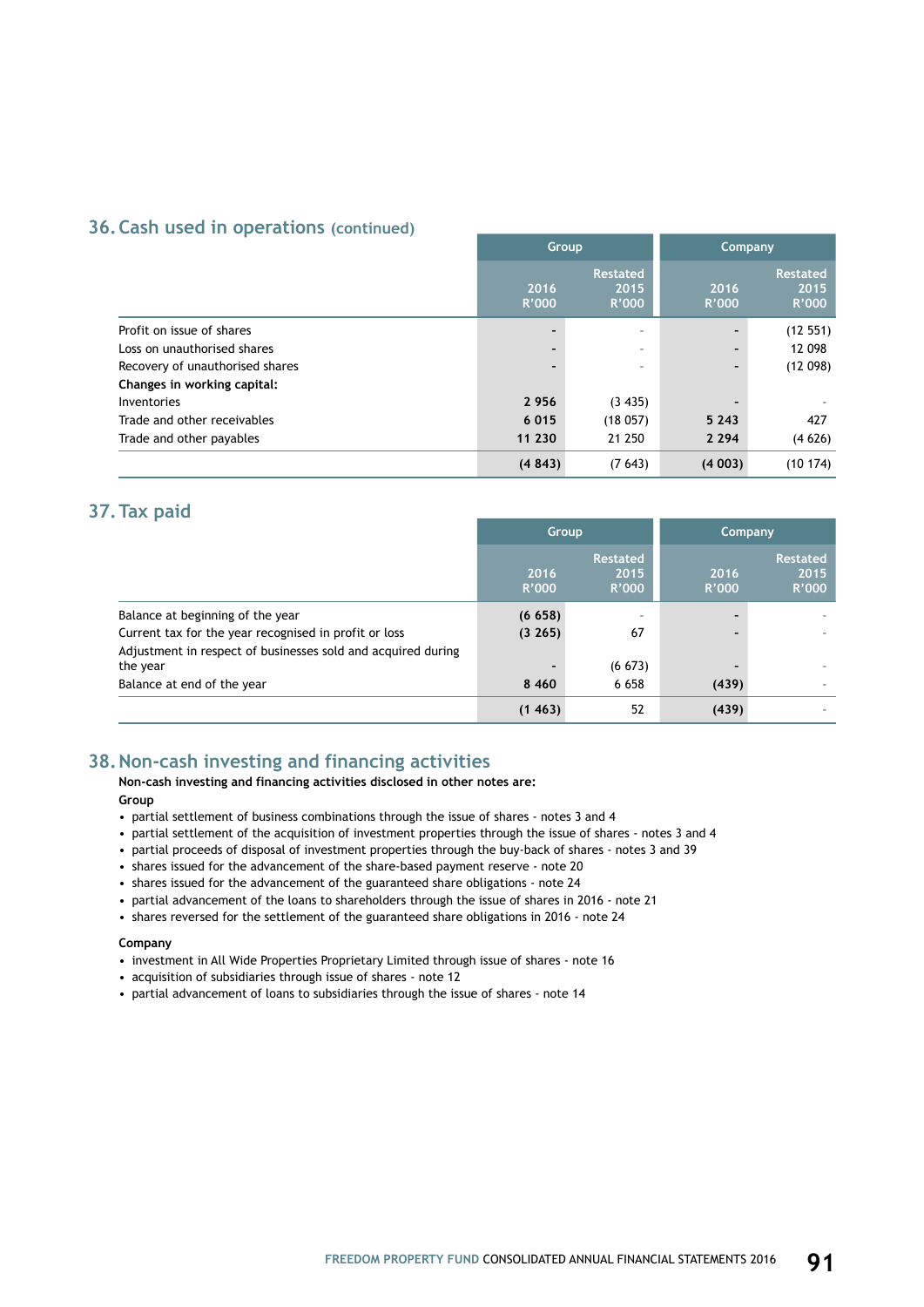# **39.Disposals of subsidiaries**

|                                                                                                                                                    |                                                                         | Group                                                 |                                                                  | Company                                                      |  |
|----------------------------------------------------------------------------------------------------------------------------------------------------|-------------------------------------------------------------------------|-------------------------------------------------------|------------------------------------------------------------------|--------------------------------------------------------------|--|
|                                                                                                                                                    | 2016<br><b>R'000</b>                                                    | <b>Restated</b><br>2015<br><b>R'000</b>               | 2016<br>R'000                                                    | <b>Restated</b><br>2015<br>R'000                             |  |
| Carrying value of net assets sold                                                                                                                  | <b>Las Manos</b><br><b>Investments</b><br>152<br>Proprietary<br>Limited | <b>Bilko</b><br>Investments<br>Proprietary<br>Limited | <b>Las Manos</b><br>Investments<br>152<br>Proprietary<br>Limited | <b>Bilko</b><br><b>Investments</b><br>Proprietary<br>Limited |  |
| Investment property<br>Trade and other receivables<br>Trade and other payables<br>Deferred tax                                                     | 8776<br>(4)                                                             |                                                       | $\overline{\phantom{0}}$                                         | 9 9 0 0<br>3<br>(17)<br>(1488)                               |  |
| Cash<br>Loan - Seabert Trading Proprietary Limited<br>Loan - Dataforce Trading Proprietary Limited<br>Loan - WT de Swardt<br>Loan to group company | 3 2 1 1<br>(4749)<br>(8309)<br>3 4 8 4                                  |                                                       |                                                                  | 2                                                            |  |
| Total net assets sold<br>Profit on disposal                                                                                                        | 2 4 0 9<br>641                                                          |                                                       | $\overline{a}$                                                   | 8 400<br>3 600                                               |  |
|                                                                                                                                                    | 3 0 5 0                                                                 |                                                       | $\overline{\phantom{0}}$                                         | 12 000                                                       |  |
| <b>Consideration received</b><br>Cash<br>Equity - Freedom shares                                                                                   | (2 100)<br>(950)                                                        |                                                       | $\overline{\phantom{0}}$                                         | (12000)                                                      |  |
|                                                                                                                                                    | (3050)                                                                  |                                                       |                                                                  | (12000)                                                      |  |

During the current year the company disposed of its entire shareholding in Las Manos Investments 152 Proprietary Limited, held via Happy Boom Drive Properties Proprietary Limited, for a consideration of 7 050 000 Freedom shares at R0.13 per share and R2 100 000 cash.

On 25 July 2014 the company disposed of its entire shareholding in Bilko Investments Proprietary Limited for a consideration of 12 000 000 Freedom shares.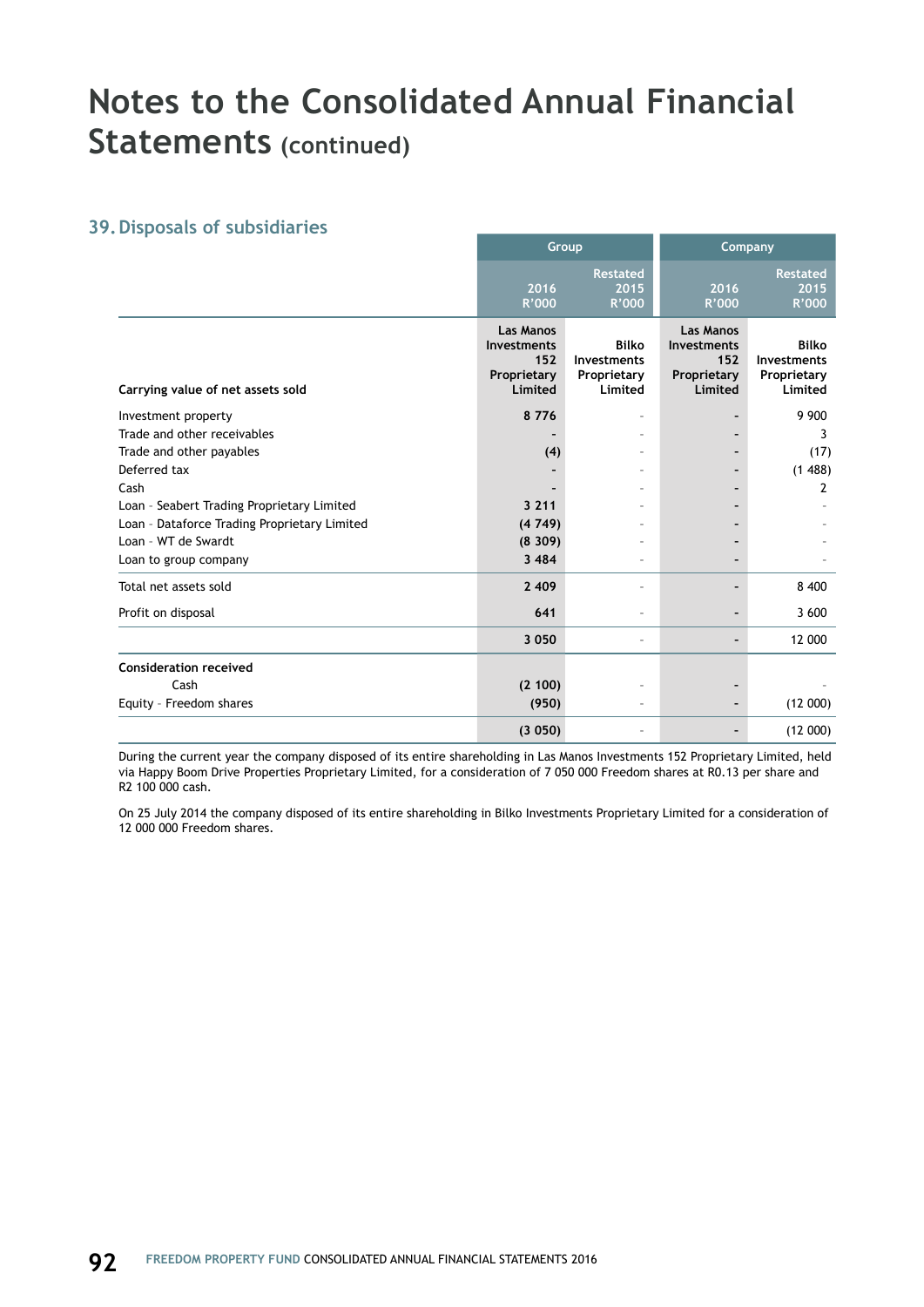## **40.Commitments**

|                                                                      |                      | Group                                   |               | <b>Company</b>                   |
|----------------------------------------------------------------------|----------------------|-----------------------------------------|---------------|----------------------------------|
|                                                                      | 2016<br><b>R'000</b> | <b>Restated</b><br>2015<br><b>R'000</b> | 2016<br>R'000 | <b>Restated</b><br>2015<br>R'000 |
| Operating leases - as lessee (expense)<br>Minimum lease payments due |                      |                                         |               |                                  |
| - within one year                                                    | 938                  | 1 1 0 7                                 | 938           | 1 107                            |
| - in second to fifth year inclusive                                  | 1 505                | 4 1 0 8                                 | 1 5 0 5       | 4 1 0 8                          |
|                                                                      | 2 4 4 3              | 5 2 1 5                                 | 2 4 4 3       | 5 2 1 5                          |

Operating lease payments represent rentals payable by the group for certain of its office properties and motor vehicles. Leases are negotiated for an average term of two to three years and average escalation of 8.38% applies to rental properties.

### **41.Contingencies**

The following contingency has been identified at year end and has been accounted for, as explained below. **Weskus Aftree Oord Beleggings Proprietary Limited ("Weskus Beleggings")**

- A deposit to the value of R7 000 000 was received by Tower Sky Properties Proprietary Limited during March 2015 and is included in trade and other payables (refer to note 25 and note 5 for prior period errors). The deposit was received in terms of the Weskus Beleggings sale agreements. No further amounts have been received in terms of the Weskus Beleggings sale agreements, and no transfer of ownership occurred in terms of these agreements.
- Weskus Beleggings has subsequently entered into a voluntary liquidation and is claiming the R7 000 000 received by Tower Sky Properties Proprietary Limited. The liquidators have indicated that the R7 000 000 was paid as a deposit in respect of the Weskus Beleggings sale agreements, but that they do not intend to proceed with the purchase. The R7 000 000 would then be considered damages received due to non-performance on the contract by Weskus Beleggings.
- The contingency arises due to the possibility that Freedom may have to refund the R7 000 000 if it is not considered damages. This would lead to litigation being entered into.

## **42.Segmental information**

The group has identified two reportable segments which represent the structure used by the Exco to make key operating decisions and assess performance.

The group's reportable segments are operating segments which are differentiated by the types of revenue income it earns. The reportable segments are managed separately to enable the group to adequately monitor the various risk profiles. For each segment, the Exco reviews internal management reports on a monthly basis.

The two reportable segments are:

- Property rental income Leasing of industrial parks and residential units, with residential units being a small portion
- Development property sales Sale of stands and undeveloped land

Other operations include the group's administrative and finance functions. Neither of these meet the quantitative thresholds for determining reportable segments.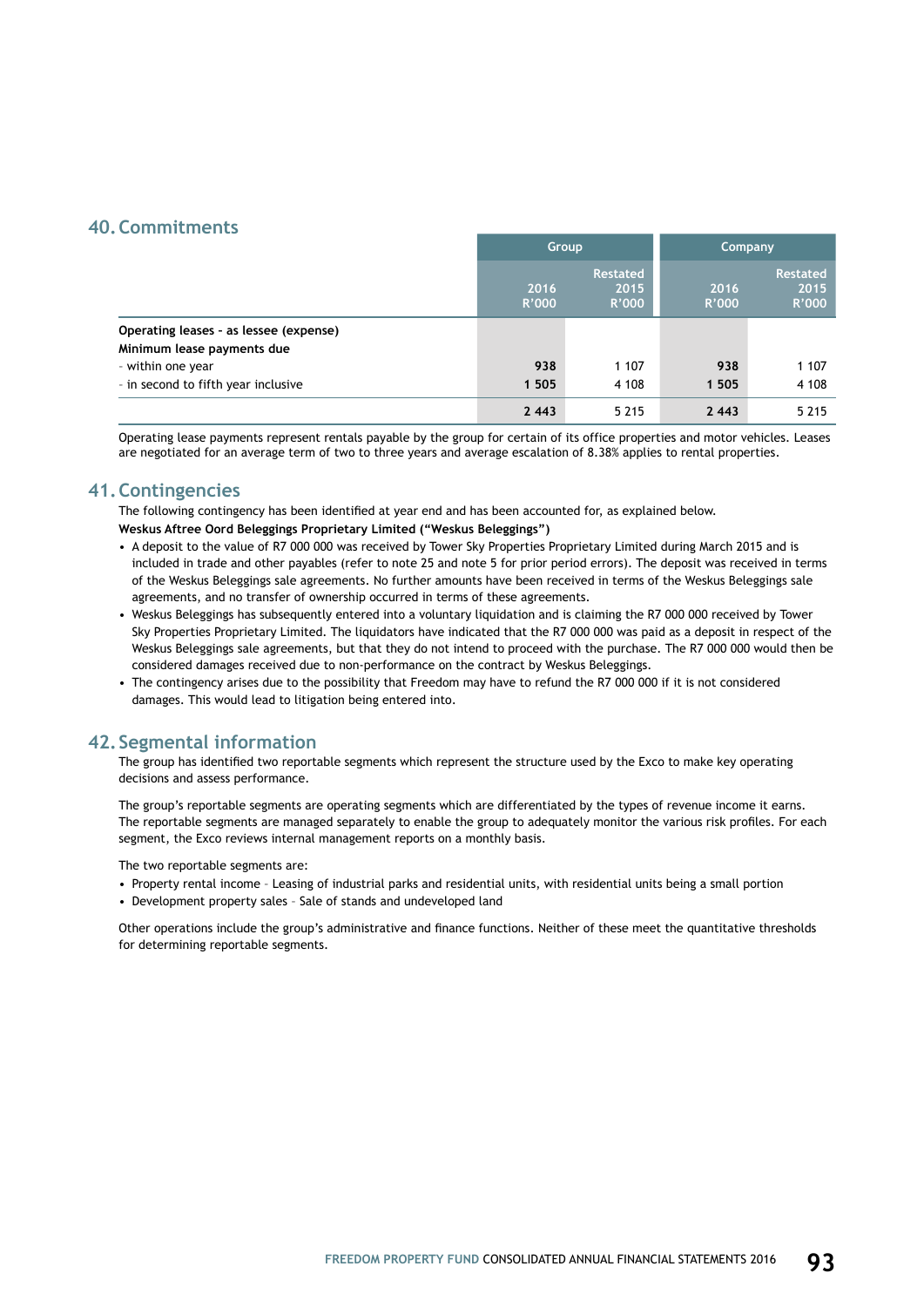|                                                                         |                         | <b>Gross profit</b>              |                                 |                                    |                                                            |                                                                           |                                         | Separately disclosable items                                                 |                                                                     |                                                              |
|-------------------------------------------------------------------------|-------------------------|----------------------------------|---------------------------------|------------------------------------|------------------------------------------------------------|---------------------------------------------------------------------------|-----------------------------------------|------------------------------------------------------------------------------|---------------------------------------------------------------------|--------------------------------------------------------------|
|                                                                         |                         |                                  |                                 |                                    |                                                            |                                                                           |                                         |                                                                              |                                                                     |                                                              |
|                                                                         | Revenue<br><b>R'000</b> | of sales<br>Cost<br><b>R'000</b> | profit<br>Gross<br><b>R'000</b> | before tax<br><b>000.8</b>         | paid<br><b>R'000</b>                                       | Profit (loss) Commission Penalty on Investment<br>forfeit<br><b>R'000</b> | Income<br><b>R'000</b>                  | <b>Finance</b><br><b>COStS</b><br><b>R'000</b>                               | investment<br>properties<br>gain on<br>Fair value<br><b>R'000</b>   | guaranteed<br>share<br>obligation<br>Gain on<br><b>R'000</b> |
| All other segments<br>Rental income<br>Property sales<br>2016           | 14627<br>23847          | (9938)                           | 4689<br>23847                   | (24978)<br>2 2 0 9<br>8840         | (940)<br>(1522)                                            | (5628)                                                                    | $\overline{7}$<br>2782                  | (9055)<br>$\widehat{z}$<br>(3802)                                            | 679<br>9668                                                         | 20543                                                        |
| Total                                                                   | 38 474                  | (9938)                           | 28536                           | (13929)                            | (2462)                                                     | (5628)                                                                    | 2856                                    | (12858)                                                                      | 10347                                                               | 20543                                                        |
|                                                                         |                         | <b>Gross profit</b>              |                                 |                                    |                                                            |                                                                           |                                         | Separately disclosable items                                                 |                                                                     |                                                              |
|                                                                         | Revenue<br><b>R'000</b> | of sales<br>Cost<br><b>R'000</b> | profit<br>Gross<br><b>R'000</b> | Loss<br>before tax<br><b>R'000</b> | Commission<br>referral<br>paid and<br>fees<br><b>R'000</b> | nvestment<br>Income<br><b>R'000</b>                                       | <b>COStS</b><br>Finance<br><b>R'000</b> | investment<br><b>Properties</b><br>gain (loss)<br>Fair value<br><b>R'000</b> | guaranteed<br>share<br>Loss on<br><b>obligation</b><br><b>R'000</b> | purchase<br>Gain on<br>bargain<br><b>R'000</b>               |
| Restated 2015<br>Rental income                                          | 21353                   |                                  | 21353                           | (11032)                            | (8039)                                                     |                                                                           | (3672)                                  | (27084)                                                                      |                                                                     | 12831                                                        |
| All other segments<br>Property sales                                    | $\,$<br>55              | (504)                            | (412)                           | (150817)<br>(7876)                 | (130791)                                                   | 719<br>85                                                                 | $\widehat{\epsilon}$<br>(766)           | 983                                                                          | (11729)                                                             | ı                                                            |
| Total                                                                   | 21445                   | (504)                            | 20941                           | (169725)                           | (138830)                                                   | 804                                                                       | (4509)                                  | (26101)                                                                      | (11729)                                                             | 12831                                                        |
| Gain on bargain purchase<br>Impairment of goodwill<br>Reconciling items |                         |                                  |                                 | (148714)<br>23078                  |                                                            |                                                                           |                                         |                                                                              |                                                                     |                                                              |
| Loss before tax                                                         |                         |                                  |                                 | (295361)                           |                                                            |                                                                           |                                         |                                                                              |                                                                     |                                                              |
|                                                                         |                         |                                  |                                 |                                    |                                                            |                                                                           |                                         |                                                                              |                                                                     |                                                              |

For details on the impairment<br>of goodwill refer to note 13. For details on the impairment of goodwill refer to note 13.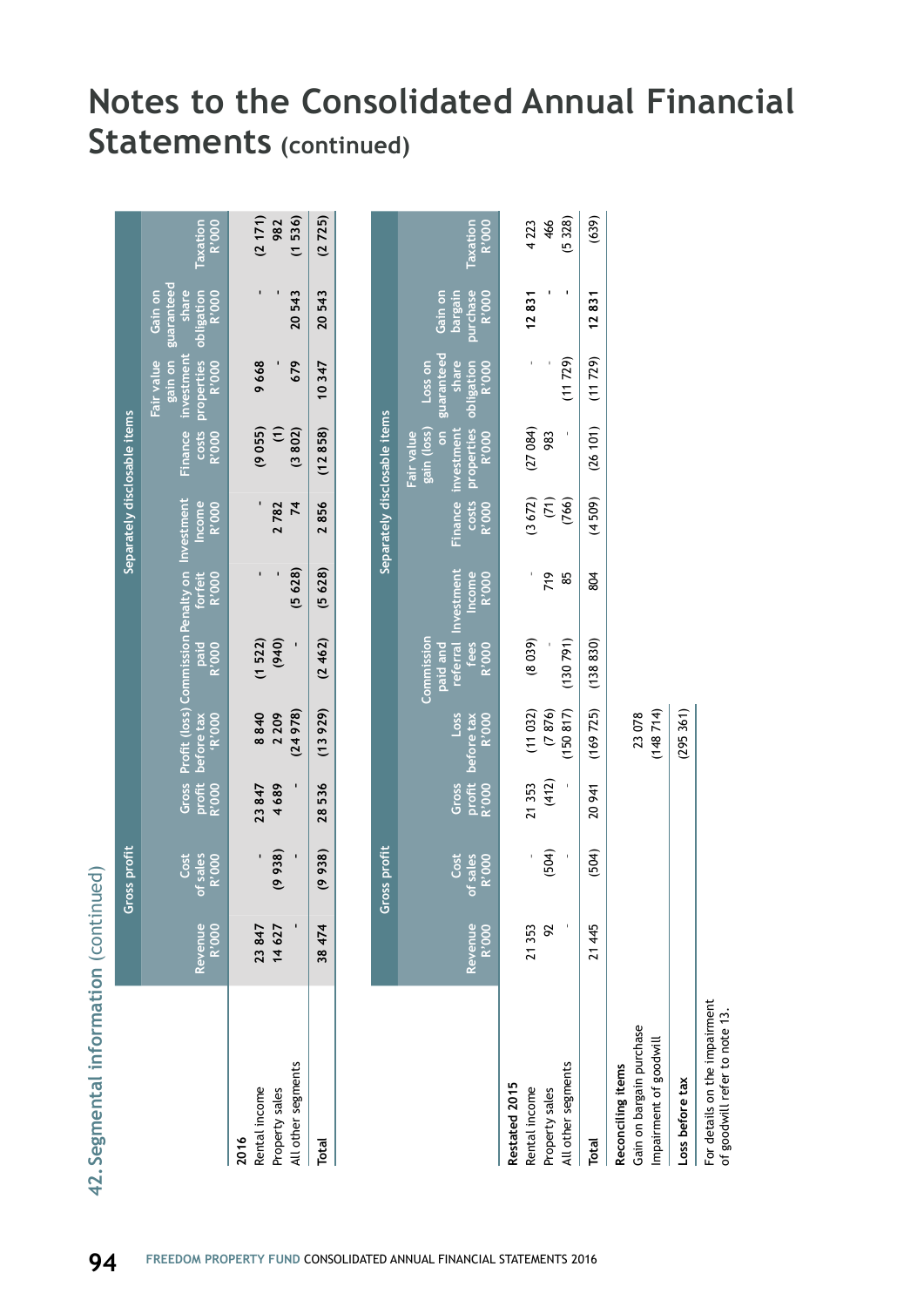## **42.Segmental information (continued)**

### **Segment assets and liabilities**

The amounts provided to the Exco with respect to total assets and liabilities are measured in a manner consistent with that of the financial statements. These assets and liabilities are allocated based on the operations of the segment.

Capital expenditure reflects additions to non-current assets, other than financial instruments, deferred tax assets, post employment benefit assets and rights arising under insurance contracts.

The table below provides information on segment assets and liabilities as well as a reconciliation to total assets and liabilities as per the statement of financial position

|                    | <b>Investment</b><br>properties<br>per valuation<br>R'000 | <b>Inventories</b><br>R'000 | <b>Deferred</b><br>tax liability<br>R'000 | <b>Other</b><br>financial<br><b>liabilities</b><br><b>R'000</b> | <b>Total</b><br>assets<br>R'000 | <b>Total</b><br><b>liabilities</b><br>R'000 |
|--------------------|-----------------------------------------------------------|-----------------------------|-------------------------------------------|-----------------------------------------------------------------|---------------------------------|---------------------------------------------|
| 2016               |                                                           |                             |                                           |                                                                 |                                 |                                             |
| Rental income      | 186 007                                                   | -                           | 22 4 05                                   | 89 128                                                          | 199 194                         | 117 973                                     |
| Property sales     | 1 300                                                     | 12 235                      | 1096                                      | $\overline{\phantom{a}}$                                        | 25 1 22                         | 22 094                                      |
| All other segments |                                                           |                             | 6978                                      | 55                                                              | 116 567                         | 84 939                                      |
| Total              | 187 307                                                   | 12 2 3 5                    | 30 479                                    | 89 183                                                          | 340 883                         | 225 006                                     |

|                    | Investment<br>properties at<br>fair value<br>R'000 | <b>Inventories</b><br><b>R'000</b> | <b>Deferred</b><br>tax liability<br>R'000 | <b>Other</b><br>financial<br><b>liabilities</b><br>R'000 | <b>Total</b><br>assets<br>R'000 | <b>Total</b><br><b>liabilities</b><br>R'000 |
|--------------------|----------------------------------------------------|------------------------------------|-------------------------------------------|----------------------------------------------------------|---------------------------------|---------------------------------------------|
| Restated 2015      |                                                    |                                    |                                           |                                                          |                                 |                                             |
| Rental income      | 210 872                                            | $\overline{\phantom{a}}$           | 22 815                                    | 85 379                                                   | 222 720                         | 126 380                                     |
| Property sales     | 1 300                                              | 19 855                             | 2 2 2 0                                   | $\overline{\phantom{a}}$                                 | 27 499                          | 10 850                                      |
| All other segments | 90 780                                             | $\overline{\phantom{a}}$           | 5 9 8 3                                   | 55                                                       | 108 820                         | 114 312                                     |
| Total              | 302 952                                            | 19 855                             | 31 018                                    | 85 434                                                   | 359 039                         | 251 542                                     |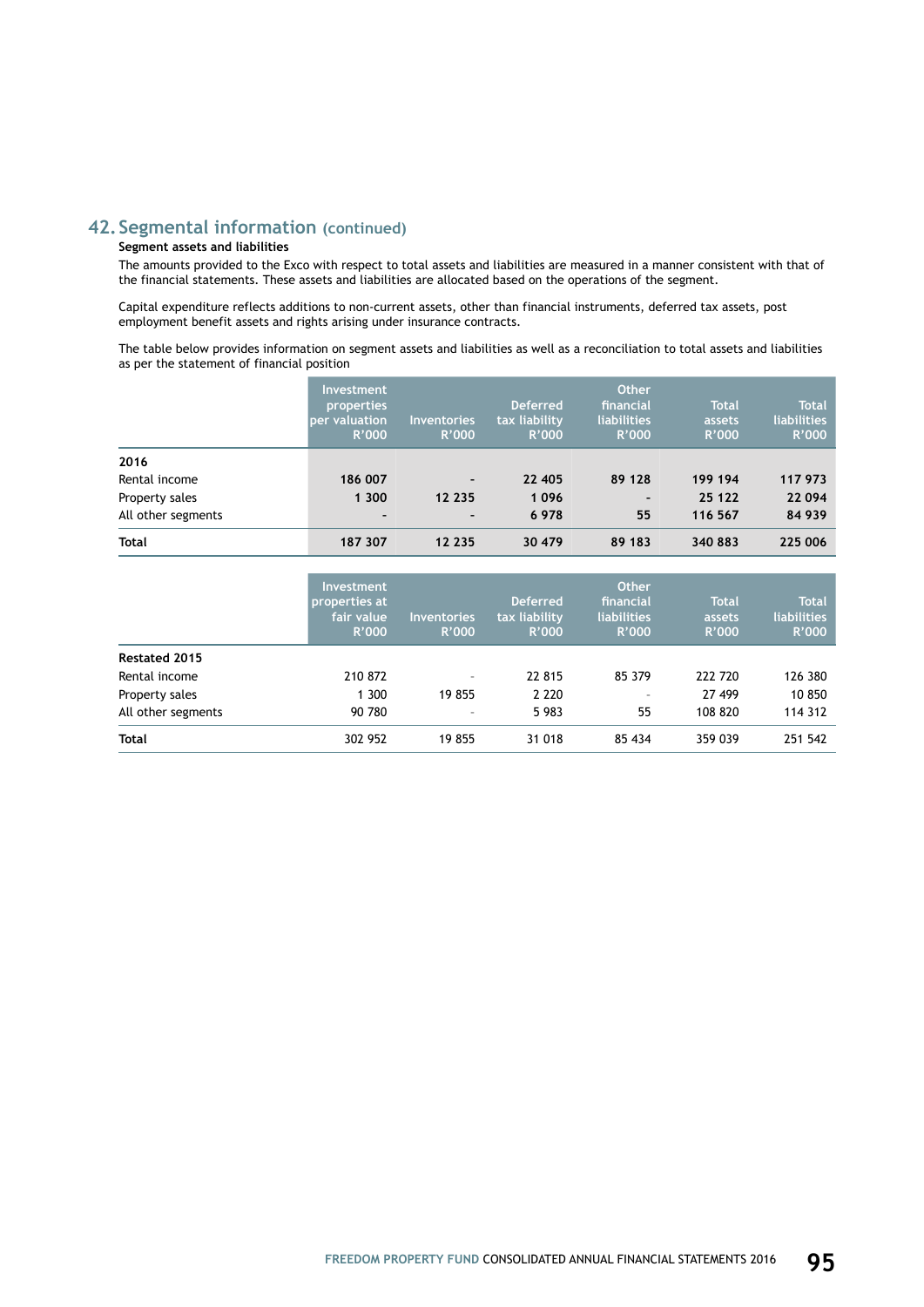## **43.Going concern**

For the year ended 29 February 2016, the group incurred a loss after tax of R16.7 million (Restated 2015: R296.0 million). In the same period the group had operating cash outflows of R15 million, and restated cash outflows of R11.3 million in 2015.

Although there were rapid improvements in 2016 compared to the restated 2015 results, the results still highlight a material uncertainty regarding the going concern issue which is emphasised further by the group`s negative liquidity position and high gearing.

The group is currently technically solvent with a net asset position of R115.9 million (Restated 2015: R107.5 million). It is commercially not solvent, as the current liabilities of R67.1 million (Restated 2015: R52.9 million) exceed current assets of R48.2 million (Restated 2015: R49.0 million) by R18.9 million (Restated 2015: R3.9 million).

The group encountered significant cash flow pressures in the prior year, hence a restructure plan has been developed to sell off non-core assets to improve liquidity and solvency. The aim of the restructure process is to reduce the cash flow pressures of the group and improve liquidity and solvency of the individual subsidiaries. The group is optimistic that once the re-structure plan has been implemented in full, a viable and profitable business will emerge.

The group maintained its strict cash flow management policy, however due to cash flow pressures, delays were encountered in meeting working capital obligations. Cash flow management remains key in this challenging period. Cash resources are expected to improve as the restructure plan which includes the sale of non-core and underperforming assets, is expected to be in full swing in the coming financial year.

A cash flow forecast for the next 12 months prepared by management has indicated that the consolidated entity will have sufficient cash assets to be able to meet its debts as and when they are due. No adjustments have been made relating to recoverability and classification of recorded asset amounts and classification of liabilities that might be necessary should the consolidated entity not continue as a going concern.

### **Sale of properties subsequent to year end**

Subsequent to year end, management entered into agreements for the sale of the following properties:

| Company/Property                                                                              | <b>Total</b><br>R'000 |
|-----------------------------------------------------------------------------------------------|-----------------------|
| Ligitprops 184 Proprietary Limited - Langebaan Beach Resort                                   | 30 000                |
| Panzaweb Proprietary Limited - La Hoff                                                        | 2 400                 |
| Zolo Props Proprietary Limited - Gevonden                                                     | 12 100                |
| Erf 1210 - Kadoma Investments Proprietary Limited                                             | 10 000                |
| Erf 1212 - Kadoma Investments Proprietary Limited                                             | 3 4 5 2               |
| Remainder of Portion 18 of Farm 799 - Clear Creek 145 Proprietary Limited                     | 12 000                |
| Proziguard Proprietary Limited - Propmed                                                      | 1 7 3 0               |
| Ivory Sun Trading 115 Proprietary Limited - Wespark Palms (sold some of the individual units) | 1 000                 |
| Erf 1196 - Kadoma Investments Proprietary Limited                                             | 5 000                 |
| Erf 1188 - Kadoma Investments Proprietary Limited                                             | 5 000                 |
| Erf 1211 - Kadoma Investments Proprietary Limited                                             | 6 100                 |
| Zambesa Investments Proprietary Limited - Tubatse homes (Sold 2 houses)                       | 2 000                 |
| Towersky Properties Proprietary Limited (sale of individual erven - all have been sold)       | 12 398                |
|                                                                                               | 103 180               |

The sales further highlight the groups commitment in improving solvency and liquidity. In addition to the restructuring plan, management continues to review all aspects of the business in order to ensure that resources are being utilised effectively.

This ensures that all cost areas are closely monitored in order to reduce expenditure and relieve cash reserves for the group's working capital.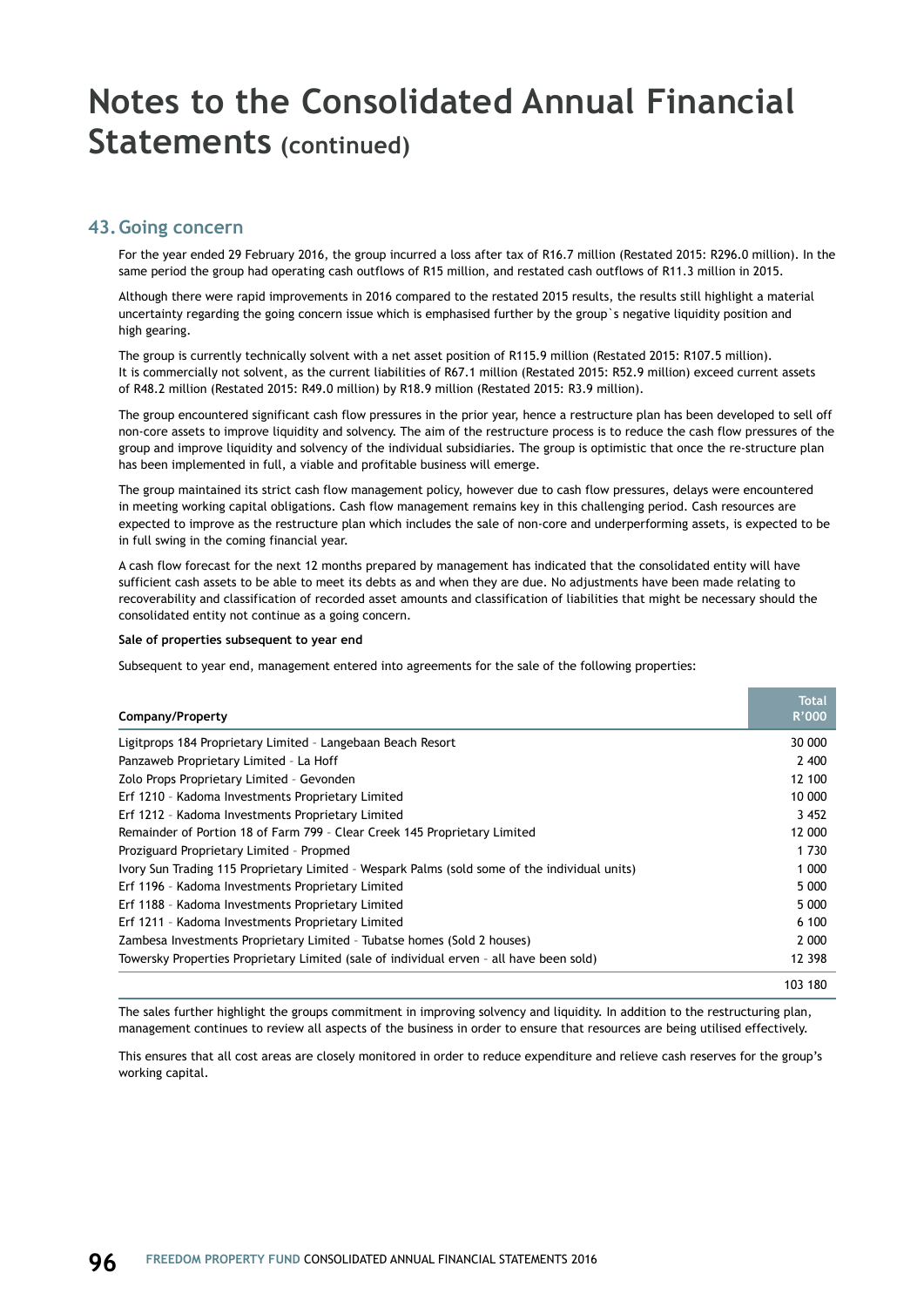# **43.Going concern (continued)**

### **Recovery of VAT**

When Freedom acquired certain properties, it was entitled to claim the VAT on the purchase. This was not done by previous management. The VAT returns were submitted and subsequently the group was paid the following amounts subsequent to year end.

| Company                                  | Property          | R'000   |
|------------------------------------------|-------------------|---------|
| Clear Creek 145 Proprietary Limited      | Portolan<br>Place | 6 5 1 0 |
| Hazel Hues Trading 8 Proprietary Limited | Emfuleni          | 3 6 7 5 |
| Panzaweb Proprietary Limited             | La Hoff           | 966     |
| Proziguard Proprietary Limited           | Propmed           | 1 1 9 0 |
|                                          |                   | 12 341  |

The refunds received above assisted the group in managing its cash flows significantly and ensuring that all short term obligations are met.

#### **Repayment of debt**

Subsequent to year end, the group was able to repay its overdraft of R10 million from the proceeds mentioned above. Some of the property sales were used to offset obligations with shareholders. Of the R3.9 million owed to SADC/ Dr. I Botha, R2.6 million has been repaid.

### **Nedbank Limited mortgage bonds**

The group, through its subsidiary Kadoma Investments Proprietary Limited, have bonds registered over its property in favour of Nedbank Limited. The group has been able to meet its ongoing obligations relating to these bonds.

Some of these bonds have been negotiated by previous management and have a "balloon payment" component that becomes due and payable as follows:

| Due date         | <b>Nedbank</b><br>loan | <b>Amount</b><br>R'000 |
|------------------|------------------------|------------------------|
| 18 December 2019 | 0030150925             | 8 400                  |
| 18 March 2020    | 0030153538             | 5 5 6 0                |
| 18 May 2020      | 0030153778             | 9 0 8 0                |
| 18 October 2019  | 0030150908             | 30 365                 |
|                  |                        | 53 405                 |

The group is in the process of renegotiating these loans with Nedbank Limited. The bank has indicated a willingness to renegotiate the bonds due to the favourable track record of Kadoma Investments Proprietary Limited since the acquisition of the bonds. Refer to note 22 for the existing terms of these loans.

#### **Cash and cash equivalents**

At the date of this report, the company has a positive Cash and Cash Equivalents and is able to meet all obligations for the foreseeable future.

In light of the above, the going concern basis has been adopted in preparing these financial statements. The directors have no reason to believe that the group or any company within the group will not continue to be a going concern in the foreseeable future.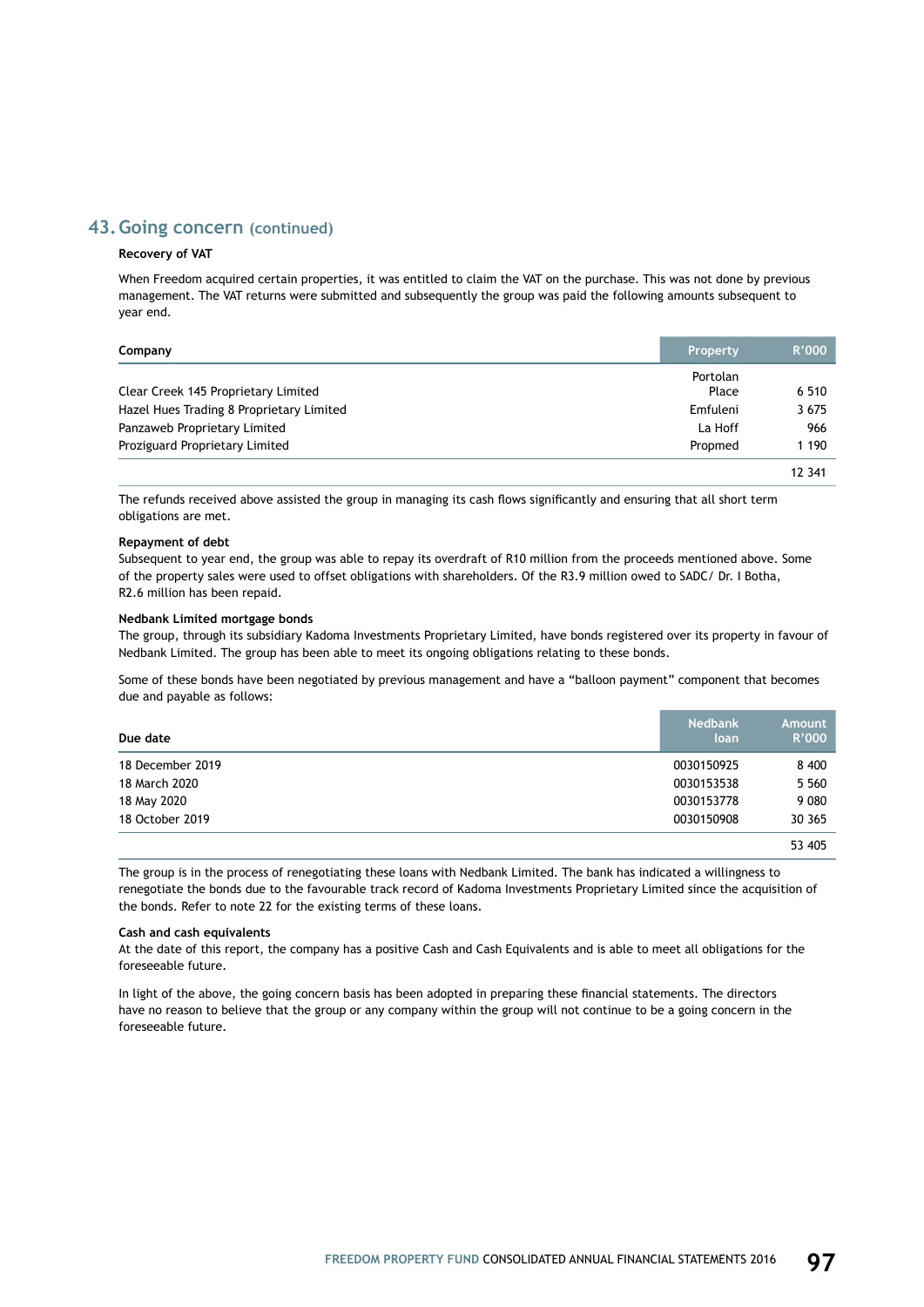# **44.Events after the reporting period**

The material events subsequent to the reporting date and up to the date of this report are as follows:

### *Adjusting*

- Revaluation of investment properties (refer to note 3)
- Reassessment of business combinations (refer to note 4)
- Revaluation of stated capital (refer to note 19)

### *Non-adjusting*

### **Sale of subsidiaries**

- Ligitprops 184 Proprietary Limited (Langebaan Beach Resort) for R7 500 000 cash and 150 000 000 Freedom shares with conditions precedent.
- Zolo Props Proprietary Limited (Gevonden) for R12 000 000. This transaction was done to pay for the costs relating to 10 houses developed through Tubatse Homes.

### **Sale of Investment properties**

- La Hoff Mews, that was held by Panzaweb Proprietary Limited (La Hoff) for R2 400 000
- Erf 1210 for R10 000 000, that was part of Kadoma Investments Proprietary Limited in April 2017
- Erf 1212 for R3 452 000, that was part of Kadoma Investments Proprietary Limited in April 2017
- The remainder of portion 18 of farm 799 in the division of East London for R13 680 000. The property was sold throughout the subsidiary Clear Creek 145 Proprietary Limited. This sale was concluded in April 2017

### **Other**

- A settlement agreement with C la Grange, a large shareholder, for R50 000 000 was ratified at a shareholders meeting in May 2016. The effective date of the transaction was 12 June 2015.
- During May 2016 a former member of the executive management team, entered into a settlement arrangement with the group for R5 000 000 cash and the return of 40 000 000 Freedom shares.
- Onerous contract The company decided to relocate its head office from Johannesburg in Gauteng, to Paarl in the Western Cape. The premises in Johannesburg, situated at 24 Peter Place, Randburg, Johannesburg, was vacated at the end of February 2017. The lease on these premises expired on 31 August 2018 and it was therefore considered onerous as there were 18 months left on the lease before it expires. The value of the onerous contract, based on average rentals of R75 000 was R1 350 000.
- The group was suspended from trading on the main board of the JSE in July 2016 due to not releasing its annual results for the year ended 29 February 2016. This remains the position at the date of signing this report.
- The group is currently holding more than 10% of its own shares (treasury shares). This is a contravention of the Companies Act and the board and management are in the process of rectifying this contravention.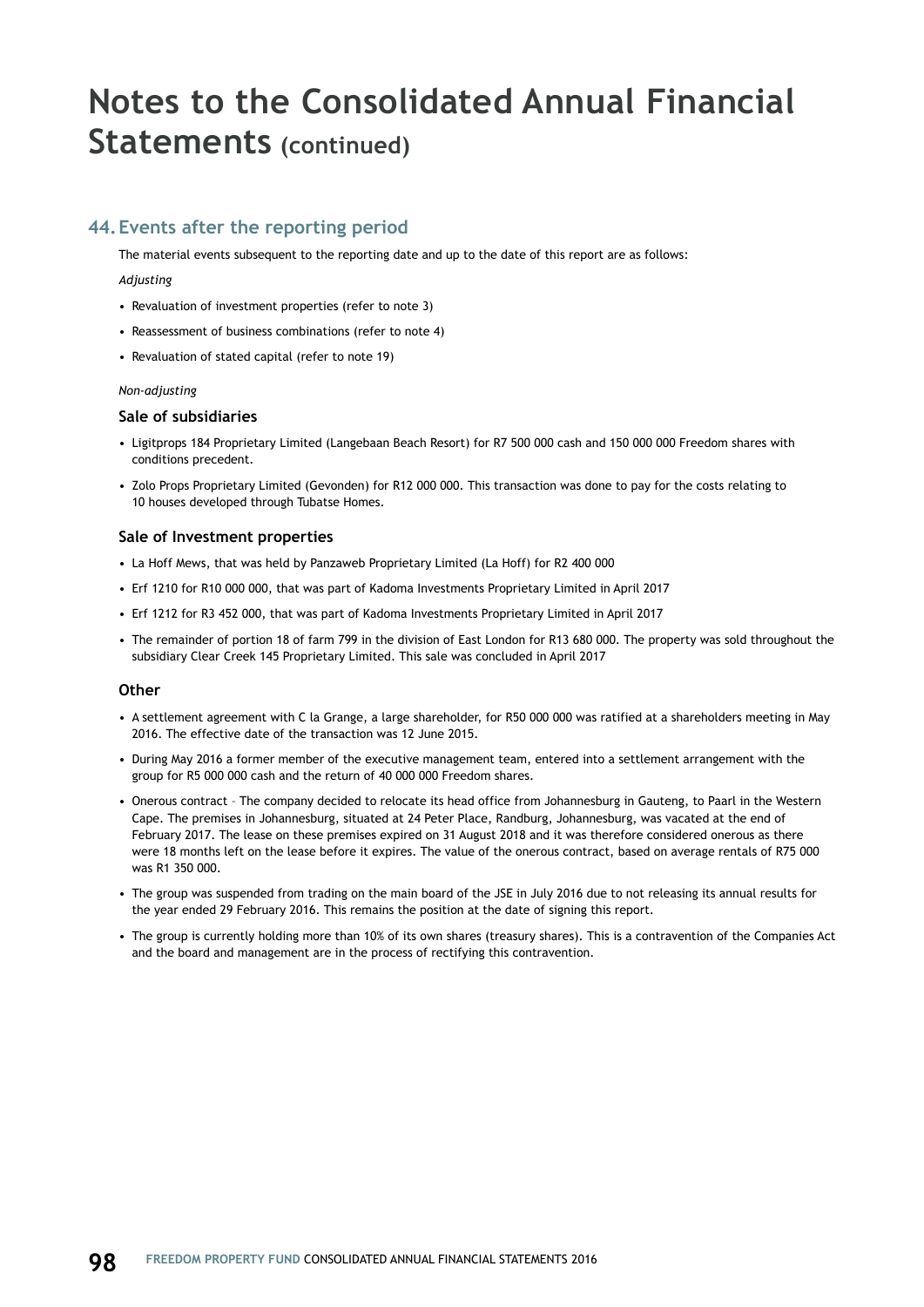# **45.Categories of financial instruments**

### **Analysis of statement of financial position**

No financial instruments are classified as held to maturity or at fair value through profit or loss. The statement of financial position is analysed in the tables below:

|                                                     | <b>Notes</b> | <b>Loans and</b><br>receivables<br>R'000 | <b>Financial</b><br>liabilities at<br>amortised<br>cost<br>R'000 | <b>Leases</b><br><b>R'000</b> | <b>Equity and</b><br>non-financial<br>assets and<br>liabilities<br>R'000 | <b>Total</b><br><b>R'000</b> |
|-----------------------------------------------------|--------------|------------------------------------------|------------------------------------------------------------------|-------------------------------|--------------------------------------------------------------------------|------------------------------|
| <b>Categories of financial instruments</b>          |              |                                          |                                                                  |                               |                                                                          |                              |
| - Group - 2016                                      |              |                                          |                                                                  |                               |                                                                          |                              |
| <b>Assets</b>                                       |              |                                          |                                                                  |                               |                                                                          |                              |
| <b>Non-Current Assets</b>                           |              |                                          |                                                                  |                               |                                                                          |                              |
| Investment properties                               | 3            |                                          |                                                                  | $\overline{a}$                | 187 307                                                                  | 187 307                      |
| Operating lease asset                               | 3            |                                          |                                                                  |                               | 4 6 7 1                                                                  | 4671                         |
| Plant and equipment                                 | 10           |                                          |                                                                  |                               | 1 5 7 2                                                                  | 1 5 7 2                      |
| Intangible assets                                   | 11           |                                          |                                                                  |                               | 59                                                                       | 59                           |
|                                                     |              | $\overline{a}$                           | $\overline{a}$                                                   | $\overline{a}$                | 193 609                                                                  | 193 609                      |
| <b>Current Assets</b>                               |              |                                          |                                                                  |                               |                                                                          |                              |
| Inventories                                         | 15           |                                          |                                                                  |                               | 12 2 3 5                                                                 | 12 2 3 5                     |
| Trade and other receivables                         | 16           | 10 636                                   |                                                                  |                               | 17 180                                                                   | 27816                        |
| Operating lease asset                               | 3            |                                          |                                                                  |                               | 921                                                                      | 921                          |
| Current tax receivable                              |              |                                          |                                                                  |                               | 4 3 3 8                                                                  | 4 3 3 8                      |
| Cash and cash equivalents                           | 17           | 2875                                     |                                                                  |                               |                                                                          | 2875                         |
|                                                     |              | 13 511                                   | $\overline{\phantom{0}}$                                         | $\overline{\phantom{0}}$      | 34 674                                                                   | 48 185                       |
| Non-current asset classified as held for            |              |                                          |                                                                  |                               |                                                                          |                              |
| sale                                                | 18           |                                          |                                                                  |                               | 99 089                                                                   | 99 089                       |
| <b>Total Assets</b>                                 |              | 13 5 11                                  |                                                                  | $\overline{\phantom{0}}$      | 327 372                                                                  | 340 883                      |
| <b>Equity and Liabilities</b>                       |              |                                          |                                                                  |                               |                                                                          |                              |
| Equity                                              |              |                                          |                                                                  |                               |                                                                          |                              |
| Equity Attributable to Equity Holders of<br>Parent: |              |                                          |                                                                  |                               |                                                                          |                              |
| Stated capital                                      | 19           |                                          |                                                                  |                               | 443 237                                                                  | 443 237                      |
| Treasury shares                                     | 19           |                                          |                                                                  |                               | (6086)                                                                   | (6086)                       |
| Share-based payment reserve                         | 20           |                                          |                                                                  |                               | 3 4 6 4                                                                  | 3 4 6 4                      |
| <b>Accumulated loss</b>                             |              |                                          |                                                                  | $\overline{\phantom{0}}$      | (324738)                                                                 | (324738)                     |
| <b>Total Equity</b>                                 |              |                                          |                                                                  | ÷                             | 115877                                                                   | 115 877                      |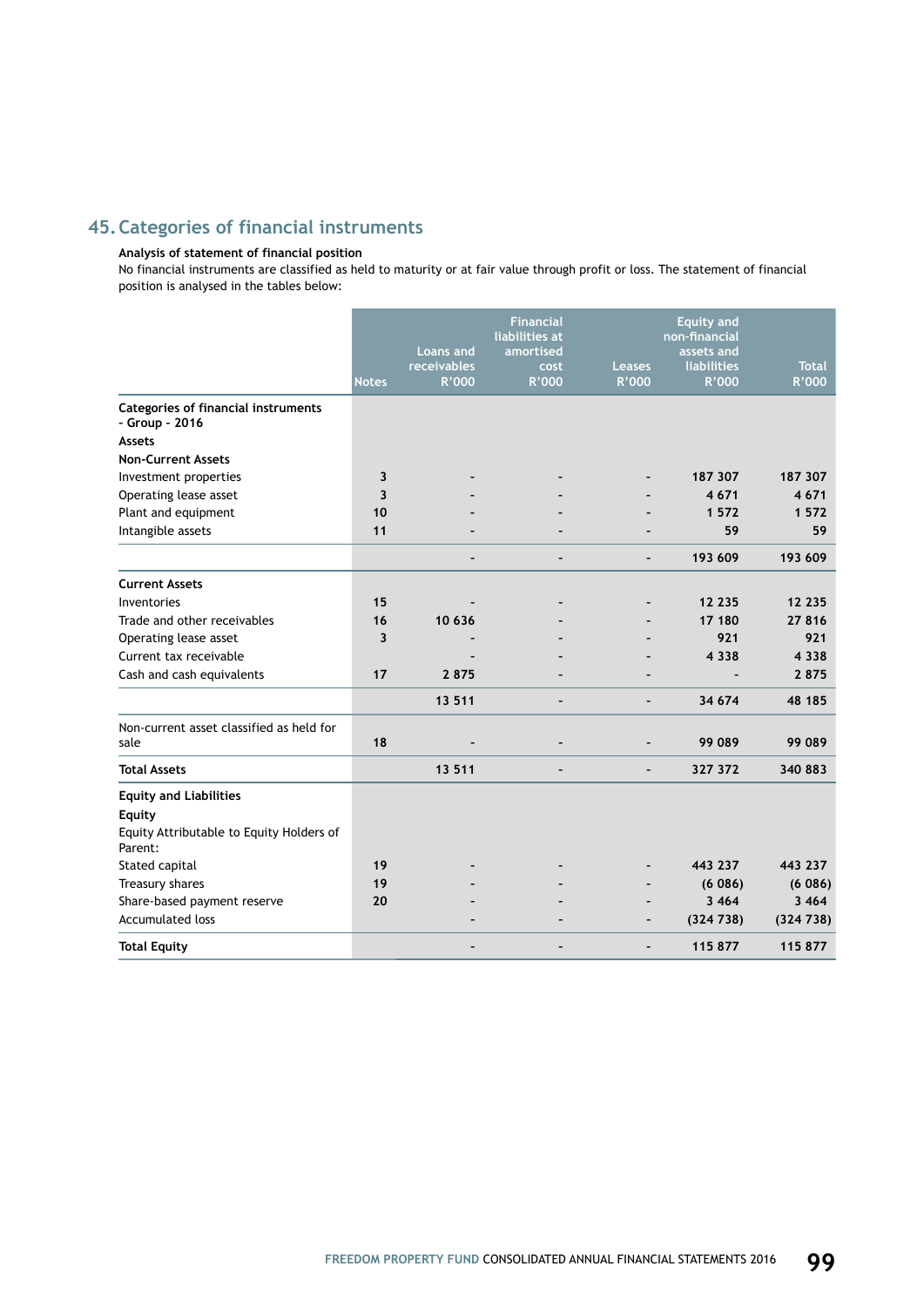|                                       |              |                          | <b>Financial</b>            |                | <b>Equity and</b>           |              |
|---------------------------------------|--------------|--------------------------|-----------------------------|----------------|-----------------------------|--------------|
|                                       |              | <b>Loans and</b>         | liabilities at<br>amortised |                | non-financial<br>assets and |              |
|                                       |              | receivables              | cost                        | <b>Leases</b>  | liabilities                 | <b>Total</b> |
|                                       | <b>Notes</b> | R'000                    | R'000                       | R'000          | R'000                       | R'000        |
| <b>Liabilities</b>                    |              |                          |                             |                |                             |              |
| <b>Non-Current Liabilities</b>        |              |                          |                             |                |                             |              |
| Loans from shareholders               | 21           |                          | 45 178                      |                |                             | 45 178       |
| Other financial liabilities           | 22           |                          | 82 283                      |                |                             | 82 283       |
| Deferred tax                          | 23           |                          |                             |                | 30 479                      | 30 479       |
|                                       |              |                          | 127 461                     |                | 30 479                      | 157 940      |
| <b>Current Liabilities</b>            |              |                          |                             |                |                             |              |
| Other financial liabilities           | 22           |                          | 6 900                       |                |                             | 6 900        |
| Trade and other payables              | 25           |                          | 33 556                      |                | 3922                        | 37 478       |
| Current tax payable                   |              |                          |                             |                | 12798                       | 12798        |
| Bank overdraft                        | 17           |                          | 9890                        |                |                             | 9890         |
|                                       |              | $\overline{\phantom{a}}$ | 50 346                      | $\overline{a}$ | 16 720                      | 67066        |
| <b>Total Liabilities</b>              |              |                          | 177 807                     |                | 47 199                      | 225 006      |
| <b>Total Equity and Liabilities</b>   |              | $\overline{\phantom{a}}$ | 177 807                     | $\blacksquare$ | 163 076                     | 340 883      |
| Categories of financial instruments - |              |                          |                             |                |                             |              |
| Group - Restated 2015                 |              |                          |                             |                |                             |              |
| Assets                                |              |                          |                             |                |                             |              |
| <b>Non-Current Assets</b>             |              |                          |                             |                |                             |              |
| Investment properties                 | 3            |                          |                             |                | 302 952                     | 302 952      |
| Operating lease asset                 | 3            |                          |                             | 256            | 5 1 9 4                     | 5 4 5 0      |
| Plant and equipment                   | 10           |                          |                             | ÷.             | 1 5 2 8                     | 1 5 2 8      |
| Intangible assets                     | 11           |                          |                             | ÷              | 94                          | 94           |
|                                       |              | ä,                       |                             | 256            | 309 768                     | 310 024      |
| <b>Current Assets</b>                 |              |                          |                             |                |                             |              |
| Inventories                           | 15           | $\overline{\phantom{a}}$ |                             | $\sim$         | 19855                       | 19855        |
| Trade and other receivables           | 16           | 1772                     |                             | $\sim$         | 22 036                      | 23 808       |
| Operating lease asset                 |              | $\overline{\phantom{a}}$ |                             | 20             | 258                         | 278          |
| Current tax receivable                |              |                          |                             |                | 3 2 5 0                     | 3 2 5 0      |
| Cash and cash equivalents             | 17           | 1824                     |                             | L.             |                             | 1824         |
|                                       |              | 3 5 9 6                  | ÷                           | 20             | 45 399                      | 49 015       |
| <b>Total Assets</b>                   |              | 3 5 9 6                  | ٠                           | 276            | 355 167                     | 359 039      |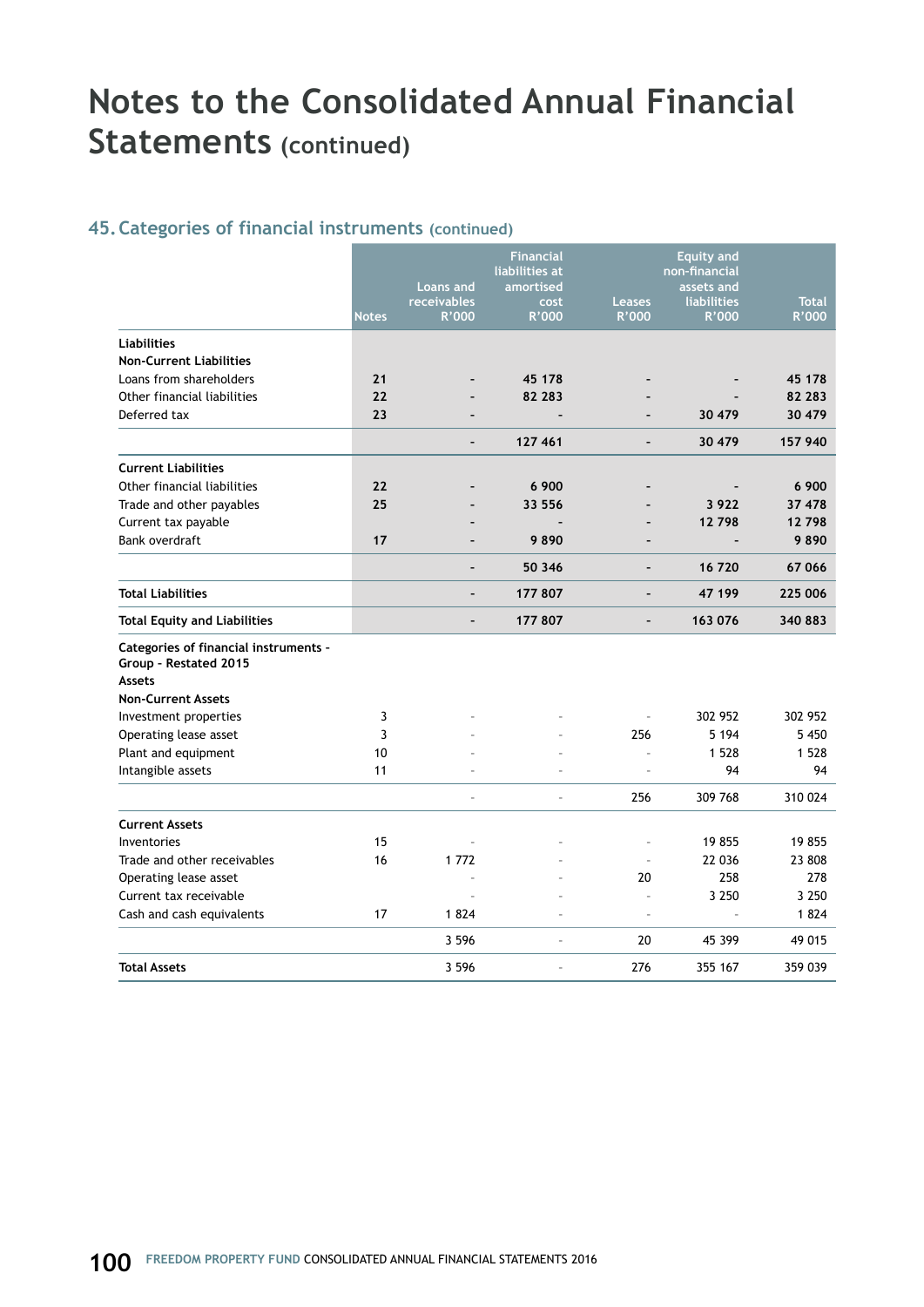|                                                     |              | <b>Loans and</b><br>receivables | <b>Financial</b><br>liabilities at<br>amortised<br>cost | <b>Leases</b>            | <b>Equity and</b><br>non-financial<br>assets and<br>liabilities | <b>Total</b> |
|-----------------------------------------------------|--------------|---------------------------------|---------------------------------------------------------|--------------------------|-----------------------------------------------------------------|--------------|
|                                                     | <b>Notes</b> | R'000                           | <b>R'000</b>                                            | <b>R'000</b>             | R'000                                                           | R'000        |
| <b>Equity and Liabilities</b>                       |              |                                 |                                                         |                          |                                                                 |              |
| <b>Equity</b>                                       |              |                                 |                                                         |                          |                                                                 |              |
| Equity attributable to equity holders of<br>parent: |              |                                 |                                                         |                          |                                                                 |              |
| Stated capital                                      | 19           |                                 |                                                         |                          | 421 943                                                         | 421 943      |
| Treasury shares                                     | 19           |                                 |                                                         |                          | (48)                                                            | (48)         |
| <b>Accumulated loss</b>                             |              |                                 |                                                         | ÷,                       | (314398)                                                        | (314 398)    |
| <b>Total Equity</b>                                 |              | $\overline{a}$                  | $\overline{\phantom{a}}$                                | $\overline{\phantom{0}}$ | 107 497                                                         | 107 497      |
| Liabilities                                         |              |                                 |                                                         |                          |                                                                 |              |
| <b>Non-Current Liabilities</b>                      |              |                                 |                                                         |                          |                                                                 |              |
| Other financial liabilities                         | 22           |                                 | 82 291                                                  |                          |                                                                 | 82 291       |
| Deferred tax                                        | 23           |                                 |                                                         |                          | 31 018                                                          | 31 018       |
| Guaranteed share obligation                         | 24           |                                 |                                                         |                          | 85 290                                                          | 85 290       |
|                                                     |              |                                 | 82 291                                                  | ÷.                       | 116 308                                                         | 198 599      |
| <b>Current Liabilities</b>                          |              |                                 |                                                         |                          |                                                                 |              |
| Other financial liabilities                         | 22           |                                 | 3 1 4 3                                                 |                          |                                                                 | 3 1 4 3      |
| Guaranteed share obligation                         | 24           |                                 |                                                         |                          | 4 2 6 5                                                         | 4 2 6 5      |
| Trade and other payables                            | 25           |                                 | 25 3 29                                                 |                          | 920                                                             | 26 249       |
| Current tax payable                                 |              |                                 |                                                         |                          | 9 9 0 8                                                         | 9 9 0 8      |
| Bank overdraft                                      | 17           |                                 | 9 3 7 8                                                 |                          |                                                                 | 9 3 7 8      |
|                                                     |              |                                 | 37 850                                                  |                          | 15 093                                                          | 52 943       |
| <b>Total Liabilities</b>                            |              | ä,                              | 120 141                                                 | ÷,                       | 131 401                                                         | 251 542      |
| <b>Total Equity and Liabilities</b>                 |              |                                 | 120 141                                                 |                          | 238 898                                                         | 359 039      |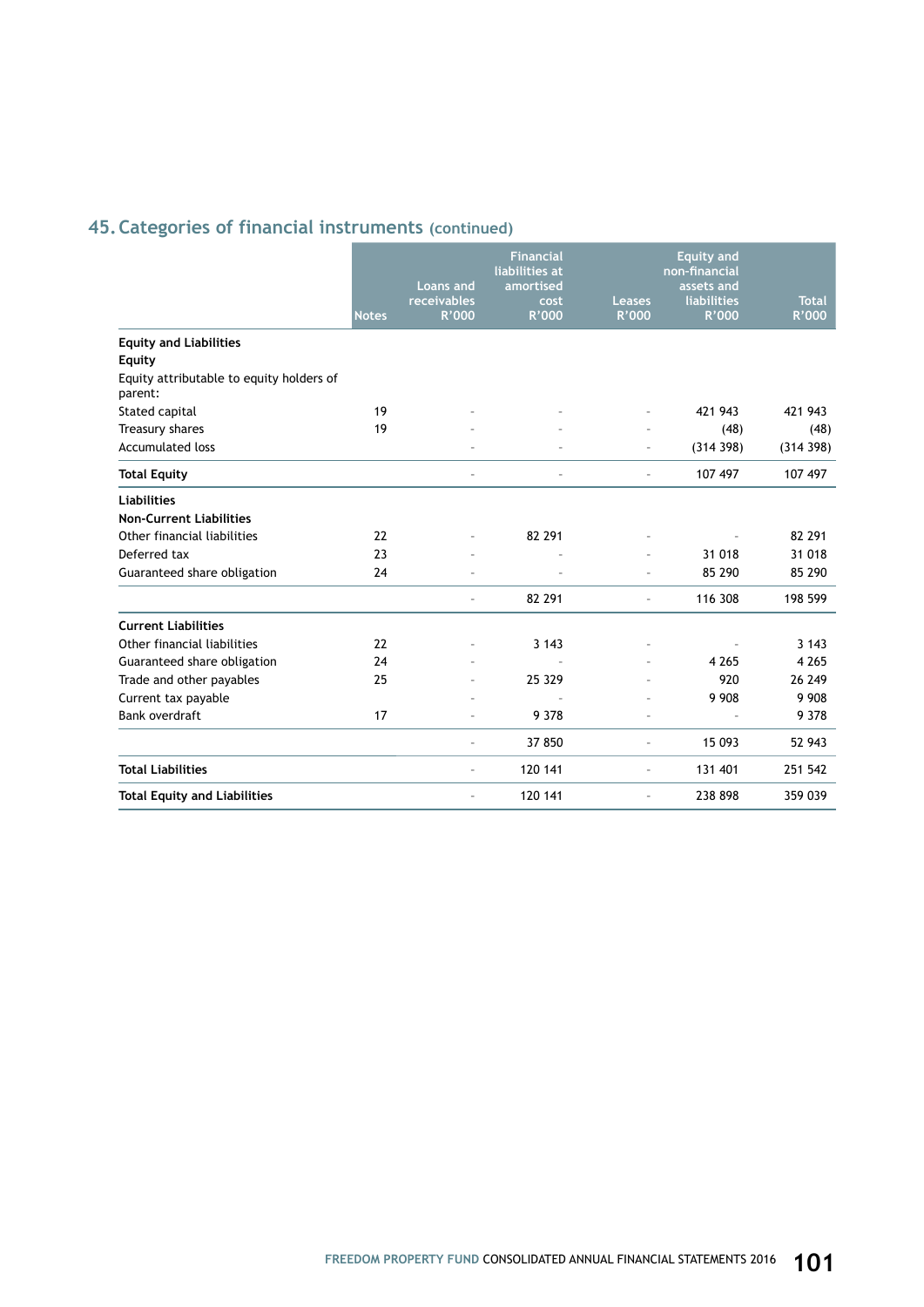|                                                         | <b>Notes</b> | <b>Loans and</b><br>receivables<br>R'000 | <b>Financial</b><br>liabilities at<br>amortised<br>cost<br><b>R'000</b> | <b>Leases</b><br><b>R'000</b> | <b>Equity and</b><br>non-financial<br>assets and<br>liabilities<br>$\overline{R'000}$ | <b>Total</b><br><b>R'000</b> |
|---------------------------------------------------------|--------------|------------------------------------------|-------------------------------------------------------------------------|-------------------------------|---------------------------------------------------------------------------------------|------------------------------|
| Categories of financial instruments<br>- Company - 2016 |              |                                          |                                                                         |                               |                                                                                       |                              |
| <b>Assets</b>                                           |              |                                          |                                                                         |                               |                                                                                       |                              |
| <b>Non-Current Assets</b>                               |              |                                          |                                                                         |                               |                                                                                       |                              |
| Plant and equipment                                     | 10           |                                          |                                                                         |                               | 520                                                                                   | 520                          |
| Intangible assets                                       | 11           |                                          |                                                                         |                               | 59                                                                                    | 59                           |
| Loans to subsidiaries                                   | 14           | 21 648                                   |                                                                         |                               | $\overline{a}$                                                                        | 21 648                       |
|                                                         |              | 21 648                                   |                                                                         |                               | 579                                                                                   | 22 2 2 7                     |
| <b>Current Assets</b>                                   |              |                                          |                                                                         |                               |                                                                                       |                              |
| Loans to subsidiaries                                   | 14           | 195 982                                  |                                                                         |                               |                                                                                       | 195 982                      |
| Trade and other receivables                             | 16           | $\overline{2}$                           |                                                                         |                               | 317                                                                                   | 319                          |
| Current tax receivable                                  |              | ÷                                        |                                                                         |                               | 439                                                                                   | 439                          |
| Cash and cash equivalents                               | 17           | $\mathbf{1}$                             |                                                                         |                               | $\overline{\phantom{a}}$                                                              | $\mathbf{1}$                 |
|                                                         |              | 195 985                                  |                                                                         |                               | 756                                                                                   | 196 741                      |
| <b>Total Assets</b>                                     |              | 217 633                                  |                                                                         |                               | 1 3 3 5                                                                               | 218 968                      |
| <b>Equity and Liabilities</b><br><b>Equity</b>          |              |                                          |                                                                         |                               |                                                                                       |                              |
| Equity attributable to equity holders of<br>parent:     |              |                                          |                                                                         |                               |                                                                                       |                              |
| Stated capital                                          | 19           |                                          |                                                                         |                               | 443 237                                                                               | 443 237                      |
| <b>Accumulated loss</b>                                 |              |                                          |                                                                         |                               | (297992)                                                                              | (297992)                     |
| <b>Total Equity</b>                                     |              |                                          |                                                                         |                               | 145 245                                                                               | 145 245                      |
| <b>Liabilities</b>                                      |              |                                          |                                                                         |                               |                                                                                       |                              |
| <b>Non-Current Liabilities</b>                          |              |                                          |                                                                         |                               |                                                                                       |                              |
| Loans from shareholders                                 | 21           |                                          | 3899                                                                    |                               |                                                                                       | 3899                         |
| <b>Current Liabilities</b>                              |              |                                          |                                                                         |                               |                                                                                       |                              |
| Loans from subsidiaries                                 | 14           |                                          | 22 684                                                                  |                               |                                                                                       | 22 684                       |
| Trade and other payables                                | 25           |                                          | 2 1 2 4                                                                 |                               | 35 193                                                                                | 37 317                       |
| Bank overdraft                                          | 17           | $\overline{\phantom{0}}$                 | 9823                                                                    | $\overline{a}$                |                                                                                       | 9823                         |
|                                                         |              | $\overline{\phantom{0}}$                 | 34 631                                                                  |                               | 35 193                                                                                | 69824                        |
| <b>Total Liabilities</b>                                |              |                                          | 38 530                                                                  |                               | 35 193                                                                                | 73723                        |
| <b>Total Equity and Liabilities</b>                     |              |                                          | 38 530                                                                  | $\overline{a}$                | 180 438                                                                               | 218 968                      |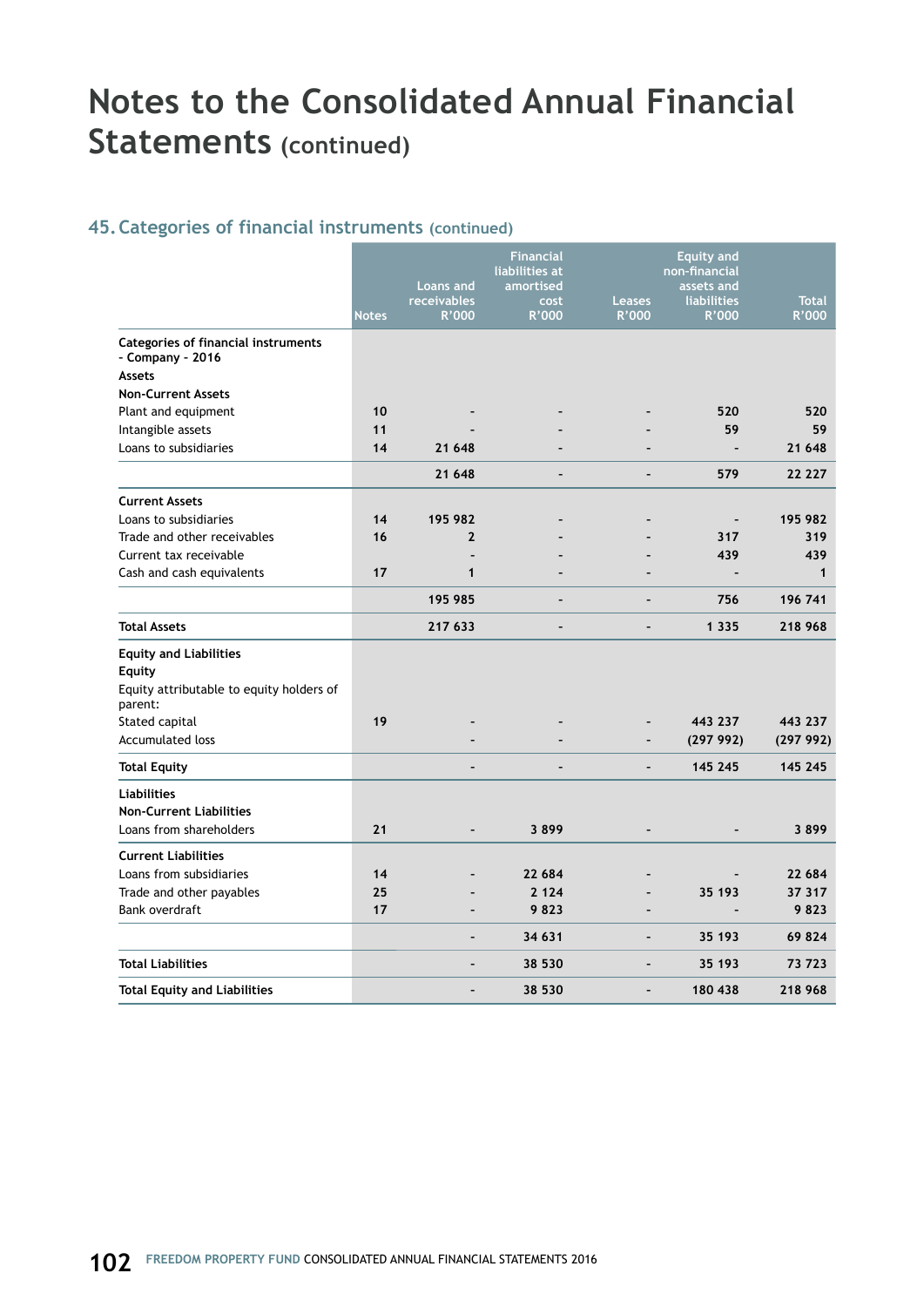|                                                                  |              |                  | <b>Financial</b><br>liabilities at |                | <b>Equity and</b><br>non-financial |              |
|------------------------------------------------------------------|--------------|------------------|------------------------------------|----------------|------------------------------------|--------------|
|                                                                  |              | <b>Loans and</b> | amortised                          |                | assets and                         |              |
|                                                                  |              | receivables      | cost                               | <b>Leases</b>  | liabilities                        | <b>Total</b> |
|                                                                  | <b>Notes</b> | <b>R'000</b>     | <b>R'000</b>                       | <b>R'000</b>   | R'000                              | R'000        |
| Categories of financial instruments -<br>Company - Restated 2015 |              |                  |                                    |                |                                    |              |
| <b>Assets</b>                                                    |              |                  |                                    |                |                                    |              |
| <b>Non-Current Assets</b>                                        |              |                  |                                    |                |                                    |              |
| Plant and equipment                                              | 10           |                  |                                    |                | 670                                | 670          |
| Intangible assets                                                | 11           |                  |                                    |                | 94                                 | 94           |
| <b>Current Assets</b>                                            |              |                  |                                    |                |                                    |              |
| Loans to subsidiaries                                            | 14           | 176 756          |                                    |                | ÷,                                 | 176 756      |
| Trade and other receivables                                      | 16           | 807              |                                    |                | 37                                 | 844          |
| Cash and cash equivalents                                        | 17           | 93               |                                    |                | ÷,                                 | 93           |
|                                                                  |              | ä,               | $\sim$                             | $\overline{a}$ | 37                                 | 177 693      |
| <b>Total Assets</b>                                              |              | 177 656          | $\sim$                             | ٠              | 801                                | 178 457      |
| <b>Equity and Liabilities</b>                                    |              |                  |                                    |                |                                    |              |
| <b>Equity</b>                                                    |              |                  |                                    |                |                                    |              |
| Equity attributable to equity holders of<br>parent:              |              |                  |                                    |                |                                    |              |
| Stated capital                                                   | 19           |                  |                                    |                | 421 943                            | 421 943      |
| <b>Accumulated loss</b>                                          |              |                  |                                    |                | (317 436)                          | (317 436)    |
| <b>Total Equity</b>                                              |              |                  |                                    | ÷              | 104 507                            | 104 507      |
| <b>Liabilities</b>                                               |              |                  |                                    |                |                                    |              |
| <b>Current Liabilities</b>                                       |              |                  |                                    |                |                                    |              |
| Loans from subsidiaries                                          | 14           |                  | 25 38 6                            |                |                                    | 25 38 6      |
| Trade and other payables                                         | 25           |                  | 46                                 |                | 34 975                             | 35 021       |
| Guaranteed share obligation                                      | 24           |                  |                                    |                | 4 2 6 5                            | 4 2 6 5      |
| Bank overdraft                                                   | 17           |                  | 9 2 7 8                            |                |                                    | 9 2 7 8      |
|                                                                  |              |                  | 34 710                             |                | 39 240                             | 73 950       |
| <b>Total Liabilities</b>                                         |              |                  | 34 710                             |                | 39 240                             | 73 950       |
| <b>Total Equity and Liabilities</b>                              |              |                  | 34 710                             |                | 143 747                            | 178 457      |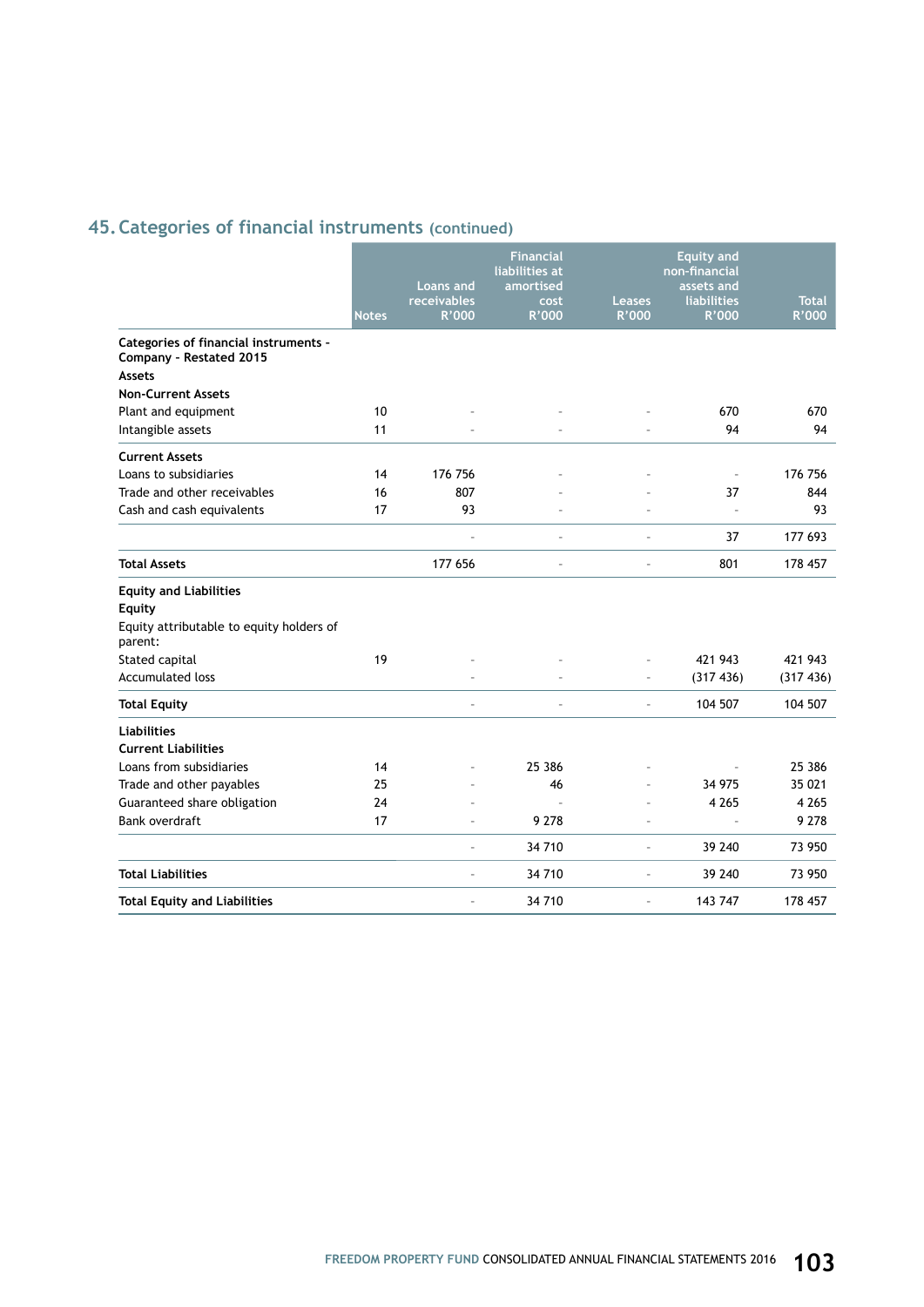### **46.Risk management**

#### **Overview**

The group's activities exposes it to a variety of financial risks, including the effects of interest rates. The group's overall risk management plan seeks to minimise potential adverse effects on the financial performance of the group.

The group has exposure to the following risks through its use of financial instruments:

- Liquidity risk
- Interest rate risk
- Credit risk

This note presents information about the group's exposure to each of the above risks, the group's objectives, policies and processes for measuring and managing risk and the group's management of capital. Further quantitative disclosures are included throughout these financial statements.

The board of directors have overall responsibility for the establishment and oversight of the group's risk management framework and set group policies and guidelines.

The group's risk management policies are established to identify and analyse the risks faced by the group, to set appropriate risk limits and controls, and to monitor risks and adherence to limits. Risk management policies and systems are reviewed regularly to reflect changes in market conditions and the group's activities. The group endeavours to develop a control environment in which all employees understand their roles and obligations.

The finance department monitors and controls these risks on a day-to-day basis. The audit and risk committee meets on a regular basis to review the group's management and implementation of risk strategies. Management undertakes both regular and ad hoc reviews of risk management controls and procedures, the results of which are reported to the group audit and risk committee.

### **Capital risk management**

The group's objectives when managing capital are to safeguard the group's ability to continue as a going concern in order to provide returns for the shareholders and benefits for other stakeholders and to maintain an optimal capital structure to reduce the cost of capital.

The capital structure of the group consists of debt, which includes the borrowings disclosed in note 14, 21 and 22, cash and cash equivalents disclosed in note 17, and equity as disclosed in the statement of financial position.

There are no externally imposed capital requirements.

There have been no changes to what the group manages as capital or the strategy for capital maintenance from the previous year.

### **Foreign exchange risk**

The group does not have any foreign currency assets or liabilities and is thus not exposed to foreign exchange risk.

### **Price risk**

The group is not exposed to market price risk, as it owns no investments in equity instruments.

### **Financial risk management**

### **Liquidity risk**

The group's risk to liquidity is a result of the funds available to cover future commitments. The group manages liquidity risk through an ongoing review of future commitments and credit facilities.

The table below analyses the group's financial liabilities into relevant maturity groupings based on the remaining period at the statement of financial position to the contractual maturity date. The amounts disclosed in the table are the contractual undiscounted cash flows. Balances due within 12 months equal their carrying balances as the impact of discounting is not significant.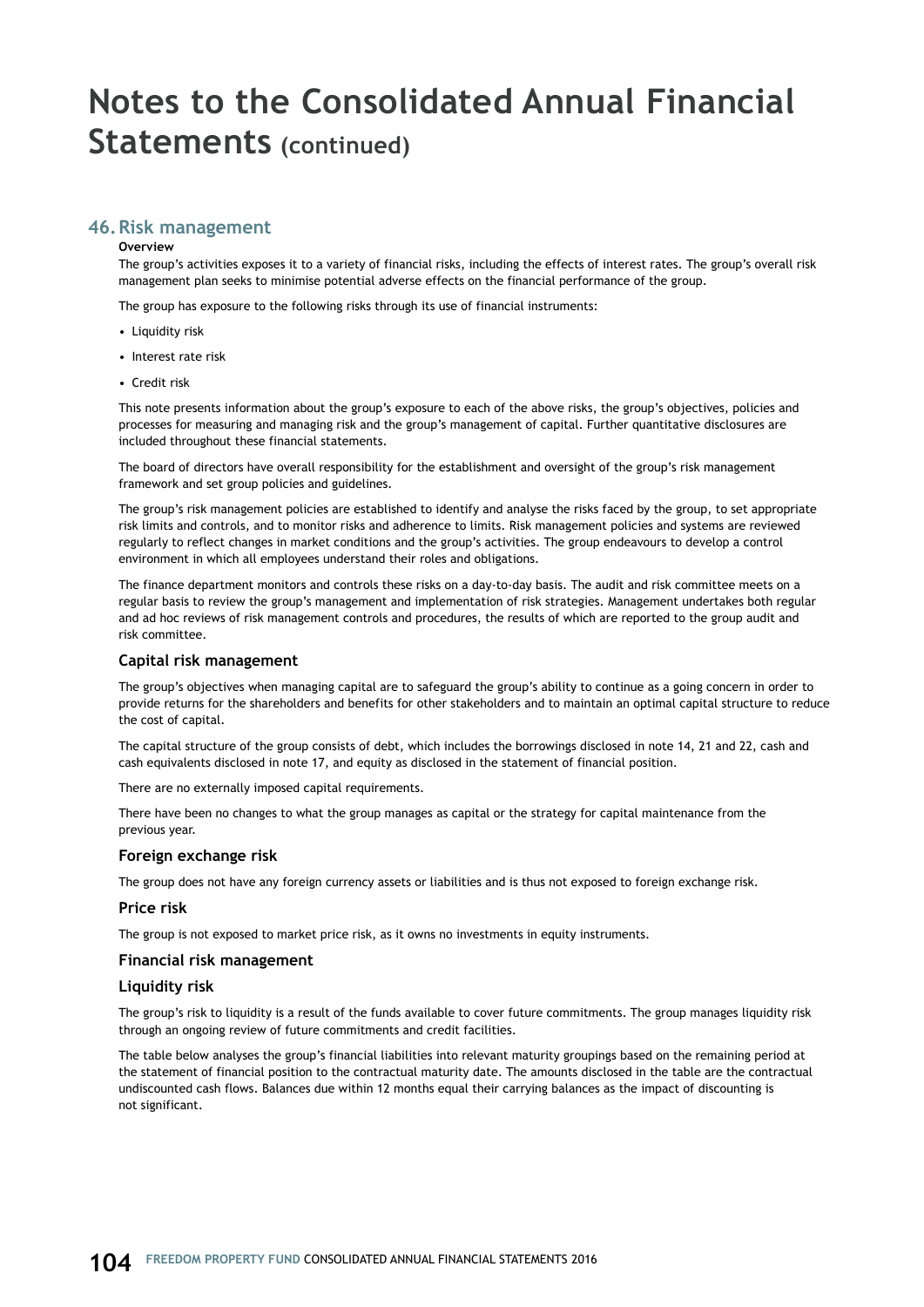# **46.Risk management (continued)**

|                             | <b>Contractual</b><br>cash flows<br>R'000                 | Less than<br>1 year<br>R'000       | <b>Between</b><br>and 5 years<br>R'000 | <b>Over</b><br>5 Years<br>R'000 |
|-----------------------------|-----------------------------------------------------------|------------------------------------|----------------------------------------|---------------------------------|
| Group                       |                                                           |                                    |                                        |                                 |
| At 29 February 2016         |                                                           |                                    |                                        |                                 |
| Loans from shareholders     | 63 495                                                    | 2809                               | 31 040                                 | 29 646                          |
| Other financial liabilities | 115 747                                                   | 15 4 68                            | 100 281                                |                                 |
| Trade and other payables    | 33 556                                                    | 33 553                             |                                        |                                 |
| Bank overdraft              | 9890                                                      | 9890                               |                                        |                                 |
|                             | <b>Total</b><br><b>Contractual</b><br>cash flows<br>R'000 | Less than<br>1 year<br>R'000       | <b>Between</b><br>and 5 years<br>R'000 | Over<br>5 Years<br>R'000        |
| At 28 February 2015         |                                                           |                                    |                                        |                                 |
| Other financial liabilities | 85 434                                                    | 3 1 4 3                            | 70 358                                 | 11933                           |
| Trade and other payables    | 25 3 29                                                   | 25 3 29                            |                                        |                                 |
| Bank overdraft              | 9 3 7 8                                                   | 9 3 7 8                            |                                        |                                 |
|                             |                                                           |                                    |                                        |                                 |
|                             |                                                           | <b>Total</b><br><b>Contractual</b> | Less than                              | <b>Between</b>                  |

**Total Advisory Report** 

|                          | <b>Contractual</b><br>cash flows<br><b>R'000</b> | Less than<br><b>R'000</b> | <b>Between</b><br>1 year 1 and 5 years<br><b>R'000</b> |
|--------------------------|--------------------------------------------------|---------------------------|--------------------------------------------------------|
| Company                  |                                                  |                           |                                                        |
| At 29 February 2016      |                                                  |                           |                                                        |
| Loans from subsidiaries  | 22 684                                           | 22 684                    |                                                        |
| Loans from shareholders  | 4 8 4 9                                          | 409                       | 4 4 4 0                                                |
| Trade and other payables | 2 1 2 4                                          | 2 1 2 4                   |                                                        |
| Bank overdraft           | 9823                                             | 9823                      |                                                        |

|                          | <b>Total</b><br>Contractual<br>cash flows<br><b>R'000</b> | Less than<br>1 year<br>R'000 |
|--------------------------|-----------------------------------------------------------|------------------------------|
| At 28 February 2015      |                                                           |                              |
| Loans from subsidiaries  | 25 386                                                    | 25 386                       |
| Trade and other payables | 46                                                        | 46                           |
| Bank overdraft           | 9 2 7 8                                                   | 9 2 7 8                      |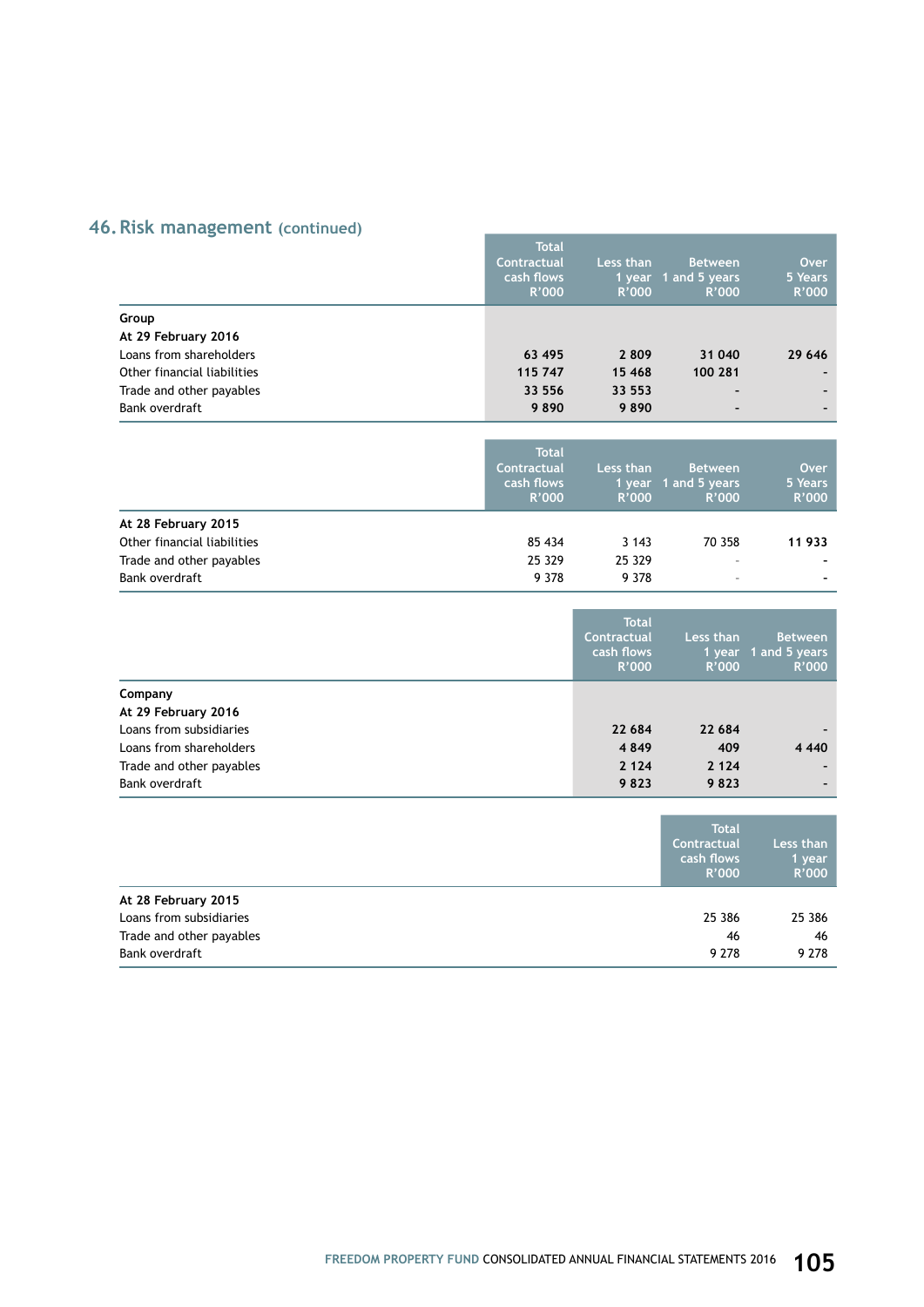### **46.Risk management (continued)**

### **Interest rate risk**

At 29 February 2016, if interest rates on the net Rand-denominated borrowings had been 1% higher/lower with all other variables held constant, post-tax profit or loss for the year would have been R1 017 910 (Restated 2015: R669 527) lower/ higher for the group and R1 299 261 (Restated 2015: R1 030 914) lower/higher for the company, mainly as a result of higher/ lower interest rate.

The group is exposed to interest rate risk mainly due to the bank loans, loans from shareholders and cash and cash equivalents.

The calculated effect on the profit or loss for the year of a 1% change in interest rates is as follows:

|                                                                                                                                                                                                                                                                                                                                                                                                                                                                                                                                                                                                                                                                                                                                                                                                                                                                                                                                                                                                                                   | Group         |                                         | Company              |                                  |
|-----------------------------------------------------------------------------------------------------------------------------------------------------------------------------------------------------------------------------------------------------------------------------------------------------------------------------------------------------------------------------------------------------------------------------------------------------------------------------------------------------------------------------------------------------------------------------------------------------------------------------------------------------------------------------------------------------------------------------------------------------------------------------------------------------------------------------------------------------------------------------------------------------------------------------------------------------------------------------------------------------------------------------------|---------------|-----------------------------------------|----------------------|----------------------------------|
|                                                                                                                                                                                                                                                                                                                                                                                                                                                                                                                                                                                                                                                                                                                                                                                                                                                                                                                                                                                                                                   | 2016<br>R'000 | <b>Restated</b><br>2015<br><b>R'000</b> | 2016<br><b>R'000</b> | <b>Restated</b><br>2015<br>R'000 |
| Net loans receivable from subsidiaries                                                                                                                                                                                                                                                                                                                                                                                                                                                                                                                                                                                                                                                                                                                                                                                                                                                                                                                                                                                            |               |                                         | 1 3 9 8              | 1 0 9 7                          |
| Loans from shareholders                                                                                                                                                                                                                                                                                                                                                                                                                                                                                                                                                                                                                                                                                                                                                                                                                                                                                                                                                                                                           | (325)         |                                         | (28)                 |                                  |
| Other financial liabilities                                                                                                                                                                                                                                                                                                                                                                                                                                                                                                                                                                                                                                                                                                                                                                                                                                                                                                                                                                                                       | (642)         | (615)                                   |                      |                                  |
| Cash and cash equivalents                                                                                                                                                                                                                                                                                                                                                                                                                                                                                                                                                                                                                                                                                                                                                                                                                                                                                                                                                                                                         | (51)          | (55)                                    | (71)                 | (66)                             |
|                                                                                                                                                                                                                                                                                                                                                                                                                                                                                                                                                                                                                                                                                                                                                                                                                                                                                                                                                                                                                                   | (1018)        | (670)                                   | 1 2 9 9              | 1 0 3 1                          |
| The above was calculated with reference to the carrying<br>amount of financial instruments at year-end and a possible<br>change in the interest rate factor.<br>Credit risk<br>The group's exposure to credit risk arises from cash and<br>cash equivalents and accounts receivable.<br>The group's policy regarding cash and cash equivalents is<br>designed to limit exposure with any one financial institution<br>and a high credit standing is necessary for the financial<br>institutions with which transactions are executed.<br>Accounts receivables consist of a large spread of tenants.<br>The company monitors the financial position of its tenants<br>on an ongoing basis. Provision is made for both specific and<br>general bad debts and at year-end the board of directors<br>did not consider there to be any material credit risk<br>exposure. The carrying amount of financial assets<br>represents the maximum credit exposure.<br>Financial assets exposed to credit risk at year end were<br>as follows: |               |                                         |                      |                                  |
| Loans to subsidiaries                                                                                                                                                                                                                                                                                                                                                                                                                                                                                                                                                                                                                                                                                                                                                                                                                                                                                                                                                                                                             |               |                                         | 252 904              | 176 756                          |
| Cash and cash equivalents                                                                                                                                                                                                                                                                                                                                                                                                                                                                                                                                                                                                                                                                                                                                                                                                                                                                                                                                                                                                         | 2873          | 1821                                    |                      | 91                               |
| Trade and other receivables                                                                                                                                                                                                                                                                                                                                                                                                                                                                                                                                                                                                                                                                                                                                                                                                                                                                                                                                                                                                       | 5972          | 1 772                                   | $\mathbf{2}$         | 807                              |
| Other investments                                                                                                                                                                                                                                                                                                                                                                                                                                                                                                                                                                                                                                                                                                                                                                                                                                                                                                                                                                                                                 | 4 6 6 4       |                                         |                      |                                  |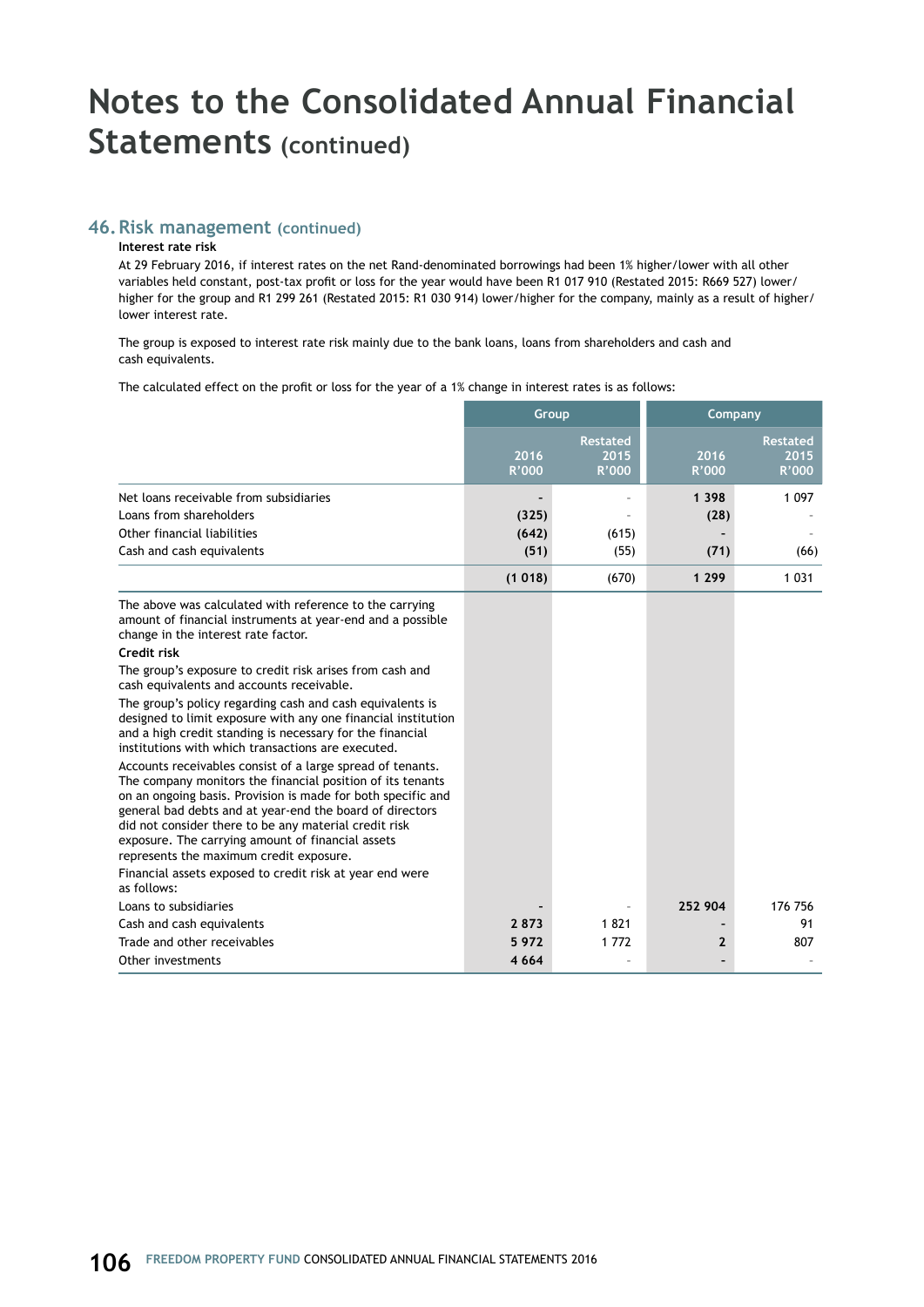## **46.Risk management (continued)**

### **Analysis of statement of comprehensive income**

No financial instruments are classified as held to maturity or at fair value through profit or loss. All statement of comprehensive income items relating to financial assets are classified as loans and receivables (at amortised cost).

|                                           |              | Group         |                                  | Company       |                                  |
|-------------------------------------------|--------------|---------------|----------------------------------|---------------|----------------------------------|
|                                           | <b>Notes</b> | 2016<br>R'000 | <b>Restated</b><br>2015<br>R'000 | 2016<br>R'000 | <b>Restated</b><br>2015<br>R'000 |
| <b>Analysis</b>                           |              |               |                                  |               |                                  |
| <b>Financial assets</b>                   |              |               |                                  |               |                                  |
| Deemed interest income                    | 32           |               |                                  | (123 211)     | (11762)                          |
| Interest income                           | 32           | (2856)        | (804)                            |               |                                  |
| Impairment of loans to subsidiaries       | 14           |               |                                  | 85 389        |                                  |
| <b>Financial liabilities</b>              |              |               |                                  |               |                                  |
| Finance costs - Financial instruments     |              | 10 558        | 4 5 0 9                          | 2 3 0 2       | 231 006                          |
| Finance costs - Non-financial instruments | 24           | 2 3 0 0       |                                  | 221           |                                  |
| <b>Total finance costs</b>                | 33           | 12858         | 4 5 0 9                          | 2 5 2 3       | 231 006                          |

# **47.Fair value information**

### **Fair value hierarchy**

The level within which the fair value measurement is categorised in its entirety shall be determined on the basis of the lowest level input that is significant to the fair value measurement in its entirety.

All assets measured at fair value are classified according to a three-tiered fair value hierarchy that reflects the significance of the inputs used in determining the measurement as follows:

– Quoted prices (unadjusted) in active markets for identical assets or liabilities (level 1).

– Inputs other than quoted prices included within level 1 that are observable for the asset or liability, either directly (that is, as prices) or indirectly (that is, derived from prices) (level 2).

– Inputs for the asset or liability that are not based on observable market data (that is, unobservable inputs) (level 3).

Investment properties have been categorised as Level 3 (refer to note 3 for the reconciliation of the movements in the fair value adjustments of investment properties for the year). There were no transfers between Level 1, 2 or 3 during the year.

The following tables presents the group 's assets that are measured at fair value at year end: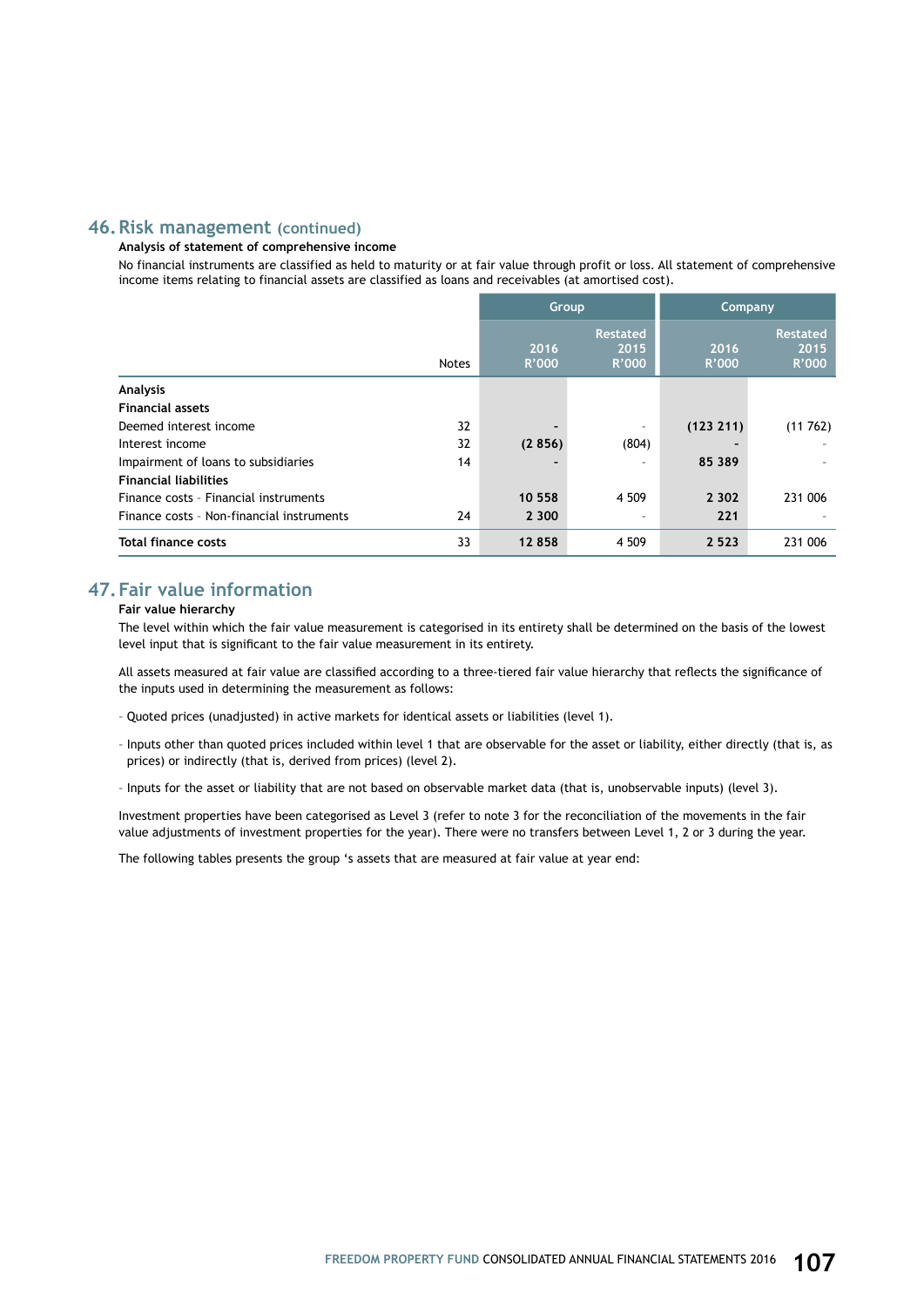# **47.Fair value information (continued)**

**Levels of fair value measurements**

|                                                                                                                                                                                                                              |               | Group                                   | Company        |                                  |  |
|------------------------------------------------------------------------------------------------------------------------------------------------------------------------------------------------------------------------------|---------------|-----------------------------------------|----------------|----------------------------------|--|
|                                                                                                                                                                                                                              | 2016<br>R'000 | <b>Restated</b><br>2015<br><b>R'000</b> | 2016<br>R'000  | <b>Restated</b><br>2015<br>R'000 |  |
| Level 2                                                                                                                                                                                                                      |               |                                         |                |                                  |  |
| Recurring fair value measurements                                                                                                                                                                                            |               |                                         |                |                                  |  |
| Assets                                                                                                                                                                                                                       |               |                                         |                |                                  |  |
| Investment property                                                                                                                                                                                                          |               |                                         |                |                                  |  |
| Investment properties at fair value                                                                                                                                                                                          | 1 300         | 56 780                                  |                |                                  |  |
| Total                                                                                                                                                                                                                        | 1 300         | 56 780                                  |                |                                  |  |
| Non recurring fair value measurements                                                                                                                                                                                        |               |                                         |                |                                  |  |
| Non-current asset classified as held for sale                                                                                                                                                                                |               |                                         |                |                                  |  |
| Investment properties                                                                                                                                                                                                        | 46 489        |                                         |                |                                  |  |
| <b>Total</b>                                                                                                                                                                                                                 | 46 489        |                                         |                |                                  |  |
| Land and buildings which are currently classified as non-<br>current assets held for sale have been recognised at fair<br>value. Refer to note 18 for further details on the<br>measurement of these fair values.<br>Level 3 |               |                                         |                |                                  |  |
| Recurring fair value measurements                                                                                                                                                                                            |               |                                         |                |                                  |  |
| <b>Assets</b>                                                                                                                                                                                                                |               |                                         |                |                                  |  |
| Investment properties                                                                                                                                                                                                        |               |                                         |                |                                  |  |
| Investment properties at fair value                                                                                                                                                                                          | 186 007       | 246 172                                 |                |                                  |  |
| Operating lease asset                                                                                                                                                                                                        | 4 6 7 1       | 5 4 5 0                                 |                |                                  |  |
| Investment properties per valuation                                                                                                                                                                                          | 190 678       | 251 622                                 |                |                                  |  |
| Non recurring fair value measurements                                                                                                                                                                                        |               |                                         |                |                                  |  |
| Non-current asset held for sale                                                                                                                                                                                              |               |                                         |                |                                  |  |
| Investment properties                                                                                                                                                                                                        | 52 600        |                                         |                |                                  |  |
| <b>Total</b>                                                                                                                                                                                                                 | 52 600        | $\overline{a}$                          | $\overline{a}$ |                                  |  |
| Transfers of assets within levels of the fair value hierarchy<br>Transfers out of level 2<br><b>Assets</b><br>Investment property                                                                                            |               |                                         |                |                                  |  |
| Investment properties at fair value                                                                                                                                                                                          | 10 500        |                                         |                |                                  |  |
|                                                                                                                                                                                                                              |               |                                         |                |                                  |  |
| Total                                                                                                                                                                                                                        | 10 500        |                                         |                |                                  |  |

The valuation technique of the Gevonden property changed from comparable sales in 2015 to the DCF model in 2016. The property was moved out of level 2 and into level 3 in 2016.

Management's policy for recognising transfers between levels is to recognise the transfer on the date of the event which caused the transfer.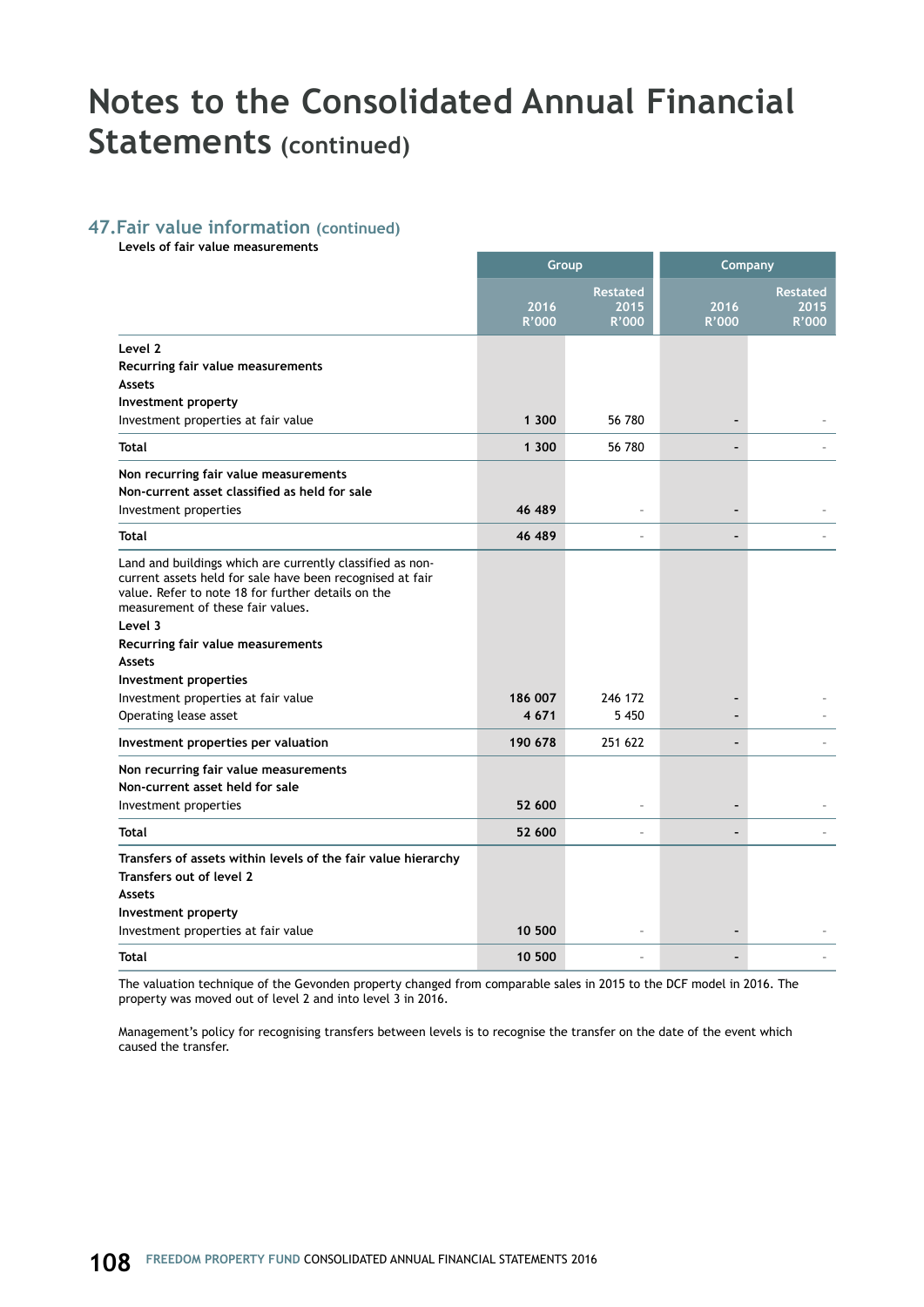# 47. Fair value information (continued)<br>Reconciliation of assets **47.Fair value information (continued) Reconciliation of assets**

| measured at level 3                                                                                              |                                    |                                                                             |                                                                                |                                  |                |                                  |                                    |                                                  |                             |
|------------------------------------------------------------------------------------------------------------------|------------------------------------|-----------------------------------------------------------------------------|--------------------------------------------------------------------------------|----------------------------------|----------------|----------------------------------|------------------------------------|--------------------------------------------------|-----------------------------|
|                                                                                                                  | balance<br><b>R'000</b><br>Opening | income<br>profit or loss<br><b>R'000</b><br>Straight-lined<br>recognised in | gains (losses)<br><b>R'000</b><br>Fair value<br>ecognised in<br>profit or loss | <b>R'000</b><br><b>Purchases</b> | Sales<br>R'000 | <b>Transfers</b><br><b>R'000</b> | <b>Settlements</b><br><b>R'000</b> | <b>Transfers</b><br>into level 3<br><b>R'000</b> | Closing<br>balance<br>R'000 |
| Investment properties at fair<br>Operating lease asset<br>Investment property<br>Group - 2016<br>Assets<br>value | 5450<br>246 172                    | $\overline{\phantom{a}}$<br>622                                             | 9668                                                                           | 17174                            | (44907)        | (52600)                          | (1401)                             | 10500                                            | 186 007<br>4672             |
|                                                                                                                  | 285 602                            | 622                                                                         | 9668                                                                           | 17174                            | (44907)        | (52600)                          | (1401)                             | 10500                                            | 190678                      |
| Non-current assets classified<br>Investment properties<br>as held for sale                                       |                                    | ı                                                                           |                                                                                |                                  |                | (52600)                          |                                    | ı                                                | 52 600                      |
| Total                                                                                                            |                                    | t                                                                           | 9668                                                                           | t                                | t              | (52600)                          | t                                  | ı                                                | 52 600                      |
| Investment properties at fair<br>Investment property<br>Group - 2015<br>Assets<br>value                          |                                    |                                                                             | (22 890)                                                                       | 269 062<br>2 195                 |                | í,                               |                                    | ï                                                | 246 172                     |
| Operating lease asset                                                                                            |                                    | 3255                                                                        |                                                                                |                                  |                | ï                                |                                    | ı                                                | 5450                        |
| Total investment property                                                                                        |                                    | 3 255                                                                       | (22890)                                                                        | 317704                           |                |                                  |                                    |                                                  | 251 622                     |

Total

**Total** – 3 255 (22 890) 317 704 – – – – 251 622

 $(22 890)$ 

3255

 $\frac{1}{2}$ 

317704

251622

 $\overline{\phantom{a}}$ 

 $\overline{1}$ 

 $\bar{1}$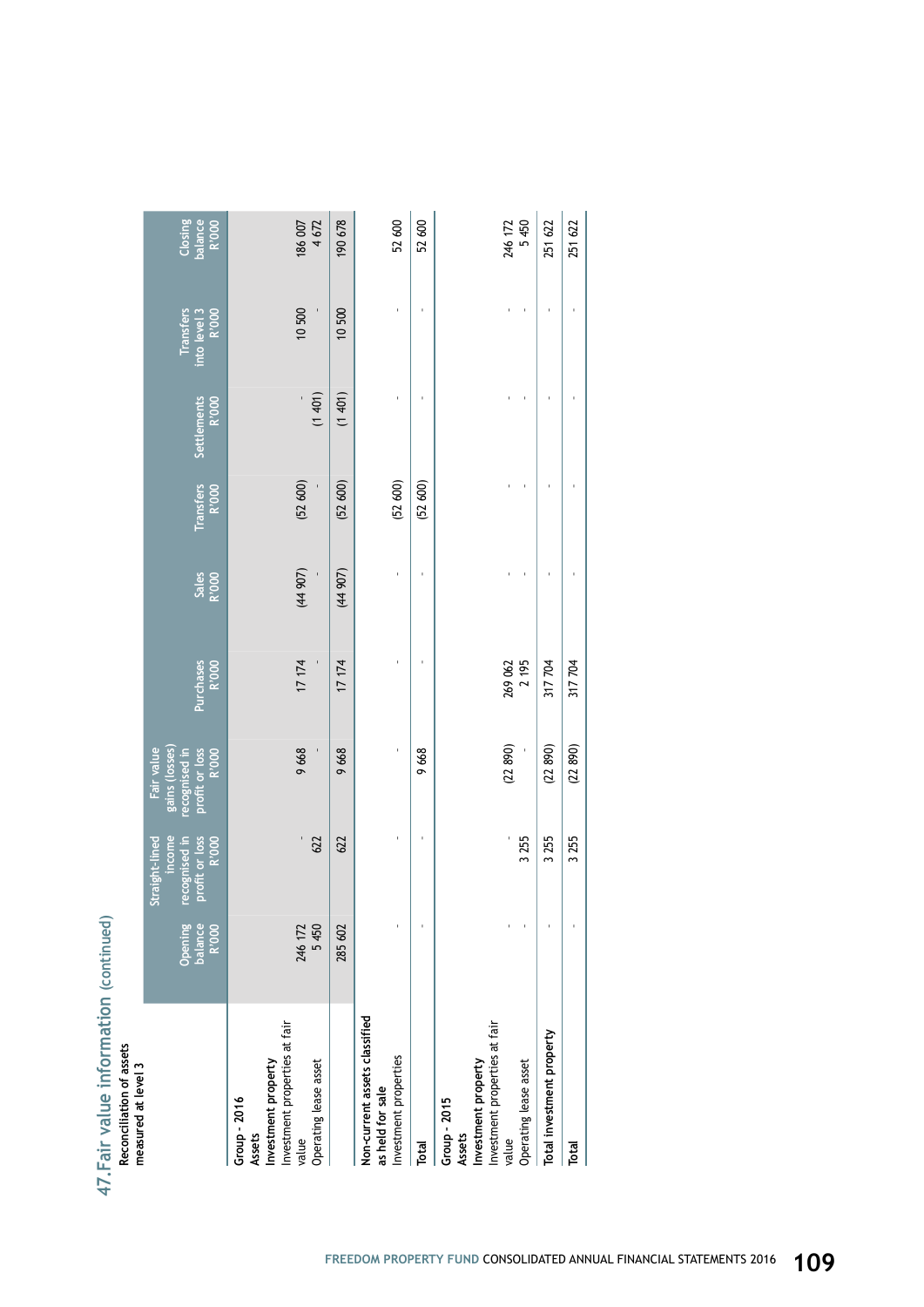## **47.Fair value information (continued)**

## **Valuation techniques used to derive level 2 fair**

#### **values**

Level 2 fair values of the group's properties have been derived using the comparable sales method. The location, zoning, size, exposure, development density and coverage are some of the crucial variables that were considered to make a fair comparison.

No changes have been made to the valuation technique in 2016.

#### **Information about valuation techniques and inputs used to derive level 3 fair values**

**Investment properties and non-current assets classified as held for sale**

The key inputs to the valuation of investment properties are the discount rate, vacancy levels and the capitalisation rate. Below illustrates the sensitivity of the fair value to changes in these rates:

#### **Discount rate**

The range of discount rates applied to the group's portfolio are between 15.00% and 16.00%, with the average being 15.25%.

Changes in discount rates attributable to changes in market conditions, while holding all other variables constant, can have a significant impact on property valuations.

An increase in discount rates will decrease the fair value of the investment properties by R622 083 (Restated 2015: R603 750). A decrease in discount rates will increase the fair value of the investment properties by R622 083 (Restated 2015: R603 750).

#### **Vacancy levels**

An increase in vacancy levels will decrease the fair value of the investment properties. A decrease in vacancy levels will increase the fair value of the investment properties.

#### **Capitalisation rate**

The range of capitalisation rates applied to the group's portfolio are between 9.20% and 11.00%, with the average being 10.18%. Changes in capitalisation rates attributable to changes in market conditions can have a significant impact on property valuations.

An increase in capitalisation rates will decrease the fair value of the investment properties by R6 074 463 (Restated 2015: R5 513 487). A decrease in capitalisation rates will increase the fair value of the investment properties by R6 074 463 (Restated 2015: R5 513 487).

No changes have been made to the valuation technique in 2016.

Refer to note 3 for further details on the investment properties.

Buildings which are currently classified as non-current assets held for sale have been recognised at fair value less costs to sell because the assets fair value less costs to sell is lower than its carrying amount.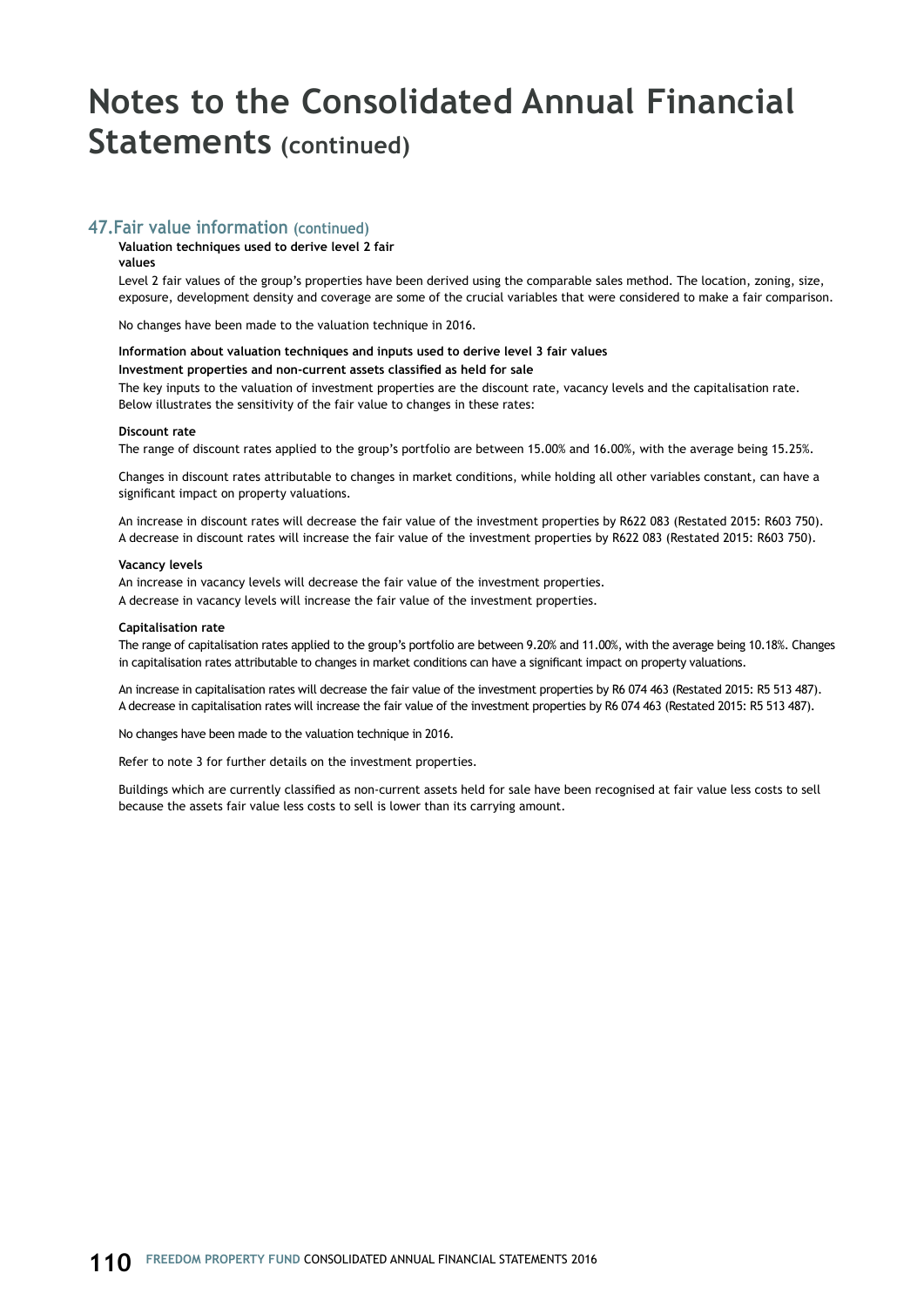# **48.New Standards and Interpretations**

# 48.1 Standards and interpretations effective and adopted in the current year

In the current year, the group has adopted the following standards and interpretations that are effective for the current financial year and that are relevant to its operations:

| Standard/Interpretation:                                                          | <b>Effective date:</b><br>Years beginning<br>on or after |
|-----------------------------------------------------------------------------------|----------------------------------------------------------|
| • Amendment to IFRS 8: Operating Segments: Annual improvements project            | 1 July 2014                                              |
| • Amendment to IAS 24: Related Party Disclosures: Annual improvements project     | 1 July 2014                                              |
| • Amendment to IAS 16: Property, Plant and Equipment: Annual improvements project | 1 July 2014                                              |
| • Amendment to IAS 40: Investment Property: Annual improvements project           | 1 July 2014                                              |
| • Amendment to IAS 19: Defined Benefit Plans: Employee Contributions              | 1 July 2014                                              |
| • Amendment to IFRS 3: Business Combinations: Annual improvements project         | 1 July 2014                                              |
| • Amendment to IFRS 2: Share-based Payment: Annual improvements project           | 1 July 2014                                              |
| • Amendment to IFRS 13: Fair Value Measurement: Annual improvements project       | 1 July 2014                                              |

The adoption of the above standards and interpretations had no impact on the recognition and measurement of assets and liabilities within the group. However, comparative information is provided for new disclosures where applicable and required in terms of the standards.

# 48.2 Standards and interpretations not yet effective

The group has chosen not to early adopt the following standards and interpretations, which have been published and are mandatory for the group's accounting periods beginning on or after 1 March 2016 or later periods:

| Standard/Interpretation:                                                                    | <b>Effective date: Years</b><br>beginning on or after |
|---------------------------------------------------------------------------------------------|-------------------------------------------------------|
| • Amendments to IAS 1 Presentation of Financial Statements and IAS 8 Accounting Policies,   |                                                       |
| Changes in Accounting Estimates and Errors                                                  | 1 January 2020                                        |
| • Uncertainty over Income Tax Treatments                                                    | 1 January 2019                                        |
| • IFRS 16 Leases                                                                            | 1 January 2019                                        |
| • IFRS 9 Financial Instruments                                                              | 1 January 2018                                        |
| • IFRS 15 Revenue from Contracts with Customers                                             | 1 January 2018                                        |
| • Amendments to IFRS 15: Clarifications to IFRS 15 Revenue from Contracts with Customers    | 1 January 2018                                        |
| • Amendments to IFRS 2: Classification and Measurement of Share-based Payment Transactions  | 1 January 2018                                        |
| • Amendments to IAS 28: Annual Improvements to IFRS 2014 - 2016 cycle                       | 1 January 2018                                        |
| • Transfers of Investment Property: Amendments to IAS 40                                    | 1 January 2018                                        |
| • Amendments to IFRS 12: Annual Improvements to IFRS 2014 - 2016 cycle                      | 1 January 2017                                        |
| • Amendments to IAS 7: Disclosure initiative                                                | 1 January 2017                                        |
| • Amendments to IAS 12: Recognition of Deferred Tax Assets for Unrealised Losses            | 1 January 2017                                        |
| • Amendments to IAS 16 and IAS 38: Clarification of Acceptable Methods of Depreciation and  |                                                       |
| Amortisation                                                                                | 1 January 2016                                        |
| • Amendment to IAS 27: Equity Method in Separate Financial Statements                       | 1 January 2016                                        |
| • Amendment to IFRS 5: Non-current Assets Held for Sale and Discontinued Operations: Annual |                                                       |
| Improvements project                                                                        | 1 January 2016                                        |
| • Amendment to IFRS 7: Financial Instruments: Disclosures: Annual Improvements project      | 1 January 2016                                        |
| • Amendment to IAS 19: Employee Benefits: Annual Improvements project                       | 1 January 2016                                        |
| • Disclosure Initiative: Amendment to IAS 1: Presentation of Financial Statements           | 1 January 2016                                        |
| • Amendment to IAS 34: Interim Financial Reporting. Annual Improvements project             | 1 January 2016                                        |

The new standards, interpretations and amendments listed above have not yet been assessed to determine the expected impact on the group's financial statements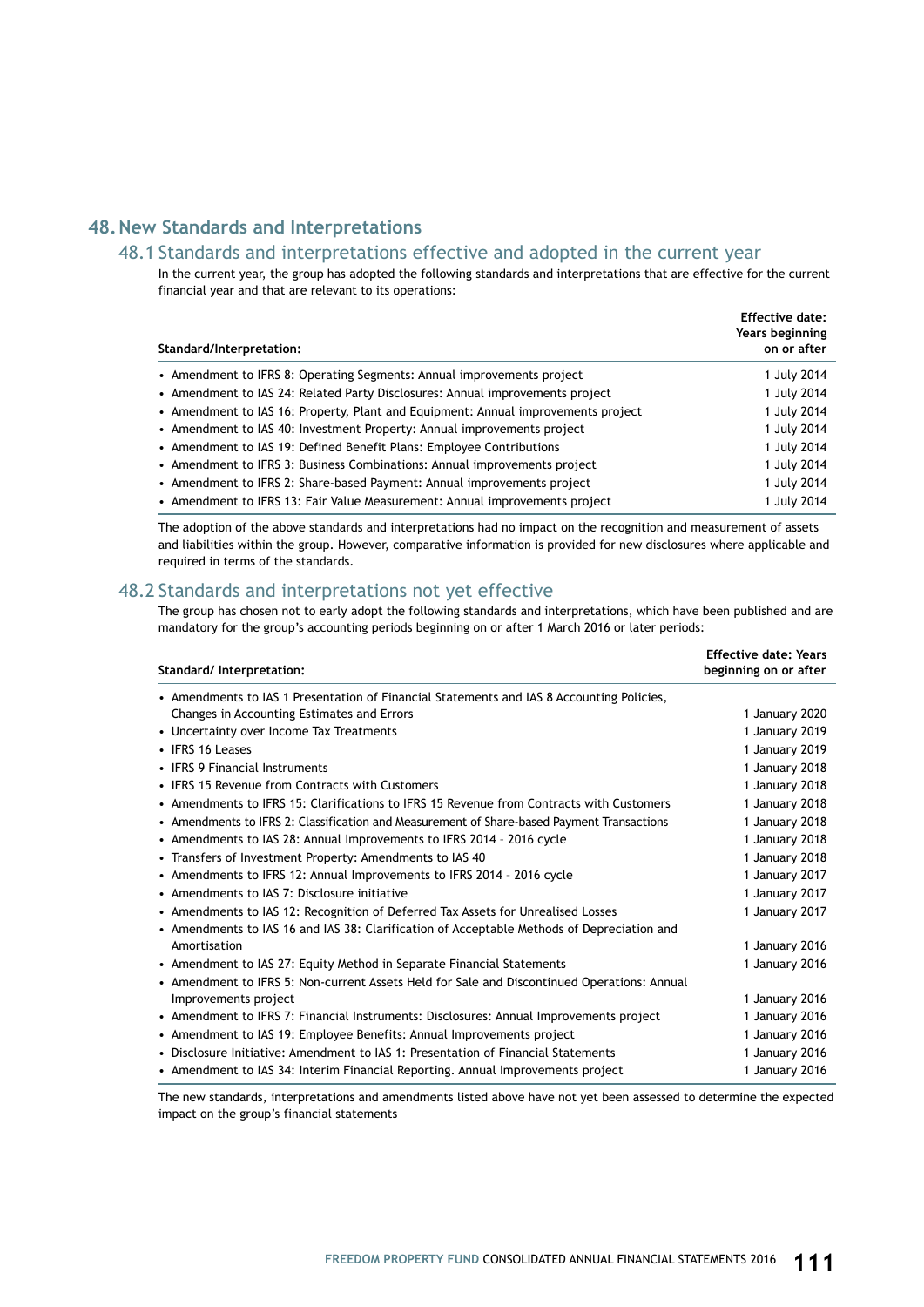# **48.New Standards and Interpretations** (continued)

**The impacts of the following new standards and amendments are currently being determined:**

#### **IFRS 9 Financial Instruments**

IFRS 9 issued in November 2009 introduced new requirements for the classification and measurements of financial assets. IFRS 9 was subsequently amended in October 2010 to include requirements for the classification and measurement of financial liabilities and for derecognition, and in November 2013 to include the new requirements for general hedge accounting. Another revised version of IFRS 9 was issued in July 2014 mainly to include a)impairment requirements for financial assets and b) limited amendments to the classification and measurement requirements by introducing a "fair value through other comprehensive income" (FVTOCI) measurement category for certain simple debt instruments.

#### **Key requirements of IFRS 9:**

- All recognised financial assets that are within the scope of IAS 39 Financial Instruments: Recognition and Measurement are required to be subsequently measured at amortised cost or fair value. Specifically, debt investments that are held within a business model whose objective is to collect the contractual cash flows, and that have contractual cash flows that are solely payments of principal and interest on the outstanding principal are generally measured at amortised cost at the end of subsequent reporting periods. Debt instruments that are held within a business model whose objective is achieved by both collecting contractual cash flows and selling financial assets, and that have contractual terms of the financial asset give rise on specified dates to cash flows that are solely payments of principal and interest on outstanding principal, are measured at FVTOCI. All other debt and equity investments are measured at fair value at the end of subsequent reporting periods. In addition, under IFRS 9, entities may make an irrevocable election to present subsequent changes in the fair value of an equity investment (that is not held for trading) in other comprehensive income with only dividend income generally recognised in profit or loss.
- With regard to the measurement of financial liabilities designated as at fair value through profit or loss, IFRS 9 requires that the amount of change in the fair value of the financial liability that is attributable to changes in the credit risk of the liability is presented in other comprehensive income, unless the recognition of the effect of the changes of the liability's credit risk in other comprehensive income would create or enlarge an accounting mismatch in profit or loss. Under IAS 39, the entire amount of the change in fair value of a financial liability designated as at fair value through profit or loss is presented in profit or loss.
- In relation to the impairment of financial assets, IFRS 9 requires an expected credit loss model, as opposed to an incurred credit loss model under IAS 39. The expected credit loss model requires an entity to account for expected credit losses and changes in those expected credit losses at each reporting date to reflect changes in credit risk since initial recognition. It is therefore no longer necessary for a credit event to have occurred before credit losses are recognised.
- The new general hedge accounting requirements retain the three types of hedge accounting mechanisms currently available in IAS 39. Under IFRS 9, greater flexibility has been introduced to the types of transactions eligible for hedge accounting, specifically broadening the types of instruments that qualify for hedging instruments and the types of risk components of non-financial items that are eligible for hedge accounting. In addition, the effectiveness test has been replaced with the principal of an "economic relationship". Retrospective assessment of hedge effectiveness is also no longer required. Enhanced disclosure requirements about an entity's risk management activities have also been introduced.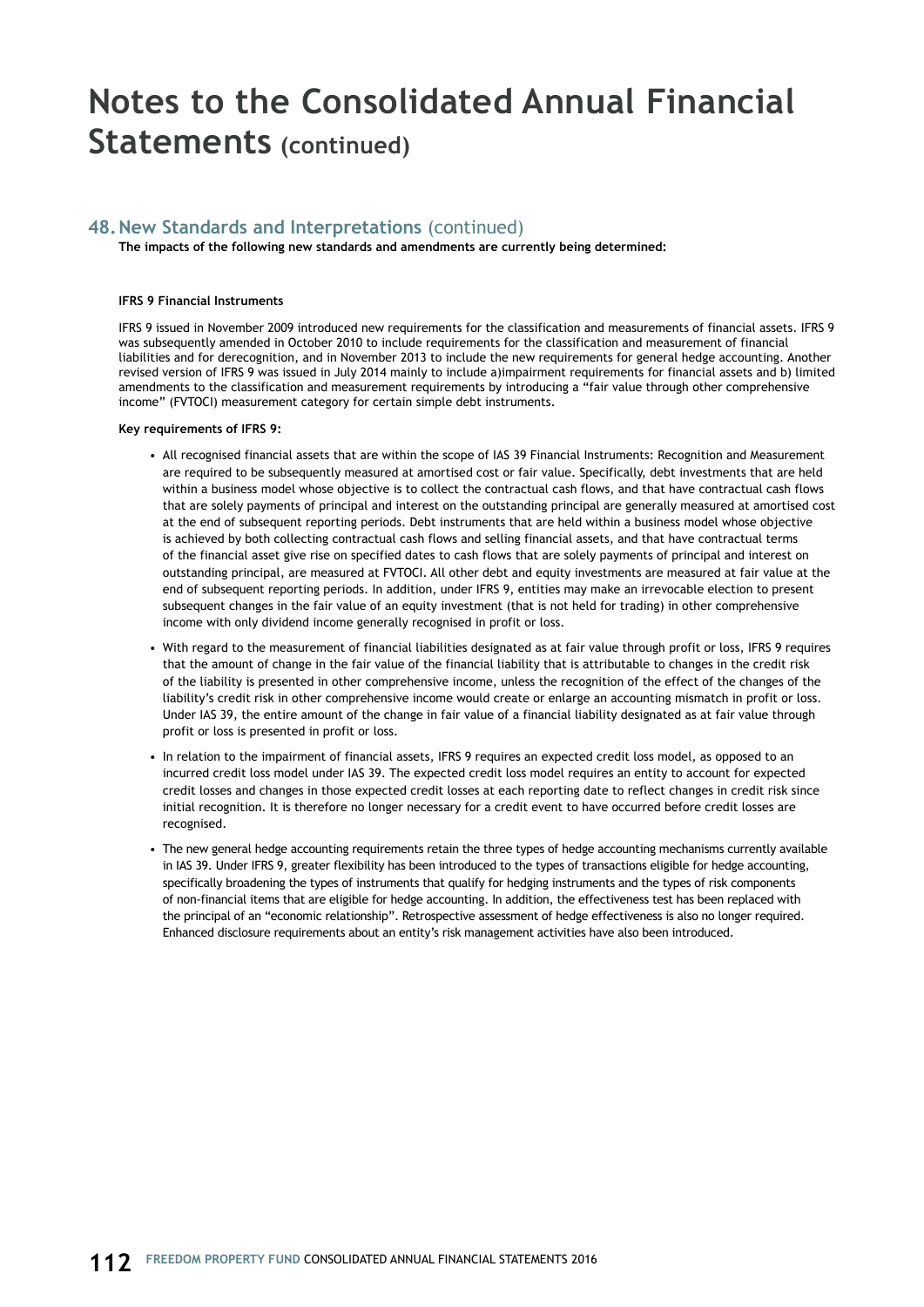# **48.New Standards and Interpretations** (continued)

The effective date of the standard is for years beginning on or after 01 January 2018.

The group expects to adopt the standard for the first time in the 2019 consolidated annual financial statements.

#### **IFRS 15 Revenue from Contracts with Customers**

IFRS 15 supersedes IAS 11 Construction contracts; IAS 18 Revenue; IFRIC 13 Customer Loyalty Programmes; IFRIC 15 Agreements for the construction of Real Estate; IFRIC 18 Transfers of Assets from Customers and SIC 31 Revenue - Barter Transactions Involving Advertising Services.

The core principle of IFRS 15 is that an entity recognises revenue to depict the transfer of promised goods or services to customers in an amount that reflects the consideration to which the entity expects to be entitled in exchange for those goods or services. An entity recognises revenue in accordance with that core principle by applying the following steps:

- Identify the contract(s) with a customer
- Identify the performance obligations in the contract
- Determine the transaction price
- Allocate the transaction price to the performance obligations in the contract
- Recognise revenue when (or as) the entity satisfies a performance obligation.

IFRS 15 also includes extensive new disclosure requirements.

The effective date of the standard is for years beginning on or after 01 January 2018.

The group expects to adopt the standard for the first time in the 2019 consolidated annual financial statements.

#### **Transfers of Investment Property: Amendments to IAS 40**

The amendment deals specifically with circumstances under which property must be transferred to or from investment property. The amendment now requires that a change in use of property only occurs when the property first meets, or ceases to meet, the definition of investment property and that there is evidence of a change in use. The amendment specifies that a change in management's intentions for use of the property, do not, in isolation, provide evidence of a change in use.

The effective date of the amendment is for years beginning on or after 01 January 2018.

The group expects to adopt the standard for the first time in the 2019 consolidated annual financial statements.

## **49.Reportable Irregularities**

## **The following reportable irregularities relevant to the 2015 and 2016 year end results have been further elaborated upon:**

- 49.1 Transfer of FPF treasury shares held by Zambesa to Cool Runnings Prop was unauthorized and thus constitutes an unlawful act. Tyronne Govender, the CEO of Freedom at the time, transferred, on 26 February 2015, 53 084 401 shares held in Freedoms treasury share account in Zambesa, to an entity known as Cool Runnings. No reasons or authorization was found by current management or external auditors to support the transfer of these shares out of the group. A portion of these shares (44 984 453), were transferred back to Freedom on 5 January 2016.
- 49.2 Zambesa's treasury shares were issued to Govender (COE) and Franky Pretorius (CFO), who are related parties for the purposes of the Companies Act and the JSE Listing Requirements. Thus, contravention of section 41 of the Companies Act (no special resolution obtained), s10.4 and 21.11© of the JSE Listing Requirements (no announcement made to JSE and shareholders) and s3.63 - no disclosure made.
- 49.3 Two sale agreements exist, selling the same property twice, as follows: FPF obo Kadoma sold property to Kohala Lighthouse and Kadoma sold property to Dimaplex. The sale amount of R1 000 000 was received from Freedom Rock, but to date no transfer of the property has occurred. It appears to be deliberate misstatement of the financial statements contravention of s29(2) of the Companies Act.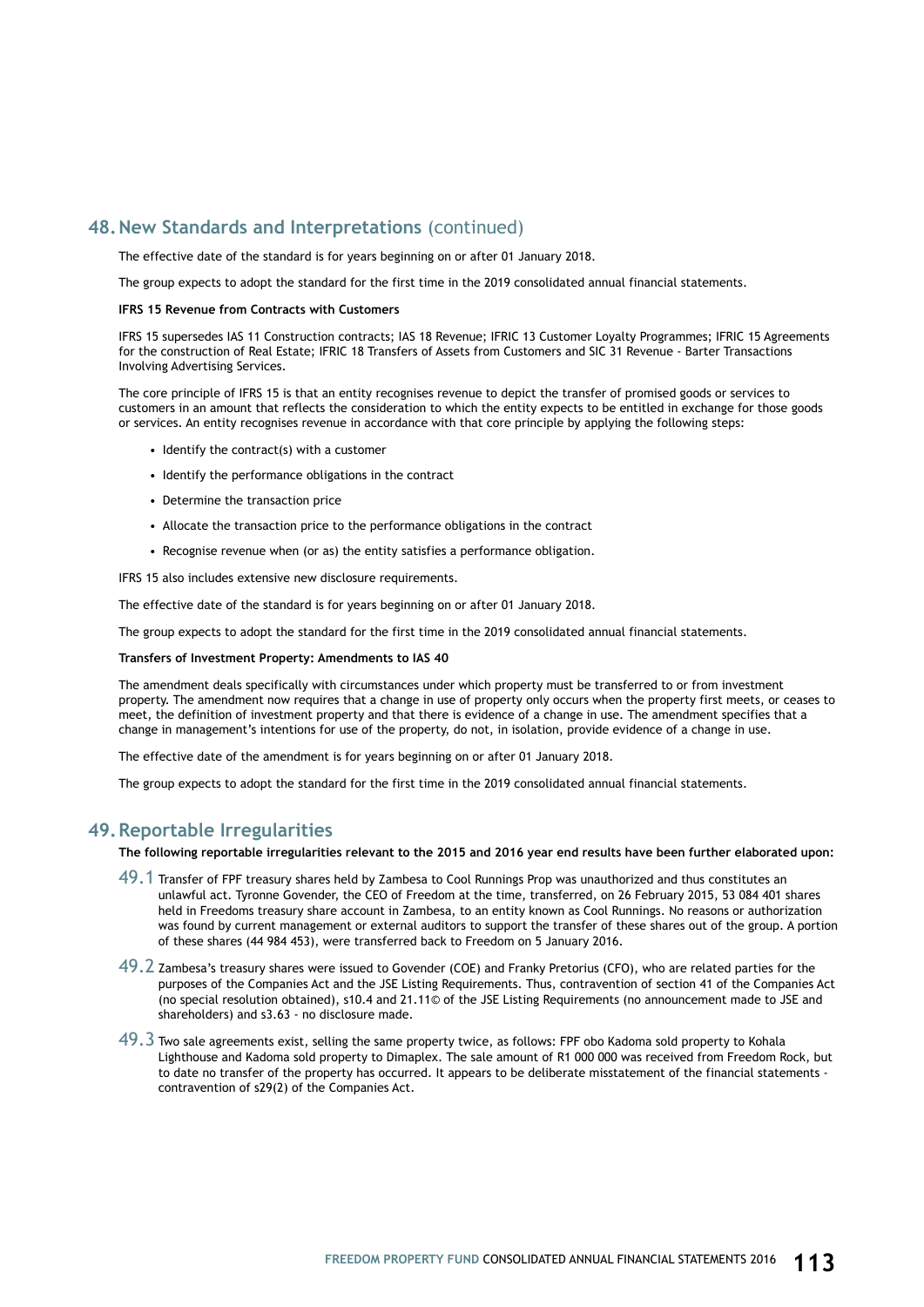# **50.Portfolio Overview**

|                                                           |                                                 |                                                                                 |                         |                                 |                          | <b>Acquisition</b><br>price to<br>group<br>Total (2014/06/12) | Capitalised<br>cost post |  |
|-----------------------------------------------------------|-------------------------------------------------|---------------------------------------------------------------------------------|-------------------------|---------------------------------|--------------------------|---------------------------------------------------------------|--------------------------|--|
| <b>Freedom Subsidiary</b>                                 | <b>Property Name</b>                            | <b>Physical address</b>                                                         | Province                | Property<br>sector              | $GLA$ (m2)               | (R'000)                                                       | acquisition<br>(R'000)   |  |
| Clear Creek Trading 145                                   |                                                 |                                                                                 |                         |                                 |                          |                                                               |                          |  |
| <b>Proprietary Limited</b>                                | Portolan Place                                  | Gonubie, East London<br>Portion 2 Farm Strathmore.<br>Uitkomsdal Agricultural   |                         | Eastern Cape Residential        |                          | 26 400                                                        | 3 0 0 7                  |  |
| <b>Hazel Hues Trading 8</b><br><b>Proprietary Limited</b> | <b>Emfuleni Estate</b>                          | Holdings, 2 Oliver Tambo<br>Street, Klerksdorp                                  | Northwest               | Residential                     | $\overline{\phantom{a}}$ | 5 900                                                         | 737                      |  |
| Ivory Sun Trading 115<br><b>Proprietary Limited</b>       | <b>Wespark Palms</b>                            | 26 Alwyn Schelbush Street,<br>Kroonstad Ext 50, Kroonstad Free State            |                         | Residential                     | 894                      |                                                               | 5 8 0 8                  |  |
| <b>Kadoma Investments</b><br><b>Proprietary Limited</b>   | Steelpoort Industrial Park                      | Rem Steelpoort Ext 10 &<br>Tweefontein Farm 360 KT<br>Remaining Ptn. Steelpoort | Limpopo                 | Industrial                      | 78 949                   | 1 600                                                         |                          |  |
| Kadoma Investments<br><b>Proprietary Limited</b>          | <b>Tweefontein Residential</b><br><b>Estate</b> | Ext 10, Tweefontein Farm<br>360 KT, Steelpoort                                  | Limpopo                 | Residential                     |                          | 147 621                                                       | 45 935                   |  |
| Las Manos Investments 152                                 |                                                 | Rooibos Street, Montana,<br>x156 Rem Ext of Holding 53,                         |                         |                                 |                          |                                                               |                          |  |
| <b>Proprietary Limited</b><br>Lazy Haze Stone Props       | Montana Residential                             | Pretoria<br>Next to N3 Highway, P817                                            | Gauteng                 | <b>Residential</b>              |                          | 5 400                                                         | 2874                     |  |
| <b>Proprietary Limited</b>                                | Sweetwaters                                     | Road, Vosloorus                                                                 | Gauteng                 | Industrial                      | $\overline{\phantom{a}}$ | 8 4 0 0                                                       | 598                      |  |
| Panzaweb Proprietary<br>Limited                           | La Hoff Mews                                    | La Hoff Township                                                                | Northwest               | Residential                     |                          | 2 8 0 0                                                       | 276                      |  |
| Passion Way Props<br><b>Proprietary Limited</b>           | Stellenbosch Industrial                         | George Blake Street,<br>Plankenberg, Stellenbosch                               | Western Cape Industrial |                                 | 8 2 9 5                  | $\sim$                                                        | 38 000                   |  |
| <b>Proziguard Proprietary</b><br>Limited                  | Propmed                                         | Erf 41163, Jacobus Smit<br>Street, New Park, Kimberly Free State                |                         | Commercial                      | $\overline{\phantom{a}}$ | 7 0 0 0                                                       | 558                      |  |
| <b>Tower Sky Properties</b><br><b>Proprietary Limited</b> | Miami Village                                   | Miami Village, (Lampies<br>Baai), St. Halena Bay                                |                         | <b>Western Cape Residential</b> | $\overline{\phantom{a}}$ |                                                               | 1 4 3 7                  |  |
| <b>Tubatse Estate Proprietary</b><br>Limited              | Tubatse Industrial                              | Burgersfort Ext 40 Township,<br>Burgersfort                                     | Limpopo                 | Industrial                      |                          |                                                               |                          |  |
| <b>Tubatse Estate Proprietary</b><br>Limited              | Tubatse Residential Estate Burgersfort          | Burgersfort Ext 40 Township,                                                    | Limpopo                 | Residential                     |                          | 18 400                                                        |                          |  |
| Zambesa Investments                                       |                                                 | 5973,5974 of Ptn 6, Farm<br>Witgatboom                                          |                         |                                 |                          |                                                               |                          |  |
| <b>Proprietary Limited</b><br>Zolo Props Proprietary      | <b>Tubatse Homes</b>                            | 316KT, Burgersfort                                                              | Limpopo                 | Residential                     |                          |                                                               |                          |  |
| Limited                                                   | Gevonden                                        | Gevonden, Stellenbosch                                                          |                         | Western Cape Residential        |                          | 9 4 5 0                                                       | 1714                     |  |
|                                                           |                                                 |                                                                                 |                         |                                 | 88 138                   | 232 971                                                       | 100 944                  |  |

**The average annualised property yield is 7%.**

**The portfolio overview consists of investment properties as well as non current assets held for sale. Refer to notes 3 and 18.**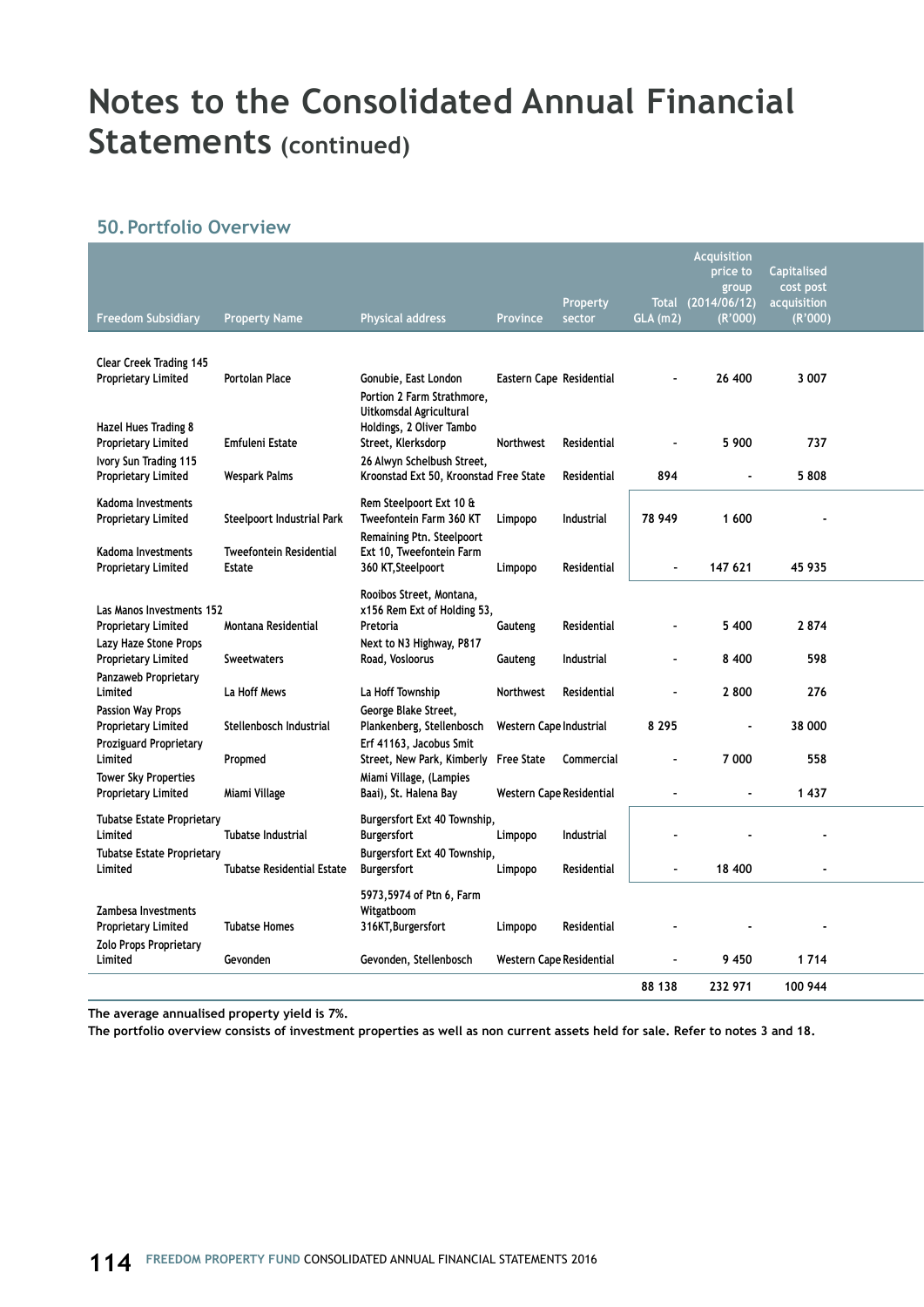| Carrying<br>Carrying<br>Capitalised<br>Carrying<br>amount<br>amount<br>before<br>Valuation<br>Fair value<br>before<br>amount<br>cost post<br>gain / (loss) (01/03/2015)<br>valuation (2015/02/28)<br>acquisition Disposals<br>valuation (2016/02/29) gain / (loss)<br>(R'000)<br>(R'000)<br>(R'000)<br>(R'000)<br>(R'000)<br>(R'000)<br>(R'000)<br>(R'000)<br>(R'000) | Valuation Fair value<br>(R'000) Change          |
|-----------------------------------------------------------------------------------------------------------------------------------------------------------------------------------------------------------------------------------------------------------------------------------------------------------------------------------------------------------------------|-------------------------------------------------|
| $-29407$<br>2993<br>32 400<br>32 400<br>$-32400$ 32400<br>$\sim$                                                                                                                                                                                                                                                                                                      | 10,2%<br>$\blacksquare$                         |
| 6 6 3 7<br>(2437)<br>4 200<br>4 200<br>4 200<br>4 200<br>$\sim 100$<br>$\blacksquare$<br>(608)<br>5808<br>5 200<br>5 200<br>5 200<br>5 200<br>$\sim$ 10 $\pm$<br>$\sim 100$                                                                                                                                                                                           | (36,7%)<br>$\blacksquare$<br>(10, 5%)<br>$\sim$ |
| $- 1600$<br>1 600<br>1 600<br>1 600<br>1 600<br>$\sim$ $-$<br>$\sim 10$                                                                                                                                                                                                                                                                                               | 0,0%<br>$\sim$ 100 $\pm$                        |
| $-193556$<br>162 673<br>$(30883)$ 162 673<br>17 174<br>$-179847$ 184 407                                                                                                                                                                                                                                                                                              | 4 5 6 0<br>(16,0%)                              |
| 8 2 7 4<br>(1974)<br>2 475 (8 776)<br>6 300<br>6 3 0 0<br>$\sim 100$<br>$\sim$ $-$                                                                                                                                                                                                                                                                                    | (23,9%)<br>$\sim$                               |
| (398)<br>8998<br>8 600<br>8 600<br>41<br>8 6 4 1<br>8 6 0 0<br>$\sigma_{\rm{max}}$<br>$\sim$ 100 $\pm$<br>$-3076$<br>(276)<br>2 8 0 0<br>2 8 0 0<br>2 8 0 0<br>2 8 0 0<br>$\sim 100$<br>$\sim$                                                                                                                                                                        | (41)<br>(4, 4%)<br>(9,0%)<br>$\sim$             |
| $-38000$<br>3 399 41 398,99<br>$-(46507)$ $(5108)$<br>41 399<br>$-7558$<br>7800<br>242<br>7800<br>7 8 0 0<br>7 8 0 0<br>$\sim$<br>$\sim$                                                                                                                                                                                                                              | 5 1 0 8<br>8,9%<br>$\sim 100$<br>3,2%<br>$\sim$ |
| $- 1437$<br>1 3 0 0<br>(137)<br>1 3 0 0<br>1 3 0 0<br>1 3 0 0<br>$\sim$<br>$\sim$                                                                                                                                                                                                                                                                                     | (9,5%)<br>$\sim$                                |
| $\sim$<br>$- 18400$<br>18 600<br>200<br>18 600<br>18 600<br>18 900<br>$\blacksquare$<br>$\sim$                                                                                                                                                                                                                                                                        | $\sim$<br>300<br>1,1%                           |
|                                                                                                                                                                                                                                                                                                                                                                       |                                                 |
| 8 6 8 8<br>8 6 8 9<br>8 6 8 9<br>$\sim$<br>$\sim$<br>$\sim$<br>$- 11164$<br>10 080<br>(1084)<br>10 080<br>$-10080$<br>10 500<br>$\blacksquare$                                                                                                                                                                                                                        | $\sim$<br>420<br>(9,7%)                         |
| (30963) 302952<br>302 952<br>28 380 (55 283) 276 049 286 396 10 346<br>$-333915$                                                                                                                                                                                                                                                                                      |                                                 |